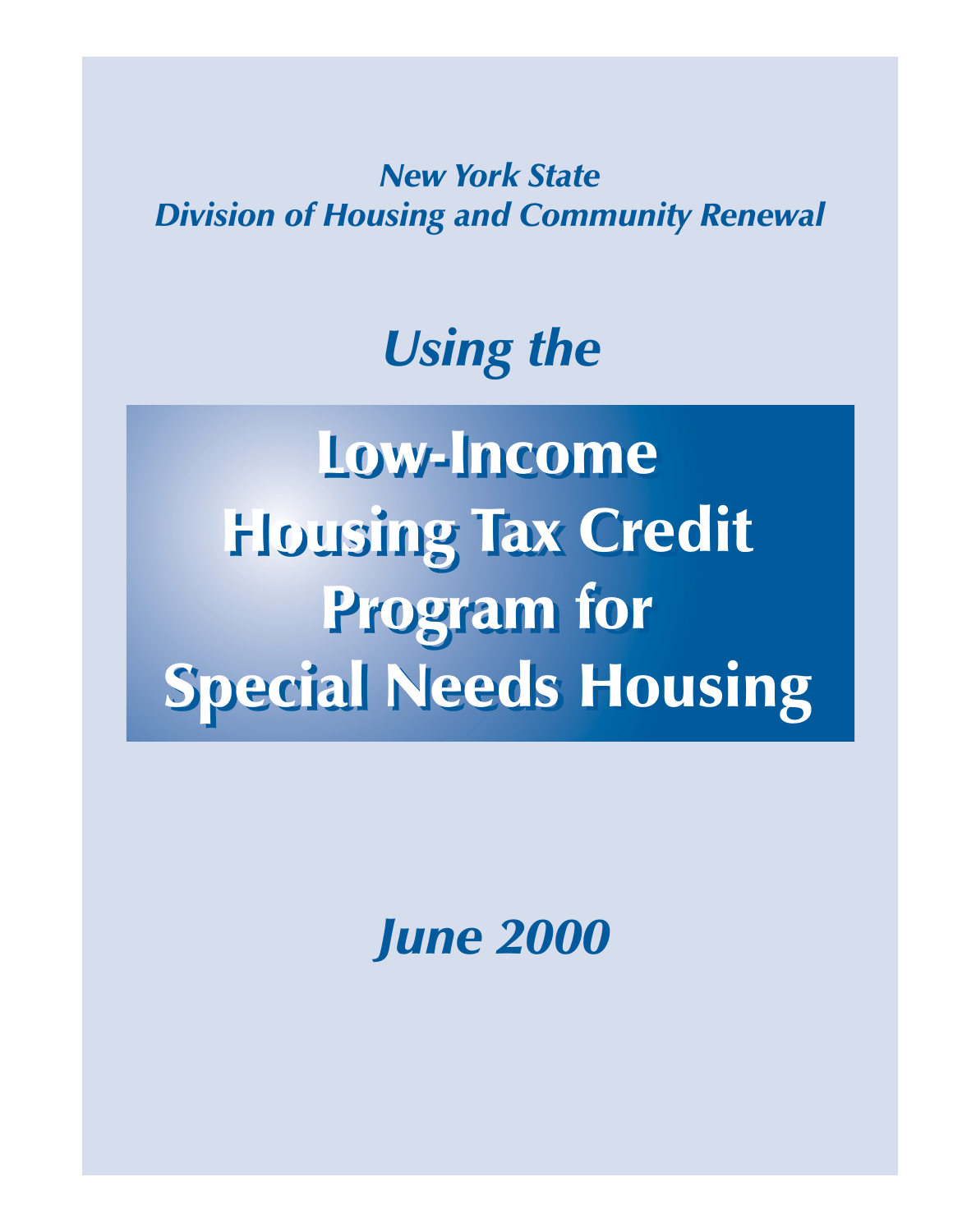**New York State Division of Housing and Community Renewal** 

# Using the

# Low-Income **Housing Tax Credit Program for Special Needs Housing**

**Funding Provided by United States Department of Housing** and Urban Development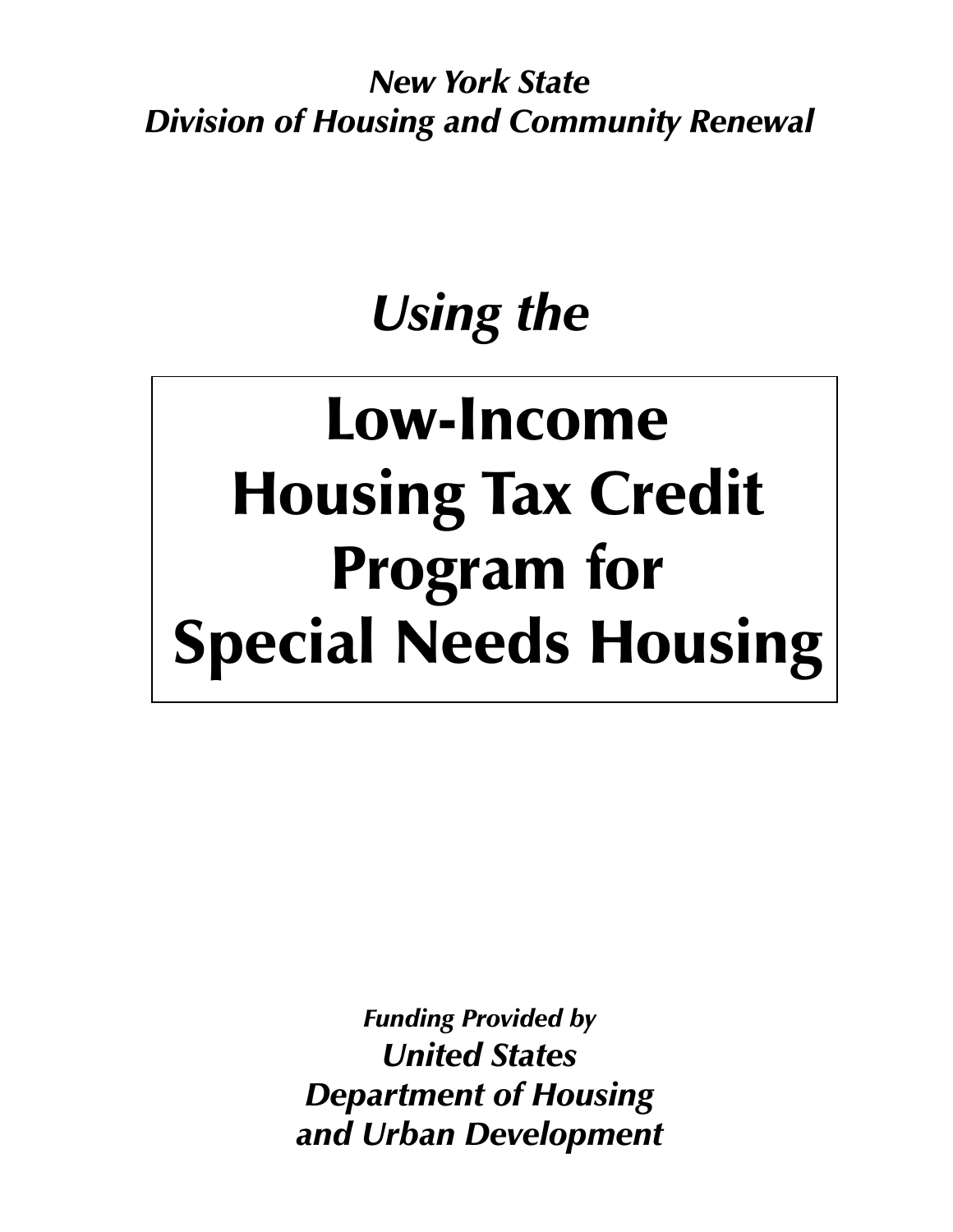The Division of Housing and Community Renewal wishes to acknowledge the following individuals whose efforts and talents made this publication possible:

> Mr. Duncan Barrett and Ms. Patricia Carillo Taconic Capital Corporation

Ms. Margaret Irwin and Mr. John Holehan River Street Planning and Development

Mr. Michael F. Sullivan, Director Low-Income Housing Credit Program

The work that provided the basis for this publication was supported by funding under an award by the **U. S. Department of Housing and Urban Development**. The substance and findings of the work are dedicated to the public. The authors and publishers are solely responsible for the accuracy of the statements and interpretations contained in this publication. Such interpretations do not necessarily reflect the views of the U. S. Government.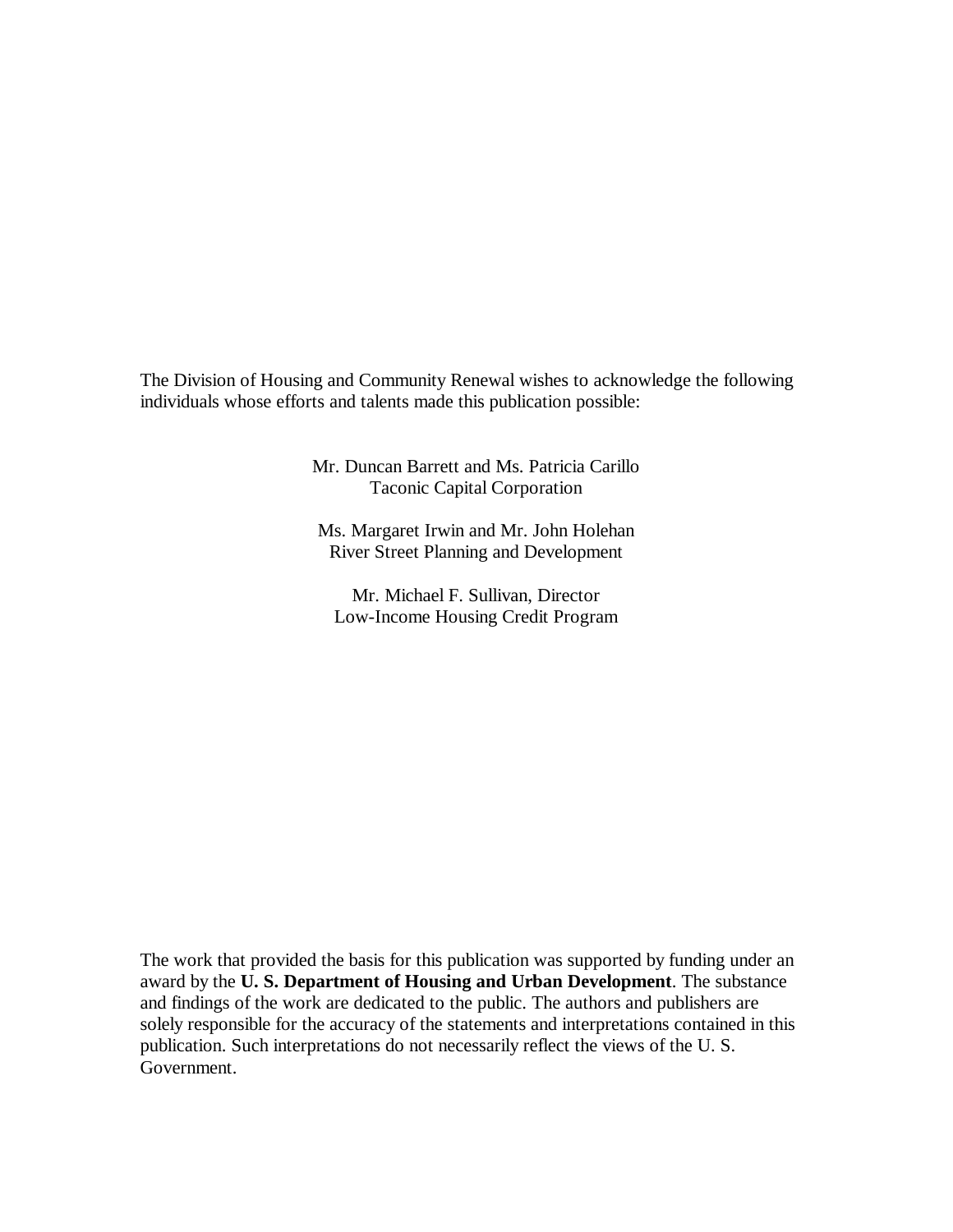# **TABLE OF CONTENTS**

| 1. | <b>Purpose and Organization of Primer</b>                     | 1  |
|----|---------------------------------------------------------------|----|
| 2. | <b>History and Purpose of Low-Income Housing Tax Credits</b>  | 2  |
| 3. | <b>Low-Income Housing Tax Credit Eligible Projects</b>        | 5  |
|    | A. Types of LIHTC Projects                                    | 5  |
|    | 1. New Construction                                           | 5  |
|    | 2. Rehabilitation                                             | 5  |
|    | 3. Acquisition                                                | 6  |
|    | 4. Historic Preservation                                      | 6  |
|    | 5. Projects with Federal Subsidies                            | 7  |
|    | B. Types of Housing Projects                                  | 8  |
|    | 1. Eligible Housing Projects                                  | 8  |
|    | 2. Ineligible Housing Projects                                | 9  |
|    | C. Type of Ownership                                          | 10 |
|    | The Limited Partnership Agreement                             | 10 |
|    | Option to Purchase at the End of the Recapture Period         | 11 |
|    | D. Rent and Income Limitations                                | 11 |
|    | Deep Rent Skewing                                             | 12 |
|    | <b>Maximum Rents</b>                                          | 12 |
|    | E. Long Term Use of Property                                  | 13 |
|    | Post-Compliance Period                                        | 13 |
|    | <b>Effect of Market-Rate Conversion on Low-Income Tenants</b> | 14 |
| 4. | <b>How Low-Income Housing Tax Credits Work</b>                | 15 |
|    | A. Allocation Process                                         | 15 |
|    | 1. Applying for LIHTC                                         | 15 |
|    | 2. Threshold Eligibility Review                               | 15 |
|    | 3. Scoring                                                    | 16 |
|    | 4. Selection                                                  | 16 |
|    | B. Determining the Amount of LIHTC                            | 16 |
|    | 1. Eligible Costs                                             | 17 |
|    | 2. Determining the Developer's Fee                            | 18 |
|    | 3. Determining the LIHTC Amount                               | 18 |
|    | 4. Determining the Credit Rate                                | 24 |
|    | 5. Determining the Equity Contribution                        | 24 |
|    | 6.30% Bonus                                                   | 24 |
|    | 7. Determining the Placed in Service Date                     | 25 |
|    | 8. Determining the First Year of the Tax Credit Period        | 25 |
|    | C. Determining the Amount of LIHTC when Historic Credits are  |    |
|    | Involved                                                      | 26 |
|    | D. Earning a LIHTC Carryover                                  | 32 |
|    | E. Economic Benefits of Using LIHTC for Affordable Housing    |    |
|    | Development                                                   | 33 |
|    | 1. Tax Credits Enhance Affordability                          | 33 |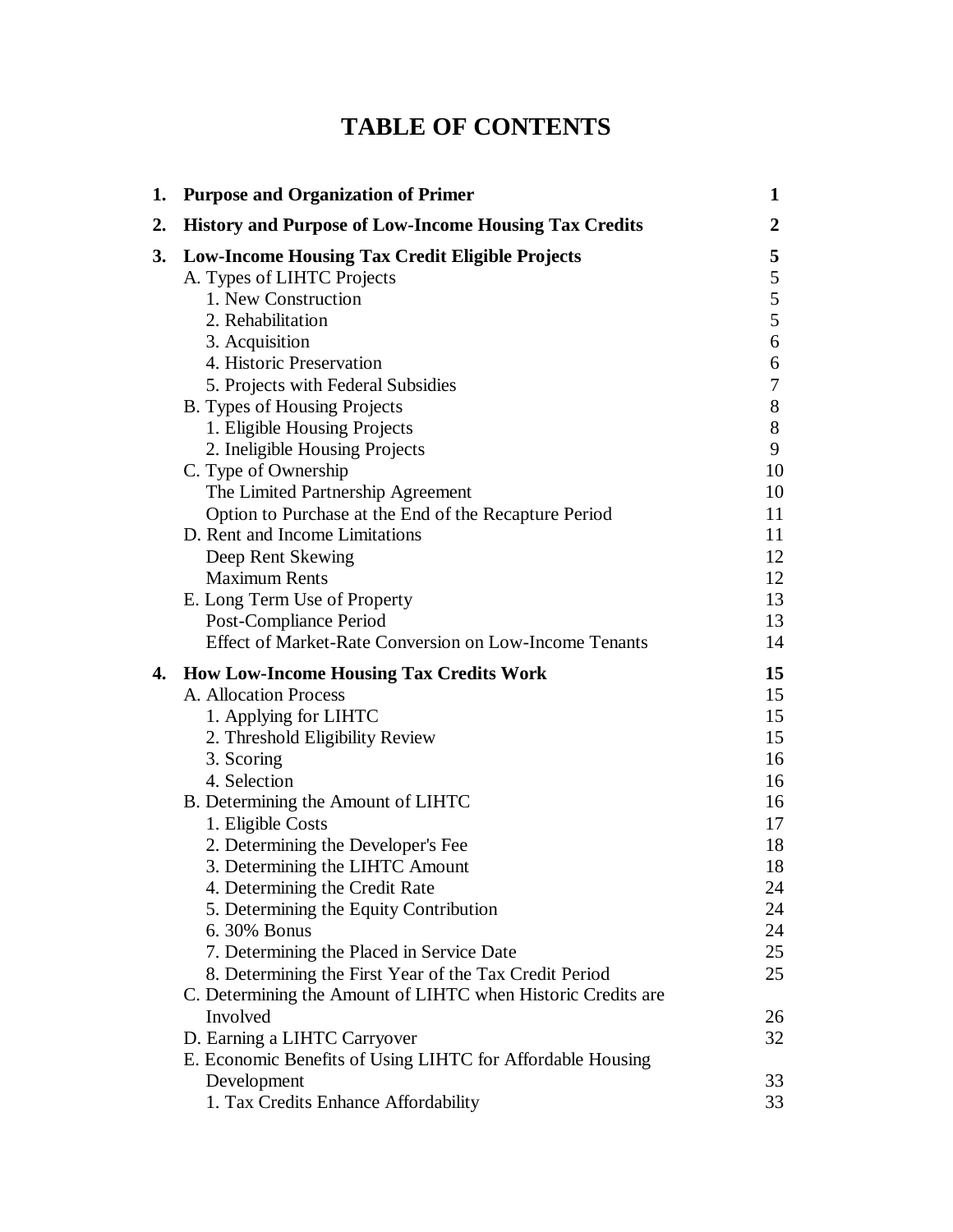|    | 2. Tax Credits Allow Higher Developer's Fees                                                                  | 33       |
|----|---------------------------------------------------------------------------------------------------------------|----------|
|    | 3. Costs of Utilizing Tax Credits                                                                             | 33       |
|    | E. Players, Roles and Responsibilities                                                                        | 34       |
|    | 1. Sponsor                                                                                                    | 34       |
|    | 2. Investor                                                                                                   | 34       |
|    | 3. Tax Attorney                                                                                               | 35       |
|    | 4. Tax Credit Consultant                                                                                      | 35       |
| 5. | <b>Tax Credit Compliance</b>                                                                                  | 36       |
|    | A. Regulatory Agreement                                                                                       | 36       |
|    | <b>B.</b> Tax Credit Compliance                                                                               | 36       |
|    | 1. Determining Income Eligibility                                                                             | 36       |
|    | 2. Record Keeping                                                                                             | 39       |
|    | 3. On-Site Compliance Monitoring<br>4. Annual Certifications                                                  | 40<br>40 |
|    | C. Penalties for Non-Compliance                                                                               | 41       |
|    | Non-Compliance as a Result of Casualty and Minor Changes in                                                   |          |
|    | Ownership                                                                                                     | 42       |
|    |                                                                                                               |          |
| 6. | <b>Special Needs Housing and Low Income Housing Tax Credits</b>                                               | 43<br>43 |
|    | A. Issues Arising From the Use of LIHTC in Special Needs Housing<br><b>B.</b> Eligible Special Needs Projects | 44       |
|    | <b>Optional Service Requirement</b>                                                                           | 44       |
|    | C. Exception for Certain Special Needs Housing Projects                                                       | 49       |
|    | D. Benefits of Using LIHTC in Special Needs Projects                                                          | 49       |
|    | E. Examples of Special Needs Projects Utilizing LIHTC                                                         | 50       |
|    | 1. Assisted Living for Frail Elderly                                                                          | 50       |
|    | 2. Homeless Housing (SROs)                                                                                    | 53       |
|    | 3. Group Homes for the Developmentally Disabled                                                               | 54       |
| 7. | Interrelationships Between LIHTC and Other Financing Programs                                                 | 55       |
|    | A. Community Development Block Grants (CDBG)                                                                  | 55       |
|    | <b>B. HOME</b>                                                                                                | 55       |
|    | C. Housing Opportunities for Persons with AIDS (HOPWA)                                                        | 55       |
|    | D. McKinney Funds                                                                                             | 55       |
|    | E. Section 8 Assistance                                                                                       | 56       |
|    | F. HOPE VI Programs                                                                                           | 56       |
|    | G. Tax-Exempt Bonds                                                                                           | 56       |
|    | H. Homeless Housing and Assistance Program                                                                    | 57       |
| 8. | <b>Selling Your Credits</b>                                                                                   | 58       |
|    | A. Finding and Selecting Investors                                                                            | 58       |
|    | 1. Sources of Equity Financing                                                                                | 58       |
|    | 2. Role of the Tax Credit Consultant                                                                          | 60       |
|    | 3. Role of the Syndicator                                                                                     | 60       |
|    | 4. Investor Pay-In Schedules and Bridge Financing<br>5. Considerations in Selecting Investors                 | 61<br>61 |
|    | B. Use of the Proceeds of the Tax Credit Sale                                                                 | 62       |
|    | C. Benefits for Investors                                                                                     | 63       |
|    |                                                                                                               |          |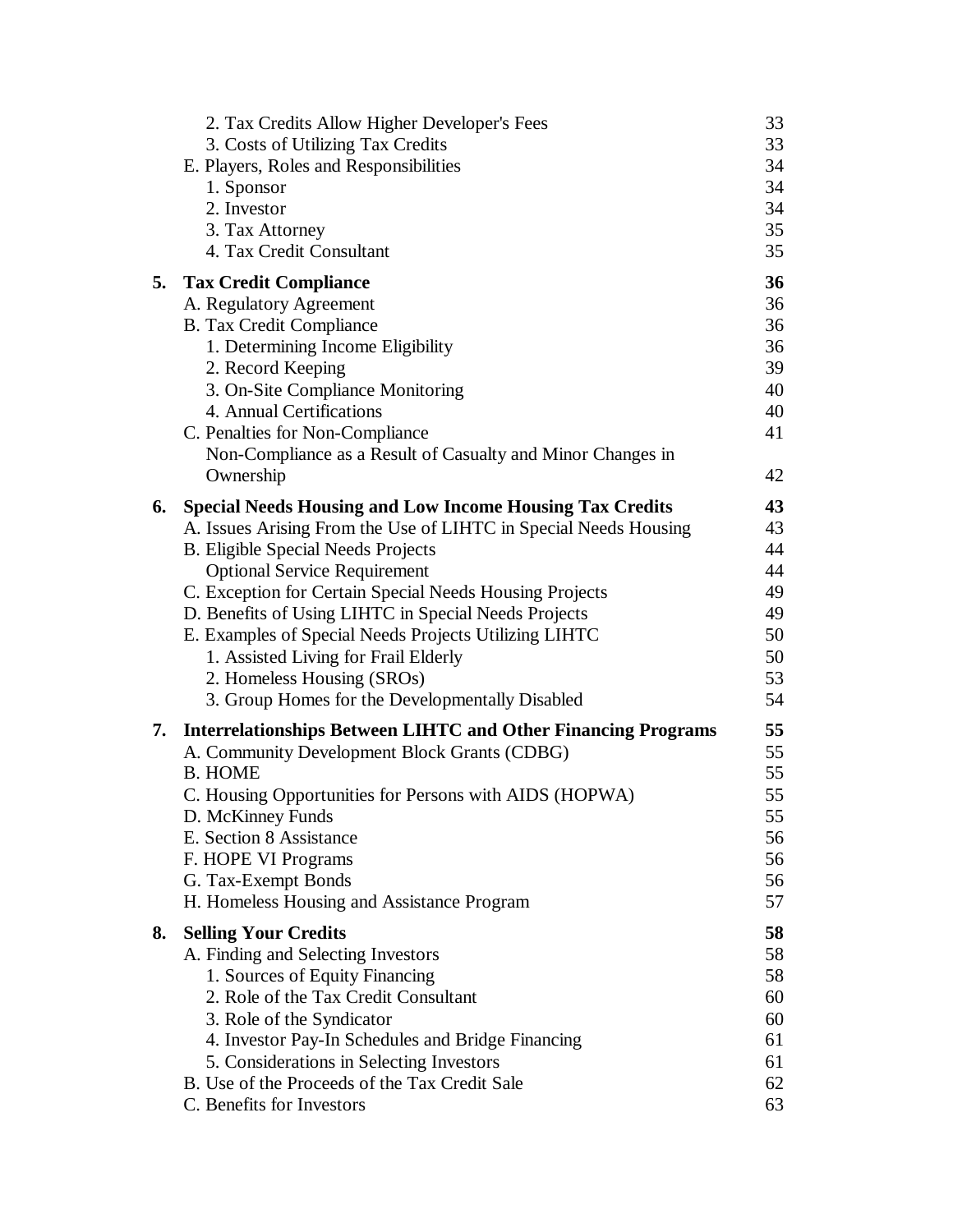|           | 1. Reduction of Federal Income Tax                                         | 63       |
|-----------|----------------------------------------------------------------------------|----------|
|           | 2. Depreciation-Derived Losses                                             | 63       |
|           | 3. Other Operating Losses                                                  | 63       |
|           | 4. Cash Returns, Capital Gains and Incentive Management Fees               | 64       |
| 9.        | <b>Risks Involved in the LIHTC Program</b>                                 | 69       |
|           | A. Risks to the Investor                                                   | 69       |
|           | Causes of Loss of Credit                                                   | 69       |
|           | B. Risks to the Sponsor                                                    | 70       |
|           | 1. Fiduciary Responsibility and Loss of Control                            | 70       |
|           | 2. Increased Development and Operating Costs                               | 70       |
| 10.       | <b>Case Studies on Special Needs LIHTC Projects</b>                        | 72       |
|           | A. Background                                                              | 72       |
|           | <b>B.</b> Case Studies                                                     | 72       |
|           | 1. Housing for Homeless Populations                                        | 72       |
|           | <b>Bruce Knowles Development</b>                                           | 72       |
|           | <b>Warren Street SRO</b>                                                   | 73       |
|           | 2. Housing for Persons with Disabilities                                   | 74       |
|           | Project Freedom                                                            | 74       |
|           | <b>Elizabeth Blackwell Apartments</b>                                      | 76       |
|           | Allegan County Supportive Housing Demonstration Program                    | 77       |
|           | 3. Assisted Living                                                         | 78       |
|           | <b>Forest Farm Assisted Living Center</b>                                  | 78       |
|           | Visiting Nurse Assisted Living Residence                                   | 80       |
|           | Christopher House of Webster Assisted Living Residence                     | 81       |
|           | C. Issues Arising from the Use of LIHTC for Special Needs Projects         | 82       |
|           | 1. Issues Arising from the Use of LIHTC for Special Needs Housing          | 82       |
|           | 2. Recommendations for First-Time Users of LIHTC for Supportive<br>Housing | 84       |
|           |                                                                            |          |
|           |                                                                            |          |
|           | <b>Bibliography and Resources</b>                                          | 86<br>88 |
|           | <b>Glossary</b>                                                            |          |
|           | <b>Appendices</b>                                                          |          |
| A.        | <b>Income Limits</b>                                                       |          |
| <b>B.</b> | <b>Maximum Rents</b>                                                       |          |
| C.        | <b>DHCR Regional Offices</b>                                               |          |
| D.        | <b>Difficult Development Areas</b>                                         |          |

- E. Qualified Census Tracts
- F. Syndicators Active in New York State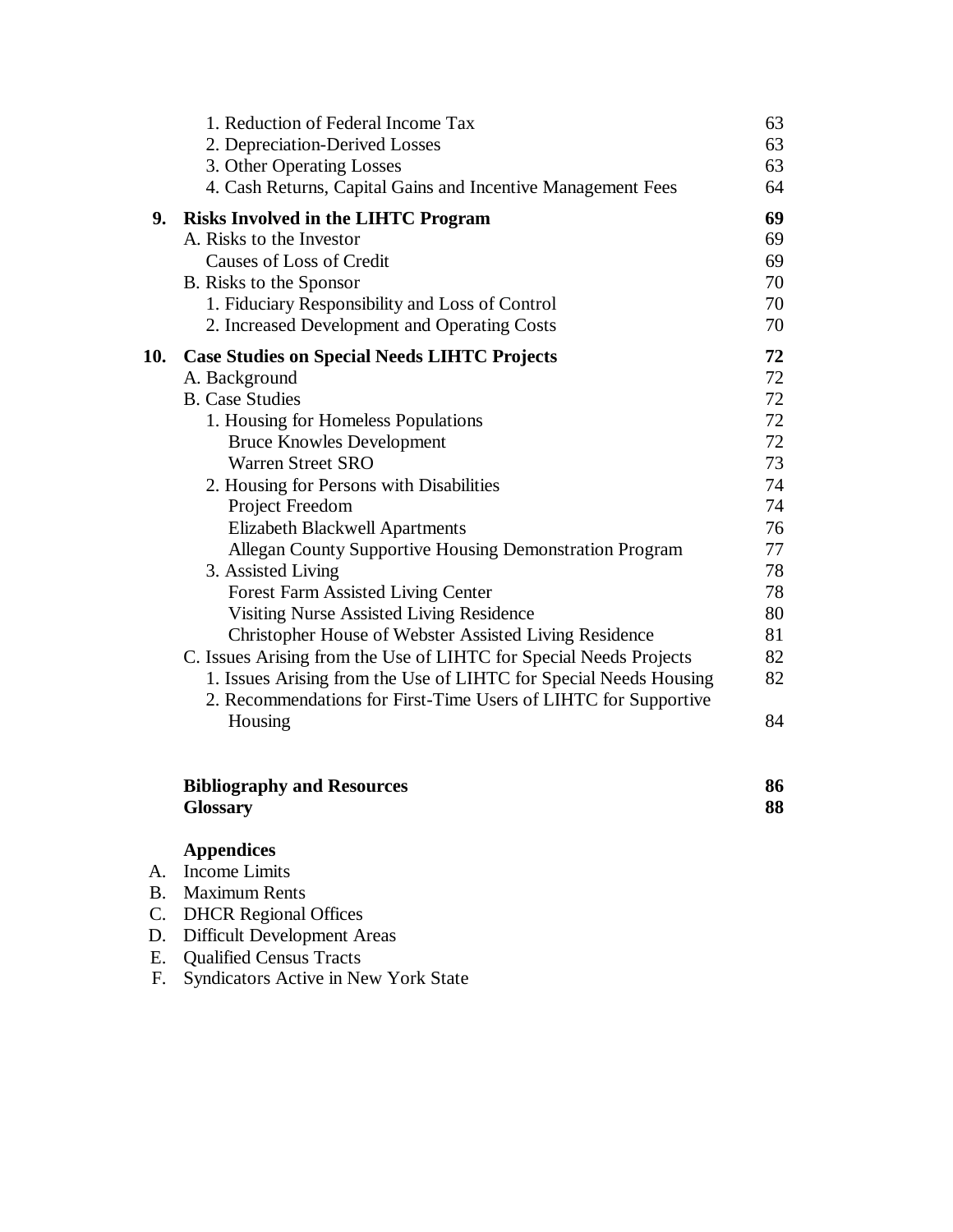## **1. PURPOSE AND ORGANIZATION OF PRIMER**

DHCR has commissioned this primer with the goal of promoting the use of the Low-Income Housing Tax Credit (LIHTC) Program among special needs housing providers. There are many nonprofit organizations in the special needs housing field that are already familiar with the Program and have used it successfully to finance housing in the past. Nevertheless, there are also many others that are unaware of the Program's benefits, and are somewhat discouraged by its apparent complexity.

The purpose of this primer is to familiarize special needs housing providers with the use of LIHTC to finance low-income housing. We trust that it will be of value to both beginner and expert audiences. In terms of the organization, we provide a brief introduction to the LIHTC Program and its evolution in Section 2. Sections 3 and 4 cover the types of projects that are eligible, the type of ownership that is necessary for LIHTC projects, the rent and income restrictions imposed by the Program, and the detailed process of calculating LIHTC amounts. Section 5 explains compliance requirements under LIHTC regulations. These first five sections talk about the Program in general and not necessarily from a special needs perspective.

Experienced developers should find Sections 6 and 7 particularly informative. These sections focus on the challenges of using the Program to provide special needs housing, and of using the Program with other sources of funding. Sections 8 and 9 include information on selling the tax credits, and the risks that LIHTC financing entails for both the sponsor and the investor. Finally, Section 10 includes case studies of LIHTC projects for special needs populations.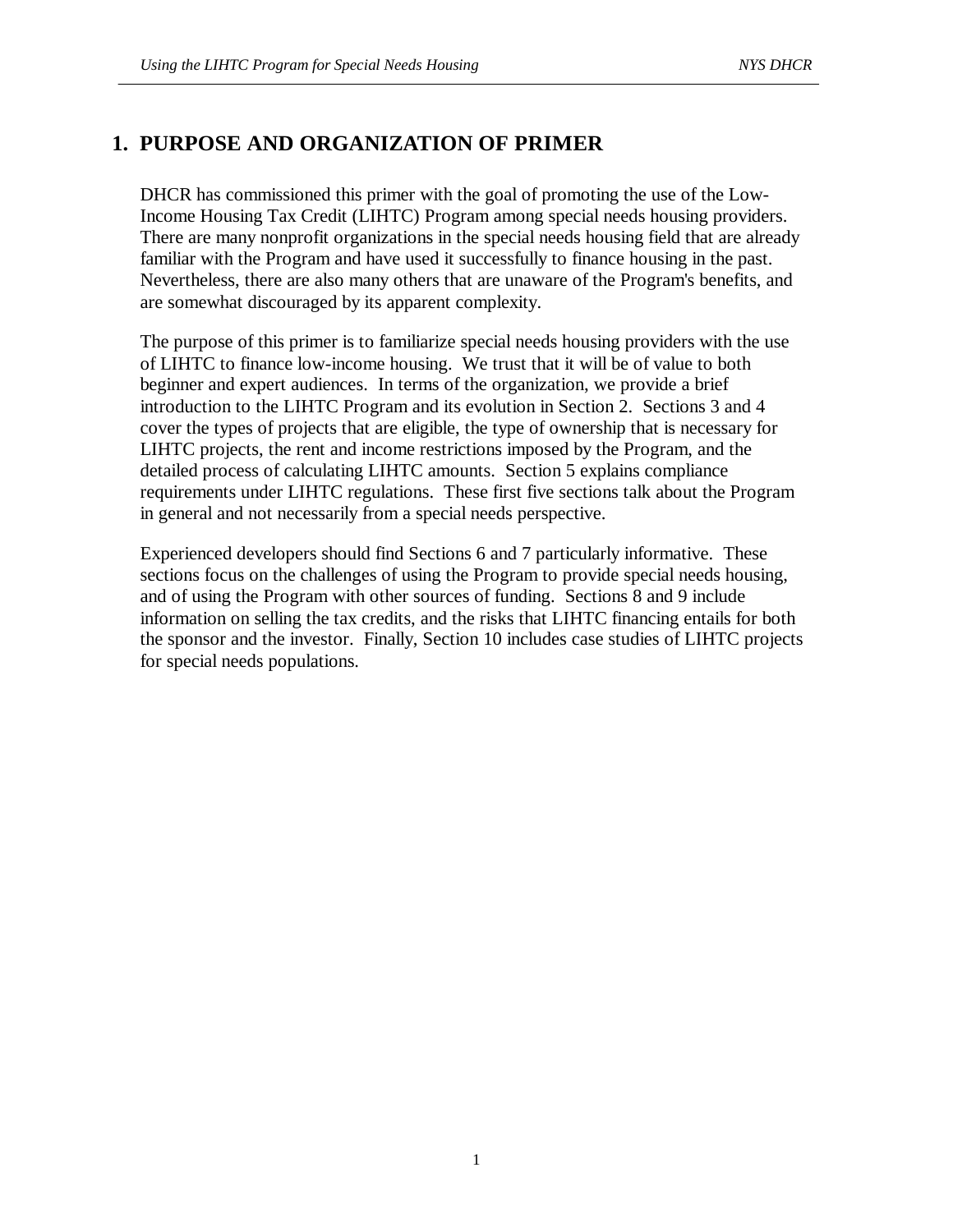# **2. HISTORY AND PURPOSE OF LOW-INCOME HOUSING TAX CREDITS (LIHTC)**

Tax credits are dollar-for-dollar reductions in the federal or state tax liability of individuals or organizations, subject to certain limitations. Low-Income Housing Tax Credits (LIHTC) reduce federal tax liability and are obtained by those who construct, acquire, or rehabilitate low-income rental housing. Under LIHTC, low-income households are defined by the IRS as households with incomes that are at or below 60% of the Area Median Income  $(AMI^1)$ .

The LIHTC Program was instituted by Congress in the Tax Reform Act of 1986, as a way to encourage private investment in rental housing that is reserved for low-income households. The Program operates under Section 42 of the Internal Revenue Code of 1986, as amended.

Organizations involved in the construction, acquisition, or rehabilitation of low-income rental housing obtain LIHTC in an amount determined by the costs of the project and the percentage of the units in the project that are devoted to low-income households. These organizations sell the LIHTC generated by the project to a private investor, usually a syndicated partnership or widely held corporation, that claims the LIHTC annually for ten years and reduces its federal tax liability. As part of this transaction, the private investor becomes part of the ownership entity for the project, usually through the formation of a limited partnership where the investor limited partner holds 99% or more of the project ownership (in order to maximize its share of tax benefits).

In New York State, LIHTC can usually be obtained in two ways:  $\ddot{\phantom{0}}$ 

- By submitting an application to one of the designated Housing Credit Agencies. These include the New York State Division of Housing and Community Renewal (DHCR), the New York State Housing Finance Agency (HFA), and New York City Housing Preservation and Development (HPD).
- Through the use of tax-exempt bond financing, which is accompanied by as-of-right four percent tax credits.

Every year, each state is allocated an amount of LIHTC equal to \$1.25 times the state population. New York State's allocation for 1999 equaled \$22,718,750. Unused and returned credits can be carried forward for a period of one year, after which they go to a national pool to be allocated among states as additional credit. Taken together, the per capita allocation plus the unused and returned credits are known as the "state credit ceiling." LIHTC obtained through the use of tax-exempt bonds are not counted against the per capita state limit.

 $\overline{a}$  $1$  The AMI is calculated annually by HUD and is the basis for determining whether a person or household is eligible for a wide range of government assistance programs.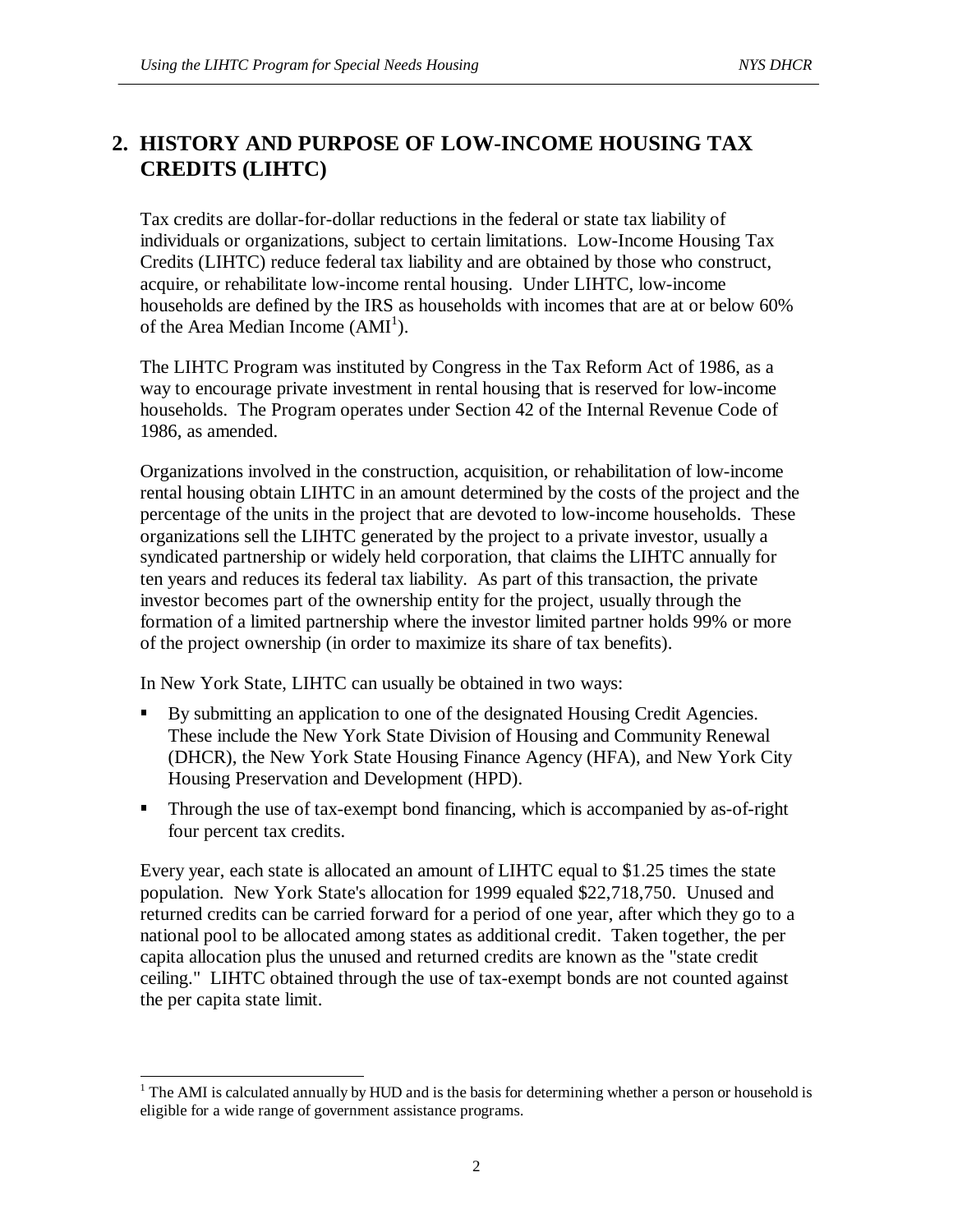DHCR and other Housing Credit Agencies allocate LIHTC according to a Qualified Allocation Plan (QAP) adopted by them and required by Section 42 of the Code. Details on DHCR's allocation process and the criteria used to select projects are explained in Section 4. Housing Credit Agencies are also responsible for monitoring projects during design and construction, and overseeing their operation to ensure compliance with statutory requirements.

DHCR allocates most of the 9% LIHTC that New York State has authority to allocate. With regard to the other Housing Credit Agencies, on average, HPD allocates \$8 to \$9 million in LIHTC per year. HFA also has 9% LIHTC authority, in an amount less than HPD.

Projects eligible for LIHTC must meet one of the following income-related occupancy requirements:

- 1. 20% of the units must be set aside for households whose incomes are at or below 50% of the AMI, *or*
- 2. 40% of the units must be set aside for households whose incomes are at or below 60% of the AMI.

These are minimum occupancy requirements. Nevertheless, most projects that receive LIHTC allocations in New York State set aside 100% of the units for households earning 60% or less of the AMI. According to the regulations, low-income rents must not exceed 30% of the targeted household income.

For an investor to claim ten years of LIHTC, a project must meet these occupancy requirements for at least fifteen years. In New York State, to receive an allocation, the sponsor must be willing to enter into an extended use agreement that requires the organization to maintain the housing as low-income for an additional fifteen-year period. The goal of this extended use agreement is to induce people to provide affordable housing for longer periods.

LIHTC are obtained at two different Credit rates, which are applied to a project's eligible costs to determine the LIHTC amount. The 9% Credit rate yields a present value of 70% of the qualified basis for new construction or substantial rehabilitation, provided no federal subsidies such as below-market federal loans and tax-exempt bonds are involved in the project. The 4% Credit rate yields a present value of 30% of the qualified basis for the acquisition of projects and for construction of federally subsidized projects. The 9% and 4% Credit rates are nominal rates, since the actual rates used change every month. These rates are published monthly by the Internal Revenue Service and can be found in the Federal Register. Once the LIHTC rates for a project are chosen, they remain at that level throughout the project's Credit period.

The LIHTC Program has become a popular way of financing low-income housing. States usually receive applications requesting three times as many or more credits than they have authority to allocate. LIHTC have become a hot commodity, and investors are increasing the prices paid for them. At the start of the LIHTC Program, investors paid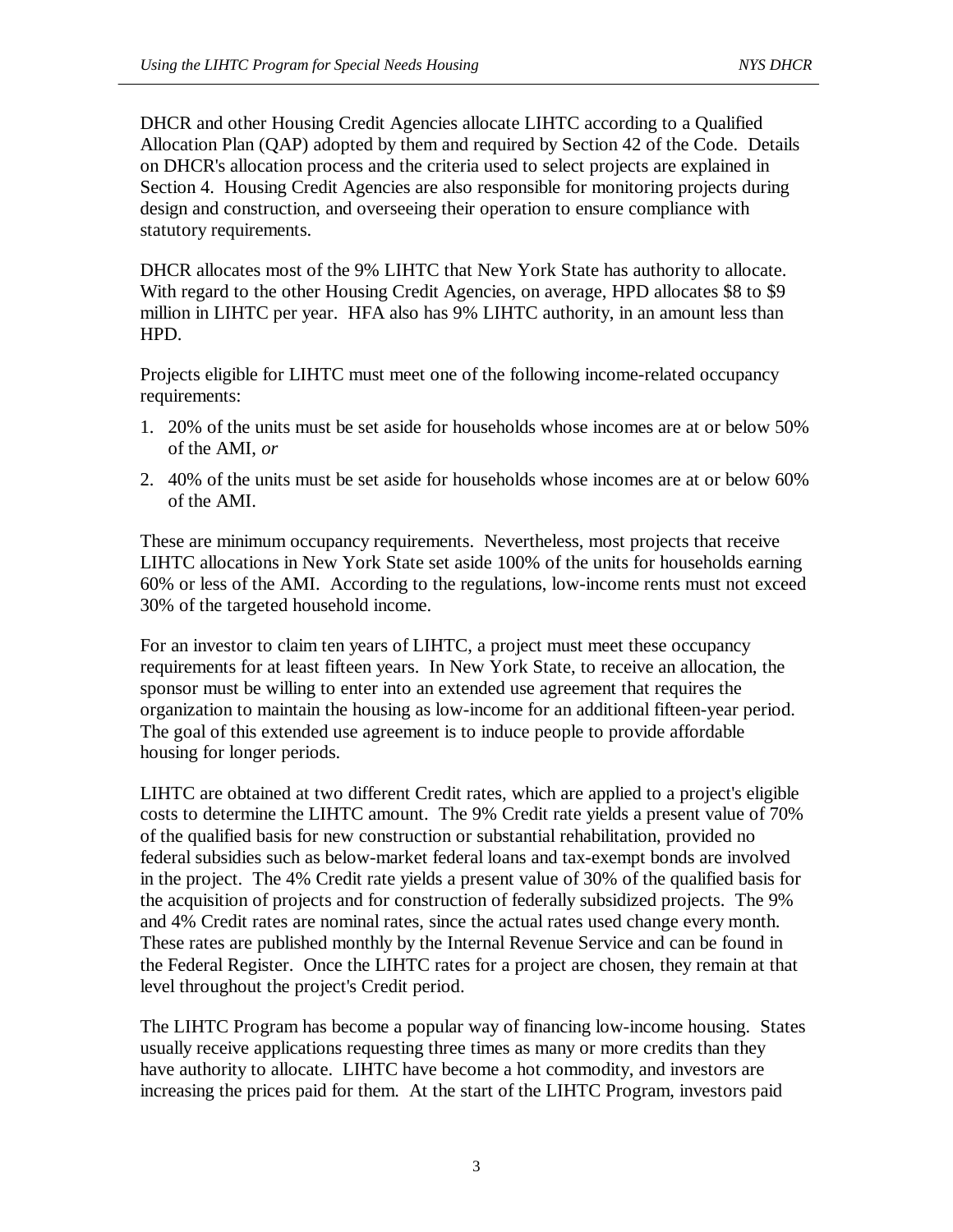around 42 cents per LIHTC dollar. In the late 1990s, LIHTC have been purchased for 70 to 80 cents per LIHTC dollar in New York State.

The per capita allocation of LIHTC has remained unchanged since the LIHTC Program was instituted in 1986 and has eroded with inflation. Currently, there is an initiative before Congress to gradually increase the per capita allocation of LIHTC to \$1.75 and index it to inflation. The Clinton Administration has included a proposal to increase the per capital allocation to 1.75 in 2001 and index it to inflation in its FY2001 budget proposal.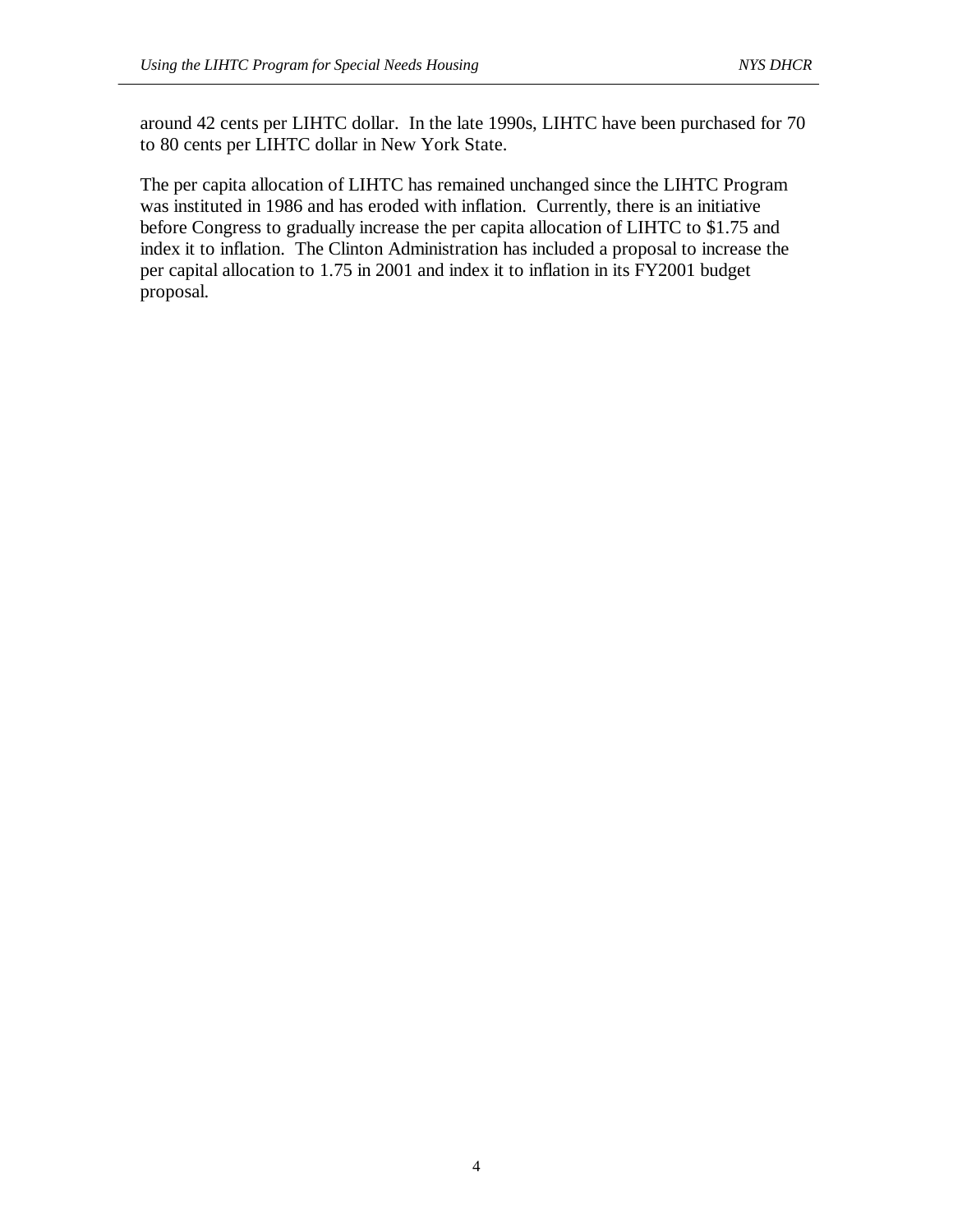# **3. LOW-INCOME HOUSING TAX CREDIT ELIGIBLE PROJECTS**

LIHTC can be used to finance different types of low-income housing development projects, including acquisition, rehabilitation, and new construction. LIHTC may also be utilized for low-income housing development projects that are already using other federal subsidies. Generally, tax credits issued at the 9% rate are used in *new construction* and *substantial rehabilitation* projects. Tax credits issued at the 4% rate are used for *acquisition* and *construction projects already using a federal subsidy*. The Historic Preservation Tax Credit is also available for development projects that involve the *preservation of historic structures*. This is a 20% tax credit that is available to the taxpayer in the year in which the project is placed in service.

To understand how tax credits work, it is useful to become familiar with the following terms:

*Placed in Service Date:* This is the date the building is ready and available for occupancy. Most commonly, this is the date a Certificate of Occupancy is issued.

*Eligible Basis:* These are the housing project development expenditures that are eligible for obtaining tax credits. Eligible types of projects are described below. (See page 17 for a detailed list of eligible expenses.)

*Federal Subsidy:* Any type of tax-exempt financing provided by a state or local government and low-interest loans issued by the Rural Development Administration Multi-Family Program. There are some exceptions regarding HUD Community Development Block Grants (CDBG) and HOME funds (see below).

Low-Income Housing: For the purpose of the LIHTC Program, housing that is reserved for households with incomes at or below 60% of the AMI.

A more detailed description of each type of LIHTC eligible project is provided below.

#### **A. Types of LIHTC Projects**

#### **1. New Construction**

The new construction of low-income housing units is eligible for LIHTC for each of the first ten years of operation. The LIHTC amount equals approximately 9% of the qualified development cost for the low-income housing units in a complex. If the project is being financed with a federal subsidy, the LIHTC amount equals 4% of the qualified development costs.

#### **2. Rehabilitation**

An existing structure (occupied or vacant) that is rehabilitated for use as low-income housing is eligible for LIHTC issued at the 9% rate if no federal subsidies are used. If a federal subsidy is used, then the Credit rate is 4%. In either case, the rehabilitation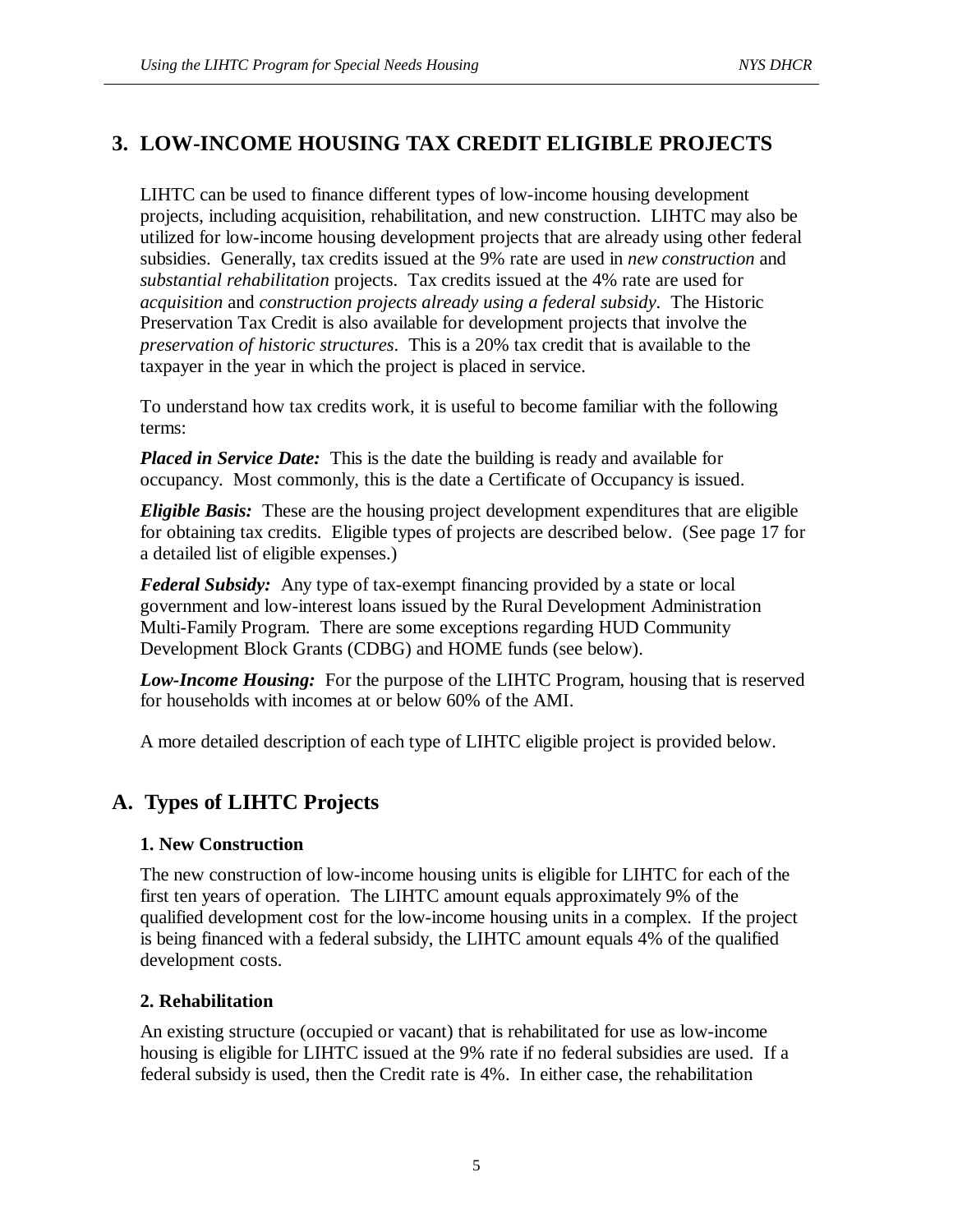expenditure must be equal to or greater than \$3,000 per low-income unit for LIHTC eligibility.

#### **3. Acquisition**

LIHTC may be earned on the acquisition of an existing building at the nominal 4% rate, provided the owner undertakes a minimum rehabilitation of \$3,000 per unit and meets the *ten-year previous ownership rule* (see below). The rehabilitation of the acquired building (occupied or vacant) may earn LIHTC at 9% (if no federal subsidies are used) or 4% (if federal subsidies are used). For accounting purposes, the acquisition and rehabilitation of a building are normally treated as two building transactions, the first being the acquired structure, and the second being the rehabilitation undertaken on the acquired structure. The total costs and the LIHTC eligible basis of each are calculated separately.

#### *Ten-Year Previous Ownership Rule*

A key requirement for a LIHTC acquisition project is the *ten-year previous ownership rule*. This rule states that the building to be acquired must not have changed ownership and been placed in service during a ten-year period prior to the acquisition. A building that has not been used in ten or more years can claim the acquisition credit even if its ownership has changed, given that it has not been placed in service during that period.

#### *Waiver of the Ten-Year Previous Ownership Rule*

The Internal Revenue Service waives the *ten-year previous ownership rule* if the LIHTC project falls into one of the following categories:  $\mathbf{r}$ 

- Federally assisted properties that are at risk of being converted into non-low-income housing or of losing low-income units
- Properties acquired from a federally insured depository institution that is in default
- Federally assisted properties that are troubled or distressed
- Single-family residences previously used by an owner-occupant as a primary residence
- **Properties that changed owners through a non-taxable exchange or contribution of** property
- **Properties that changed ownership due to death of the owner, acquisition by a** governmental or nonprofit organization, and as a result of foreclosure, if the property is sold within 12 months.

#### **4. Historic Preservation**

A federal tax credit is available for the rehabilitation of historic structures under Section 47 of the Internal Revenue Code. Historic structures are those deemed to be historically significant by a local, state, or federal authority. The structure or building itself may be individually significant, or significant as part of a historic district. The Historic Preservation Tax Credit (HPTC) equals 20% of the project's eligible basis. The eligible basis for an HPTC project includes all construction costs, with the exception of site work and landscaping, and all construction-related soft costs, such as architectural services and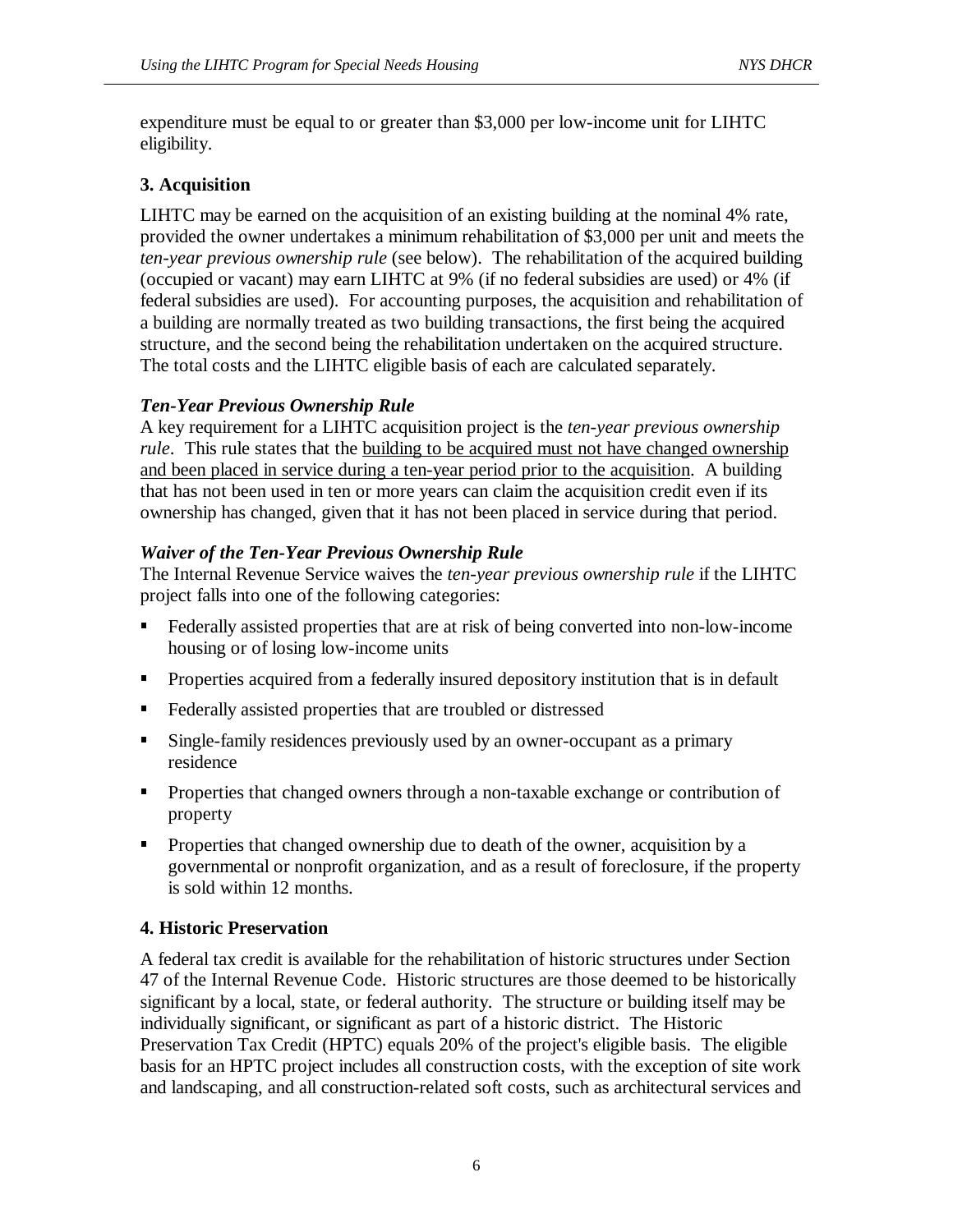construction period interest. Historic Preservation projects do not have to include housing.

In order for the Historic Preservation Tax Credit to be claimed, the New York State Historic Preservation Office (SHPO) and the U.S. Department of the Interior must determine the following:  $\ddot{\phantom{0}}$ 

- The structure has historic significance, and
- The construction work meets the federal standards for the rehabilitation of historic structures.

A three-step application or certification process is required to prove compliance, and it is recommended that organizations engage a historic preservation consultant or architect to advise them and interface with the SHPO and the Department of the Interior.

Historic Preservation Tax Credits can be used with LIHTC projects. When the HPTC is claimed, the amount of that credit is deducted from the total LIHTC eligible basis before the calculation of the LIHTC amount. (Please see *Example B: LIHTC and Historic Preservation Credits*, included on page 29.)

The Historic Preservation Tax Credit is available to the taxpayer in the year in which the building is placed in service. The whole of the 20% Historic Preservation Tax Credit can and normally is claimed for that year. A Certificate of Occupancy is generally considered evidence of placement in service, and there is no actual occupancy requirement for claiming the Historic Preservation Tax Credit. Compliance with historic rehabilitation guidelines is monitored during a five-year recapture period.

#### **5. Projects with Federal Subsidies**

Low-income housing development projects financed in part by a federal subsidy may claim LIHTC at the 4% rate. As noted above, federal subsidies include any type of taxexempt financing provided by a state or local government and low-interest loans under the Rural Development Administration Multi-Family Program. There are, however, some exceptions:  $\overline{a}$ 

- The use of a federally subsidized construction loan *does not* prevent a project from claiming the 9% tax credit, provided the loan is paid off before the building is placed in service. Nevertheless, any grants received *after* a building is placed in service reduce the annual tax credit amount for that year and subsequent years. This is because the eligible basis is reduced by the amount of the grant.
- HUD Community Development Block Grants (CDBG) and HOME funds *are not* treated as a federal subsidy for the purpose of determining a project's eligibility for the 9% Credit rate. These funds, however, must be provided to a project as a *loan* and not as a grant, in order to be included in basis and become a part of the LIHTC calculation. This is usually accomplished by lending the funds to the project at 1% interest payable from excess cash flow. Nevertheless, if HOME funds are used in an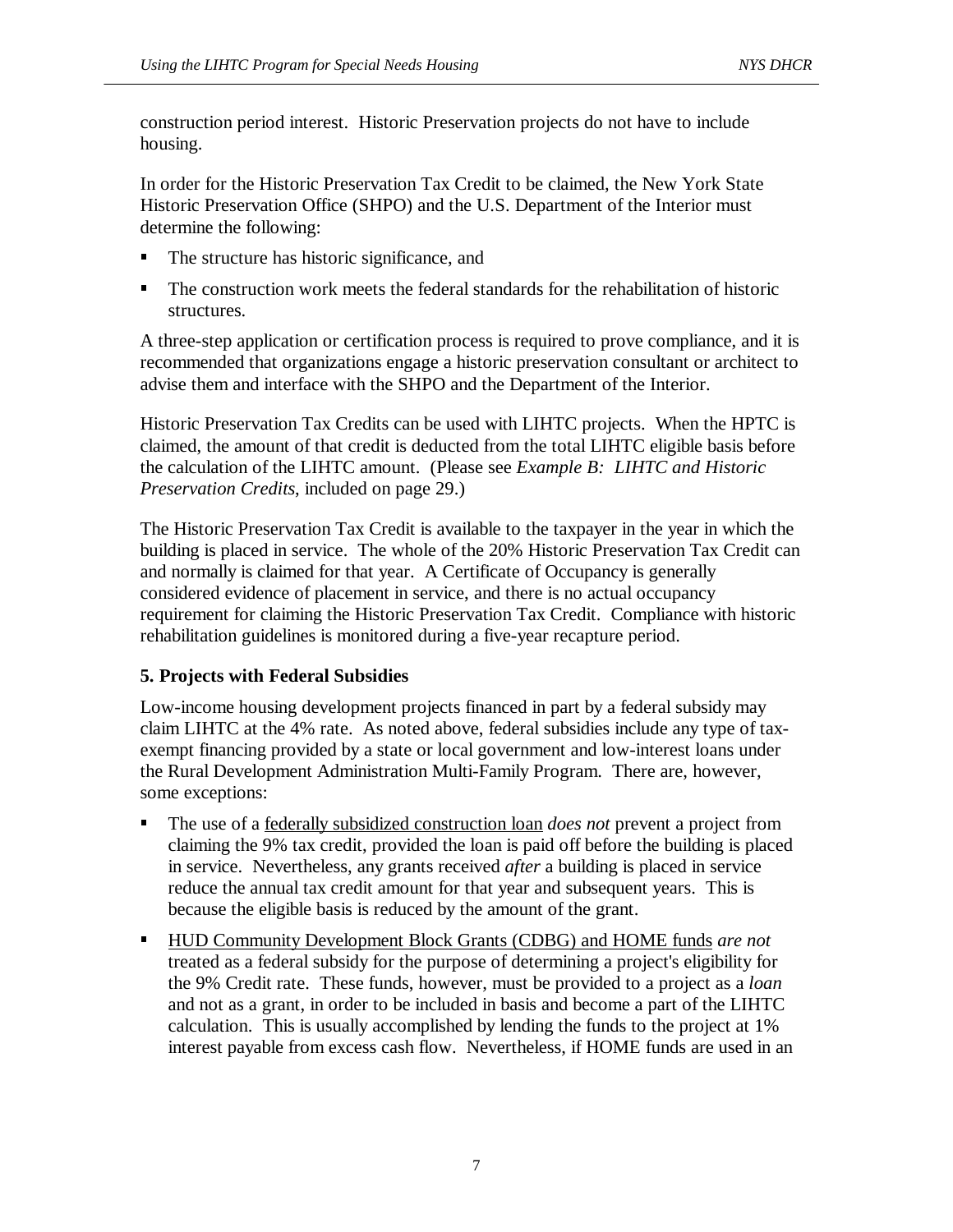area with a 30% bonus, $^2$  the money must be lent at the Applicable Federal Rate (AFR) and can no longer be lent to the project at 1% interest.

 Loans provided by the Affordable Housing Program of the Federal Home Loan Bank *are not* considered federal subsidies and can be claimed at the 9% Credit rate.

# **B. Types of Housing Projects**

First and foremost, LIHTC eligible housing must be available for use by the general public. Even though projects can target special populations, such as the elderly or the homeless, they must not violate HUD's non-discrimination policies. To be eligible for LIHTC, housing must be suitable for occupancy and in compliance with local health, safety, and building codes. New construction must be handicapped accessible.

#### **1. Eligible Housing Projects**

The following projects are eligible for the LIHTC Program: Î

- **Mixed-use buildings**
- Transitional housing
- Single room occupancy
- Special needs housing
- **Elderly housing**
- Group homes
- **Single-family rental properties**
- Housing cooperatives
- Projects designed for future tenant ownership

There are several qualifications to the eligibility of the projects listed above:

Mixed-Use Buildings. Only low-income residential costs may be included in basis.

Special Needs Housing. Special needs projects may include assisted living facilities, as long as they do not provide daily medical and nursing services and all other services are optional (see below). In the case of group homes and Single Room Occupancy housing, each room is considered a separate housing unit.

Projects Providing Services. Projects providing services to tenants are eligible for LIHTC. Nevertheless, if payment for these services is mandatory, it must be included in gross rents. If payment is optional, there must be a *practical alternative* for obtaining the service to prevent its cost from being included in gross rents. For example, in an elderly housing project, common kitchen facilities that residents can use to prepare their own meals would be considered a *practical alternative* to having the meals provided by the

<sup>&</sup>lt;sup>2</sup> Projects located in Difficult Development Areas or in qualified census tracts can claim up to a 30% increase in eligible basis. This concept is explained in more detail in Section 4.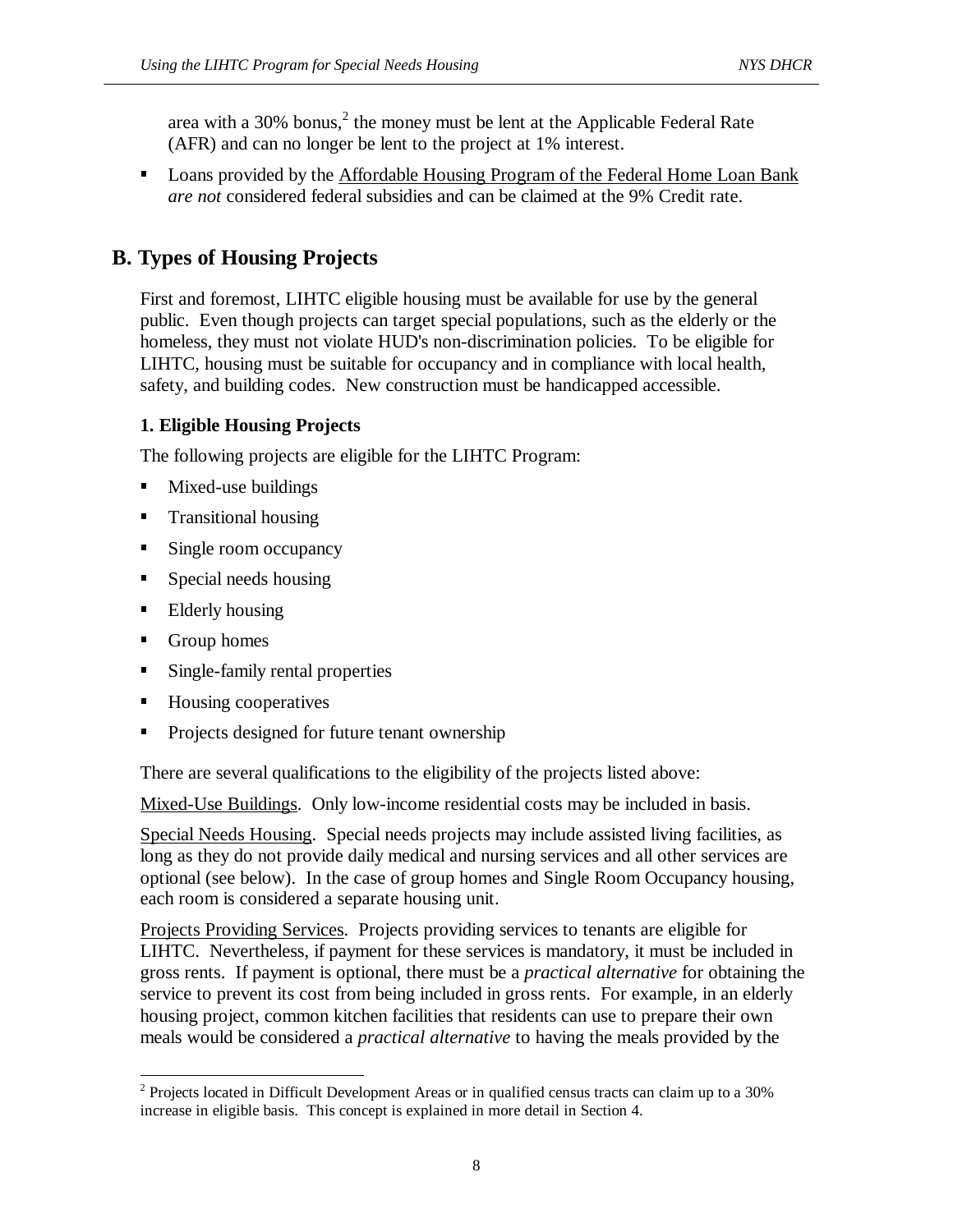staff. Therefore, an optional payment for meals would not be considered part of gross rents.

Housing Cooperatives. Housing cooperatives are also eligible to receive LIHTC. Nevertheless, since LIHTC eligible projects must be rental, the building must be leased from the owner by the cooperative. The project can be purchased by the cooperative at the end of the fifteen-year compliance period, but it must first be offered to potential buyers who would continue to use it as low-income rental housing.

Buildings with five or less rental units. Buildings with five or less rental units where one unit is occupied by the owner can be LIHTC eligible if rehabilitated under a development plan sponsored by a qualified nonprofit or a state or local government entity. Given that the owner occupies one of the units, only 80% of the building is eligible for LIHTC.

Projects designed for future tenant ownership. These projects are also LIHTC eligible, but the purchase of the units must occur after the fifteen-year compliance period. In this case, the monthly amount received toward the purchase of the unit must be counted against the maximum rents for the project.

#### **2. Ineligible Housing Projects**

The following projects are ineligible for the LIHTC Program: Î

- **Dormitories**
- Trailer parks
- **Transient housing**
- **Nursing homes**
- **Student housing**
- **Projects receiving HUD Section 8 Moderate Rehabilitation Assistance**

#### *Exceptions*

Transient housing. There are two exceptions regarding transient housing, which is defined as housing with a lease of less than six months. The first exception applies to *Single Room Occupancy (SRO)* projects. SRO projects are LIHTC eligible, as long as they rent the units for periods of a month or more. SRO's provide both temporary and permanent housing for formerly homeless persons. A characteristic of these projects is that they have shared bathroom and cooking facilities. The second exception applies to *transitional housing*, which is designed to help people transition into independent living within 24 months. In this case, each housing unit must have its own bathroom and cooking facilities, and services must be provided to the tenants. To be eligible, transitional housing projects must be operated by a government agency or a qualified nonprofit organization.

Housing for students. Generally, housing for students is not eligible for LIHTC. There are, however, several exceptions. Student-occupied apartments are eligible for LIHTC when any of the following applies:

1. Occupants are married students who file joint tax returns.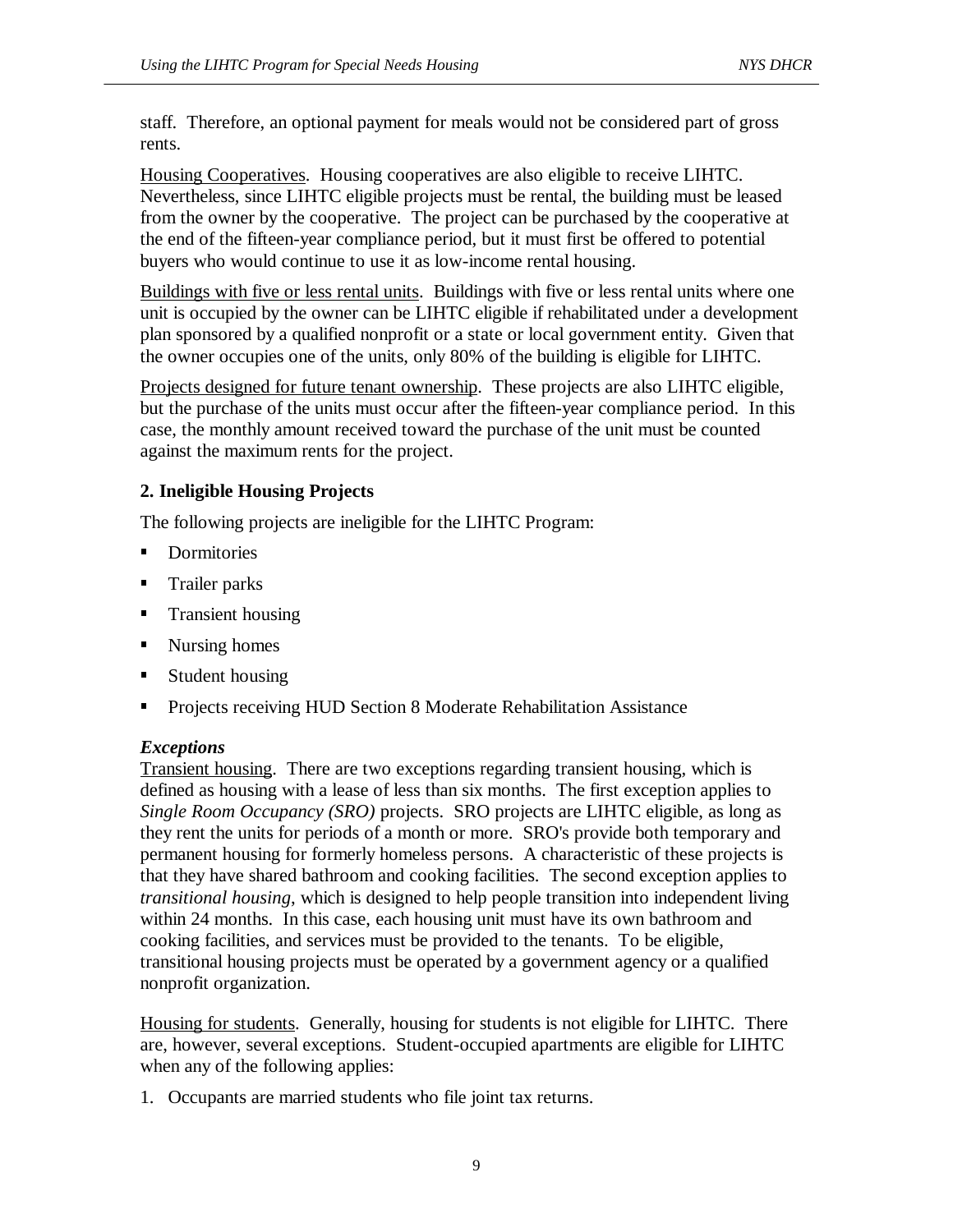- 2. Occupants are single parents and recipients of Aid for Families with Dependent Children (AFDC), they are students, and have minor children. In this case, the occupants must not be claimed as dependents by a person outside the household.
- 3. Occupants are students enrolled in a job training program under the Job Training Partnership Act or a similar initiative.
- 4. Occupants are unmarried part-time students.

Section 8 Moderate Rehabilitation Assistance. An SRO project receiving Section 8 Moderate Rehabilitation Assistance is eligible for LIHTC, according to the McKinney Homeless Housing Assistance Act of 1988.

#### **C. Type of Ownership**

The typical form of ownership for LIHTC projects is a *limited partnership* (or a *limited liability company*). Limited partnerships are formed by general partners and limited partners. Typically, one or more *general partners own from one tenth of one percent (.1%) to one percent (1%)* of the partnership interest, and one or more *limited partners own 99% to 99.9%* of the partnership interest. The profits, losses, and tax benefits of LIHTC projects flow to the partners in proportion to their ownership interest in the limited partnership.

The *general partner* is usually the *sponsor* or developer of the project or an affiliate entity. The general partner is typically responsible for the development, construction, completion, and operation of the project. The *limited partner* is the *tax credit investor*, who acquires nearly all of the ownership without acquiring management control.

Under New York State Partnership Law, a *passive investor* may acquire an ownership interest in a real estate project through a limited partnership, without subjecting itself to all the obligations, responsibilities, and liabilities of direct ownership. Therefore, under the limited partnership structure, the investor limited partner (as the passive investor) gains certain of the economic and tax benefits of ownership, but is precluded from participating in the day-to-day management of the property.

#### **The Limited Partnership Agreement (LP Agreement)**

The *limited partnership agreement* is the document that defines and governs the business relationship between the general partner and the investor limited partner. The LP is formed by the general partner (usually the developer) and an affiliate under a simple "shell" limited partnership agreement. This structure is called a "shell" because it is formed without the investor limited partner. The sponsor's affiliate is admitted as the initial limited partner, and withdraws when the investor is admitted. This LP agreement is amended and restated upon the admission of the investor limited partner into the partnership. The amended agreement is an extensive agreement that:  $\mathbf{r}$ 

- Defines and clarifies the parties' roles
- States the obligations of the investor to make capital contributions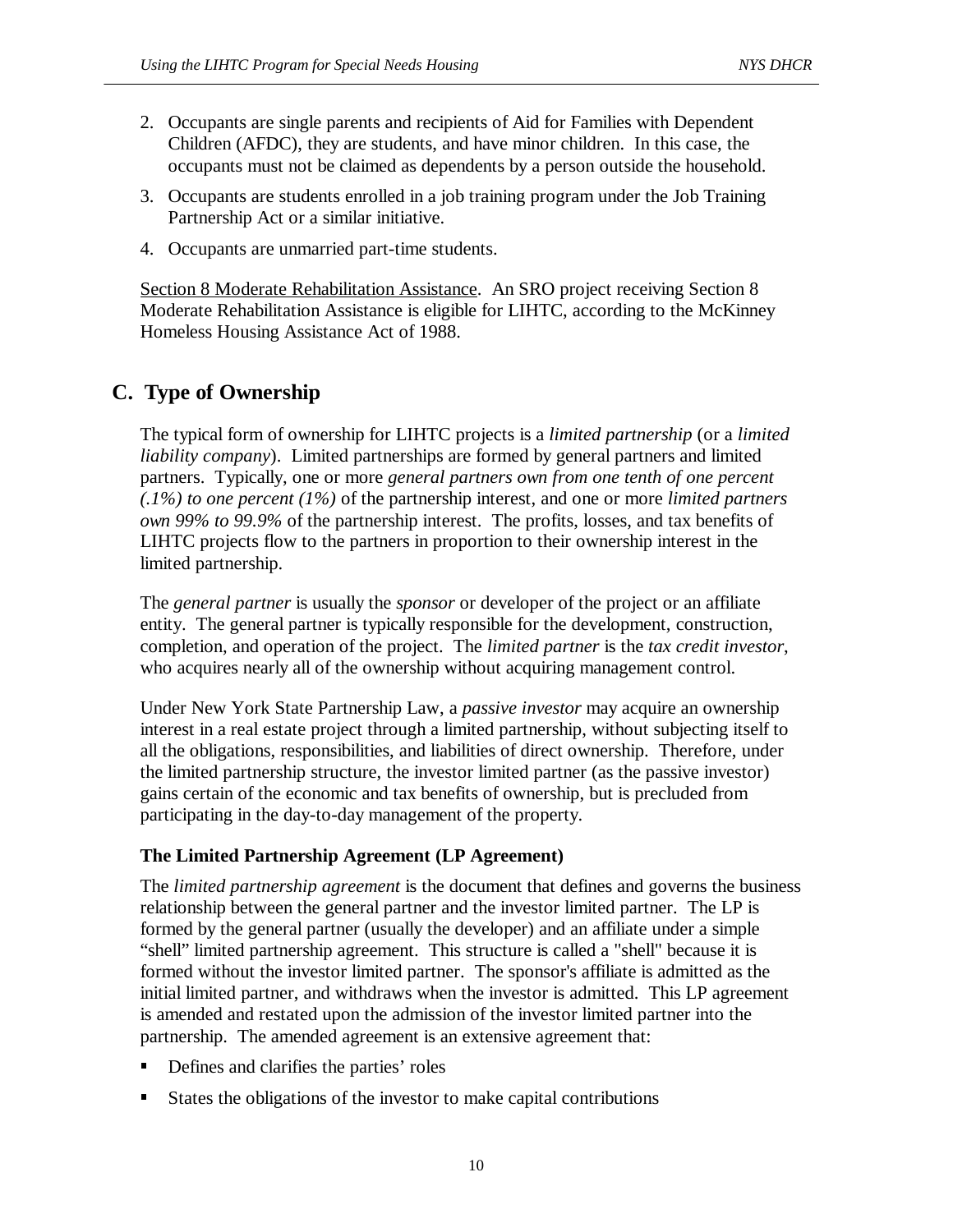- Outlines the precedents and requirements for the investor's capital contributions and any formulas for their adjustment
- Lays out the warranties and guarantees made by the general partner to the investor limited partner
- Confirms certain federal tax elections and treatments the partnership will utilize

#### **Option to Purchase at the End of the Recapture Period**

A 501.c.3 nonprofit corporation may be granted an option to acquire the investor limited partner's partnership interest at the end of the initial compliance period (15 years). This is usually referred to as the *right of first refusal*. The cost of this acquisition for the nonprofit is defined by Section 42 of the Code and is equal to:  $\ddot{\phantom{0}}$ 

- The assumption of the remaining debt, and
- The investor's tax liability as a result of the sale.

#### **D. Rent and Income Limitations**

The incomes and gross rents paid by households residing in units financed with LIHTC must fall within specified maximum limits. These rent and income limits are issued annually by HUD. HUD's "very low-income" guidelines are equivalent to 50% of the Area Median Income, adjusted by family size. The 60% of AMI guidelines are also presented in the HUD income charts. If the income of the tenant or the rent charged do not meet these guidelines, the unit cannot be counted towards the eligible basis for the project. Income limits and maximum rents are included in Appendices A and B.

According to the LIHTC Program guidelines, housing project owners have the option of choosing between these two income targets or minimum set-asides for low-income occupancy:  $\overline{a}$ 

- Either 40% of the project's units must be reserved for tenants at or below 60% of the AMI, *or*
- 20% of the units must be reserved for tenants at or below 50% of the AMI.

New York City is an exception to this rule. Due to the relatively higher costs and lower incomes, only 25% of the units must be set aside for tenants at or below 60% of AMI to qualify for LIHTC.

As a general rule, rents must not be higher than 30% of the maximum income targeted for the unit. The project owner must select an income target by the date the project is placed in service and available for occupancy. The chosen income target must be fulfilled by the end of the first year of the LIHTC period. Multi-building projects can comply with this income targeting requirement on a project basis, and do not have to fulfill it on a building by building basis.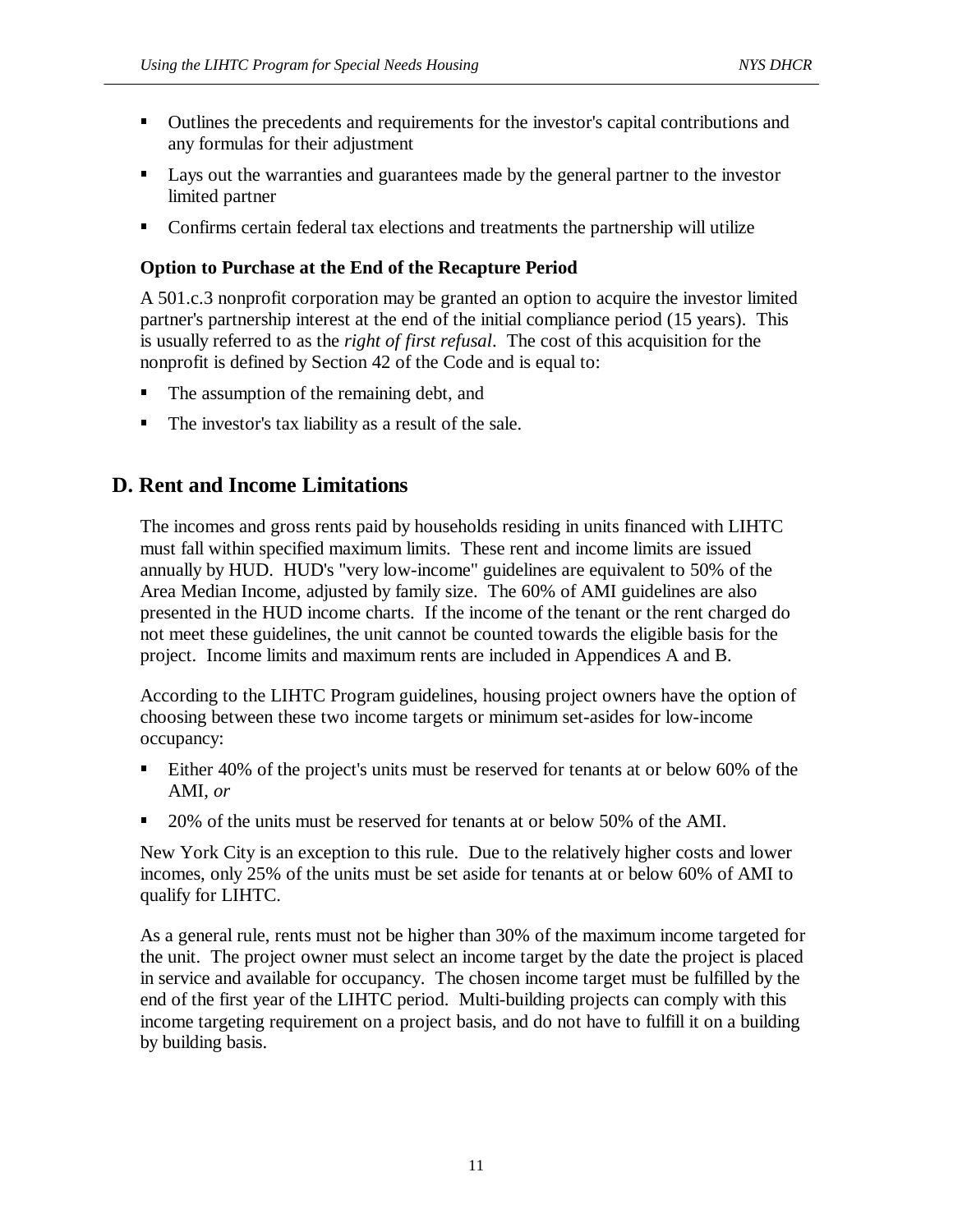#### **Deep Rent Skewing**

Deep Rent Skewing is used in affluent areas where very high rents can be charged in part of the project to "subsidize" very low-income tenants in the rest of the project. Under a deep rent skewing scenario, only 15% of the units must be set aside for tenants at or below 40% of the AMI. This scenario allows the income of a LIHTC tenant to increase up to 70% above the maximum level, without disqualifying the unit for LIHTC. The average rent for market rate tenants must be at least 200% of the rent for a similar size low-income unit.

#### **Maximum Rents**

Tenants residing in a LIHTC unit cannot pay more than the maximum rent established by program regulations. Maximum rents are established according to the unit size, as defined by the number of bedrooms. These rents must not exceed 30% of the maximum income for a household size of 1.5 persons per bedroom.<sup>3</sup> The initial maximum rent levels can be locked-in either when the tax credit allocation is made, or when the building is placed in service and ready for occupancy. To select the "lock-in" date, the owner must notify the Internal Revenue Service by the placed in service date. Otherwise, the IRS assumes by default that the allocation date was the date for determining the initial maximum rents. Initial maximum rents are important because they establish the rent floor for a project. In other words, project rents do not have to be reduced below the initial maximum rents.

#### *Role of Utilities in Rent Calculation*

Maximum rent levels correspond to gross rents, which include all utilities excluding telephone. If any utilities are paid by the tenant, the actual rent charged the tenant will be the maximum gross rent minus the utility allowance. Generally, the local Public Housing Authority's Section 8 Utility Allowance Schedule is used to determine utility allowances. If a project has HUD-established utility allowances, these would be used instead.

When the cost of utilities varies considerably from these standards, interested parties can petition a local utility company to provide estimates, which can be used in place of the utility allowances. Projects with lower utility costs can benefit from this procedure, as it will allow them to charge higher rents. The rents must be adjusted within 90 days of the issuance of the updated utility allowances. Similarly, estimates provided by local utility companies must be updated when rent levels are updated.

#### *Maximum Rents for Section 8 Tenants*

By law, project owners cannot discriminate against tenants holding a Section 8 certificate or voucher. Payments received by project owners from Section 8 or similar rental assistance programs are not counted against the maximum rent. However, HUD Section 8 rules limit total rental income for a Section 8 unit in a LIHTC project to the rent received for a comparable unit in the same project, which is not receiving Section 8 assistance.

 $\overline{a}$  $3$  In the case of efficiency units, the household size is always one.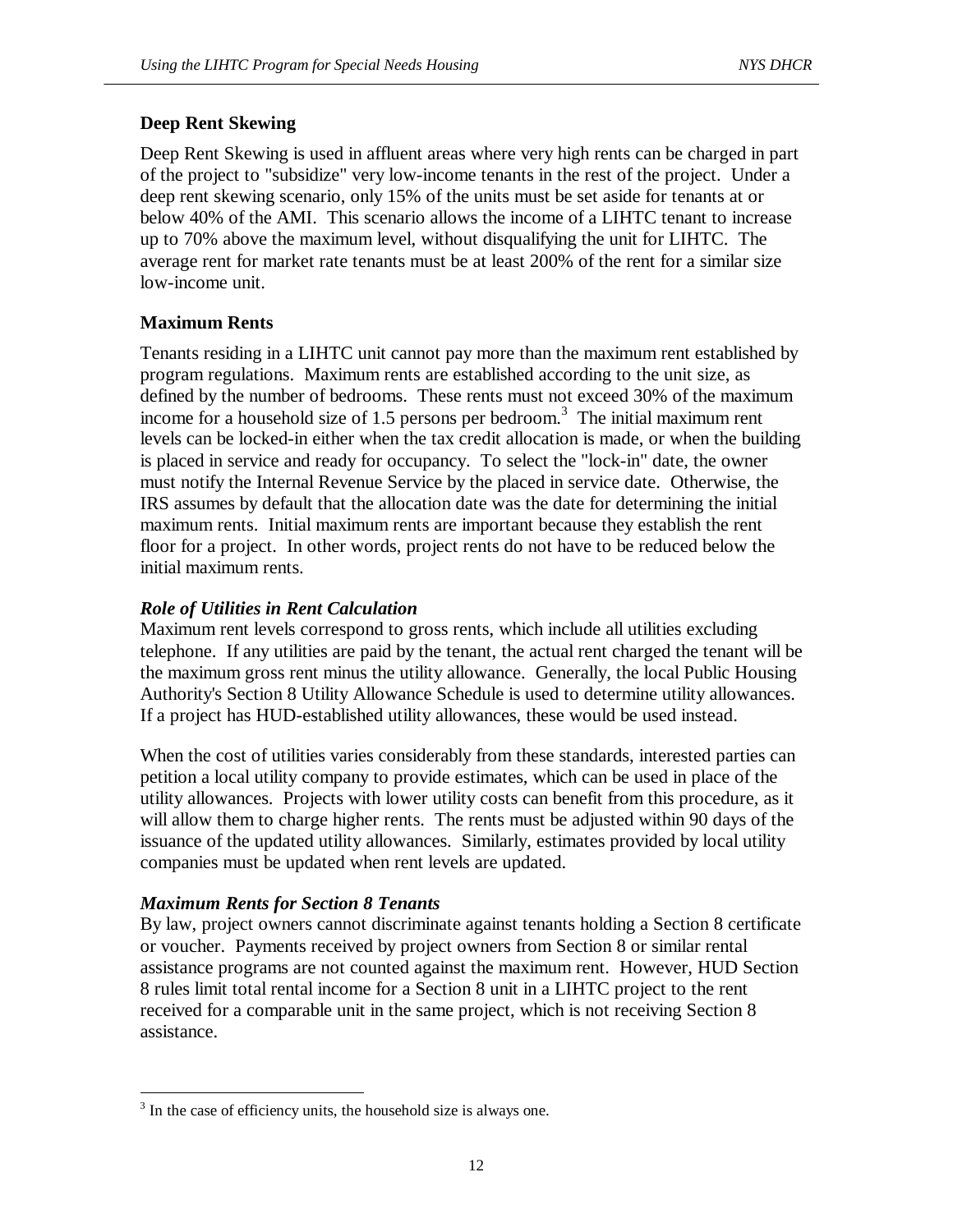#### *Calculating Rents in Special Needs Housing*

In special needs housing projects, the payment for supportive services is not considered part of gross rents and therefore does not count toward the maximum allowable rents under the LIHTC Program, as long as payments come from a government program or a nonprofit organization.

#### *Changes in Household Income after Initial Occupancy of a LIHTC Unit*

Once the tenant is in the unit, household income can increase up to 40% above the maximum income level. If household income increases beyond that level, the next available unit of equal or smaller size must be rented to a qualified household to avoid loss of LIHTC, due to the need to maintain the claimed number of qualified low-income units. Nevertheless, even if a tenant's income increases, the rent collected on the unit cannot exceed the maximum rent requirements, unless the unit is no longer a LIHTC unit.

# **E. Long Term Use of Property**

The initial compliance period for a project receiving an allocation of LIHTC is fifteen years. An *extended use agreement* extends the compliance period an additional fifteen years, for a total of thirty years. In New York State, even though the extended use agreement is not a statutory requirement, as a practical matter, most projects commit to thirty years of operation as low-income rental housing. Due to the intense competitiveness of the LIHTC environment, many sponsors commit themselves to forty or more years of compliance.

The extended use agreement must be recorded in the County land records by the end of the first tax credit year, to allow LIHTC to be claimed for that year (the Code does allow for some relief for late filings). Extended use agreements can be enforced in the courts, and both DHCR and individuals can file a lawsuit to prevent an owner from converting a building to market-rate occupancy prior to the end of the agreement.

#### **Post-Compliance Period**

Owners who wish to convert their property to market-rate use at the end of the fifteenyear compliance period must first put the property for sale to potential buyers who would maintain the low-income rental use. The property must be advertised at a formula price calculated as follows:

**SALE PRICE = Percentage of Project Units that Qualified for LIHTC x (Remaining Debt + Initial Equity + Additional Capital Contributions - Cash Distributions)** 

The initial investor equity is inflated yearly by the percentage increase in the Consumer Price Index, up to 5% per year.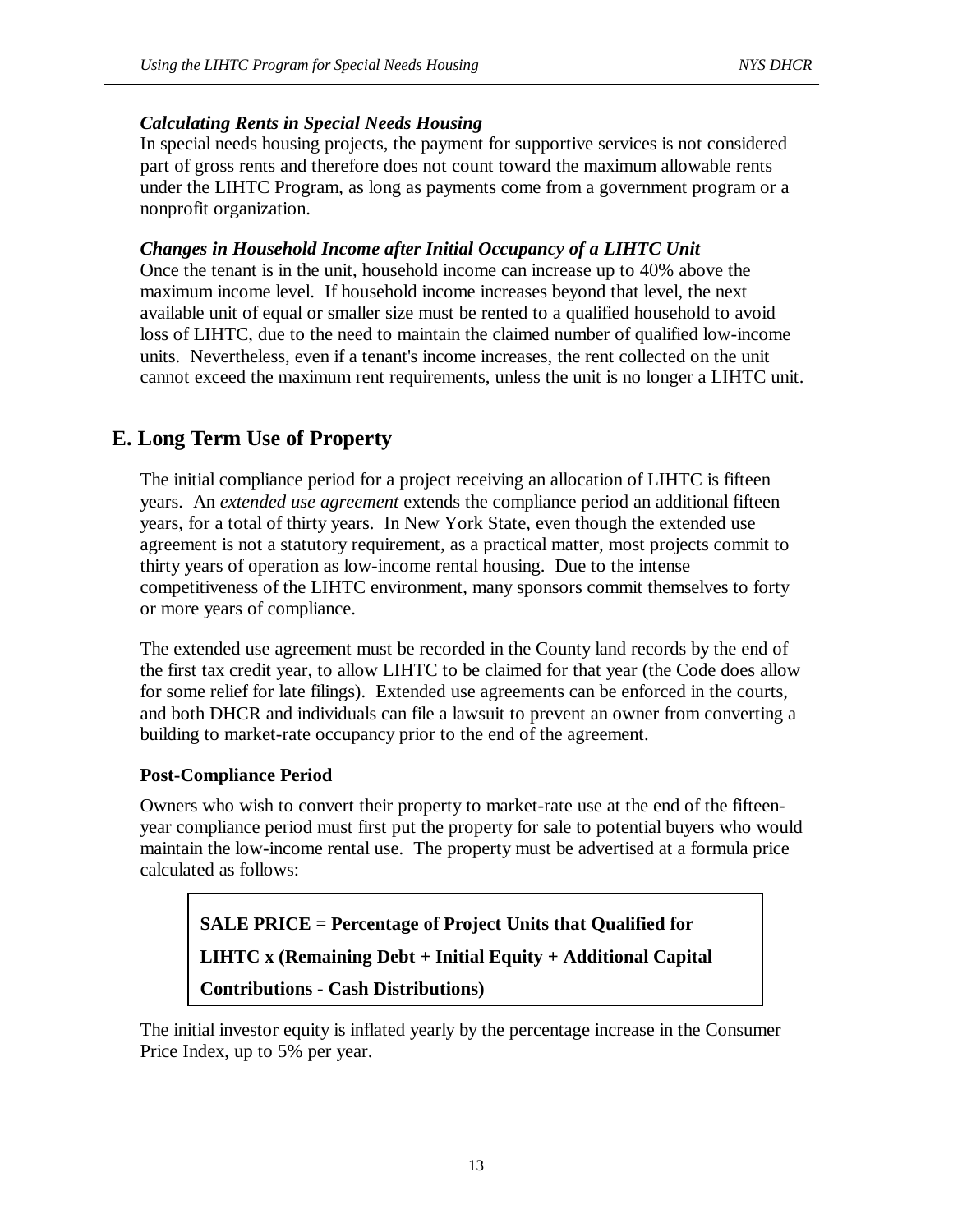To convert the property after the fifteen-year period but before the end of the thirty years, the owner must give DHCR a one-year advance notice. This allows DHCR to look for a buyer willing to purchase the property at the formula price and continue its low-income rental use. If such a buyer is found, he or she must then comply with the LIHTC Program requirements for the remaining years of the extended low-income use agreement. If a buyer is not found, the owner can sell the property to any interested party, even if it will not be maintained as low-income rental housing.

#### **Effect of Market-Rate Conversion on Low-Income Tenants**

Once a building has been converted to market-rate use, low-income tenants cannot be evicted without cause and their rents must remain below the maximum LIHTC rents for an additional three years. This three-year period starts after the end of the one-year period used by DHCR to seek a buyer for the property. Thus, a converted building's market-rate occupancy would begin by attrition and vacancy, sometimes years after its actual conversion.

A foreclosure legally terminates the low-income extended use period, unless the foreclosure is being used precisely for that purpose. The same three-year grace period for low-income occupants applies in the case of foreclosure. Projects structured for future tenant ownership must also offer the property for sale for continued low-income rental use before the tenants can actually buy it. The only exception to this rule is made for single-family homes, in order to allow for homeownership programs.

Through a *right of first refusal*, a qualified 501.c.3 tax-exempt organization can establish a fixed price in advance, to buy back the property at the end of the fifteen-year compliance period. The price must be at least equal to the project's outstanding debt and the taxes originated by the transaction. This is a common alternative in projects owned by limited partnerships, where the nonprofit housing provider buys out the equity investor at the end of the fifteen-year compliance period and maintains the project's lowincome rental use.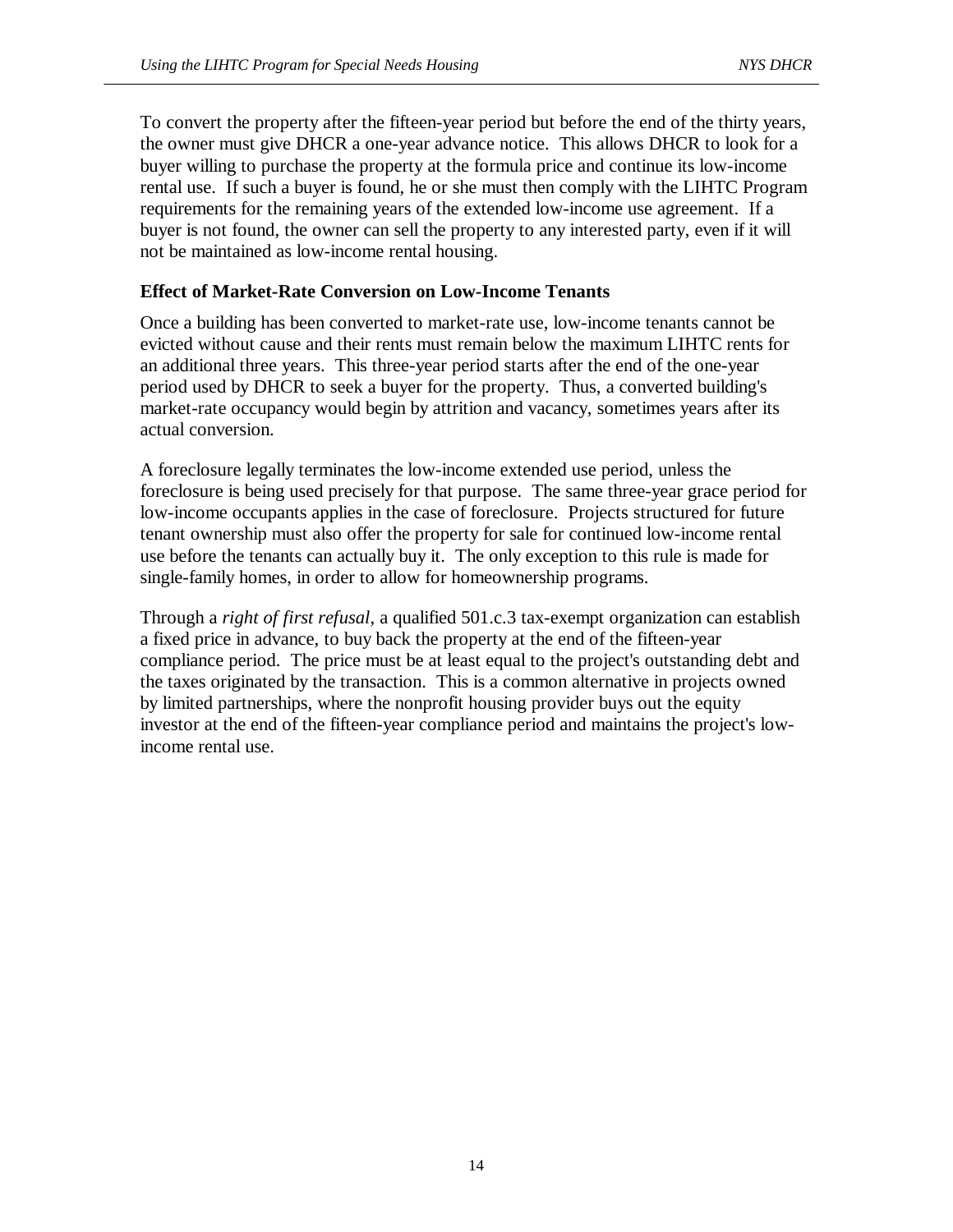# **4. HOW LOW-INCOME HOUSING TAX CREDITS WORK**

# **A. Allocation Process 4**

According to the Tax Reform Act of 1986, each state must designate a state agency as the lead Housing Credit Agency responsible for the allocation of LIHTC throughout the state. In New York, DHCR was designated as the lead Housing Credit Agency by Executive Order, with the authority to sub-allocate LIHTC to other state and local agencies concerned with housing. As per Section 42 of the Code, each Housing Credit Agency must adopt a Qualified Allocation Plan (QAP), explaining the criteria and preferences for allocating LIHTC. As part of the regulations, 10% of the state credit ceiling must be allocated to nonprofit organizations.

#### **1. Applying for LIHTC**

DHCR allocates LIHTC through annual funding rounds. Each year, DHCR issues a Notice of Funding Availability (NOFA) and requests proposals for the Unified Funding Round. By submitting an application for LIHTC, organizations can also request funds from the Housing Trust Fund or HOME programs. Application materials, requests for proposals, and copies of the QAP can be obtained by contacting the regional offices listed in Appendix C.

Applications submitted by the specified deadline are reviewed according to the following criteria: Ī

- Completeness
- **Program eligibility**
- **Threshold eligibility**
- **Selection criteria**
- **Project feasibility**
- Consistency with DHCR's underwriting standards

#### **2. Threshold Eligibility Review**

In order to be scored and ranked, applications must first pass the Threshold Eligibility Review, which outlines sixteen minimum project requirements related to:  $\ddot{\phantom{0}}$ 

- **Compliance with IRC Section 42**
- Site control and local approvals
- **Consistency with local Consolidated Plan**
- **Previous development and management experience**
- **Market demand**

 $\overline{a}$ 4 This section was taken from DHCR's Qualified Allocation Plan.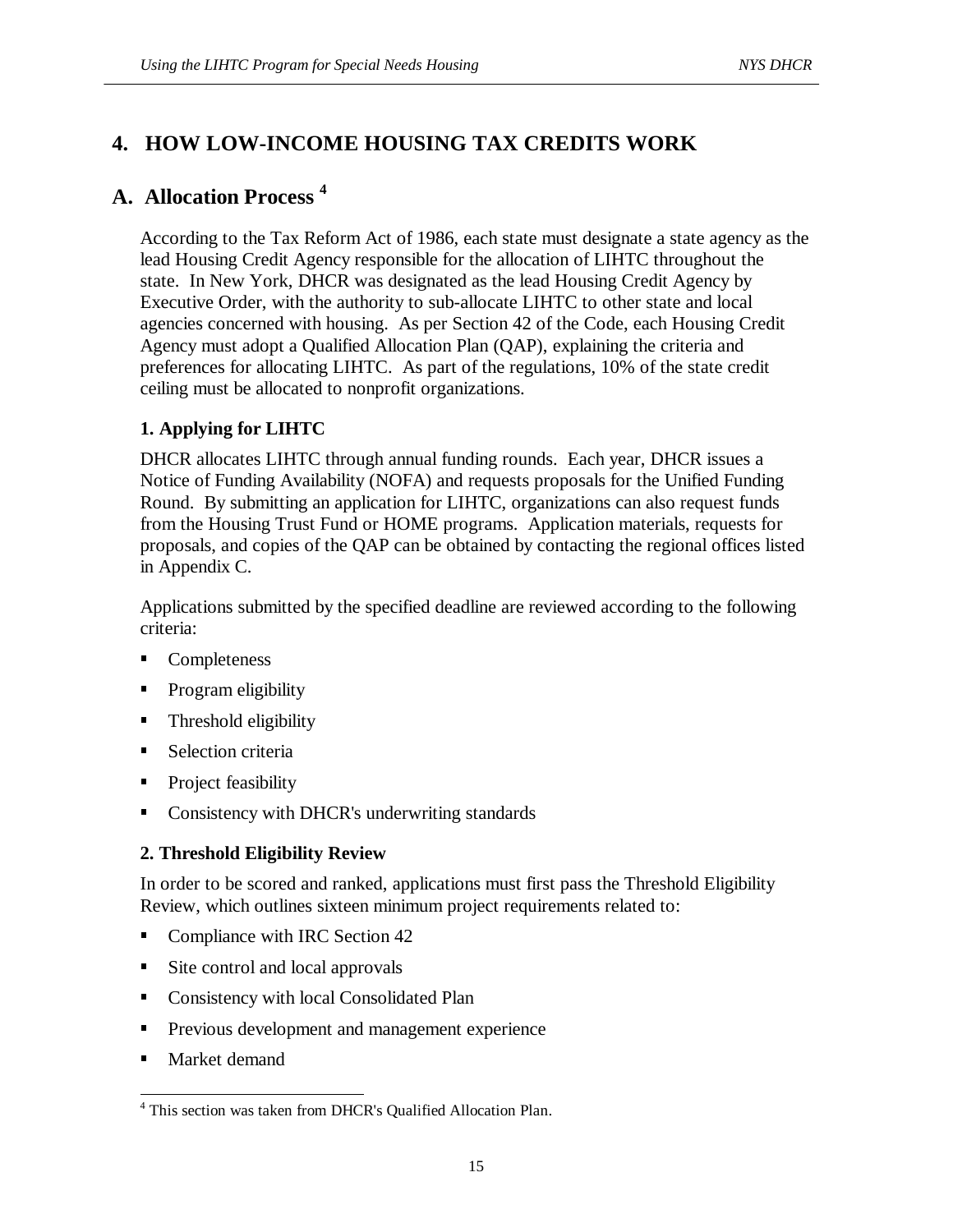#### Amount of LIHTC requested

#### **3. Scoring**

Once applications have passed this initial review, they are scored according to the following criteria:

| <b>Housing Needs</b>                            | 20 points |
|-------------------------------------------------|-----------|
| <b>Efficiency of Credit Use</b>                 | 20 points |
| Affordability/Marketing                         | 10 points |
| <b>Regulatory Period</b>                        | 10 points |
| <b>Project Readiness</b>                        | 10 points |
| Marketing Plan/Public Assistance                | 10 points |
| Participation of Local Tax-exempt Organizations | 5 points  |
| <b>Special Needs</b>                            | 5 points  |
| <b>Tenant Buy-Out Plan</b>                      | 5 points  |
| <b>Sponsor Characteristics</b>                  | 5 points  |

#### **4. Selection**

Projects with the highest scores receive a *credit reservation*. Credit reservations contain deadlines for various development milestones, such as securing commitments for permanent financing, closing on construction financing, obtaining all local approvals, and commencing construction. If the applicant meets these milestones and expends more than 10% of the reasonably expected basis on the project, DHCR can issue a *carryover allocation* (see part D in this section). A carryover allocation gives the owner until the close of the second calendar year following the year of the carryover allocation to place the project in service.

Applications that meet the Threshold Eligibility Review and attain a certain minimum score, but are not selected for a credit reservation, are placed on a waiting list. Such projects can receive a credit reservation if DHCR receives credits from a national pool, expired credit reservations or binding agreements, or recaptured credits. The waiting list is valid only until the next funding round, after which a new waiting list is created.

# **B. Determining the Amount of LIHTC**

To determine the amount of LIHTC that a project is eligible to receive, it is first necessary to determine which expenses are *eligible* to be included in *basis* and which are not. *Basis* is the name given to the total eligible project costs on which the calculation of the LIHTC amount is based.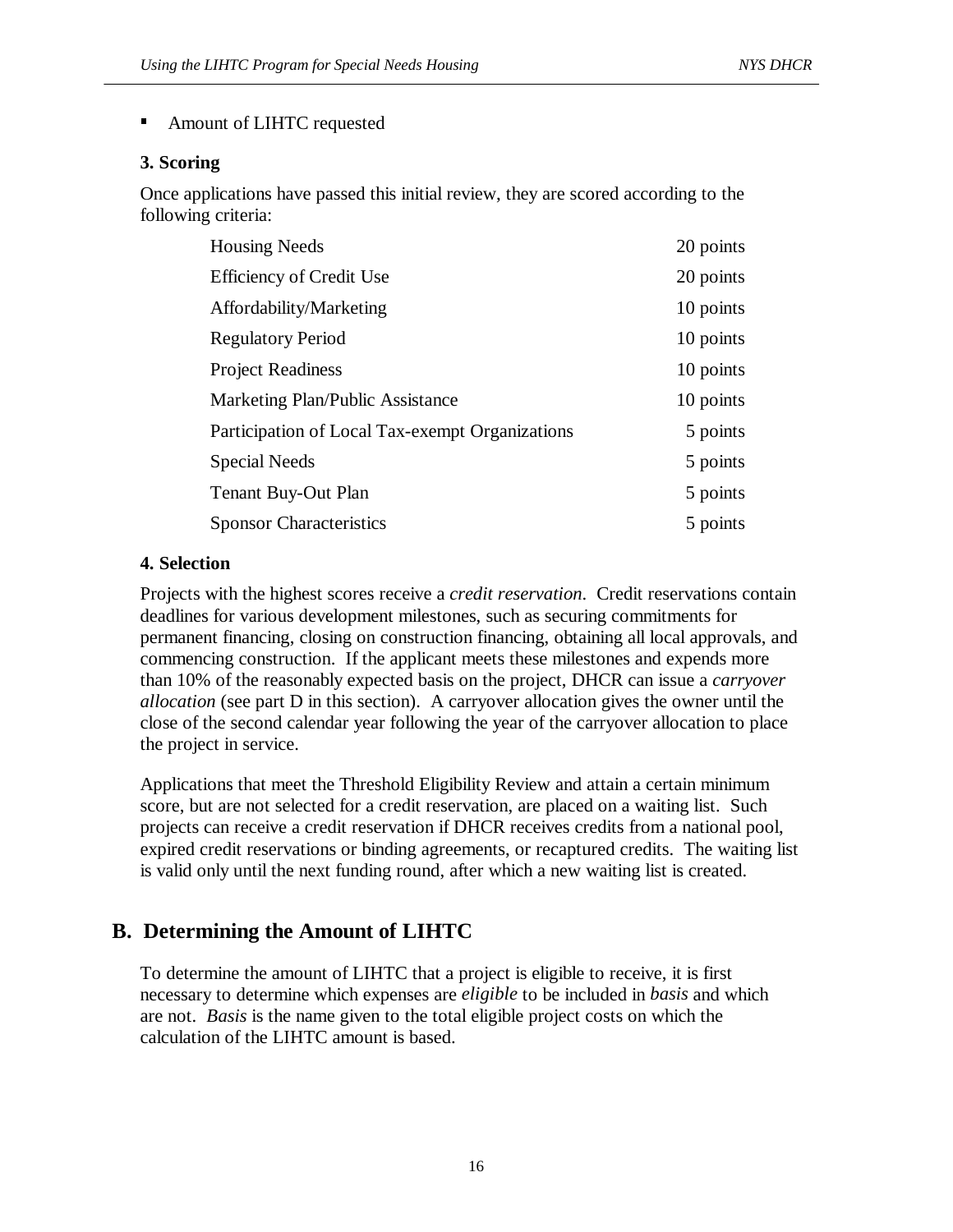#### **1. Eligible Costs**

To be eligible, expenses must be subject to depreciation. Rehabilitation and construction costs charged to the capital account for depreciation purposes, construction period interests, and construction-related soft costs are generally eligible to be included in basis. Table 1 illustrates eligible line items.

| <b>Eligible Costs</b> |                                        | <b>Ineligible Costs</b>  |                                      |  |
|-----------------------|----------------------------------------|--------------------------|--------------------------------------|--|
| $^{+}$                | Appraisal                              | —                        | Capitalization of operating reserves |  |
| $^{+}$                | Architectural and engineering fees     |                          | Cost of issuance and other bond-     |  |
| $+$                   | Bond premium                           |                          | related expenses                     |  |
| $+$                   | Builder's overhead                     |                          | Credit enhancement fees              |  |
| $^{+}$                | Builder's profit                       |                          | Debt service reserve                 |  |
| $+$                   | Building acquisition and related costs | $\overline{\phantom{0}}$ | Demolition to make land available    |  |
| $^{+}$                | Closing costs                          | -                        | Land acquisition and related costs   |  |
| $^{+}$                | Construction contingency               |                          | Non-residential hard costs (such as  |  |
| $+$                   | Cost certification audit               |                          | commercial space in mixed-use        |  |
| $^{+}$                | Developer's fee                        |                          | buildings)                           |  |
| $^{+}$                | Fees and permits                       | —                        | Organizational costs                 |  |
| $^{+}$                | Furnishings and equipment              |                          | Replacement reserve                  |  |
| $^{+}$                | General requirements                   | —                        | <b>Syndication fees</b>              |  |
| $^{+}$                | Housing consultant                     |                          | Working capital (except furnishings  |  |
| $^{+}$                | Inspecting engineer                    |                          | and equipment)                       |  |
| $+$                   | Insurance                              |                          |                                      |  |
| $^{+}$                | Interim interest                       |                          |                                      |  |
| $^{+}$                | Legal fees                             |                          |                                      |  |
| $^{+}$                | <b>LIHTC</b> reservation fee           |                          |                                      |  |
| $^{+}$                | Market study                           |                          |                                      |  |
| $^{+}$                | Phase I environmental study            |                          |                                      |  |
| $^{+}$                | <b>Residential hard costs</b>          |                          |                                      |  |
| $^{+}$                | Soil borings                           |                          |                                      |  |
| $^{+}$                | Survey                                 |                          |                                      |  |
| $^{+}$                | Taxes                                  |                          |                                      |  |
| $^{+}$                | Title and recording                    |                          |                                      |  |

|  |  | Table 1. Eligible and Ineligible Expenses for LIHTC Purposes |  |
|--|--|--------------------------------------------------------------|--|
|  |  |                                                              |  |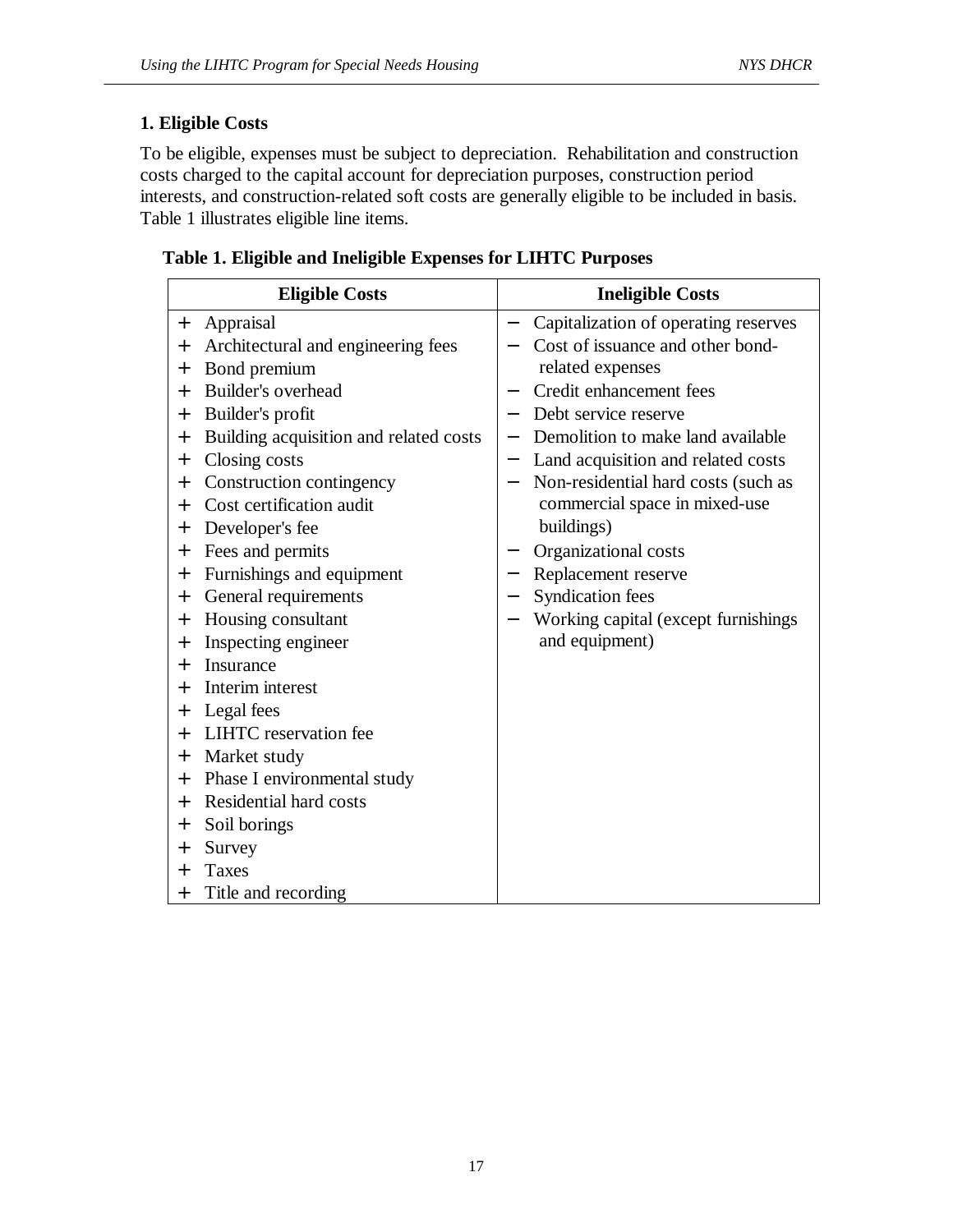#### *Eligible Amenities*

Amenities, such as parking, common areas, pools, employee apartments and management offices, are eligible for LIHTC if they are related to housing and available to all tenants without the need to pay additional fees. Transitional housing projects can include in basis the space used for providing services, up to an additional 20% over the cost of residential expenditures for rental space, even if the services are provided to nonresidents. Developer fees are generally eligible for LIHTC, and the cost of demolishing part of a building for rehabilitation purposes is also included in basis.

Given that federal grants and subsidies cannot be claimed in basis, money provided by these sources should be used towards the expenses that cannot be claimed in basis themselves, or that are claimed at the lower 4% Credit rate. Grants can be structured as soft loans with 1% interest payable only from cash flow, allowing funds to be claimed in basis, while providing the most favorable terms possible. However, if the grant involves HOME funds in a 30% bonus area, the money has to be lent at the Applicable Federal Rate and can no longer pay only 1% interest.

#### **2. Determining the Developer's Fee**

DHCR's guidelines establish a maximum developer's fee equal to 10% of the acquisition and improvement costs of the LIHTC qualified units. An increase in the developer's fee up to 15% of the improvement costs may be earned in cases where the developer provides guarantees, including a three-year or greater operating deficit guarantee. The NYS Housing Finance Agency limits the developer's fee to a maximum of 10% of these cost items.

#### **3. Determining the LIHTC Amount**

The annual LIHTC amount is equal to the Credit rate multiplied by the qualified basis. The qualified basis is equal to the eligible basis (total eligible costs) multiplied by the applicable fraction, which is the *lesser* of a) the percentage of units which are lowincome *or* b) the percentage of project residential rental space which is used for lowincome units. The Credit rate is the applicable 4% or 9% Credit rate, as published monthly by the Internal Revenue Service. Worksheet 1 shows the step-by-step process of calculating the annual LIHTC amount. (For a detailed calculation, please see *Example A: Determining the Tax Credit Amount*, included on page 21.)

A project's eligible basis attributable to improvements can be increased by up to 30% if it is located in a qualified census tract or a Difficult Development Area (see discussion under 30% Bonus below). Both the eligible basis and the applicable fraction are lockedin the last day of the first year of the tax credit period.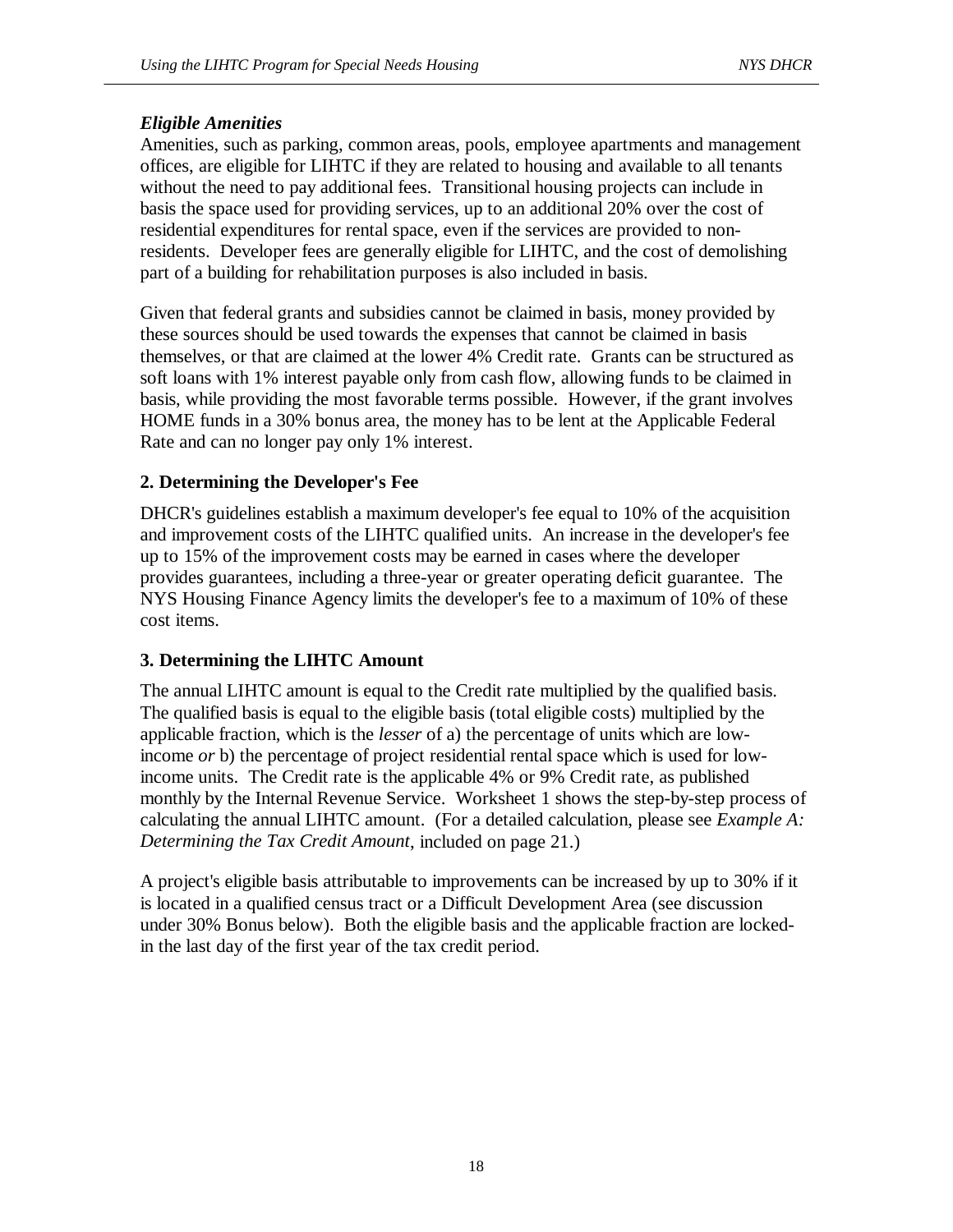# **WORKSHEET 1: CALCULATING THE LIHTC AMOUNT**

#### **1. Is the proposed project eligible for LIHTC?**

A. What kind of project is it?

| New construction               |
|--------------------------------|
| $Acquisition + Rehabilitation$ |

\_\_\_\_ Rehabilitation

- B. Do the project's future tenants fall within the income thresholds set by the IRS?
	- \_\_\_\_ 20% of units must be set aside for tenants whose household incomes are at or below 50% of the Area Median Income
	- \_\_\_\_ 40% of the units must be set aside for tenants whose household incomes are at or below 60% of the Area Median Income

#### **2. What is the applicable nominal Credit rate for the proposed project?**

A. Are there federal sources of funding?

**EXECUTE:** Yes. Applicable rate is 4%

\_\_\_\_ No. *Go to next question*.

B. Select type of project

- New construction (9%)
- **\_\_\_\_\_** Rehabilitation (9%)
- \_\_\_\_\_\_\_ Acquisition (4%)
	- \_\_\_\_\_ Historic Preservation Project (9% on rehab and 4% on acquisition) (*see Worksheet #2 on page 27 for calculation of HPTC amount*)

#### **3. What costs are eligible for the project's "qualified basis?"**

- A. Itemize the eligible and ineligible costs *(see Table 1 on page 17)*
- B. Add eligible costs. Enter total amount here \$
- C. Is project in a Difficult Development Area or qualified census tract?
	- \_\_\_\_\_ Yes. Add 30% to project's qualified basis. (Qualified basis  $\frac{\sqrt{30\%}}{2} =$   $\frac{\sqrt{30\%}}{2} =$   $\frac{\sqrt{30\%}}{2} =$   $\frac{\sqrt{30\%}}{2} =$

 $\overline{\phantom{a}}$  No.

D. Total eligible basis: \$\_\_\_\_\_\_\_\_\_ (*Add lines B and C)*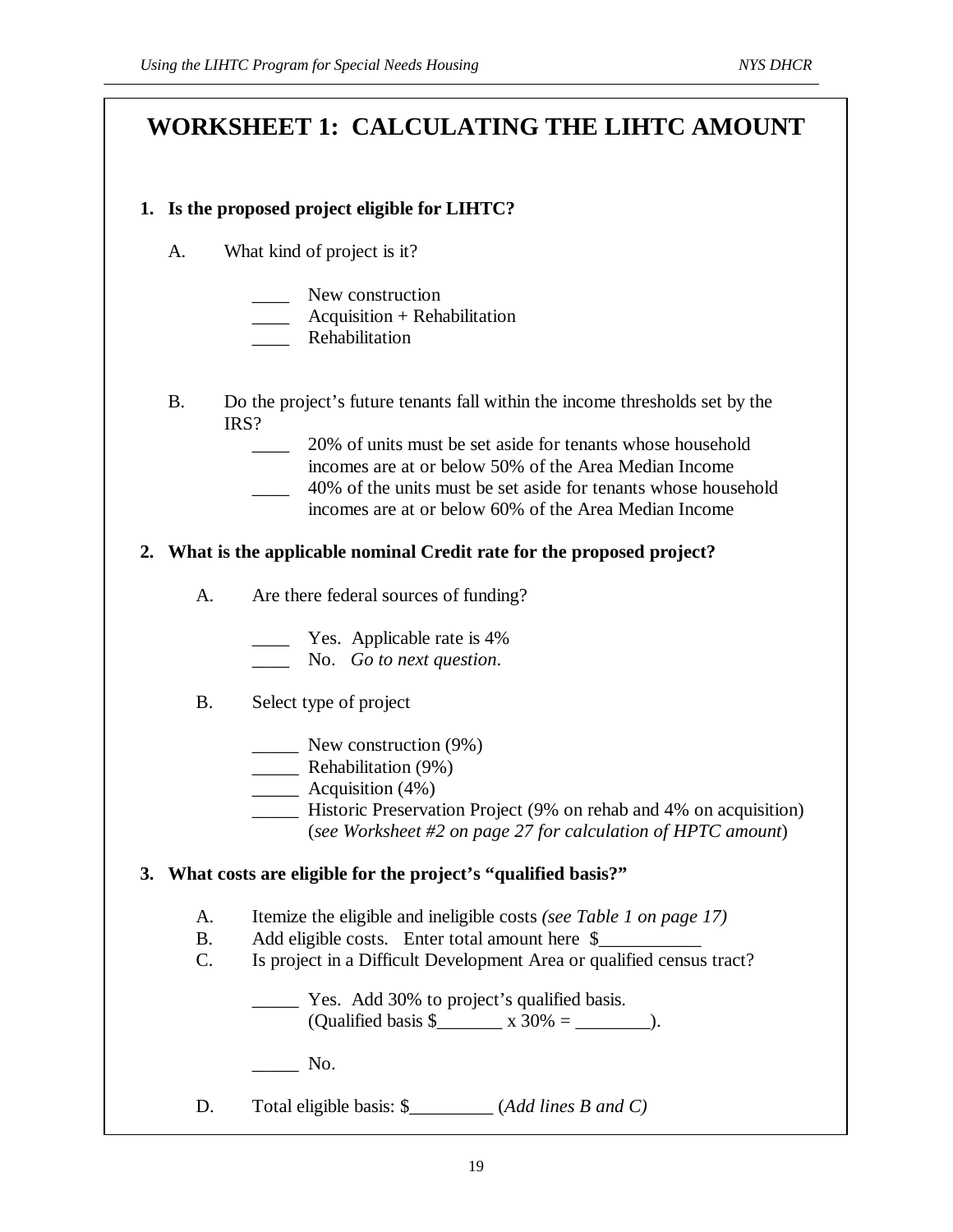| A.        | Determine date for locking-in rates                                                                                                             |  |  |  |  |  |
|-----------|-------------------------------------------------------------------------------------------------------------------------------------------------|--|--|--|--|--|
|           | Month when DHCR enters into binding agreement or<br>carryover allocation to provide tax credits, or<br>Month when building is placed in service |  |  |  |  |  |
| <b>B.</b> | Determine Credit rate published by IRS for month chosen ______%                                                                                 |  |  |  |  |  |
| 5.        | Determine annual amount of tax credits the project will receive.                                                                                |  |  |  |  |  |
|           | Total qualified basis $(\frac{5}{2}$ x tax credit rate $(\_\_\_\_$ / $\frac{1}{2}$                                                              |  |  |  |  |  |
| 6.        | Determine total amount of tax credits the project will receive over 10 years.                                                                   |  |  |  |  |  |
|           | Annual tax credit amount $\frac{\ }{}$ x 10 = $\frac{\ }{}$                                                                                     |  |  |  |  |  |
|           | 7. Determine equity contribution (dollar value of tax credits) the project will<br>receive from the investor.                                   |  |  |  |  |  |
|           | 10 year tax credit amount $(\_\_\_\)$ x price of tax credit dollar $\_{\_\_\_\_\}\ = \_\_\_\_\$                                                 |  |  |  |  |  |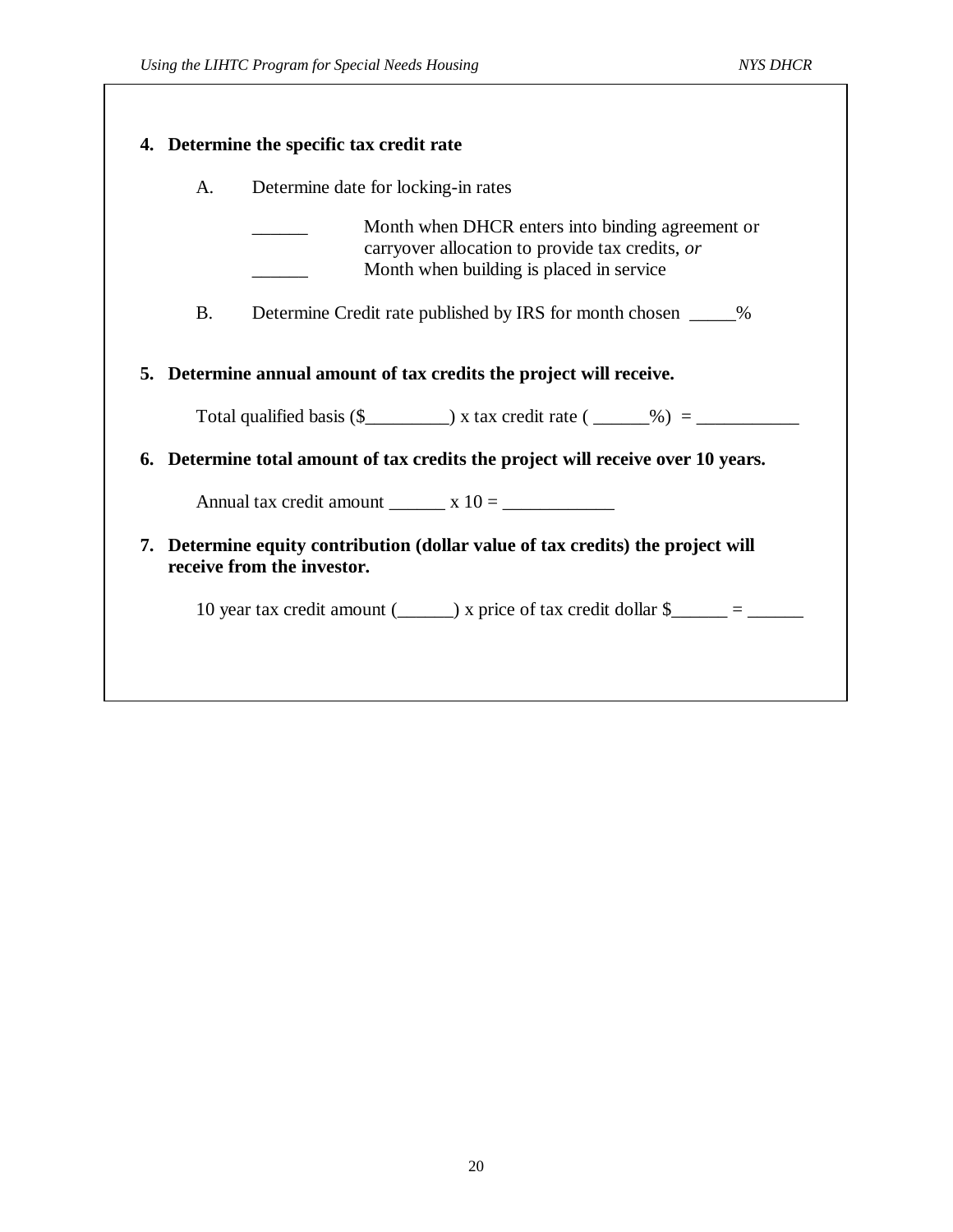### *EXAMPLE A: DETERMINING THE TAX CREDIT AMOUNT*

*This is a 48-unit senior housing project with a total project cost of \$3,986,902. The project involves the acquisition of land and the construction of a new facility. Permanent funding will be provided by tax credit equity in the amount of \$2,255,736 and a soft loan of \$1,731,166 from the Housing Trust Fund Corporation. Construction will be financed through a conventional construction loan and approximately a third of the tax credit equity. As it is structured, the project can support rents starting at \$224 a month for a one-bedroom and \$325 for a two-bedroom (including heat and hot water), serving income levels as low as 30% of the AMI for the Capital District Region.* 

*The information needed to calculate the LIHTC amount comes directly from the project's Development Budget. Since this project is not receiving federal funding and it is new construction, it is eligible for the 9% credit. Therefore, all LIHTC eligible expenses are taken at the corresponding Credit rate of 8.2% (assuming this is the current 9% rate). For this type of project, the price of the Credit dollar is currently around 75 cents, which is the price we used to calculate the Tax Credit Equity raised by the project (line 52).* 

#### *It is worth noting the following about this example:*

- *The cost of land is not included in basis because it is not depreciable.*
- *Not all construction interest is included in basis, because part of the interest on the construction loan is paid once the construction period has ended. 75% of total construction period interest is usually taken as the standard.*
- *Working capital items, with the exception of furnishings (included in line 45) and reserves, are not included in basis as they are not LIHTC eligible expenses.*
- *If this project were located in a low-income census tract or DDA, total basis would be 1.3 times what is shown here as Total Basis at 9% (line 46), due to the 30% bonus.*
- *If the project included building acquisition costs, these would be claimed at 4%, and would constitute the Total Basis at 4%. Multiplying by the nominal 4% rate, we would obtain the Annual LIHTC Amount at 4%. This annual amount would be added to the Annual Amount at 9% (line 48) to obtain the Total Annual LIHTC Amount (line 50).*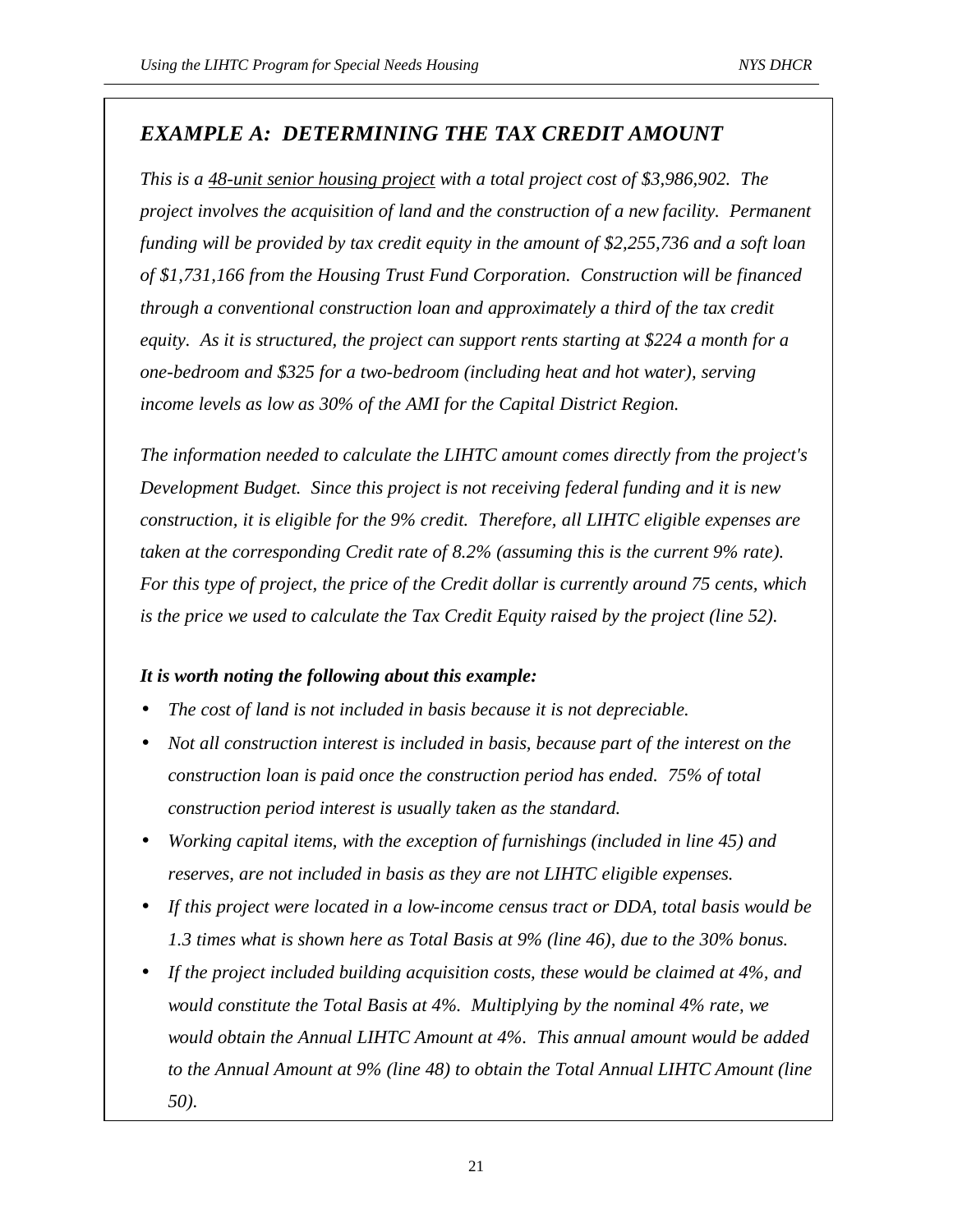# **EXAMPLE A: DETERMINING THE TAX CREDIT AMOUNT**

|                                           | <b>TOTAL COST</b> | <b>LIHTC BASIS</b> |
|-------------------------------------------|-------------------|--------------------|
| <b>ACQUISITION</b>                        |                   | AT 9%              |
| 1. LAND                                   | \$200,000         |                    |
| 2. STRUCTURES                             | \$0               |                    |
| <b>3. TOTAL ACQUISITION</b>               | \$200,000         |                    |
|                                           |                   |                    |
| <b>SOFT COSTS</b>                         |                   |                    |
| 4. APPRAISAL                              | \$1,500           | \$1,500            |
| 5. HOUSING CONSULTANT                     | \$20,000          | \$20,000           |
| 6. SURVEY                                 | \$7,000           | \$7,000            |
| 7. INSPECTING ENGINEER                    | \$0               | \$0                |
| 8. PHASE I ENVIRONMENTAL                  | \$1,500           | \$1,500            |
| 9. ARCHITECTURE/ENGINEERING               | \$132,450         | \$132,450          |
| 10. LIHTC APPLICATION AND RESERVATION FEE | \$0               | \$0                |
| 11. LEGAL: OWNER'S COUNSEL                | \$40,000          | \$40,000           |
| 12. LEGAL: BANK'S COUNSEL                 | \$0               | \$0                |
| 13. COST CERTIFICATION AUDIT              | \$6,000           | \$6,000            |
| 14. INSURANCE                             | \$7,000           | \$7,000            |
| 15. TAXES                                 | \$3,500           | \$3,500            |
| <b>16. INTERIM INTEREST</b>               | \$146,760         | \$110,070          |
| 17. CLOSING COSTS                         | \$36,000          | \$36,000           |
| 18. TITLE AND RECORDING                   | \$21,400          | \$21,400           |
| 19. OTHER: LIHC RESERVATION FEE           | \$9,820           | \$9,820            |
| 20. OTHER: CREDIT ENHANCEMENT FEES        | \$0               | \$0                |
| 21. OTHER: IMPACT FEE                     | \$0               | \$0                |
| 22. OTHER: COST OF ISSUANCE               | \$0               | \$0                |
| 23. OTHER: SOIL BORINGS                   | \$3,000           | \$3,000            |
| <b>24. TOTAL SOFT COSTS</b>               | \$435,930         | \$399,240          |
|                                           |                   |                    |
|                                           |                   |                    |
| <b>CONSTRUCTION</b>                       |                   |                    |
| 25. SITE WORK                             | \$238,500         | \$238,500          |
| 26. PAVING AND CURBING                    | \$0               | \$0                |
| 27. DEMOLITION                            | \$50,000          | \$50,000           |
| 28. ASBESTOS REMOVAL                      | \$0               | \$0                |
| 29. OTHER                                 |                   |                    |
| <b>30. SUBTOTAL SITE PREPARATION</b>      | \$288,500         | \$288,500          |
| 31. RESIDENTIAL                           | \$2,086,150       | \$2,086,150        |
| 32. COMMUNITY                             |                   |                    |
| 33. COMMERCIAL                            | \$0               | \$0                |
| 34. GENERAL REQUIREMENTS                  | \$230,000         | \$230,000          |
| 35. BUILDER'S OVERHEAD                    | \$52,000          | \$52,000           |
| 36. BOND PREMIUM                          | \$0               | \$0                |
| 37. OTHER FEES/PERMITS                    | \$0               | \$0                |
| 38. OTHER (SPECIFY)                       | \$0               | \$0                |
| <b>39. SUBTOTAL CONTRACTOR'S COST</b>     | \$2,656,650       | \$2,656,650        |
| 40. BUILDER'S PROFIT                      | \$182,350         | \$182,350          |
| <b>41. TOTAL CONSTRUCTION</b>             | \$2,839,000       | \$2,839,000        |
| 42. CONSTRUCTION CONTINGENCY              | \$50,000          | \$50,000           |
| 43. DEVELOPER'S FEE (FROM LIHC)           | \$352,493         | \$352,493          |
| <b>44. TOTAL DEVELOPMENT COSTS</b>        | \$3,877,423       | \$3,640,733        |
|                                           |                   |                    |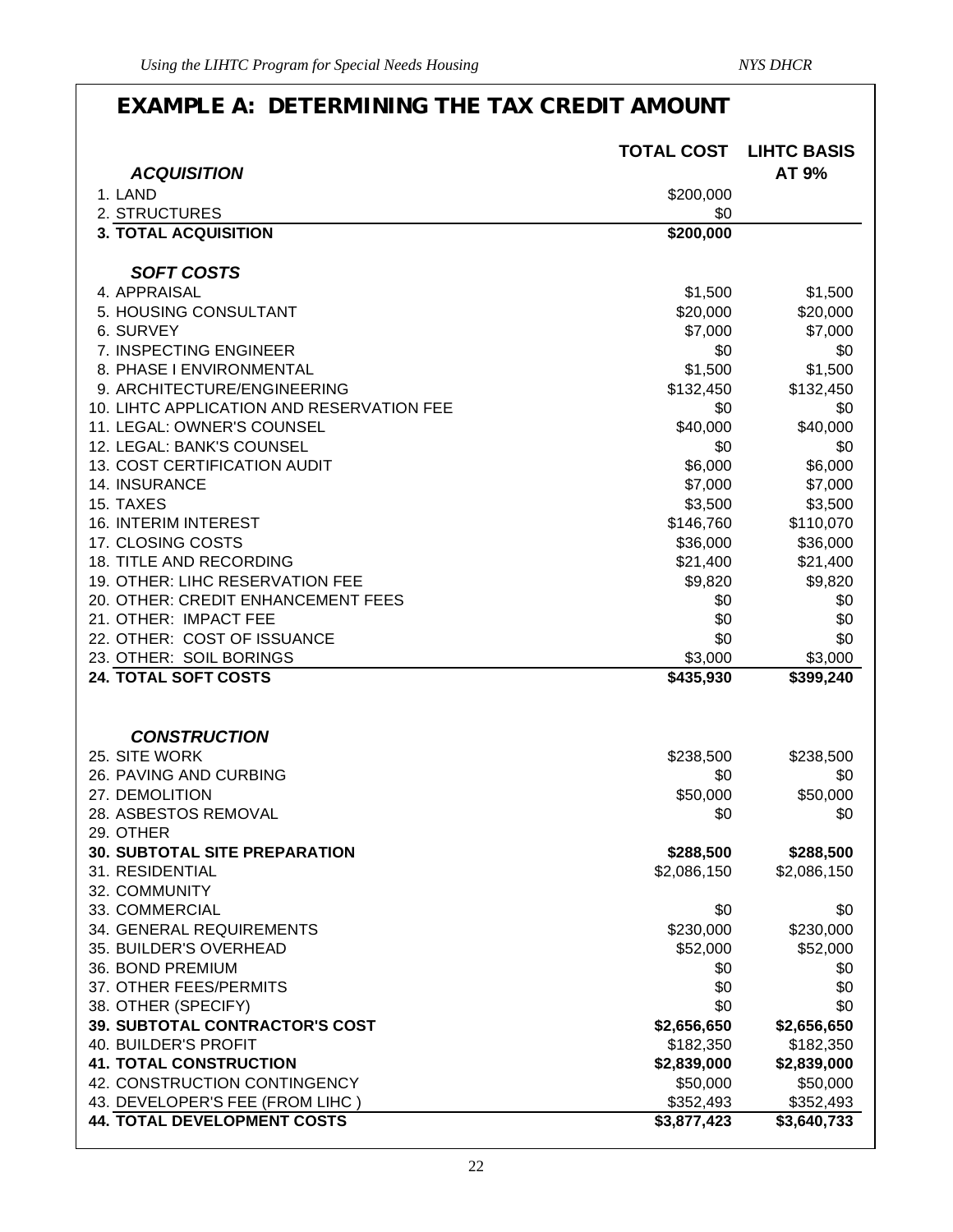| 45. FURNISHINGS                                                                                             | \$27,130    |  |
|-------------------------------------------------------------------------------------------------------------|-------------|--|
| 46. TOTAL BASIS AT 9%                                                                                       | \$3,667,863 |  |
| Multiplying total basis by the tax credit rate $(8.2\%)$ :                                                  |             |  |
| 48. ANNUAL LIHTC AMOUNT AT 9% (8.2%)                                                                        | \$300,765   |  |
| Since there are no 4% credits, line 48 is equal to the total annual amount of tax credits                   |             |  |
| <b>50. TOTAL ANNUAL LIHTC AMOUNT</b>                                                                        | \$300,765   |  |
| The ten year amount is the total annual amount multiplied by ten                                            |             |  |
| <b>51. TEN YEAR LIHTC AMOUNT</b>                                                                            | \$3,007,648 |  |
| We obtain the tax credit equity by multiplying by the price of the tax credit dollar, in this case 75 cents |             |  |
| <b>52. TAX CREDIT EQUITY</b>                                                                                | 2,255,736   |  |
|                                                                                                             |             |  |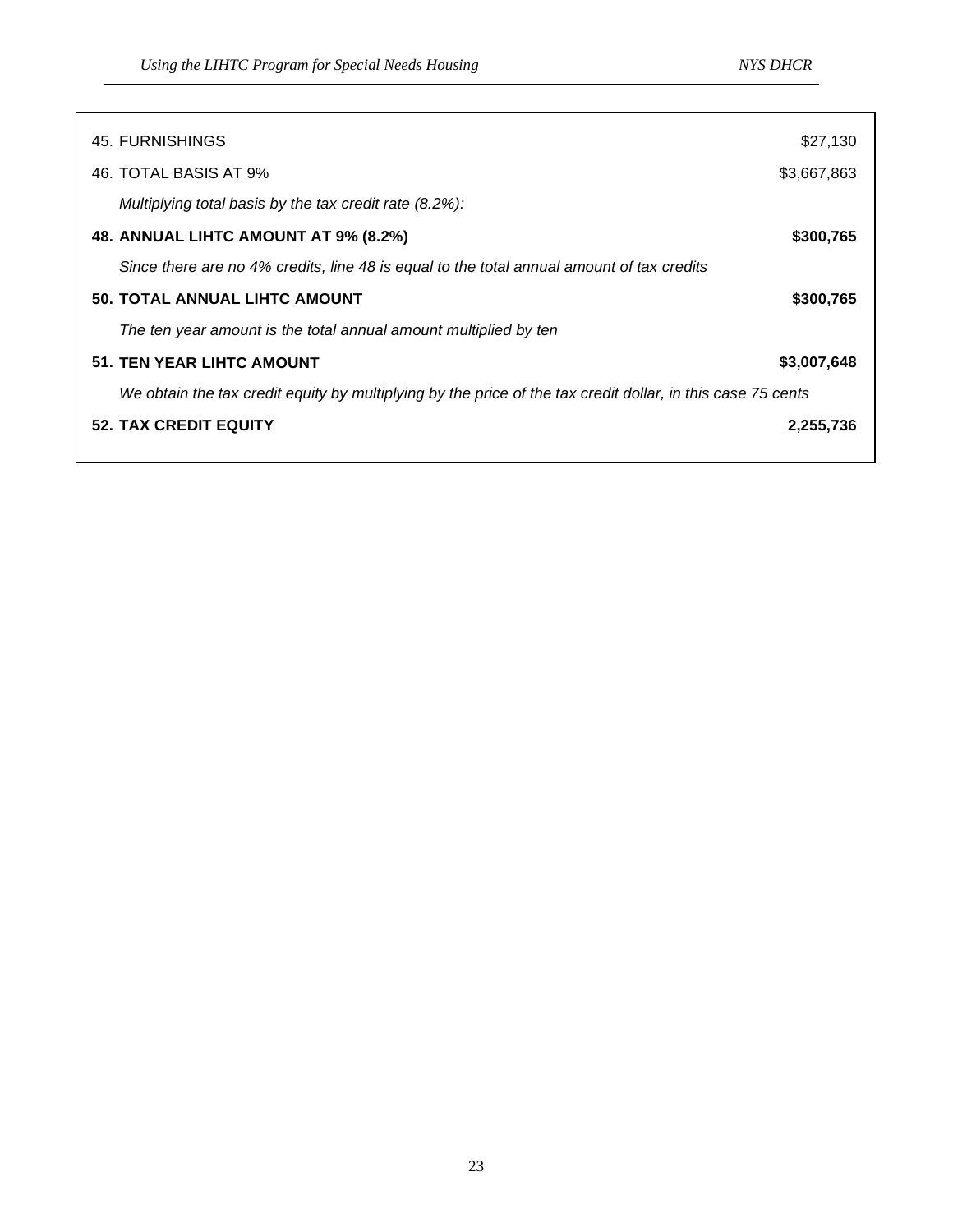#### **4. Determining the Credit Rate**

The 4% and 9% Credit rates are nominal rates, and are not actually used in the LIHTC calculation. The actual Credit rates fluctuate monthly and are set and published by the IRS every month. These rates are available through the DHCR Regional Offices and can also be found in the Federal Register. To establish the applicable Credit rate, the project developer may choose between 1) the Credit rate for the month when DHCR (the Housing Credit Agency) enters into a binding agreement or carryover allocation to provide LIHTC, or 2) the rate for the month when the building is placed in service. The advantage of locking-in the Credit rate earlier, at the time of a binding agreement, is that it provides more certainty as to the amount of LIHTC the project will earn. Nevertheless, if interest rates are expected to go up, it would make sense to wait and accept the Credit rate in effect when the building is placed in service, since the Credit rate trends with interest rates.

#### **5. Determining the Equity Contribution**

The late 1990s have shown investors paying between \$0.70 and \$0.80 per LIHTC dollar, depending on the pay-in schedule and other characteristics of the LIHTC deal. In the case of Historic Preservation Tax Credits, investors usually pay \$0.90 per tax credit dollar. This is because Historic Preservation Credits are claimed sooner and have a shorter recapture period, thereby significantly increasing their present value and reducing the risk to the investor.

The LIHTC equity for a project is equal to the ten-year LIHTC amount multiplied by the price of the Credit dollar. For instance, if the 10-year LIHTC amount is \$400,000 and the price of the Credit dollar is \$.70, then the total LIHTC equity received by the project will be \$280,000. The following formula shows how to determine the dollar value of LIHTC equity a project developer will receive from an investor:

LIHTC Equity = 10-Year LIHTC Amount x Price of LIHTC Dollar

If the project includes both LIHTC and Historic Preservation Tax Credits, the total equity contribution will be the Historic Tax Credit amount multiplied by the price of the Historic Tax Credit dollar, plus the ten-year LIHTC amount multiplied by the price of the LIHTC dollar, as shown in the formula below (please see Example B on page 29 for more detail).

Total Equity = 10-Year LIHTC Amount x Price of LIHTC Dollar + HPTC amount x Price of HPTC dollar

#### **6. 30% Bonus**

Projects located in Difficult Development Areas (DDA) or in qualified census tracts are eligible for up to a 30% increase in eligible basis. DDA's are areas where housing costs are high relative to the prevailing income levels. Qualified census tracts are those where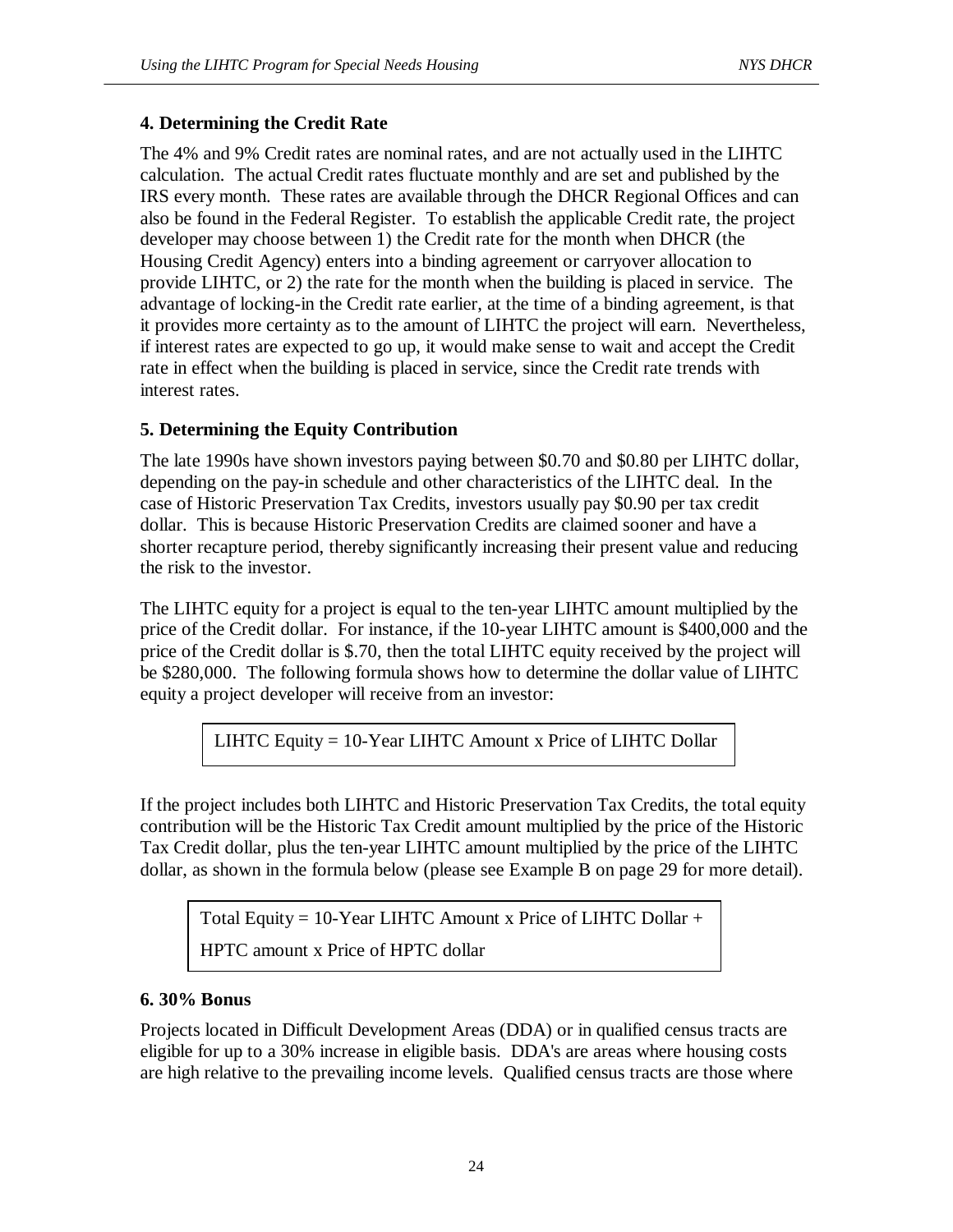50% or more households have incomes below 60% of the  $AMI$ <sup>5</sup>. As an exception, projects with HOME-subsidized loans that elect to use the 9% Credit rate must forego the 30% bonus, unless the loan uses an interest rate at the Applicable Federal Rate (AFR).

#### **7. Determining the Placed in Service Date**

The placed in service date is the date when the building is ready and available for occupancy. Usually, the placed in service date is equated to the date a Certificate of Occupancy is issued. This date is important because it determines when the investor can start claiming the LIHTC.

Because the LIHTC is allocated by building, multi-building projects must keep track of LIHTC on a building-by-building basis. Each postal address is a separate LIHTC allocation (utilizing a separate allocation document, IRS Form 8609), thereby allowing owners to start claiming LIHTC on different dates depending on when each building is placed in service.

#### **8. Determining the First Year of the Tax Credit Period**

 $\overline{a}$ 

The owner can elect to start claiming LIHTC the year the building is placed in service, or the following year. This choice will determine the first year of the tax credit period. By default, the IRS assumes that LIHTC will be claimed starting the year after the building is placed in service. To choose otherwise, the owner must indicate his selection in IRS Form 8609. By the end of the initial tax credit year, all eligible basis expenses must have been incurred and at least 40% of the units must be occupied by tenants at 60% of the AMI, *or* 20% by tenants at 50% (depending on the owner's choice), to avoid a reduction in the amount of LIHTC. Expenses made after the initial tax credit year can no longer be claimed as basis.

If a building's low-income units are not fully occupied throughout the first year that LIHTC are claimed, the annual LIHTC amount must be adjusted by the average lowincome occupancy for the year. The balance of the annual LIHTC amount can then be claimed in the eleventh year. Early project expenses and expenditures incurred through the end of the first tax credit year can be included in basis, even if they were incurred after the building was placed in service.

 $<sup>5</sup>$  The list of DDA's is published annually by the U.S. Department of Housing and Urban Development.</sup> The list of qualified census tracts is updated every 10 years, as information from the Census becomes available. Current lists of DDA's and qualified census tracts for the State of New York are attached in Appendices D and E.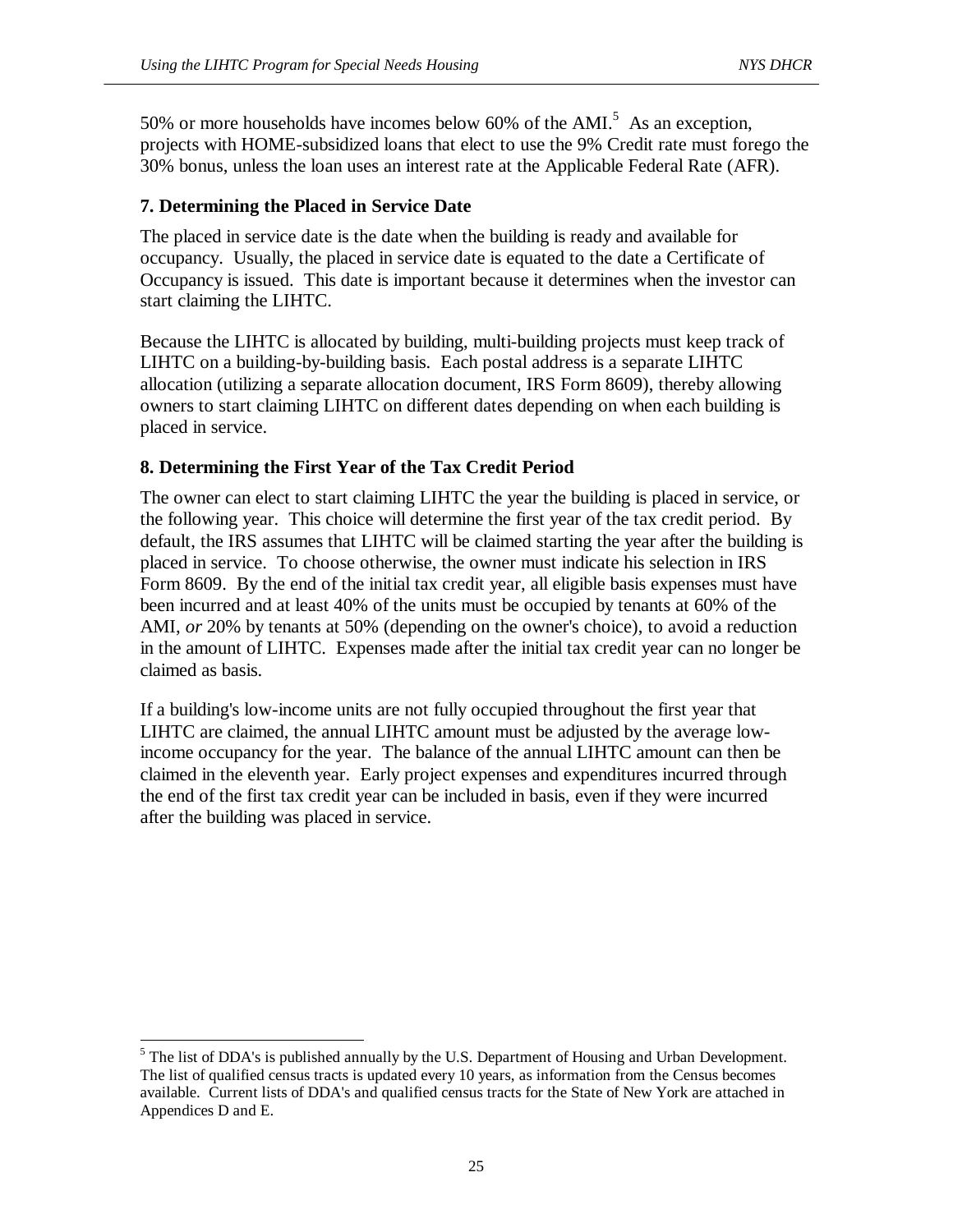#### **C. Determining the Amount of LIHTC when Historic Credits are Involved**

The Historic Preservation Tax Credit is calculated similarly to the LIHTC. As explained earlier, the main difference is that the Historic Preservation Tax Credit is a one-time amount calculated as 20% of the eligible basis. Nevertheless, the following expenses are not eligible under the HPTC:  $\ddot{\phantom{0}}$ 

- **Acquisition costs**
- **Site work**
- **Furnishings**

Once the Historic Preservation Tax Credit has been calculated, this amount must be subtracted from the total basis for LIHTC to obtain the eligible basis. Example B explains how to calculate the Historic Preservation Tax Credit, and how to calculate the LIHTC when historic credits are involved. Worksheet 2 shows the step-by-step process of calculating the HPTC amount and the LIHTC amount in a project that uses both types of tax credits.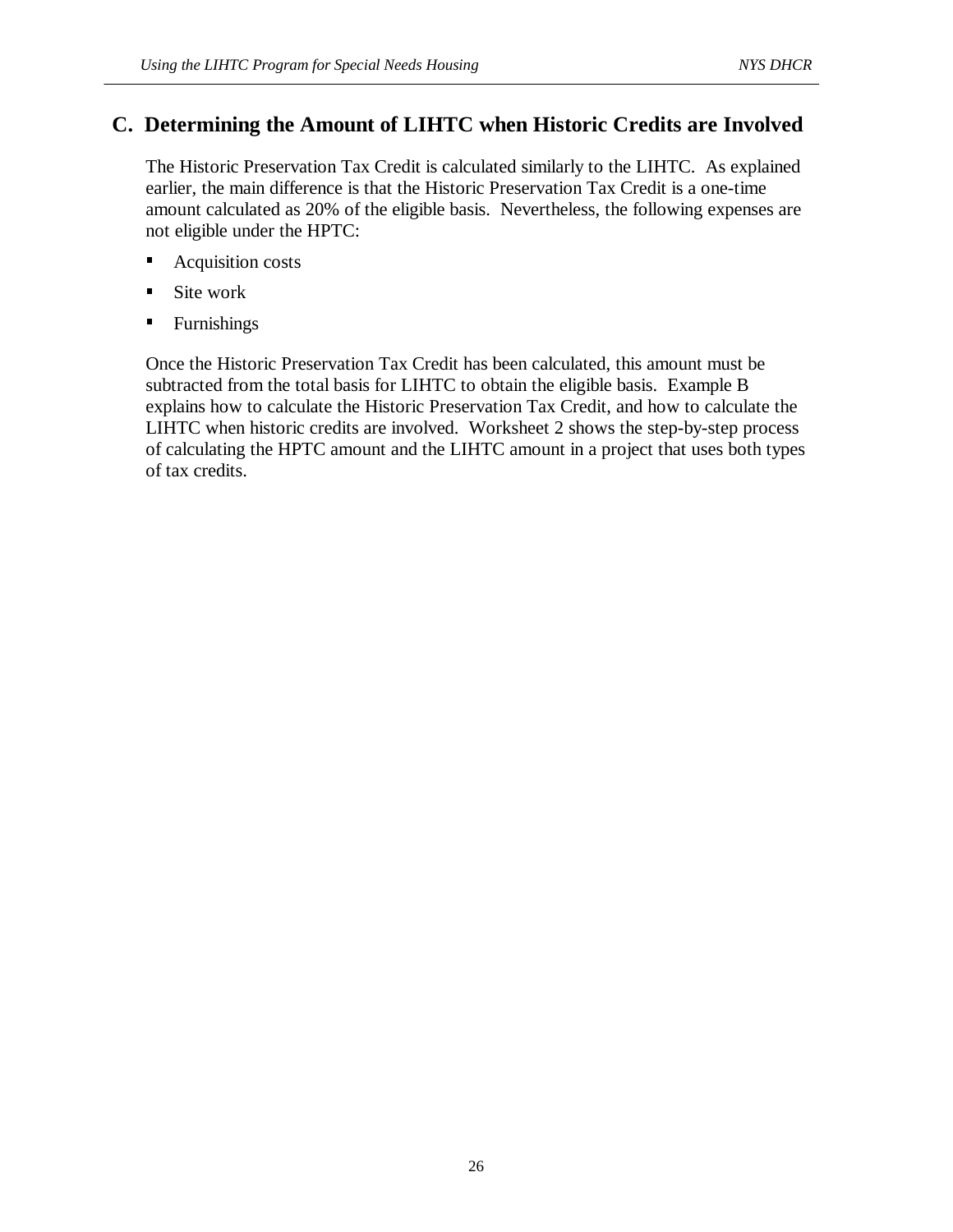# **WORKSHEET 2: CALCULATING HOUSING PRESERVATION TAX CREDIT (HPTC) AND LIHTC AMOUNTS**

**1. Is the proposed project part of a historic district or individually listed in the National Register of Historic Places?** 

Yes. *Go to next question*.

No. The project does not qualify for HPTC.

#### **2. Have the NYSHPO and the U.S Department of the Interior determined that:**

A. The structure has historic significance?

\_\_\_\_ Yes. *Go to next question*.

- No. You must query the SHPO to this respect.
- B. The proposed rehabilitation meets the federal standards for the rehabilitation of historic structures?

\_\_\_\_\_ Yes. *Go to next question.*

\_\_\_\_\_ No. You must submit rehabilitation plans for review.

#### **3. What costs are eligible for the project's historic preservation basis?**

- A. Itemize the eligible and ineligible costs *(see Table 1 on page 17)*
- B. Add eligible costs, with the exception of site work and furnishings. Enter total amount here \$\_\_\_\_\_\_\_\_\_\_\_

#### **4. Determine the historic preservation tax credit amount.**

Total basis  $(\$$   $) \times 20\% =$ 

#### **5. Determine equity contribution for HPTC.**

HPTC amount  $(\_\_\_\_)$  x price of HPTC dollar  $\frac{1}{2}$  =  $\_\_\_\_\_\_\_$ 

#### **6. What costs are eligible for the project's LIHTC basis?**

- A. Itemize the eligible and ineligible costs *(see Table 1 on page 17)*
- B. Add eligible costs. Enter total amount here \$
- C. Is project in a Difficult Development Area or qualified census tract?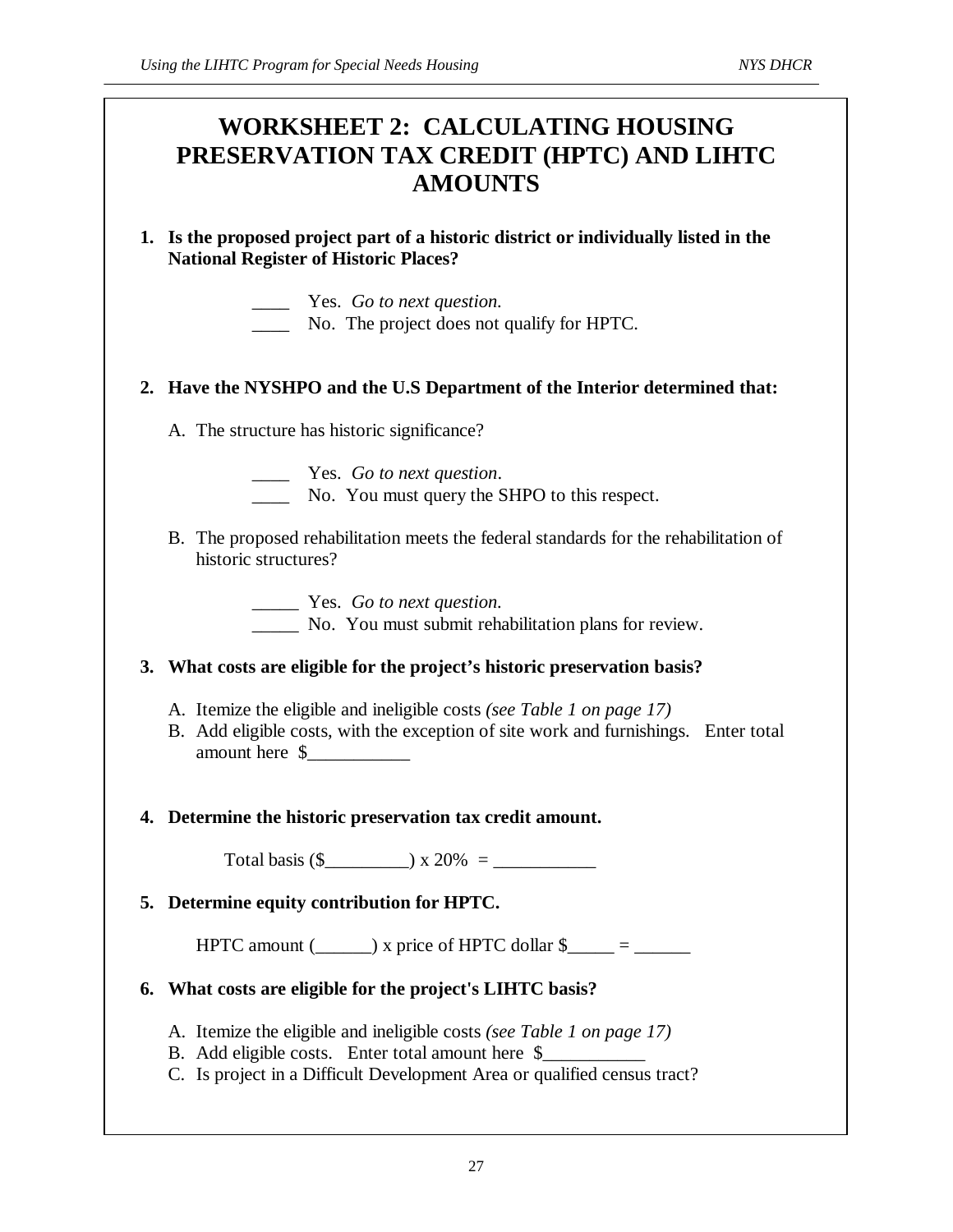| Yes. Add 30% to project's qualified basis.                                                                                                                                                       |  |  |  |  |
|--------------------------------------------------------------------------------------------------------------------------------------------------------------------------------------------------|--|--|--|--|
| No.                                                                                                                                                                                              |  |  |  |  |
| D. Total basis for LIHTC: \$__________ (Add lines B and C)<br>E. Subtract HPTC amount to determine LIHTC eligible basis:<br>LIHTC eligible basis = $\_\_\_\_\_\_$ (Subtract line 4 from line 6D) |  |  |  |  |
| 7. Determine the specific tax credit rate.                                                                                                                                                       |  |  |  |  |
| A. Determine date for locking-in rates                                                                                                                                                           |  |  |  |  |
| Month when DHCR enters into binding agreement or carryover allocation<br>to provide tax credits                                                                                                  |  |  |  |  |
| Month when building is placed in service                                                                                                                                                         |  |  |  |  |
| B. Determine Credit rate published by IRS for month chosen ______%                                                                                                                               |  |  |  |  |
| 8. Determine annual amount of tax credits the project will receive.                                                                                                                              |  |  |  |  |
|                                                                                                                                                                                                  |  |  |  |  |
| 9. Determine total amount of tax credits the project will receive over 10 years.                                                                                                                 |  |  |  |  |
| Annual tax credit amount $\frac{\ }{}$ x 10 = $\frac{\ }{}$                                                                                                                                      |  |  |  |  |
| 10. Determine LIHTC equity contribution the project will receive from the investor.                                                                                                              |  |  |  |  |
| 10 year tax credit amount $(\_\_\_\_)$ x price of tax credit dollar $\_{\_\_\_} = \_\_\_\_\_$                                                                                                    |  |  |  |  |
| 11. Determine total equity contribution the project will receive from both HPTC<br>and LIHTC. (Add lines $5$ and $10$ )                                                                          |  |  |  |  |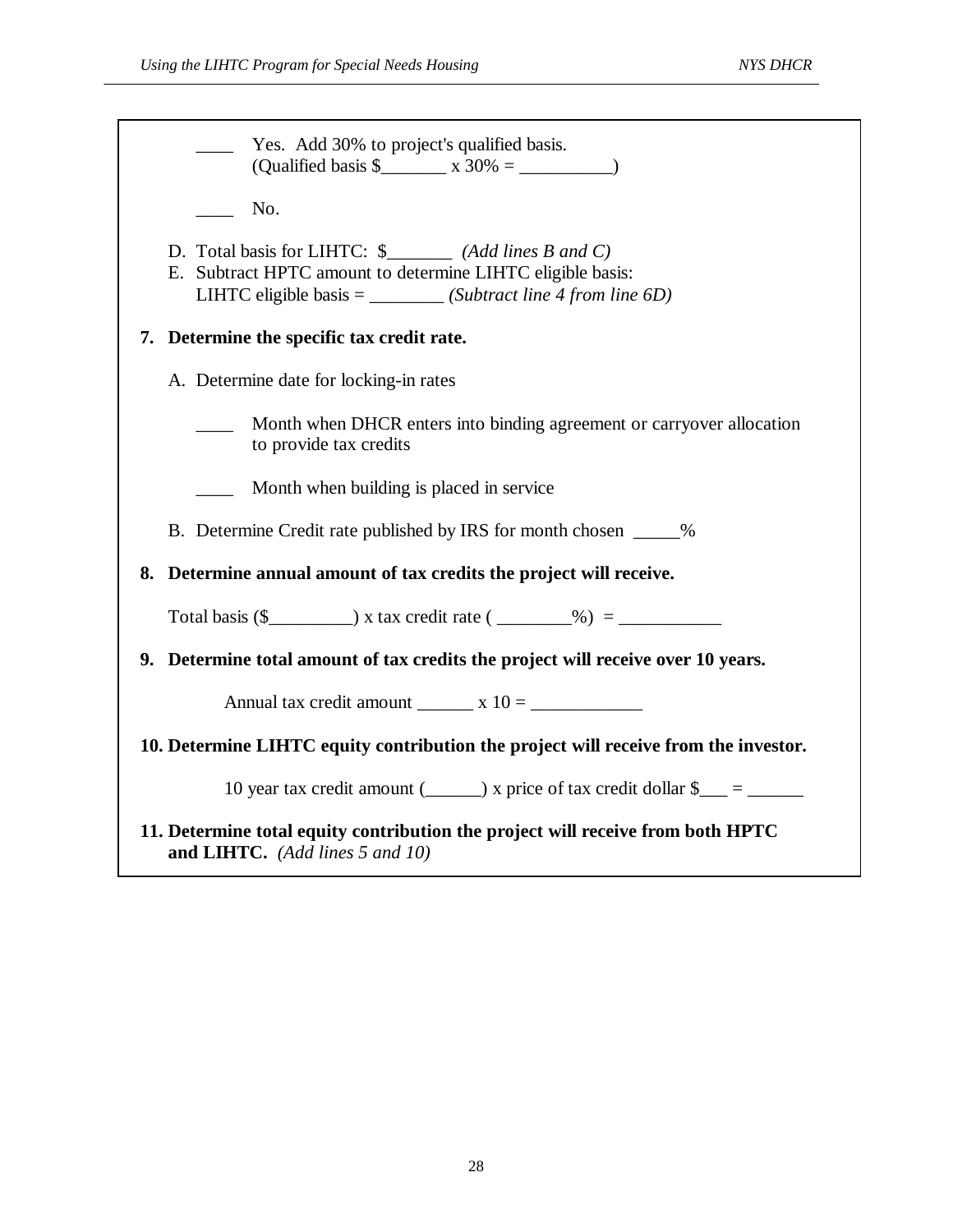#### *EXAMPLE B: LIHTC AND HISTORIC PRESERVATION CREDITS*

*This is a 45-unit senior housing project with a total project cost of \$5,023,839. The project involves the rehabilitation of a building that forms part of a National Historic District, and is therefore eligible for Historic Preservation Tax Credits. Since the project will provide lowincome housing for seniors, it is also eligible for the Low-Income Housing Tax Credit.* 

*Permanent funding will be provided by LIHTC equity in the amount of \$2,388,525, HPTC equity in the amount of \$835,314, a soft loan of \$1,600,000 from the Housing Trust Fund Corporation, and a soft loan of \$200,000 from the Federal Home Loan Bank. Construction will be financed through a conventional construction loan and approximately 60% of the LIHTC and HPTC equity.* 

*Since the project is not receiving federal funding and it involves substantial rehabilitation, it is eligible for the 9% Credit. Therefore, all LIHTC eligible expenses are taken at the corresponding Credit rate of 8.2% (assuming this is the current 9% rate). For this type of project, the price of the Credit dollar is currently around 75 cents, which is the price we used to calculate the LIHTC Equity raised by the project (line 50). The price of the HPTC dollar is around 90 cents, which is the price we used to calculate the HPTC Equity (line 45).* 

#### *It is worth noting the following about this example:*

- *The building is not eligible for 4% acquisition credits because it does not comply with the ten-year previous ownership rule.*
- *The first year that the building is placed in service, the owner will be able to claim the full Historic Tax Credit amount, as well as the annual LIHTC amount. The following nine years, the owner will only claim the LIHTC amount, given that the Historic Tax Credit is claimed in full during the first year.*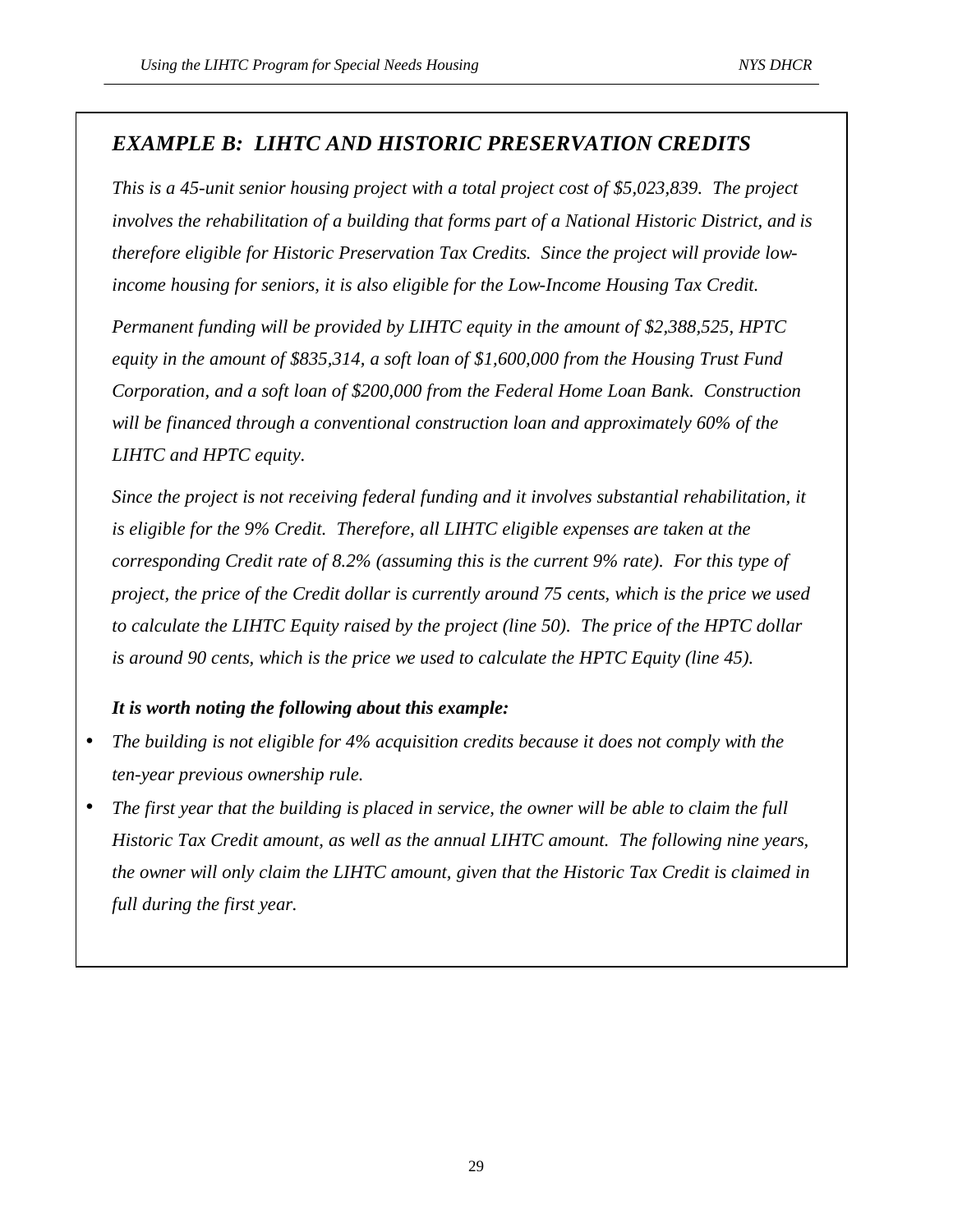# **EXAMPLE B: LIHTC AND HISTORIC PRESERVATION CREDITS**

|                                            | <b>TOTAL</b><br><b>PROJECT</b><br><b>COST</b> | <b>HISTORIC</b><br><b>PRESERVATION</b><br><b>BASIS</b> | <b>LIHC</b><br><b>BASIS</b><br>9% |
|--------------------------------------------|-----------------------------------------------|--------------------------------------------------------|-----------------------------------|
| <b>ACQUISITION</b>                         |                                               |                                                        |                                   |
| 1. LAND                                    | \$1                                           | \$0                                                    | \$0                               |
| 2. STRUCTURES                              | \$1<br>$\sqrt{2}$                             | \$0<br>\$0                                             | \$0<br>\$0                        |
| <b>3. TOTAL ACQUISITION</b>                |                                               |                                                        |                                   |
| <b>SOFT COSTS</b>                          |                                               |                                                        |                                   |
| 4. APPRAISAL                               | \$1,500                                       | \$1,500                                                | \$1,500                           |
| 5. HISTORIC PRESERVATION CONSULTANT        | \$8,000                                       | \$8,000                                                | \$8,000                           |
| 6. SURVEY                                  | \$4,750                                       | \$4,750                                                | \$4,750                           |
| 7. CONSTRUCTION LENDER ENGINEER INSPECTION | \$7,000                                       | \$7,000                                                | \$7,000                           |
| 8. PHASE ONE ENVIRONMENTAL                 | \$4,980                                       | \$4,980                                                | \$4,980                           |
| 9. ARCHITECTURE/ENG.                       | \$170,000                                     | \$170,000                                              | \$170,000                         |
| 10. LIHTC RESERVATION FEE                  | \$9,850                                       | \$9,850                                                | \$9,850                           |
| 11. LEGAL: OWNER'S COUNSEL                 | \$35,000                                      | \$35,000                                               | \$35,000                          |
| 12. LEGAL: BANKS' COUNSEL                  | \$5,000                                       | \$5,000                                                | \$5,000                           |
| 13. COST CERT. AUDIT                       | \$6,000                                       | \$6,000                                                | \$6,000                           |
| 14. INSURANCE                              | \$7,200                                       | \$7,200                                                | \$7,200                           |
| 15. TAXES                                  | \$3,500                                       | \$3,500                                                | \$3,500                           |
| <b>16. INTERIM INTEREST</b>                | \$172,450                                     | \$172,450                                              | \$172,450                         |
| 17. CONSTRUCTION LENDER'S FEE:             | \$36,000                                      | \$36,000                                               | \$36,000                          |
| 18. TITLE AND RECORDING                    | \$20,341                                      | \$20,341                                               | \$20,341                          |
| <b>19. HOUSING MARKET STUDY</b>            | \$4,500                                       | \$4,500                                                | \$4,500                           |
| 20. OTHER: MISC. HOLDING COSTS             | \$12,500                                      | \$12,500                                               | \$12,500                          |
| 21. TOTAL SOFT COSTS                       | \$508,571                                     | \$508,571                                              | \$508,571                         |
|                                            |                                               |                                                        |                                   |
| <b>CONSTRUCTION</b>                        |                                               |                                                        |                                   |
| 22. SITE WORK                              | \$95,000                                      | \$0                                                    | \$95,000                          |
| 23. PAVING                                 | \$27,000                                      | \$0                                                    | \$27,000                          |
| 24. CURBS AND SIDEWALKS                    | \$24,471                                      | \$0                                                    | \$24,471                          |
| 25. DEMOLITION                             |                                               | \$0                                                    | \$0                               |
| 26. LANDSCAPING                            | \$15,000                                      | \$0                                                    | \$15,000                          |
| 27. SUBTOTAL SITE PREPARATION              | \$161,471                                     | \$0                                                    | \$161,471                         |
| 28. RESIDENTIAL                            | \$2,730,000                                   | \$2,730,000                                            | \$2,730,000                       |
| 29. DEMOLITION                             | \$102,650                                     | \$102,650                                              | \$102,650                         |
| 30. COMMERCIAL                             |                                               | \$0                                                    | \$0                               |
| 31. GENERAL REQUIREMENTS                   | \$144,574                                     | \$144,574                                              | \$144,574                         |
| 32. BUILDER'S OVERHEAD                     | \$60,721                                      | \$60,721                                               | \$60,721                          |
| 33. BOND PREMIUM                           | \$30,000                                      | \$30,000                                               | \$30,000                          |
| 34. OTHER FEES/PERMITS                     | \$12,000                                      | \$12,000                                               | \$12,000                          |
| 35. OTHER (SPECIFY)                        |                                               | \$0                                                    | \$0                               |
| 36. SUBTOTAL CONTRACTOR'S COST             | \$3,241,416                                   | \$3,079,944                                            | \$3,241,415                       |
| 37. BUILDER'S PROFIT                       | \$226,899                                     | \$226,899                                              | \$226,899                         |
| <b>38. TOTAL CONSTRUCTION COST</b>         | \$3,468,315                                   | \$3,306,844                                            | \$3,468,315                       |
| 39. CONSTRUCTION CONTINGENCY               | \$198,860                                     | \$198,860                                              | \$198,860                         |
| 40. DEVELOPER'S FEE                        | \$626,362                                     | \$626,362                                              | \$626,362                         |
| <b>41. TOTAL DEVELOPMENT COSTS</b>         | \$4,802,110                                   | \$4,640,636                                            | \$4,802,107                       |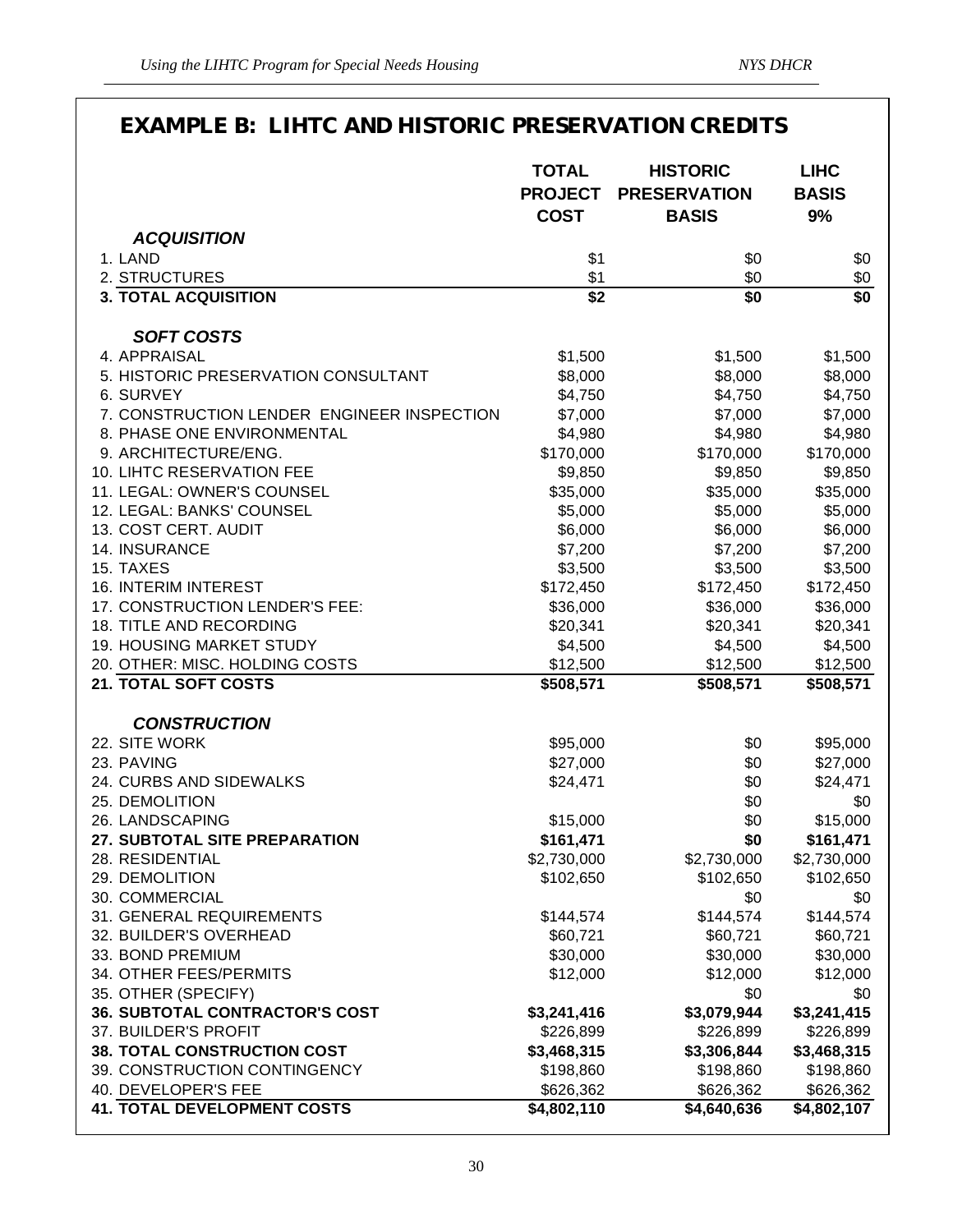*Using the LIHTC Program for Special Needs Housing* MYS DHCR

| 42. FURNISHINGS                                                                                             | \$22,500 | \$0         | \$9,800     |
|-------------------------------------------------------------------------------------------------------------|----------|-------------|-------------|
| <b>43. TOTAL BASIS FOR HISTORIC PRESERVATION</b>                                                            |          | \$4,640,636 |             |
| Multiplying the Total Basis for Historic Preservation by 20%:                                               |          |             |             |
| <b>44. HISTORIC PRESERVATION TAX CREDIT</b>                                                                 |          | \$928,127   |             |
| Multiplying by the price of the historic preservation tax credit dollar, in this case 90 cents:             |          |             |             |
| <b>45. HISTORIC PRESERVATION TAX CREDIT EQUITY</b>                                                          |          | \$835,314   |             |
| <b>46. TOTAL BASIS FOR LIHTC</b>                                                                            |          |             | \$4,811,907 |
| The LIHTC Eligible Basis is equal to the Total Basis for LIHTC minus the Historic Tax Credit:               |          |             |             |
| <b>47. LIHTC ELIGIBLE BASIS</b>                                                                             |          |             | \$3,883,780 |
| Multiplying the Eligible Basis by the tax credit rate (8.2%):                                               |          |             |             |
| 48. ANNUAL LIHTC AMOUNT AT 9% (8.2%)                                                                        |          |             | \$318,470   |
| The ten year amount is the Annual Amount multiplied by ten                                                  |          |             |             |
| <b>49. TEN YEAR LIHTC AMOUNT</b>                                                                            |          |             | \$3,184,699 |
| We obtain the tax credit equity by multiplying by the price of the tax credit dollar, in this case 75 cents |          |             |             |
| <b>50. LIHTC EQUITY</b>                                                                                     |          |             | \$2,388,525 |
| We add the Historic Preservation Equity and the LIHTC Equity to obtain the total equity contribution:       |          |             |             |
| <b>51. TOTAL EQUITY</b>                                                                                     |          |             | \$3,223,839 |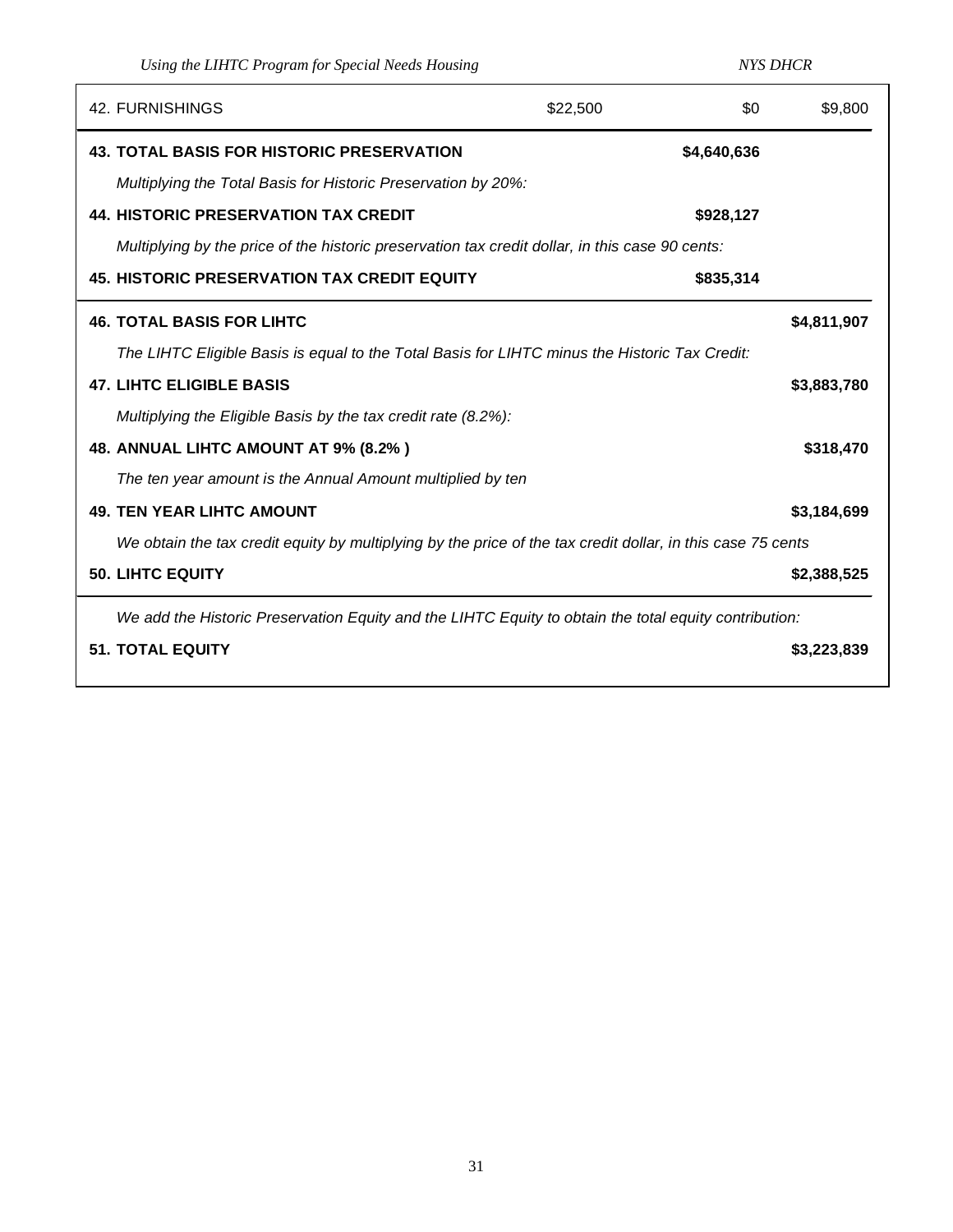### **D. Earning a LIHTC Carryover**

Low-Income Housing Tax Credits are allocated to projects by DHCR throughout the year. Nevertheless, projects often cannot be completed and placed in service the year they receive the allocation. Therefore, Section  $42(h)(1)(E)$  allows taxpayers to *carryover* credits allocated in a specific year and claim them in subsequent years. In order to earn a *carryover allocation*, the taxpayer must incur costs greater than 10% of the reasonably expected basis in the project before the end of the year in which the carryover allocation is issued. Projects granted a *carryover allocation* have two years from the close of the calendar year in which the allocation was made to complete the project.

In New York State, owners must certify the following to DHCR, in order to earn the carryover allocation:

- 1. The owner's attorney, on a form proscribed by DHCR, must certify that the owner has site control, consistent with the Code, for the real estate in the project.
- 2. The owner's accountant must certify, on a form proscribed by DHCR, that prior to the carryover date, costs greater than 10% of the reasonably expected basis in the project have been incurred.

Land acquisition costs can be included in meeting the "10% test," even though the cost of land is not included in basis. Architectural, engineering, legal, surveying and appraisal costs are typically incurred early in the project development process and can be counted towards the "10% test." It is necessary to keep in mind that costs cannot be counted as incurred unless:  $\ddot{\phantom{0}}$ 

- The service (for example, partial architectural plans) has been delivered,
- An invoice has been rendered, and
- A contract for the provision of services is in place.

Costs incurred do not need to have been paid to count towards the 10% test. Nevertheless, they must represent a legitimate obligation on the part of the owner for services rendered. It is worthwhile to form the ownership entity, typically a limited partnership, early in the process, in order to enter contracts for professional services, land acquisition and financing in the name of the partnership. Since the limited partnership will be the entity claiming the carryover allocation, title to the land and all the costs incurred must be in the name of the limited partnership and not of the sponsor or general partner.

The "10% test" is a must. Failure to meet the test, even by a small margin, means a total loss of credits represented by the carryover allocation. Therefore, it is worthwhile to secure professional advice from an attorney and an accountant early in the process. Projects financed with tax-exempt bonds are not required to meet the carryover allocation requirements.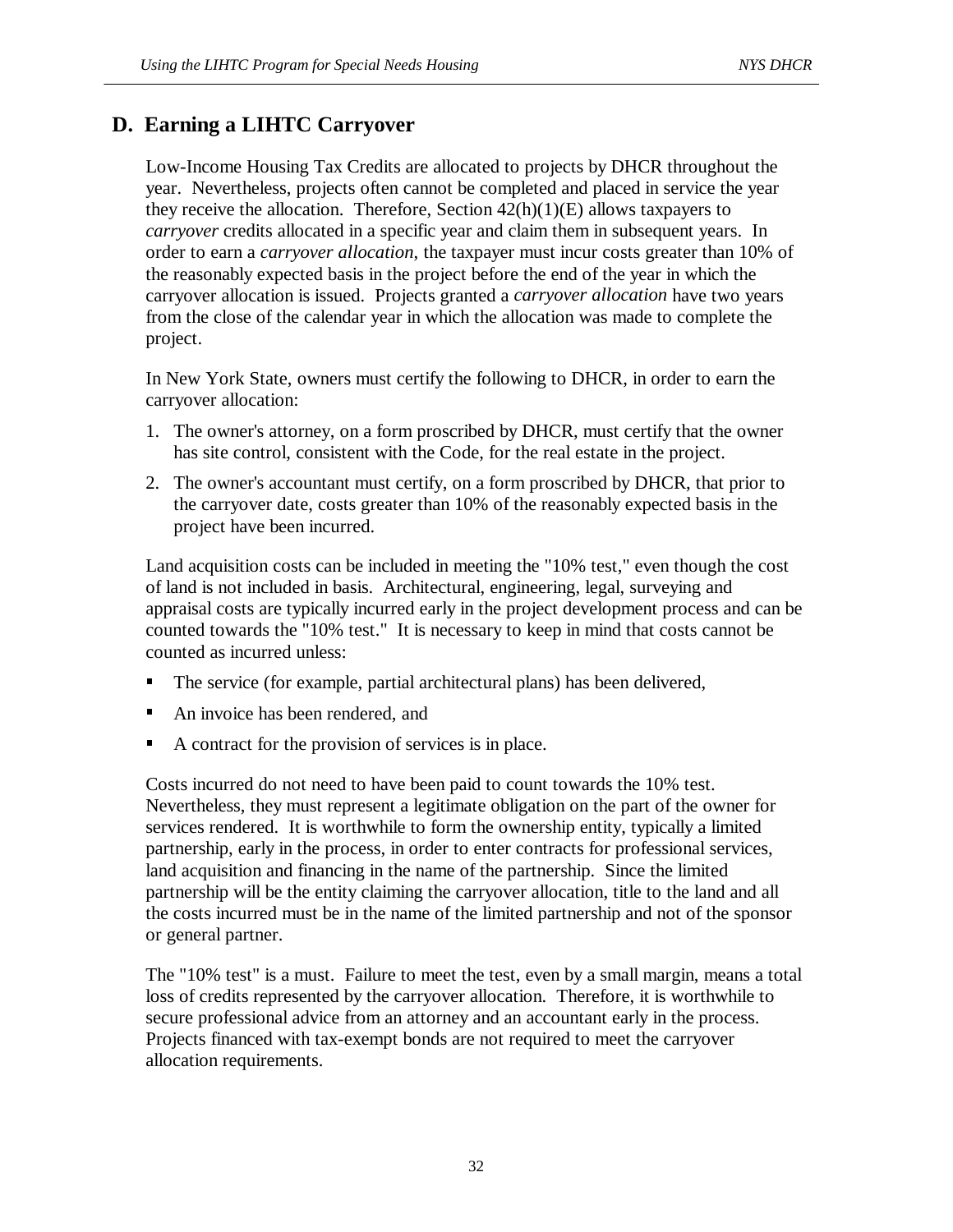### **E. Economic Benefits of Using LIHTC for Affordable Housing Development**

The LIHTC Program has proven highly successful in producing low-income housing units. The competition for LIHTC is such that, over the years, applications received by Housing Credit Agencies in New York State have requested three to seven times the annual amount of LIHTC the State has authority to allocate. Similarly, investors interested in LIHTC are competing amongst themselves to buy them, pushing the price of the Credit dollar upwards. Competition has been fueled by banks and financial institutions, which must comply with the requirements of the Community Reinvestment Act.

### **1. Tax Credits Enhance Affordability**

Housing projects that use LIHTC are able to make apartments affordable at lower rents. When projects are financed with debt instead of LIHTC, the need for debt service coverage forces higher rents on the project. In the case of Example A, if the sponsor had wanted to use a combination of HTF and bonds, the bonds would have raised the rents enough to disqualify the project from the HTF. If the sponsor had wanted to finance the project only with HTF money, the HTF cost per unit would have gone up so much that the project would no longer have been competitive in its HTF application.

### **2. Tax Credits Allow Higher Developer's Fees**

The LIHTC Program is the funding option that allows the highest developer's fees. By allowing higher levels of developer fees, the LIHTC Program allows developers to put some of their fees back into the project to provide additional funding. These funds can help subsidize rents, provide services to tenants, or compensate for the monitoring and reporting burden that the program imposes on the sponsor. Developer fees for projects funded with LIHTC usually range from \$8,000 to \$10,000 per unit. Conversely, developer fees for projects funded solely by grants under the Housing Trust Fund Corporation are limited to \$1,800 per unit. Some funding sources do not allow sponsors the opportunity of earning developer's fees.

### **3. Costs of Utilizing Tax Credits**

Due to the complexity of LIHTC financing, as well as the rigorous reporting and monitoring requirements established by the IRS, organizations using LIHTC financing should expect to incur additional costs throughout the life of a LIHTC project. Specific costs include:

| <b>Start-Up Costs</b>     | <b>Management Costs</b>         |
|---------------------------|---------------------------------|
| • Allocation fee          | • Annual income certifications  |
| $\blacksquare$ Legal fees | • Annual audit                  |
| • Market study            | • Costs of reporting to limited |
| • Organizational costs    | partner                         |
| • Syndication costs       | • Monitoring fee to DHCR        |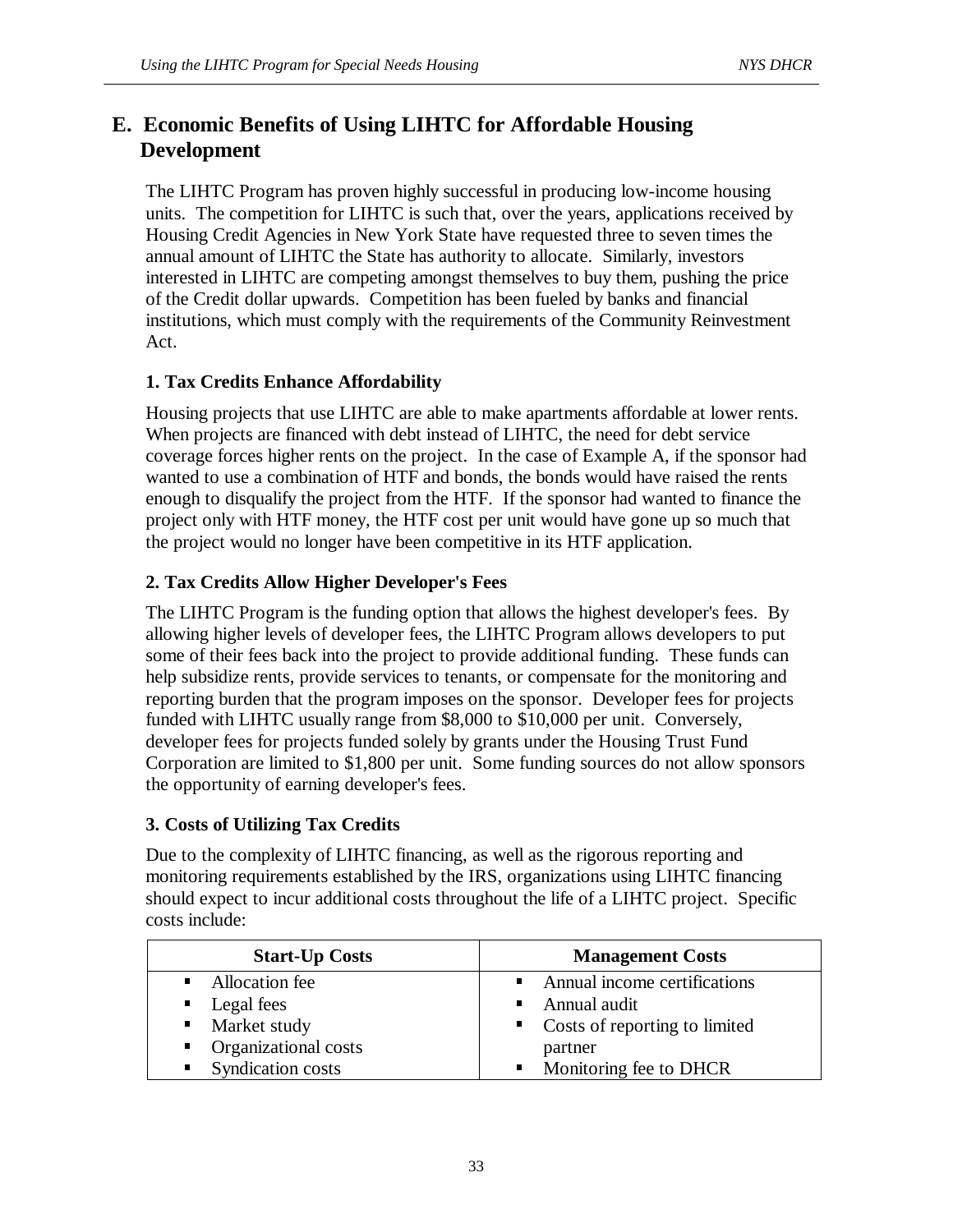Most nonprofit organizations should utilize the services of qualified tax credit and legal consultants, who can handle the complex calculations, negotiations, and organizational requirements of a LIHTC project. Once a project is in operation, the developer should expect considerable administrative expenses involving ongoing monitoring and detailed reporting requirements (see Section 5 for more details). It is also a good idea to consider the scale of the proposed project: smaller projects are not necessarily good candidates for LIHTC financing because of the heavy start-up, administrative, and monitoring costs. Large-scale projects are better suited for LIHTC financing.

Despite the time, effort, and money involved in using LIHTC, there is virtually no other funding source available at this time that enhances affordability in low-income housing projects as much as the LIHTC Program does. As to the technical assistance needs, there are state and national organizations that provide funding for nonprofits to hire a technical assistance consultant and attend training conferences. Certain LIHTC fees (e.g. application and reservation fees) can be deferred by DHCR for nonprofit project developers. Moreover, other types of housing finance tools have their own inherent costs. For instance, projects financed with tax-exempt bonds incur costs of issuance and credit enhancement fees. In the end, the optimal financing mix will depend upon the specific project, the organization sponsoring it, and the resources available.

### **E. Players, Roles and Responsibilities**

### **1. Sponsor**

Project sponsors can be 501.c.3 nonprofit organizations or for-profit developers. Sponsors usually sell their project's LIHTC to investors, since nonprofit sponsors have no tax liability and thus cannot claim LIHTC, and for-profit sponsors are limited in their ability to claim LIHTC by passive loss limitations and alternate minimum tax requirements.

In the typical ownership structure, the limited partnership, the sponsor or an affiliate entity becomes the general partner. As the general partner, the sponsor is directly responsible for the development and construction of the project, as well as for its daily management and operation.

### **2. Investor**

Investors play a crucial role in the LIHTC Program, as they are the ones that buy the LIHTC, providing a substantial portion of the overall project funding. Given that LIHTC can only be claimed by the owner of a low-income housing project, investors must be admitted into the ownership structure as part of the transaction.

Under the typical ownership structure, the investor becomes the limited partner and does not get involved in the daily management of the project, even though he or she typically acquires up to 99.9% of the partnership interest. Most likely, the investor will be a "C" corporation, which is not limited in the amount of LIHTC it can claim by passive loss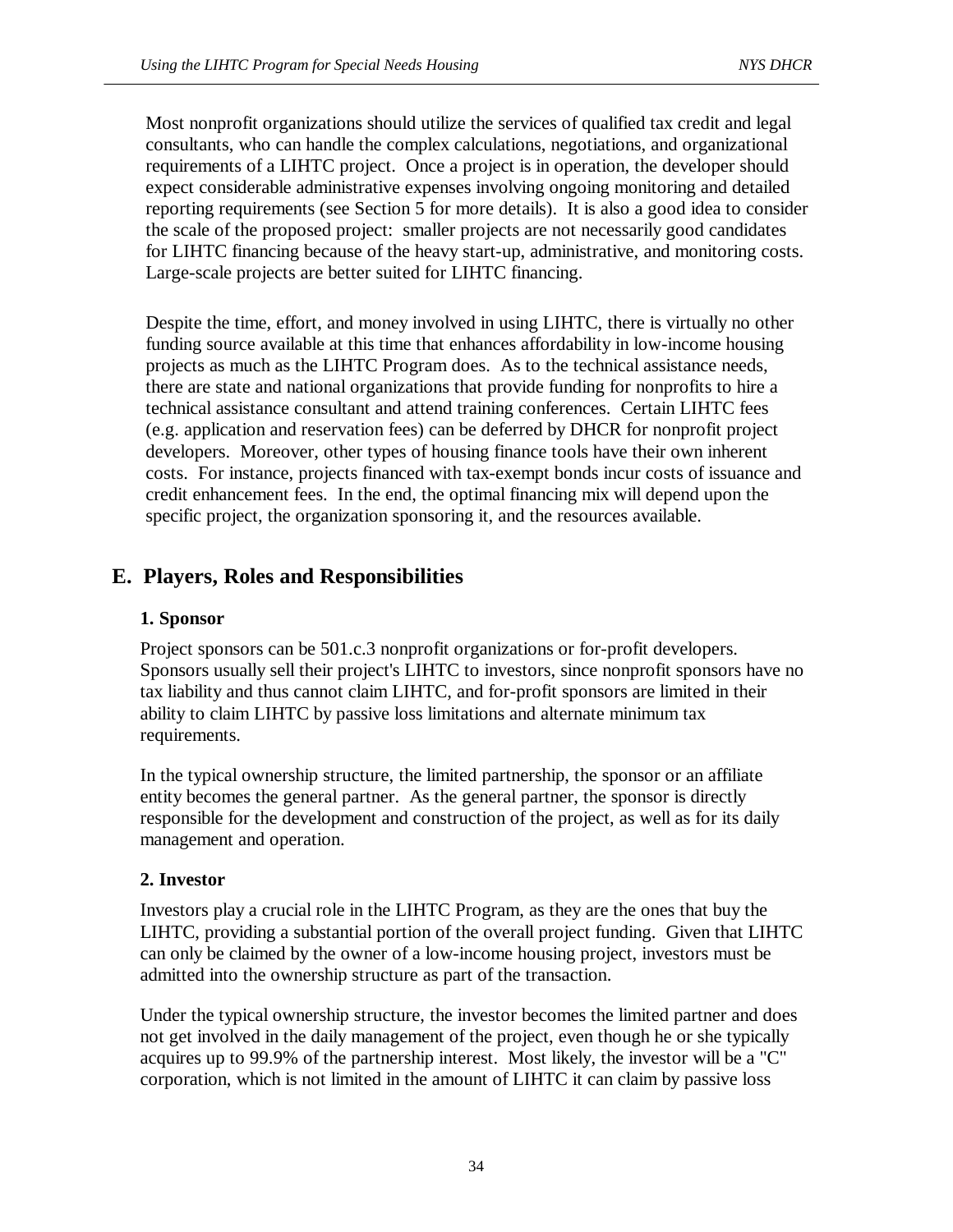limitations. Syndicators, institutional lenders, and insurance companies are the most common investor limited partners.

The main responsibility of the investor is to pay money into the project as stipulated in the limited partnership agreement. As a derived responsibility, the investor has to monitor the project's LIHTC compliance requirements, as it is the investor who suffers a recapture of the LIHTC in the event of non-compliance.

### **3. Tax Attorney**

Both the sponsor and the investor need to engage a tax attorney. The role of the tax attorney is to verify that all aspects of the transaction comply with relevant regulations, and that the structure of the transaction is favorable to the client's interests. The tax attorney generally reviews not only the ownership agreement, but also loan documents and agreements between the sponsor and DHCR. The investor limited partner will rely on the opinion of the tax attorney that all aspects of the transaction comply with the requirements of Section 42 of the Internal Revenue Code.

### **4. Tax Credit Consultant**

The tax credit consultant is usually hired by the project sponsor. The role and responsibilities of the tax credit consultant vary substantially depending on the needs, experience, and interests of the client. Generally, tax credit consultants prepare funding applications, negotiate agreements with equity investors and DHCR, advise the sponsor on different topics, such as ownership structure, investor selection, and equity pay-in schedules, and provide syndication and monitoring services.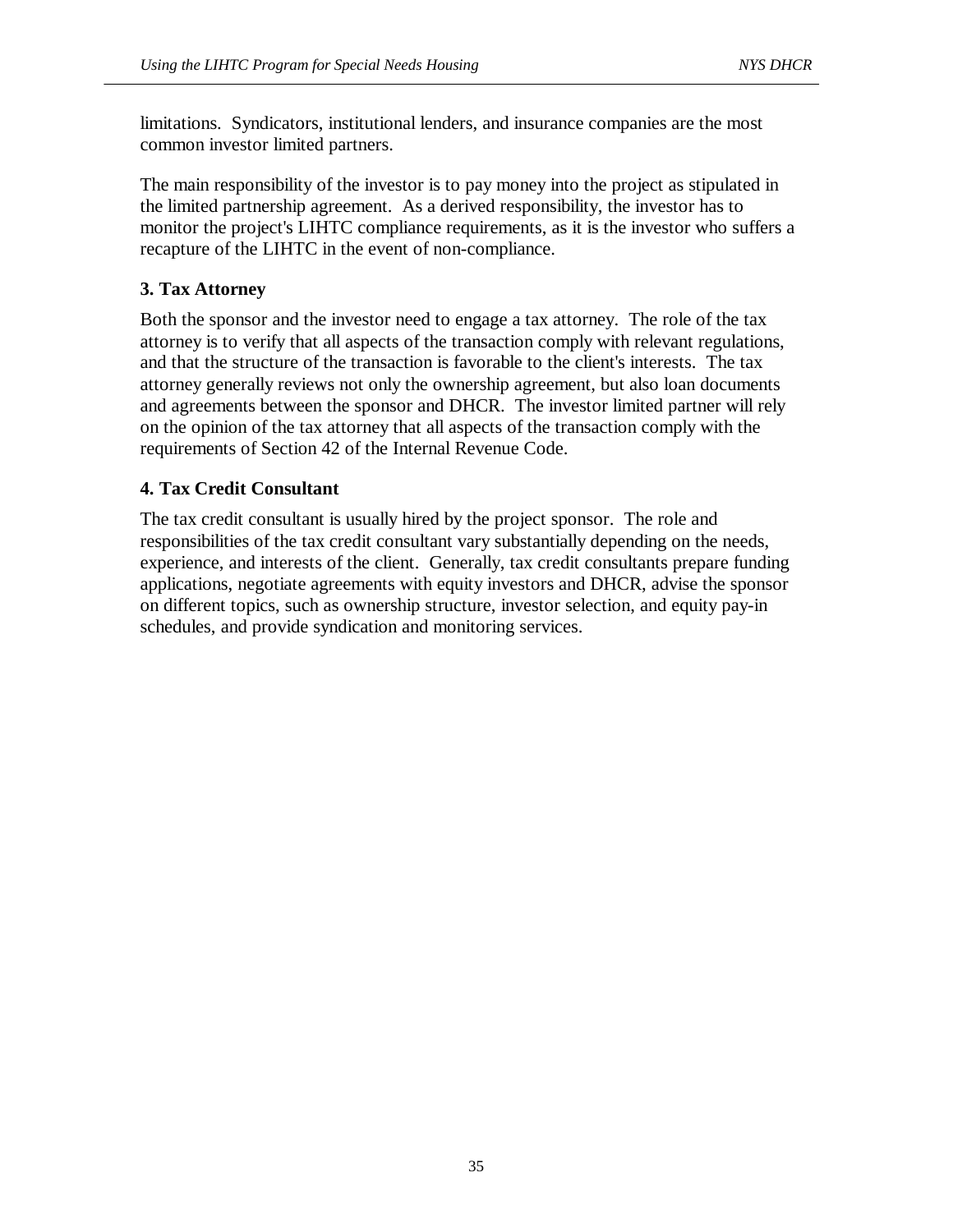## **5. TAX CREDIT COMPLIANCE**

### **A. Regulatory Agreement**

DHCR requires project owners to execute a regulatory agreement, which is recorded as a restrictive covenant that runs with the land. Exhibit "E" of such agreement details the operating and replacement reserves which must be established for the project. Exhibit "D" contains the "Availability Plan," which specifies project rents and the estimated cost of utilities for the tenants, and must be attached to the lease of each tax credit unit. A copy of the regulatory agreement must be provided, free of charge, to anybody who requests one.

The regulatory agreement specifies the compliance requirements for the low-income portion of the project. These requirements deal mainly with the following issues:  $\mathbf{r}$ 

- Compliance with DHCR's and federal regulations regarding tax credit projects
- Disclosure of restricted rents
- Tenant income certifications
- Addressing code violations
- **Maintenance of the applicable fraction**
- **Annual certifications provided to DHCR**
- **Extended use provisions**

### **B. Tax Credit Compliance**

In order to prove compliance with all the requirements of the LIHTC program, the project developer must collect and maintain a substantial amount of information on the buildings, low-income units, rents, and tenant incomes. Even though this can be a cumbersome process, it is extremely important that owners take it seriously and that managers be trained in tax credit compliance, as non-compliance can result in significant penalties.

For multi-building projects, compliance is monitored by building and not with respect to the project as a whole. Buildings that are 100% low income do not have to worry about certain additional compliance requirements, since they must always rent vacancies to qualified households. Initial occupancy of a unit by a non-eligible tenant can cause the loss of all future LIHTC for that particular unit. Thus the need for careful monitoring and tenant selection.

### **1. Determining Income Eligibility**

In order to determine if a tenant is eligible to occupy a tax credit unit, managers must use HUD's updated income guidelines. Regulations require that owners adopt the updated income guidelines within 45 days of their effective date. Managers must obtain a written certification of income from each tenant occupying a tax credit unit. Tenants must sign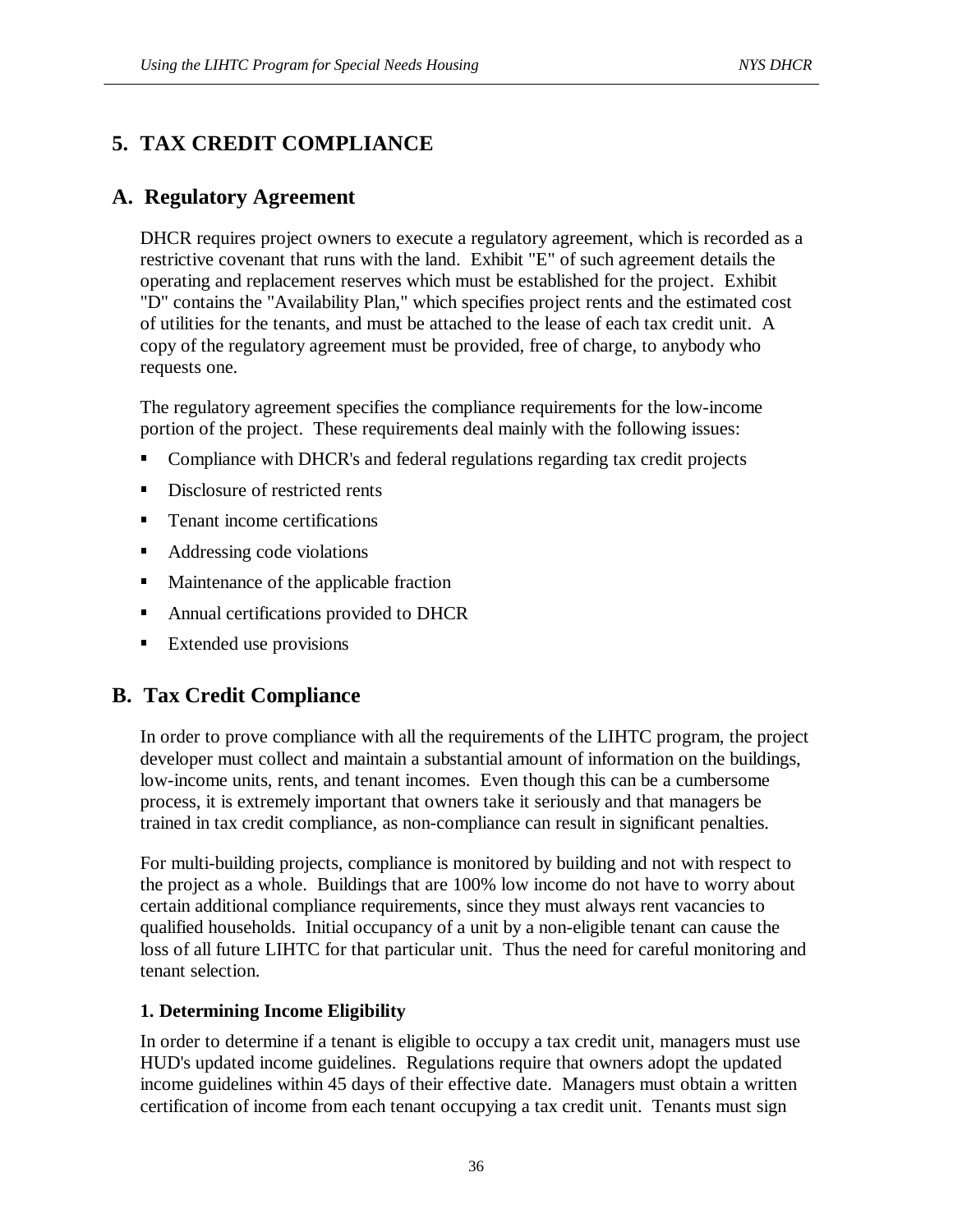the income certifications, and must be made aware that providing false or inaccurate information is grounds for eviction under their lease. The manager must seek third party verification for each source of income and each asset.

At or before the anniversary date of the income certifications, tenant incomes need to be recertified. At this time, tenants must update their household size and annual income. This information must be provided even if there has been no change in the tenant's income and household size.

### *Increases in Tenant Income: Next Available Unit Rule*

Upon initial move-in certification, a tenant's annual income must not exceed the applicable area median income limit (50% or 60%) by household size. At recertification, if a tenant's income in a LIHTC unit increases above the maximum allowable income limit, the unit continues to qualify for LIHTC purposes as long as the tenant qualified on move-in *and* the unit remains rent restricted.

A LIHTC unit occupied by a tenant whose income increases above 140% of the current maximum allowable income limit continues to qualify for LIHTC purposes, as long as the unit remains rent restricted and the next vacant unit of comparable or smaller size in the building is rented to a qualified LIHTC tenant. This rule applies separately to each building in a project and is called the *next available unit rule*.

### **EXAMPLE: Three-person household, annual income on move-in: \$20,000**

60% median income limit for a three-person household: \$22,500

 $\Rightarrow$  The tenant qualifies on move-in.

Upon annual recertification, the tenant's annual income increases to \$35,000.

The median income limit for a three-person household increased to \$23,000 at recertification. Since  $$23,000 \times 140\% = $32,200$ 

 $\Rightarrow$  The tenant's recertification income of \$35,000 exceeds 140% of the threeperson household income limit.

**The unit continues to qualify for tax credit purposes provided the owner complies with the next available unit rule.** 

Projects with 100% LIHTC units must always rent the next vacant unit to a qualified lowincome tenant in order to remain in compliance and claim the full tax credit. Projects with both LIHTC units and market rate units must be more attentive to the next available unit rule. In these projects, the next available unit rule must be followed until the percentage of low-income units in a building (excluding the over 140% units) equals the applicable fraction of the building.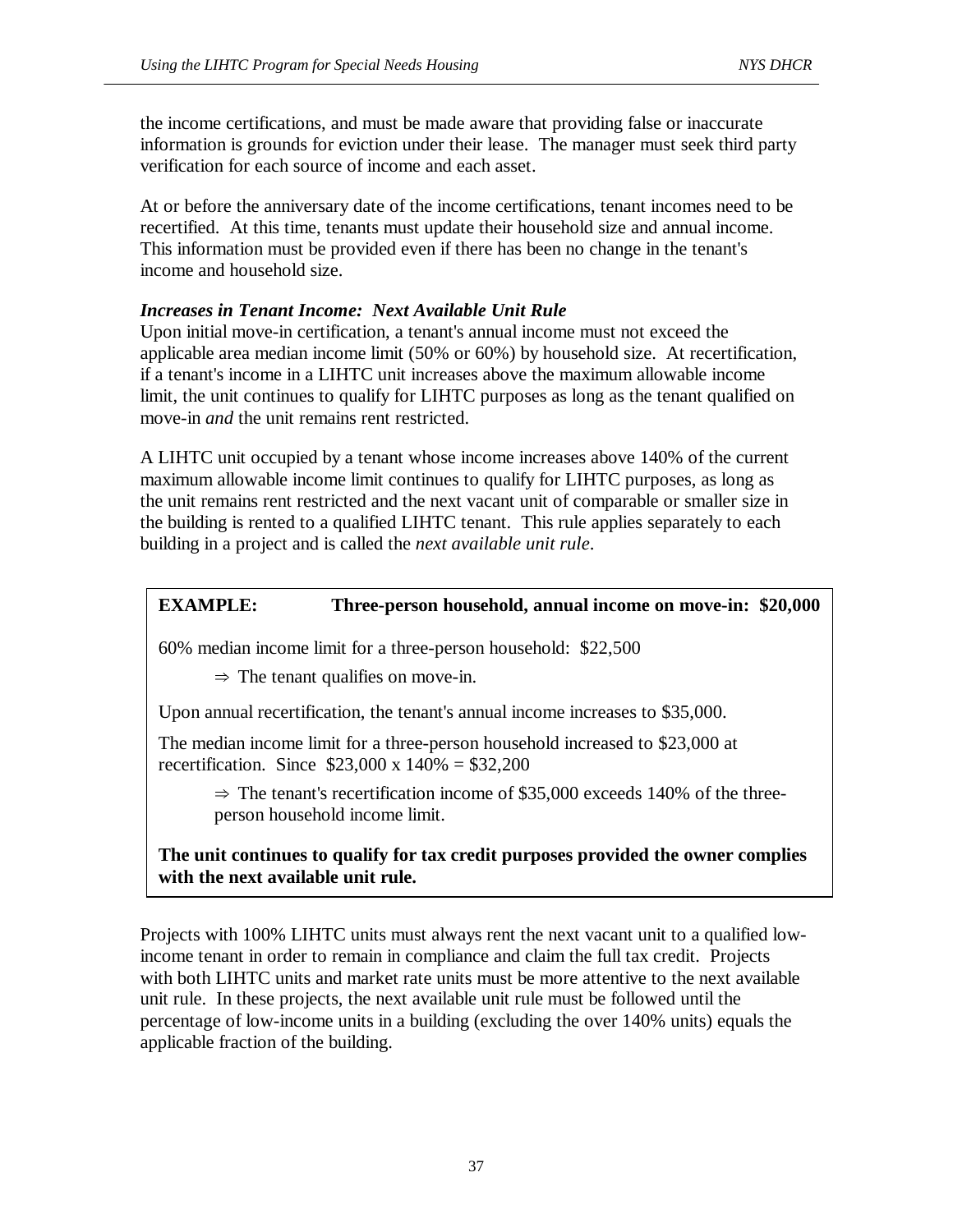### **EXAMPLE A building with 100 units total: 40 LIHTC units, 60 market units**

The low-income portion of the building is 40% (applicable fraction)

1. Tenant income in Apartment A (LIHTC unit) exceeds 140% of median income limit on recertification. Next available unit (Apartment B) of comparable or smaller size is a market rate unit.

 $\Rightarrow$  Apartment B must be rented to a qualified low-income tenant. Once Apartment B is rented to a qualified low-income tenant, Apartment A would no longer have to remain rent restricted to maintain the 40% low-income portion of the building.

2. Tenant income in Apartment A (LIHTC unit) exceeds 140% of median income limit on recertification. Next available unit (Apartment C) of comparable or smaller size is a LIHTC unit.

 $\Rightarrow$  Apartment C must be rented to a qualified low-income tenant. After Apartment C is rented to a qualified low-income tenant, Apartment A must continue to be rent restricted to maintain the building's qualified tax credit status. When the next available *market rate* unit of comparable or smaller size becomes available, it must be rented to a qualified low-income tenant, and Apartment A would no longer have to remain rent restricted to maintain the 40% applicable fraction of the building.

A unit occupied by a household whose income exceeds 140% of the current maximum income limit counts towards the project's minimum set-aside, as long as the household was income eligible on initial move-in, the unit remains rent restricted, and the next available unit rule is followed.

### *Recertification Waiver*

Owners of 100% LIHTC buildings (buildings where all apartments are tax credit eligible) can request a waiver from the annual tenant income recertification requirement. The waiver would exempt an owner of a 100% low-income building from the requirements to keep records that show an annual income recertification of all low-income tenants in the building who have previously had their annual income verified, documented, and certified; maintain documentation to support the recertification; and certify to DHCR that it has received this information. The waiver does not, however, exempt owners from income certification requirements upon a tenant's initial occupancy of a residential rental unit in a 100% low-income building.

If a waiver is obtained, it does not go into effect until the next monitoring cycle. For example, if a waiver is granted by the IRS in the year 2000, then recertifications would still need to be done in 2000 but not in 2001 and all subsequent years of the compliance period.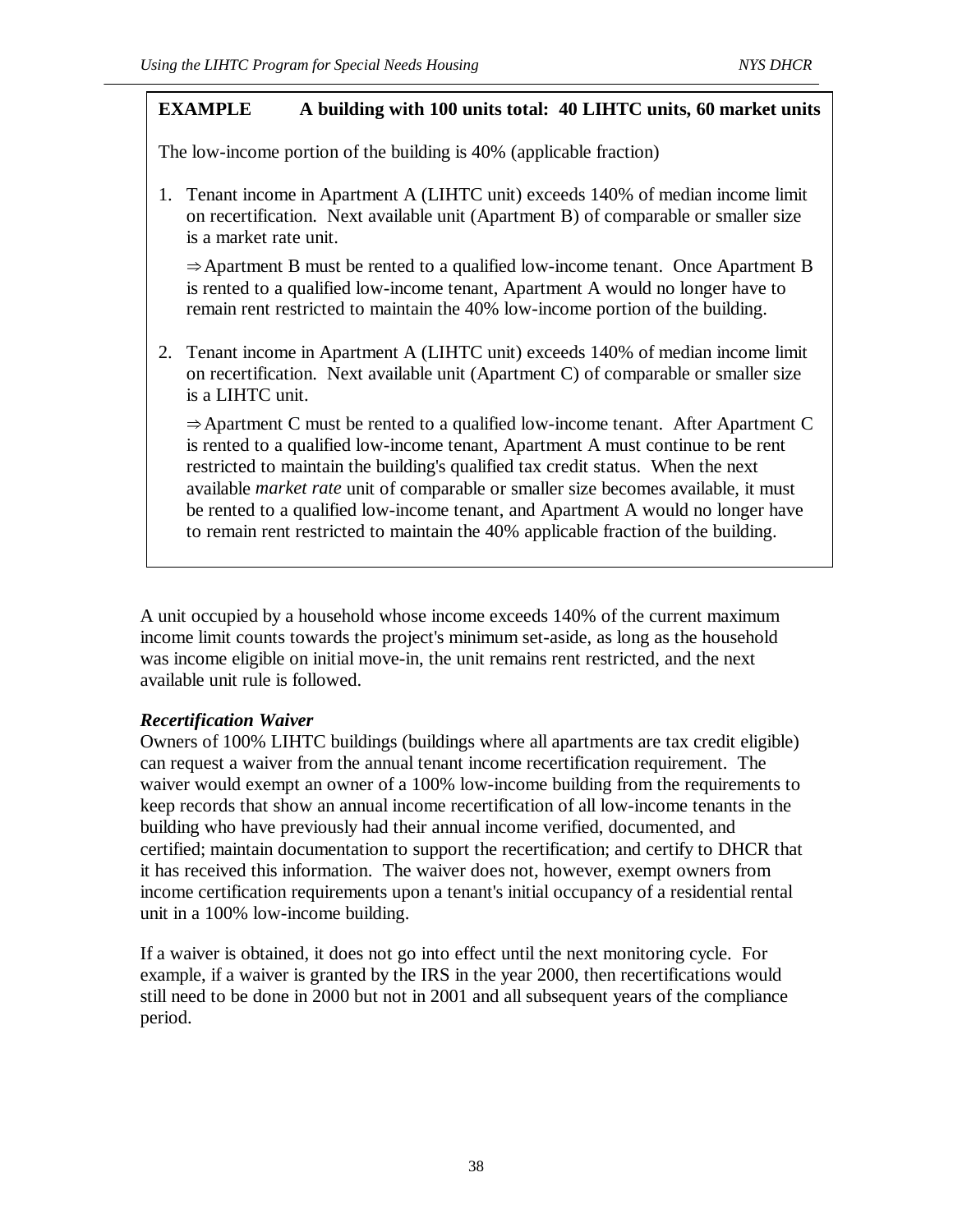DHCR procedure allows for a recertification waiver provided: r<br>-

- The building is 100% low-income
- There is no previous or current non-compliance which would affect the building's status as a 100% low-income building

IRS procedure 94-64 delineates the process for owners of 100% low-income buildings to request a waiver. The owner must first obtain a statement from DHCR (or the relevant Housing Credit Agency) saying that in the course of its normal monitoring activities, DHCR has seen no evidence that the building's applicable fraction is less than 100%. Once the owner has obtained the required statement from DHCR, the owner may send the written request for a waiver to the IRS, with a copy to DHCR.

The waiver will not exempt the owner from tenant income recertification requirements imposed by any other federal, state, or local housing program. For example, a building with Housing Trust Fund, Turnkey, Rural Development 515, HOME, or project-based Section 8 would be eligible for the waiver under Internal Revenue Code Section 42. However, the owner would still be required to conduct annual tenant income recertifications since the waiver does not apply to these other funding sources.

Owners must still determine tenant full-time student status on an ongoing basis, and buildings with credit allocated prior to 1990 must annually verify tenant household size if the restricted rent is determined by the number of persons in the household.

### **2. Record Keeping**

Managers must have a tenant file for each tax credit unit. This file must include:  $\ddot{\phantom{0}}$ 

- Occupant's rental application
- Income verification documents
- Income certifications
- Lease

Project managers must keep <u>documentation for each building</u> that reflects the following information as of the last day of each month: <u>"</u>

- Total number of rental units by number of bedrooms and square footage
- **Percentage of low-income units**
- Rent and utility allowance for each unit
- Household size for low-income units
- Low-income vacancies, date and identity of the renter of the next available unit
- Eligible basis and qualified basis at the initial year of the tax credit period
- Type and use of non-residential space that is claimed in basis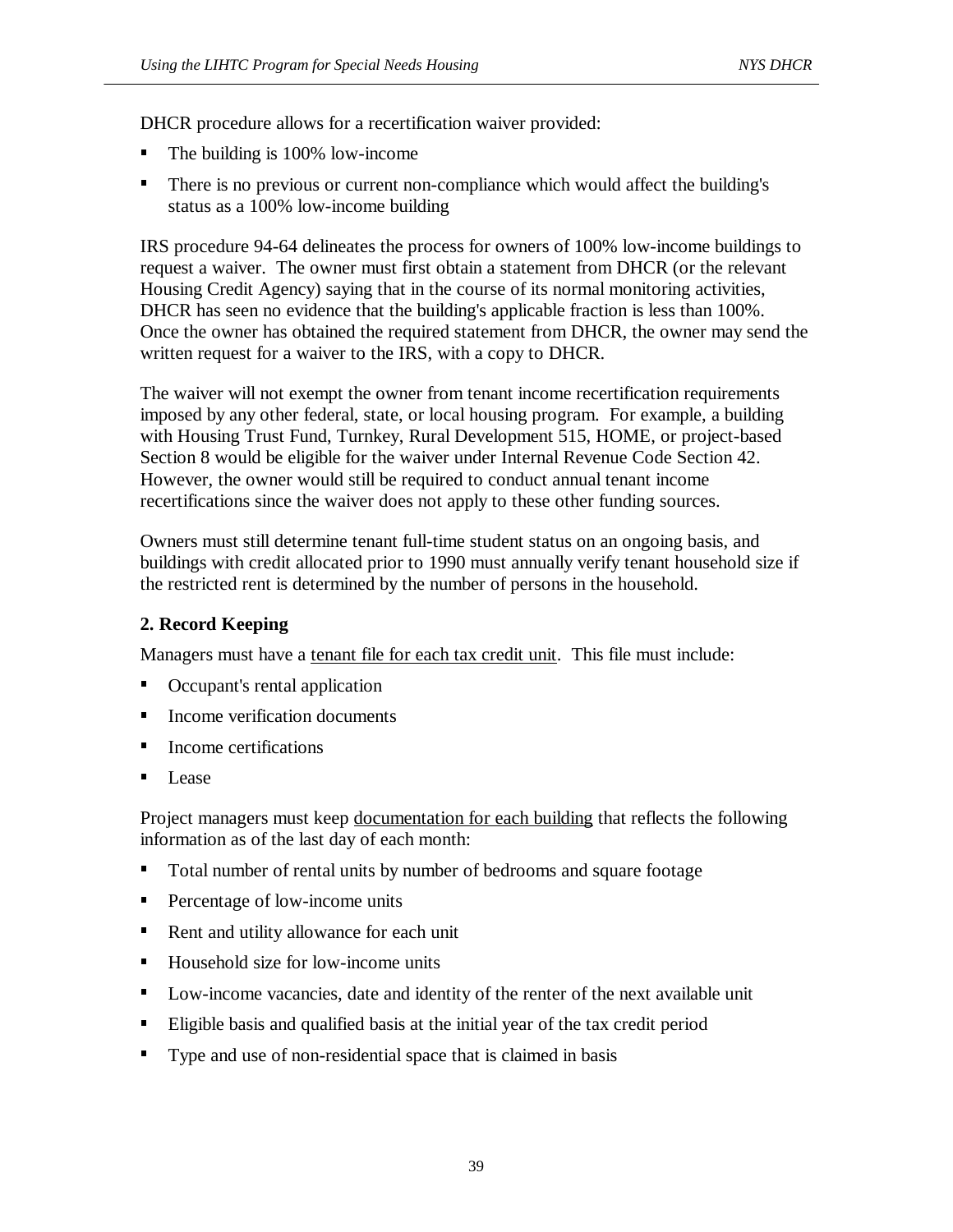The owner of the project must retain all records for each building for a minimum of six years after the deadline for filing the federal income tax return for each year. First year records must be kept for at least six years after the deadline for filing the federal income tax return for the last year of the compliance period (36 years).

### *DHCR Compliance Monitoring*

DHCR monitors tax credit projects to ensure compliance with the program's requirements. The monitoring fee charged by DHCR is equal to .5% of the maximum restricted rents for the low-income portion of the project. For more detail on tax credit monitoring guidelines, you should request DHCR's Low Income Housing Credit Program Compliance Monitoring Guide from the project's DHCR asset management representative. Projects receiving LIHTC under a tax-exempt bond financing are monitored by the NYS Housing Finance Agency instead.

### **3. On-Site Compliance Monitoring**

DHCR carries out periodic on-site compliance monitoring reviews for LIHTC projects. According to DHCR's Compliance Monitoring Guide, projects are selected at random or based on specific criteria, such as type of project funding, reserve requirements, and previous non-compliance. Tenant files and rent records must be available to DHCR during on-site monitoring visits.

### **4. Annual Certifications**

Owners of tax credit projects must annually certify the following, under penalty of perjury:  $\mathbf{r}$ 

- Compliance with income target selected by owner
- Status of the number of low-income units
- $\blacksquare$ Existence of income certifications and supporting documentation for each tenant
- Status of rents in relation to maximum allowed rents
- Nature of housing: non-transient and for use by the general public
- **Compliance with local health, safety, and building codes**
- Status of each building's eligible basis and applicable fraction
- Status of efforts made to rent vacant units to qualified low-income tenants
- Existence of a valid extended use agreement

DHCR reviews all certifications made by the owners to ensure compliance with tax credit requirements. Similarly, DHCR reserves the right to carry out on-site inspections throughout the compliance period, and to review required records.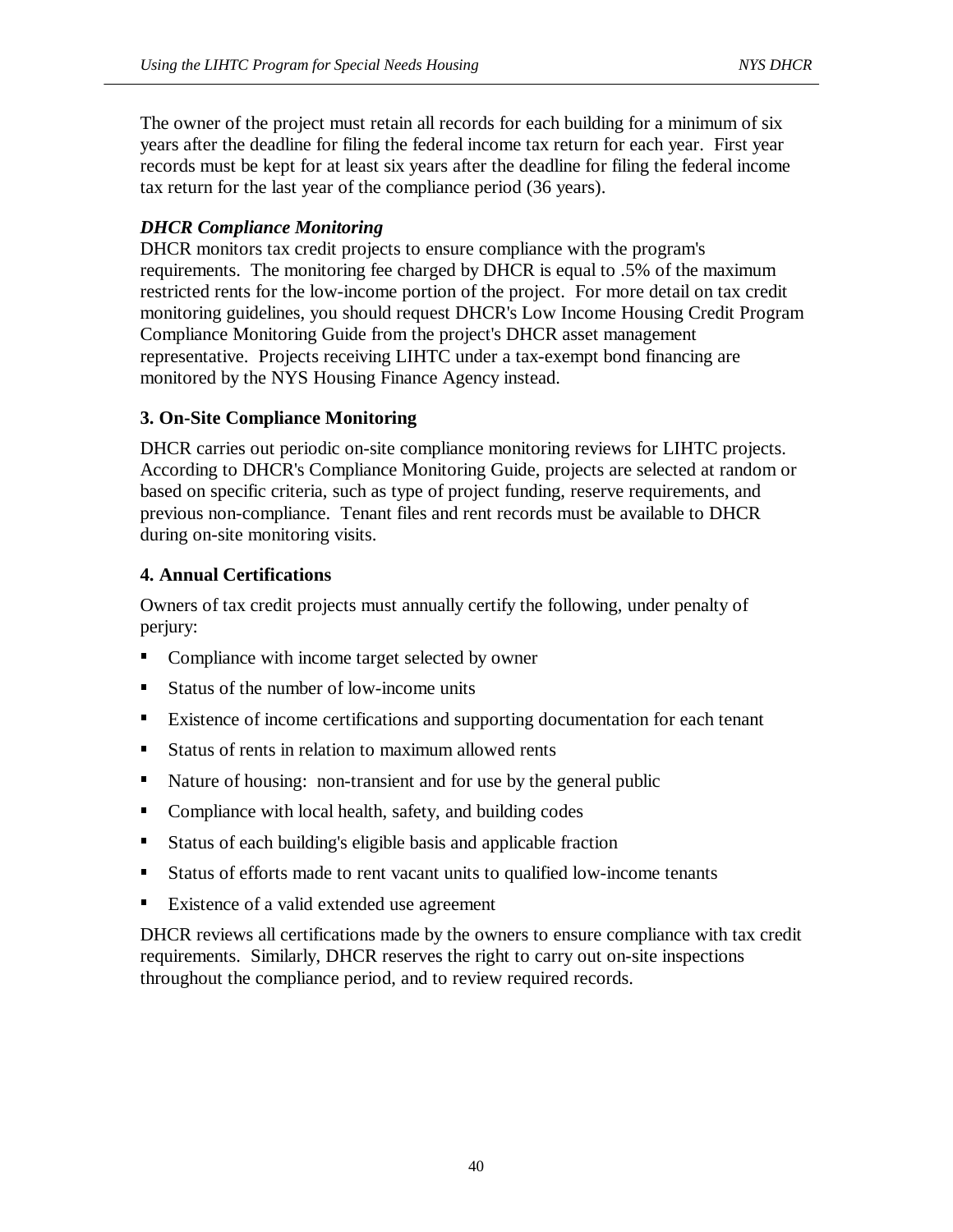### **C. Penalties for Non-Compliance**

The fifteen-year compliance period is generally called the tax credit recapture period, and it starts on the date that the property or building is placed in service. If, at any point during that period, the project, building, or dwelling unit fails to comply with the tax credit requirements, a recapture event is triggered and a portion of the credits are recaptured. Usually, as a penalty for the recapture event, the owner cannot claim the current year's tax credit, and will suffer the recapture of the *accelerated portion* of all previously claimed LIHTC. Recapture implies repaying the Internal Revenue Service the amount of LIHTC recaptured, along with any penalties and interest that may be due.

The *accelerated portion* of LIHTC results from the fact that LIHTC are earned and received over the first ten years of operation of a project, while the recapture provision amortizes the credits over a fifteen-year compliance period. Therefore, this *accelerated portion* of LIHTC is the difference between the credits available for a year, and the credits that would have been available if they had been paid evenly over the fifteen-year period. During the first eleven years, the accelerated portion is equal to one third of the annual tax credit amount. For years 12 to 15, it decreases from 4/15 to 1/15 of the annual tax credit amount.

The following are typical recapture events: Î

- Failing to meet the sponsor's income targeting choice (20% at 50% of AMI, *or* 40% at 60% of AMI)
- Violation of the maximum rent and income limitations
- Reductions in qualified basis through a decrease in the number of low-income units or floor space ratio
- Major habitability issues or building code violations
- Changes in ownership, including foreclosure

The penalty for decreases in qualified basis and violations to maximum rent and income limitations is different than what was explained above. In these cases, the penalty is the recapture of the portion of the credit amount corresponding to the unit or units that are non-compliant for all previous years. The recapture of LIHTC arising from a change in ownership can be prevented if the seller posts a bond to the IRS for an amount equal to the LIHTC that would have been recaptured. If the IRS determines that the project can comply with the tax credit requirements for the remainder of the fifteen-year compliance period there will be no recapture of previously claimed LIHTC.

Owners are generally given up to 90 days to cure non-compliance or lack of certification to DHCR. DHCR, in turn, reports the status of non-compliance to the IRS within 45 days after the end of the correction period. However, given that changes in the number of qualified low-income units are monitored at the end of the year, non-compliance changes that are corrected before the end of the year have no effect on the LIHTC earned. According to the regulations, no recapture is necessary when non-compliance is corrected within a reasonable period of time.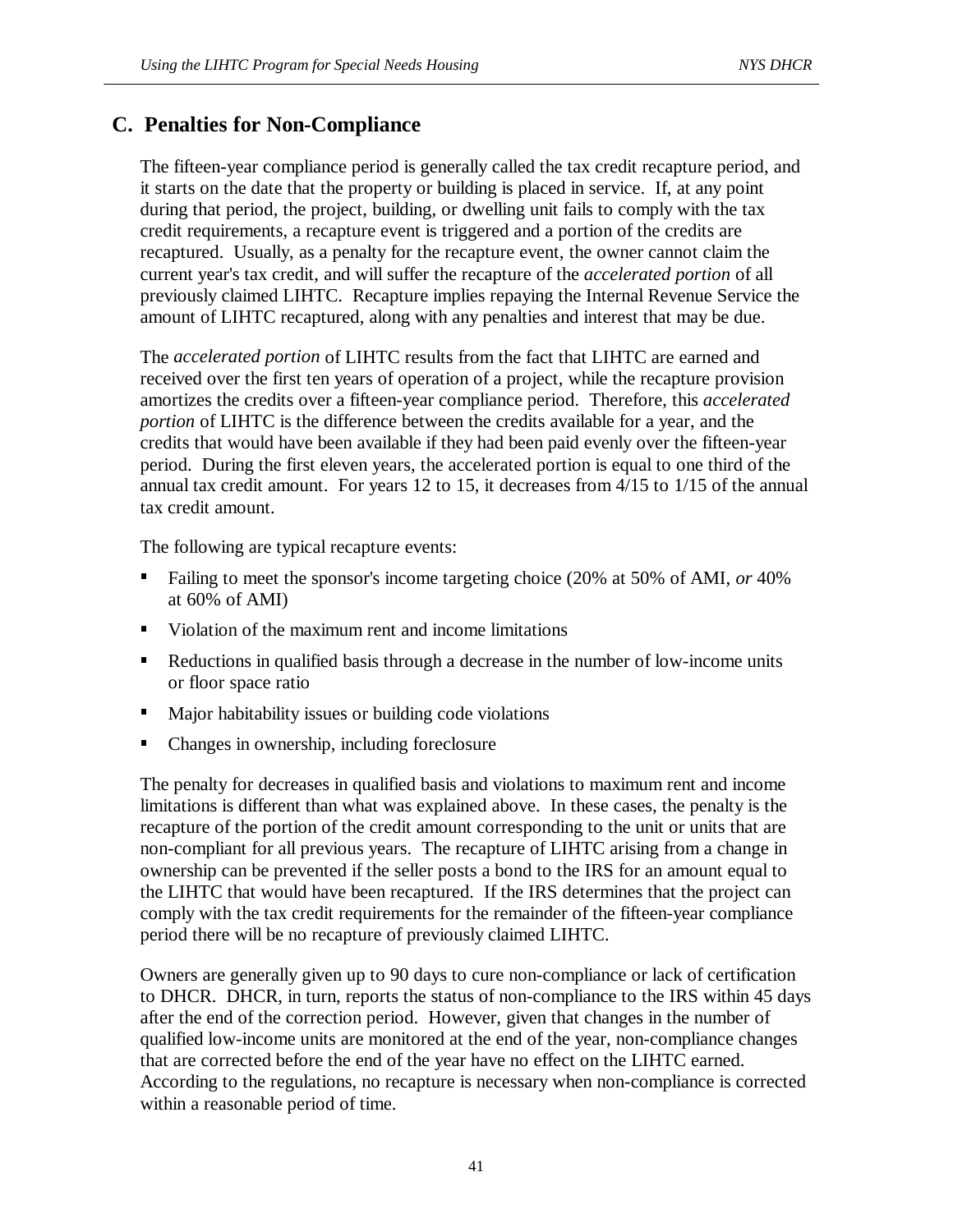#### **Non-Compliance as a Result of Casualty and Minor Changes in Ownership**

No recapture penalties apply to qualified units that are lost through casualties (e.g. natural disasters or fires). Nevertheless, lost units must be rebuilt or replaced within a reasonable period of time and the loss must be documented. Ownership transfers of less than one third of the initial ownership are considered marginal, and do not provoke recapture of any kind. The IRS has also ruled that no recapture penalties apply when ownership is transferred between a parent company and a subsidiary, upon death of the owner, or when transfer occurs from a limited partnership to the nonprofit general partner.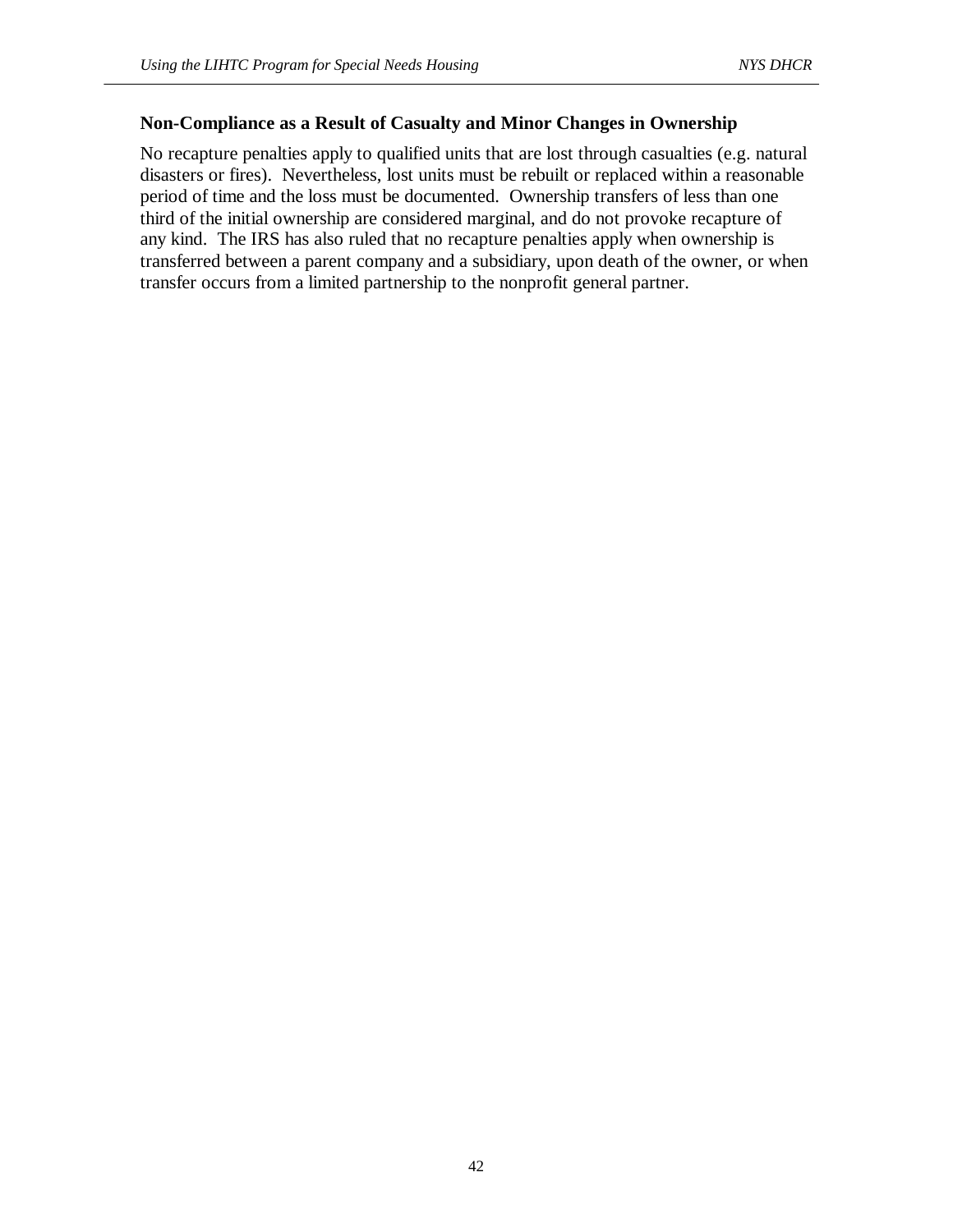## **6. SPECIAL NEEDS HOUSING AND LOW INCOME HOUSING TAX CREDITS**

### **A. Issues Arising From the Use of LIHTC for Special Needs Housing**

While there are many special needs housing organizations that have used the LIHTC Program successfully, there are many others that are so stunned by the Program's complexity that they do not know where to start. The continued demand for special needs housing projects and the increased competitiveness for available sources of funds require that special needs housing providers diversify their funding and become aware of the benefits of using the LIHTC Program.

Tax credit financing brings with it additional requirements for special needs projects, given that these projects combine the provision of housing with the provision of services to tenants. In order to keep these projects affordable to persons at or below 60% of the AMI, payments for services must be excluded from gross rents. This means that alternative sources of funding must be in place to finance the provision of services to tenants. Most special needs populations are at very low-income levels, and are not able to pay for the cost of services themselves. Nevertheless, Supplemental Security Income (SSI) and Medicaid payments can be used to cover the cost of providing services.

Special needs projects receive funding for two distinct activities: 1) the provision of shelter, and 2) the provision of services. Therefore, sources of income must be grouped by activity, and the cost of providing and operating the housing must be tracked separately from the expenses derived from the provision of services. Maintaining this distinction is particularly challenging in the operating phase, when projects are receiving rents and subsidies to pay for housing, at the same time that they are receiving funds to pay for the provision of services. When submitting an application for funding, the sponsor will have to prepare a budget for supportive services, separate from the real estate or shelter operating budget.

The cost of supportive services cannot be included as part of the total development cost. The cost of building the facilities where services will be provided cannot be included in the basis for LIHTC, nor can LIHTC proceeds (other than the developer's fee) be used to finance the provision of supportive services. As mentioned before, transitional housing projects are an exception and can include in tax credit basis the space used to provide services, up to an additional 20% over the cost of residential expenses for rental space. This applies even if services are provided to non-residents.

Example C on page 46 illustrates a housing and services operating budget for a special needs project. These budgets assume an assisted living facility, based on the 48-unit senior housing project presented in Example A.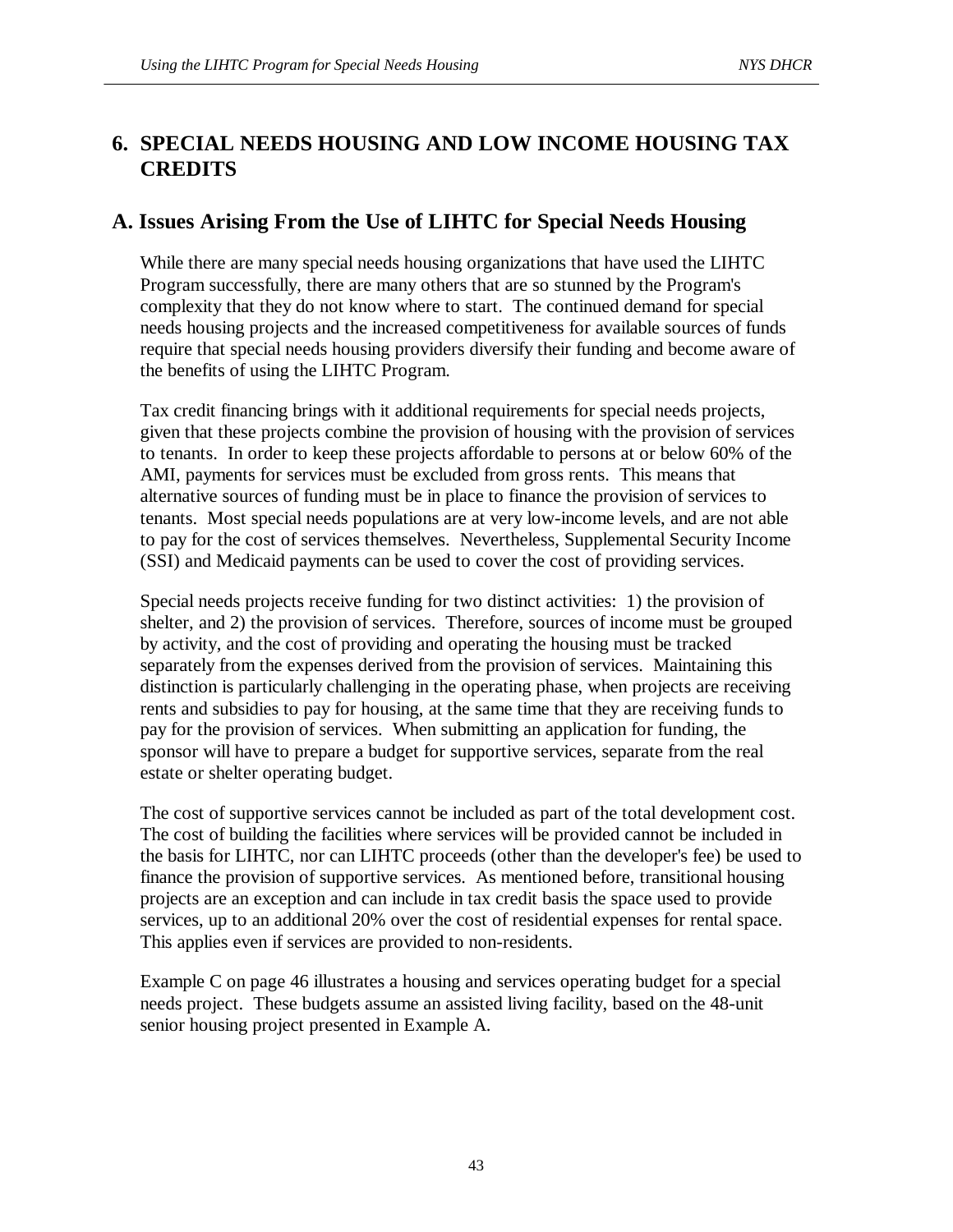### **B. Eligible Special Needs Projects**

The following special needs housing projects are eligible for the LIHTC Program:

- Î **Single room occupancy**
- **Transitional housing**
- **Assisted living**
- **Senior housing**
- Housing for persons with HIV/AIDS
- Group homes
- Housing for persons recovering from addictions
- Housing for persons with mental and physical disabilities

There are some qualifications to the eligibility of the projects listed above:

Single Room Occupancy. SRO projects provide temporary or permanent housing for formerly homeless persons, and must rent their units for periods of at least a month.

Transitional Housing. These projects help transition formerly homeless individuals into independent living in periods of 24 months. Units in these projects must have their own kitchen and bathroom facilities.

Assisted Living. Assisted living facilities are eligible for LIHTC, as long as they do not provide daily medical and nursing services.

The following special needs housing projects are ineligible for the LIHTC Program: Î

- Transient housing, such as shelters
- Nursing homes

### **Optional Service Requirement**

Some of the rules that special needs projects must follow to be eligible for LIHTC have been mentioned in the section on tax credit eligible projects. In general, all services provided in tax credit projects must be *optional*. For services to be considered optional, there must be a *practical alternative* for the tenant to be able to obtain the service. For optional meal services, practical alternatives could be common kitchens in every floor, kitchens in the apartments, or nearby places where tenants can obtain their daily meals. For optional services for the elderly, the ability of tenants to contact a home care agency or the Visiting Nurses Association would be considered a practical alternative. If payment for services is mandatory, it must be included in rents, and the total rent must not be higher than the maximum allowable rents. An exception to this payment for services rule are the charges under the Mandatory Meals Program in HUD-assisted housing for elderly and handicapped persons. In this case, regulations prevent the payment for meals from being included in gross rents.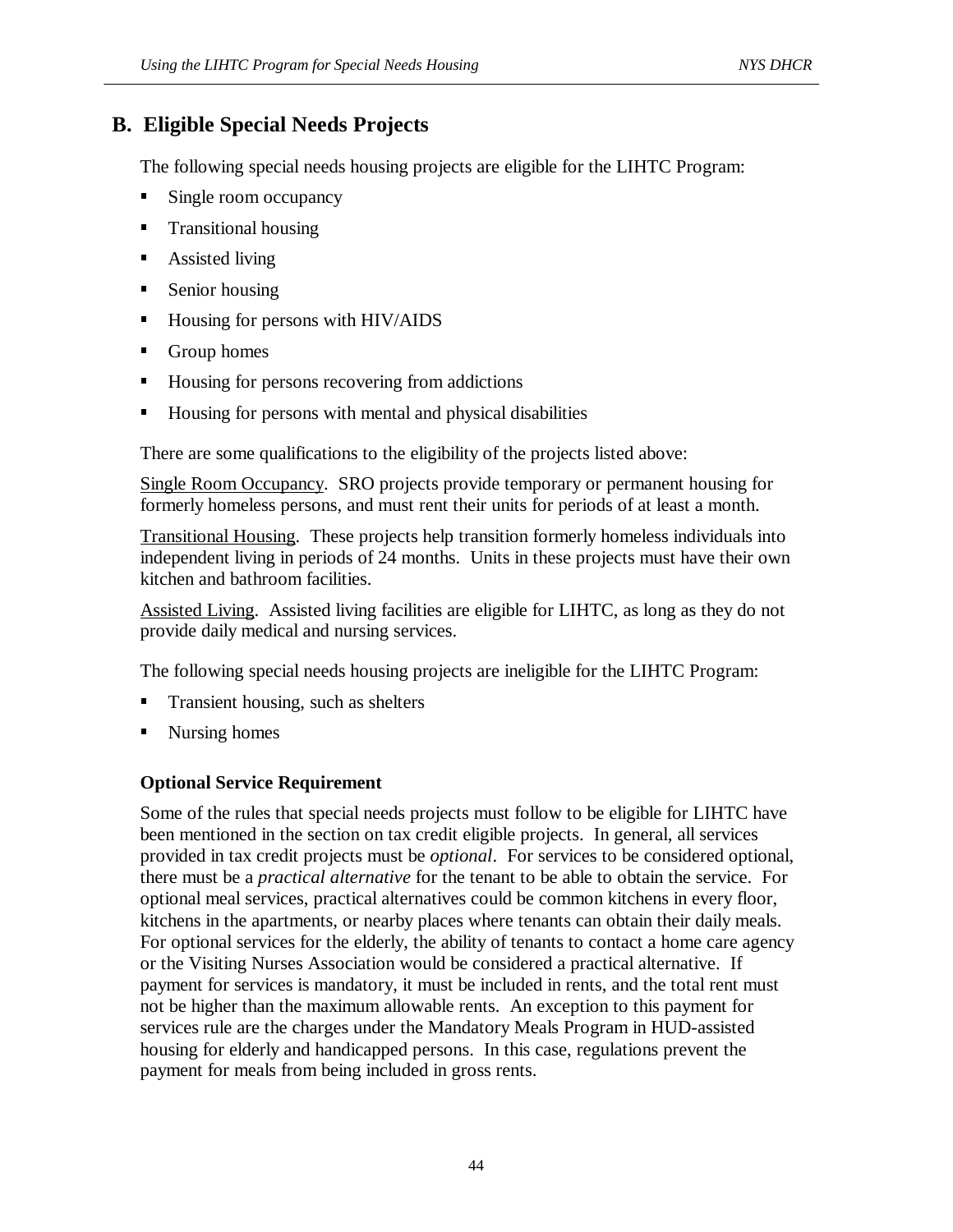The following requirements must be met, for payments to be considered optional:<sup>6</sup> Î

Costs cannot be included in basis

Capital or operating costs of providing the service cannot be included in tax credit basis. Transitional housing projects are exempted from this rule, and can include in tax credit basis the cost of space used to provide services up to an additional 20% over the cost of residential expenses for rental space.

■ Service cannot be a necessity

Services that are required by the tenants as part of the housing cannot be priced separately and claimed as optional.

Service must be an option

If a tenant is required to pay for a service in order to rent the housing, the cost of that service cannot be considered optional, and must be included in gross rents.

**Practical alternative must be available** 

For the services to be truly considered optional, a practical alternative must be available to the tenants.

Lease must separate payments for services from payments for rent

The lease must distinguish between the base rent and payments for optional services.

Government subsidies for tenants are not considered part of gross rents. Therefore, projects with Section 8 tenants can charge a rent higher than the maximum tax credit rent, as long as the tenant portion of the rent does not exceed the maximum allowable rent.

 $\overline{a}$ <sup>6</sup> *The Advanced Course: Housing Tax Credits "202,"* Housing and Development Reporter and The Institute for Professional and Executive Development, October 1999.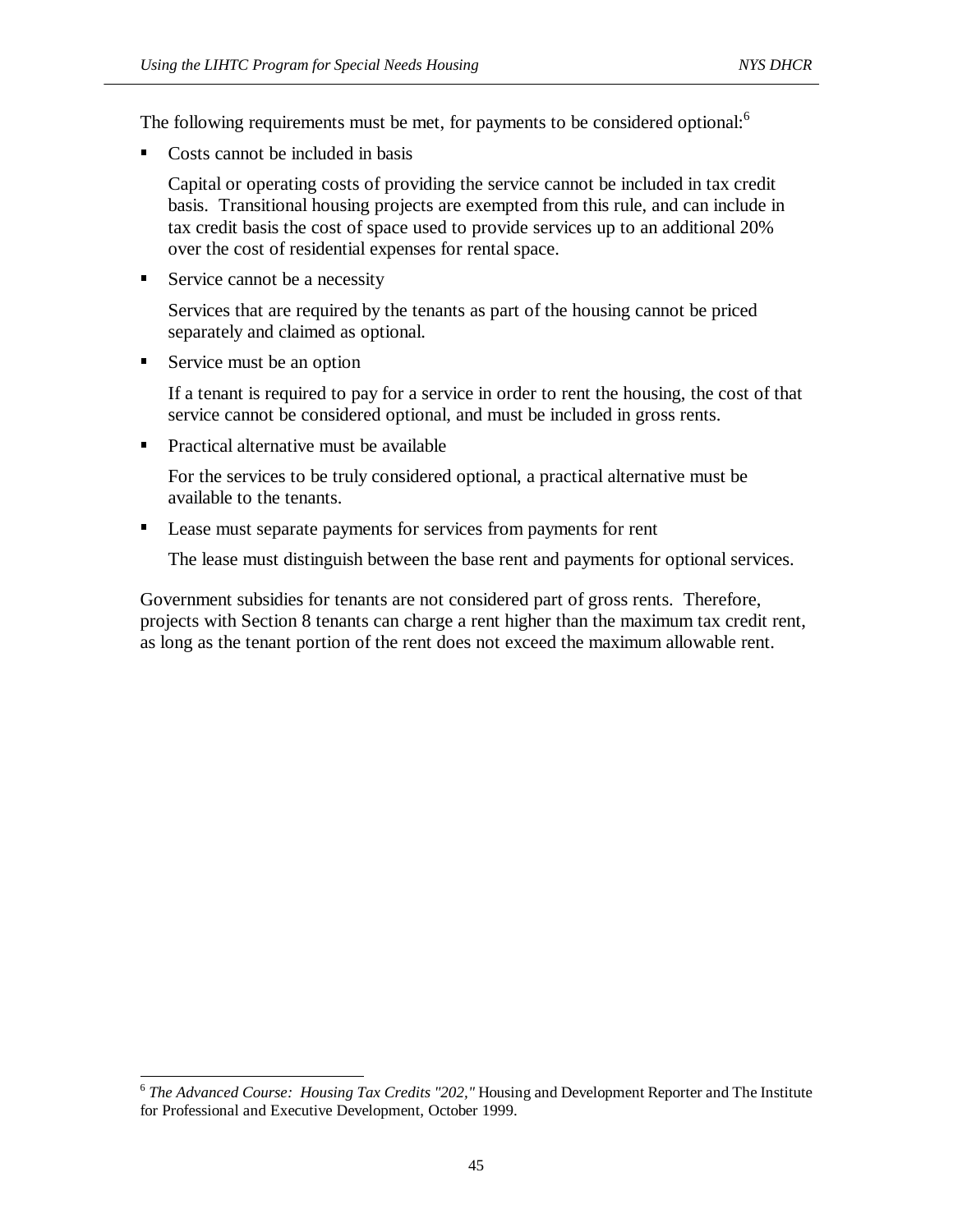### *EXAMPLE C: SPECIAL NEEDS TAX CREDIT PROJECT*

*This example is a 48-unit assisted living facility that offers tenants a comprehensive service package including meals, help with the activities of daily living, and recreation activities. The payroll expenses include cooking, cleaning, and social services staff. Since the service package is offered to the tenants on an optional basis, the Monthly Service Fee would not be included in rents. The cost of providing services to the tenants would most likely be covered through SSI and Medicaid payments.* 

*Under the typical ownership structure, the nonprofit service provider would be an affiliate of the nonprofit sponsor and general partner. Cash flow from services would flow directly to the nonprofit service provider. Since the income would not pass through the partnership that owns the project, no cash distributions to the investor would be necessary.* 

*Under the LIHTC Program guidelines, housing and services income and expenses must be reported separately. For this reason, the example presents two different operating budgets: one for housing and one for services. No operating expenses (from either housing or services) would be covered from tax credit proceeds, since the LIHTC Program only funds project development costs. Housing expenses are usually covered by rent income, while service expenses are usually covered through SSI and Medicaid payments.*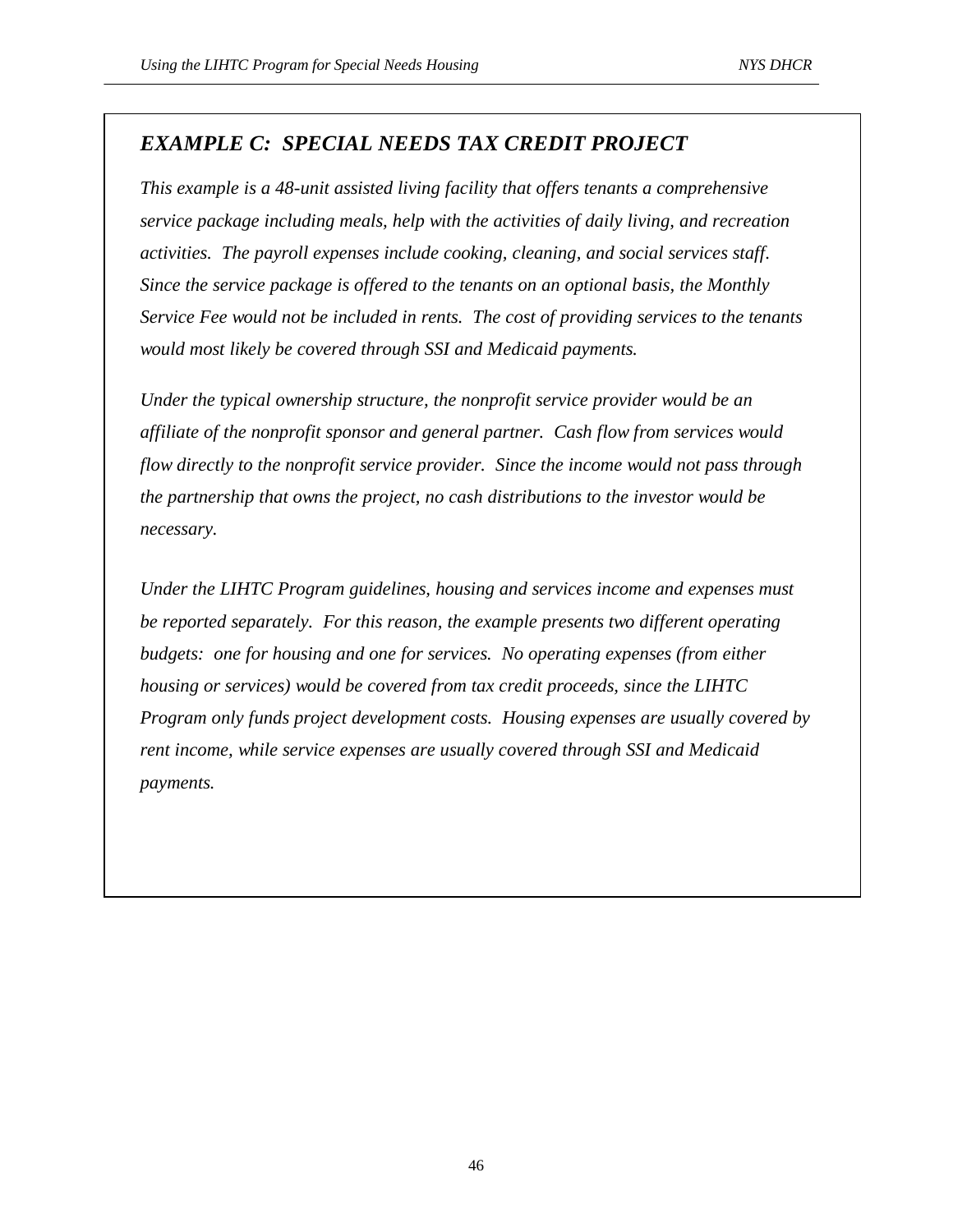#### **EXAMPLE C: SPECIAL NEEDS TAX CREDIT PROJECT**

#### **HOUSING OPERATING PROFORMA**

| 1. Total Effective Income from Rents<br>196,361<br>202,252<br>208,320<br>214.569<br><b>ADMINISTRATION</b><br>2. Manager<br>24,000<br>24,720<br>25,462<br>26,225<br>3. Management Fee<br>20,400<br>21,012<br>21,642<br>22,292<br>4. Accounting and Audit<br>4,500<br>4,635<br>4,774<br>4,917<br>5. Legal<br>1,000<br>1,030<br>1,061<br>1,093<br>6. Asset Management Fees<br>2,500<br>2,500<br>2,500<br>2,500<br>7. Office Supplies and Equipment<br>3,000<br>3,090<br>3,278<br>3,183<br>8. Marketing & Misc.<br>1,496<br>1,541<br>1,635<br>1,587<br>9. Other: DHCR LIHC Monitoring Fee<br>1,578<br>1,625<br>1,674<br>1,724<br>10. Total Administration<br>58,474<br>60,153<br>61,883<br>63,664<br><b>MAINTENANCE &amp; OPERATIONS</b><br>11. Janitor and Cleaning Payroll<br>17,000<br>17,510<br>18,035<br>18,576<br>12. Janitor and Cleaning Supplies<br>1,500<br>1,545<br>1,591<br>1,639<br>13. Extermination<br>1,200<br>1,236<br>1,273<br>1,311<br>14. Garbage and Trash Removal<br>4,532<br>4,400<br>4,668<br>4,808<br>222<br>15. Security<br>229<br>236<br>243<br>16. Ground Expense<br>5,000<br>5,150<br>5,305<br>5,464<br>17. Maintenance and Repair Payroll<br>In Line 11<br>$\mathbf 0$<br>0<br>$\mathbf 0$<br>0<br>18. Maintenance and Repair Materials<br>2,500<br>2,575<br>2,652<br>2,732<br>19. Maintenance and Repair Contracts<br>1,000<br>1,030<br>1,061<br>1,093<br>20. Elevator<br>2,000<br>2,060<br>2,122<br>2,185<br>21. Snow Removal<br>4,500<br>4,635<br>4,774<br>4,917<br>22. Painting and Decorating<br>2,000<br>2,060<br>2,122<br>2,185<br>23. Other: Fire/Emergency System Inspections<br>2,000<br>2,060<br>2,122<br>2,185<br>24. Total Maintenance and Operation<br>47,339<br>43,322<br>44,622<br>45,960<br><b>UTILITIES</b><br>$\mathbf 0$<br>$\mathbf 0$<br>25. Fuel Oil<br>0<br>0<br>26. Lighting/Electricity<br>11,292<br>11,631<br>11,980<br>12,339<br>27. Water and Sewer<br>3,750<br>3,863<br>3,978<br>4,098<br>28. Gas<br>9,978<br>10,277<br>10,586<br>10,903<br>29. Other<br>$\Omega$<br>0<br>0<br>0<br>25,020<br>25,771<br><b>30. Total Utilities</b><br>26,544<br>27,340<br><b>TAXES AND INSURANCE</b><br>31. Real Estate Taxes<br>4,800<br>4,944<br>5,092<br>5,245<br>32. Payroll Taxes<br>7,790<br>8,024<br>8,264<br>8,512<br>33. Other: Employee Benefits<br>4,800<br>4,944<br>5,092<br>5,245<br>34. Property and Liability Insurance<br>7,100<br>7,313<br>7,532<br>7,758<br>35. Fidelity Bond Insurance<br>500<br>530<br>515<br>546<br>36. Other<br>0<br>0<br>0<br>0<br>37. Total Taxes and Insurance<br>24,990<br>25,740<br>26,512<br>27,307<br>38. Operating Reserve<br>5,891<br>6,068<br>6,250<br>6,437<br>19,997<br>39. Replacement Reserve<br>19,997<br>19,997<br>19,997<br>40. Total Reserves<br>25,888<br>26,065<br>26,247<br>26,434<br>41. Total Expenses<br>177,694<br>182,350<br>187,145<br>192,085<br>42. Net Operating Income<br>18,668<br>19,902<br>21,174<br>22,485<br>43. Debt Service Bond<br>0<br>0<br>0<br>0<br>$\mathbf 0$<br>0<br>44. Developer Fee Note<br>0<br>0 |                                              | YEAR 1 | <b>YEAR 2</b> | <b>YEAR 3</b> | YEAR 4 | <b>YEAR 5</b>    |
|----------------------------------------------------------------------------------------------------------------------------------------------------------------------------------------------------------------------------------------------------------------------------------------------------------------------------------------------------------------------------------------------------------------------------------------------------------------------------------------------------------------------------------------------------------------------------------------------------------------------------------------------------------------------------------------------------------------------------------------------------------------------------------------------------------------------------------------------------------------------------------------------------------------------------------------------------------------------------------------------------------------------------------------------------------------------------------------------------------------------------------------------------------------------------------------------------------------------------------------------------------------------------------------------------------------------------------------------------------------------------------------------------------------------------------------------------------------------------------------------------------------------------------------------------------------------------------------------------------------------------------------------------------------------------------------------------------------------------------------------------------------------------------------------------------------------------------------------------------------------------------------------------------------------------------------------------------------------------------------------------------------------------------------------------------------------------------------------------------------------------------------------------------------------------------------------------------------------------------------------------------------------------------------------------------------------------------------------------------------------------------------------------------------------------------------------------------------------------------------------------------------------------------------------------------------------------------------------------------------------------------------------------------------------------------------------------------------------------------------------------------------------------------------------------------------------------------------------------------------------------------------------------------------------------------------------------------------------------------------------------------------------------------|----------------------------------------------|--------|---------------|---------------|--------|------------------|
|                                                                                                                                                                                                                                                                                                                                                                                                                                                                                                                                                                                                                                                                                                                                                                                                                                                                                                                                                                                                                                                                                                                                                                                                                                                                                                                                                                                                                                                                                                                                                                                                                                                                                                                                                                                                                                                                                                                                                                                                                                                                                                                                                                                                                                                                                                                                                                                                                                                                                                                                                                                                                                                                                                                                                                                                                                                                                                                                                                                                                                  |                                              |        |               |               |        | 221,006          |
|                                                                                                                                                                                                                                                                                                                                                                                                                                                                                                                                                                                                                                                                                                                                                                                                                                                                                                                                                                                                                                                                                                                                                                                                                                                                                                                                                                                                                                                                                                                                                                                                                                                                                                                                                                                                                                                                                                                                                                                                                                                                                                                                                                                                                                                                                                                                                                                                                                                                                                                                                                                                                                                                                                                                                                                                                                                                                                                                                                                                                                  |                                              |        |               |               |        |                  |
|                                                                                                                                                                                                                                                                                                                                                                                                                                                                                                                                                                                                                                                                                                                                                                                                                                                                                                                                                                                                                                                                                                                                                                                                                                                                                                                                                                                                                                                                                                                                                                                                                                                                                                                                                                                                                                                                                                                                                                                                                                                                                                                                                                                                                                                                                                                                                                                                                                                                                                                                                                                                                                                                                                                                                                                                                                                                                                                                                                                                                                  |                                              |        |               |               |        |                  |
|                                                                                                                                                                                                                                                                                                                                                                                                                                                                                                                                                                                                                                                                                                                                                                                                                                                                                                                                                                                                                                                                                                                                                                                                                                                                                                                                                                                                                                                                                                                                                                                                                                                                                                                                                                                                                                                                                                                                                                                                                                                                                                                                                                                                                                                                                                                                                                                                                                                                                                                                                                                                                                                                                                                                                                                                                                                                                                                                                                                                                                  |                                              |        |               |               |        | 27,012<br>22,960 |
|                                                                                                                                                                                                                                                                                                                                                                                                                                                                                                                                                                                                                                                                                                                                                                                                                                                                                                                                                                                                                                                                                                                                                                                                                                                                                                                                                                                                                                                                                                                                                                                                                                                                                                                                                                                                                                                                                                                                                                                                                                                                                                                                                                                                                                                                                                                                                                                                                                                                                                                                                                                                                                                                                                                                                                                                                                                                                                                                                                                                                                  |                                              |        |               |               |        |                  |
|                                                                                                                                                                                                                                                                                                                                                                                                                                                                                                                                                                                                                                                                                                                                                                                                                                                                                                                                                                                                                                                                                                                                                                                                                                                                                                                                                                                                                                                                                                                                                                                                                                                                                                                                                                                                                                                                                                                                                                                                                                                                                                                                                                                                                                                                                                                                                                                                                                                                                                                                                                                                                                                                                                                                                                                                                                                                                                                                                                                                                                  |                                              |        |               |               |        | 5,065            |
|                                                                                                                                                                                                                                                                                                                                                                                                                                                                                                                                                                                                                                                                                                                                                                                                                                                                                                                                                                                                                                                                                                                                                                                                                                                                                                                                                                                                                                                                                                                                                                                                                                                                                                                                                                                                                                                                                                                                                                                                                                                                                                                                                                                                                                                                                                                                                                                                                                                                                                                                                                                                                                                                                                                                                                                                                                                                                                                                                                                                                                  |                                              |        |               |               |        | 1,126            |
|                                                                                                                                                                                                                                                                                                                                                                                                                                                                                                                                                                                                                                                                                                                                                                                                                                                                                                                                                                                                                                                                                                                                                                                                                                                                                                                                                                                                                                                                                                                                                                                                                                                                                                                                                                                                                                                                                                                                                                                                                                                                                                                                                                                                                                                                                                                                                                                                                                                                                                                                                                                                                                                                                                                                                                                                                                                                                                                                                                                                                                  |                                              |        |               |               |        | 2,500            |
|                                                                                                                                                                                                                                                                                                                                                                                                                                                                                                                                                                                                                                                                                                                                                                                                                                                                                                                                                                                                                                                                                                                                                                                                                                                                                                                                                                                                                                                                                                                                                                                                                                                                                                                                                                                                                                                                                                                                                                                                                                                                                                                                                                                                                                                                                                                                                                                                                                                                                                                                                                                                                                                                                                                                                                                                                                                                                                                                                                                                                                  |                                              |        |               |               |        | 3,377            |
|                                                                                                                                                                                                                                                                                                                                                                                                                                                                                                                                                                                                                                                                                                                                                                                                                                                                                                                                                                                                                                                                                                                                                                                                                                                                                                                                                                                                                                                                                                                                                                                                                                                                                                                                                                                                                                                                                                                                                                                                                                                                                                                                                                                                                                                                                                                                                                                                                                                                                                                                                                                                                                                                                                                                                                                                                                                                                                                                                                                                                                  |                                              |        |               |               |        | 1,684            |
|                                                                                                                                                                                                                                                                                                                                                                                                                                                                                                                                                                                                                                                                                                                                                                                                                                                                                                                                                                                                                                                                                                                                                                                                                                                                                                                                                                                                                                                                                                                                                                                                                                                                                                                                                                                                                                                                                                                                                                                                                                                                                                                                                                                                                                                                                                                                                                                                                                                                                                                                                                                                                                                                                                                                                                                                                                                                                                                                                                                                                                  |                                              |        |               |               |        | 1,776            |
|                                                                                                                                                                                                                                                                                                                                                                                                                                                                                                                                                                                                                                                                                                                                                                                                                                                                                                                                                                                                                                                                                                                                                                                                                                                                                                                                                                                                                                                                                                                                                                                                                                                                                                                                                                                                                                                                                                                                                                                                                                                                                                                                                                                                                                                                                                                                                                                                                                                                                                                                                                                                                                                                                                                                                                                                                                                                                                                                                                                                                                  |                                              |        |               |               |        | 65,499           |
|                                                                                                                                                                                                                                                                                                                                                                                                                                                                                                                                                                                                                                                                                                                                                                                                                                                                                                                                                                                                                                                                                                                                                                                                                                                                                                                                                                                                                                                                                                                                                                                                                                                                                                                                                                                                                                                                                                                                                                                                                                                                                                                                                                                                                                                                                                                                                                                                                                                                                                                                                                                                                                                                                                                                                                                                                                                                                                                                                                                                                                  |                                              |        |               |               |        |                  |
|                                                                                                                                                                                                                                                                                                                                                                                                                                                                                                                                                                                                                                                                                                                                                                                                                                                                                                                                                                                                                                                                                                                                                                                                                                                                                                                                                                                                                                                                                                                                                                                                                                                                                                                                                                                                                                                                                                                                                                                                                                                                                                                                                                                                                                                                                                                                                                                                                                                                                                                                                                                                                                                                                                                                                                                                                                                                                                                                                                                                                                  |                                              |        |               |               |        | 19,134           |
|                                                                                                                                                                                                                                                                                                                                                                                                                                                                                                                                                                                                                                                                                                                                                                                                                                                                                                                                                                                                                                                                                                                                                                                                                                                                                                                                                                                                                                                                                                                                                                                                                                                                                                                                                                                                                                                                                                                                                                                                                                                                                                                                                                                                                                                                                                                                                                                                                                                                                                                                                                                                                                                                                                                                                                                                                                                                                                                                                                                                                                  |                                              |        |               |               |        | 1,688            |
|                                                                                                                                                                                                                                                                                                                                                                                                                                                                                                                                                                                                                                                                                                                                                                                                                                                                                                                                                                                                                                                                                                                                                                                                                                                                                                                                                                                                                                                                                                                                                                                                                                                                                                                                                                                                                                                                                                                                                                                                                                                                                                                                                                                                                                                                                                                                                                                                                                                                                                                                                                                                                                                                                                                                                                                                                                                                                                                                                                                                                                  |                                              |        |               |               |        | 1,351            |
|                                                                                                                                                                                                                                                                                                                                                                                                                                                                                                                                                                                                                                                                                                                                                                                                                                                                                                                                                                                                                                                                                                                                                                                                                                                                                                                                                                                                                                                                                                                                                                                                                                                                                                                                                                                                                                                                                                                                                                                                                                                                                                                                                                                                                                                                                                                                                                                                                                                                                                                                                                                                                                                                                                                                                                                                                                                                                                                                                                                                                                  |                                              |        |               |               |        | 4,952            |
|                                                                                                                                                                                                                                                                                                                                                                                                                                                                                                                                                                                                                                                                                                                                                                                                                                                                                                                                                                                                                                                                                                                                                                                                                                                                                                                                                                                                                                                                                                                                                                                                                                                                                                                                                                                                                                                                                                                                                                                                                                                                                                                                                                                                                                                                                                                                                                                                                                                                                                                                                                                                                                                                                                                                                                                                                                                                                                                                                                                                                                  |                                              |        |               |               |        | 250              |
|                                                                                                                                                                                                                                                                                                                                                                                                                                                                                                                                                                                                                                                                                                                                                                                                                                                                                                                                                                                                                                                                                                                                                                                                                                                                                                                                                                                                                                                                                                                                                                                                                                                                                                                                                                                                                                                                                                                                                                                                                                                                                                                                                                                                                                                                                                                                                                                                                                                                                                                                                                                                                                                                                                                                                                                                                                                                                                                                                                                                                                  |                                              |        |               |               |        | 5,628            |
|                                                                                                                                                                                                                                                                                                                                                                                                                                                                                                                                                                                                                                                                                                                                                                                                                                                                                                                                                                                                                                                                                                                                                                                                                                                                                                                                                                                                                                                                                                                                                                                                                                                                                                                                                                                                                                                                                                                                                                                                                                                                                                                                                                                                                                                                                                                                                                                                                                                                                                                                                                                                                                                                                                                                                                                                                                                                                                                                                                                                                                  |                                              |        |               |               |        | 0                |
|                                                                                                                                                                                                                                                                                                                                                                                                                                                                                                                                                                                                                                                                                                                                                                                                                                                                                                                                                                                                                                                                                                                                                                                                                                                                                                                                                                                                                                                                                                                                                                                                                                                                                                                                                                                                                                                                                                                                                                                                                                                                                                                                                                                                                                                                                                                                                                                                                                                                                                                                                                                                                                                                                                                                                                                                                                                                                                                                                                                                                                  |                                              |        |               |               |        | 2,814            |
|                                                                                                                                                                                                                                                                                                                                                                                                                                                                                                                                                                                                                                                                                                                                                                                                                                                                                                                                                                                                                                                                                                                                                                                                                                                                                                                                                                                                                                                                                                                                                                                                                                                                                                                                                                                                                                                                                                                                                                                                                                                                                                                                                                                                                                                                                                                                                                                                                                                                                                                                                                                                                                                                                                                                                                                                                                                                                                                                                                                                                                  |                                              |        |               |               |        | 1,126            |
|                                                                                                                                                                                                                                                                                                                                                                                                                                                                                                                                                                                                                                                                                                                                                                                                                                                                                                                                                                                                                                                                                                                                                                                                                                                                                                                                                                                                                                                                                                                                                                                                                                                                                                                                                                                                                                                                                                                                                                                                                                                                                                                                                                                                                                                                                                                                                                                                                                                                                                                                                                                                                                                                                                                                                                                                                                                                                                                                                                                                                                  |                                              |        |               |               |        | 2,251            |
|                                                                                                                                                                                                                                                                                                                                                                                                                                                                                                                                                                                                                                                                                                                                                                                                                                                                                                                                                                                                                                                                                                                                                                                                                                                                                                                                                                                                                                                                                                                                                                                                                                                                                                                                                                                                                                                                                                                                                                                                                                                                                                                                                                                                                                                                                                                                                                                                                                                                                                                                                                                                                                                                                                                                                                                                                                                                                                                                                                                                                                  |                                              |        |               |               |        | 5,065            |
|                                                                                                                                                                                                                                                                                                                                                                                                                                                                                                                                                                                                                                                                                                                                                                                                                                                                                                                                                                                                                                                                                                                                                                                                                                                                                                                                                                                                                                                                                                                                                                                                                                                                                                                                                                                                                                                                                                                                                                                                                                                                                                                                                                                                                                                                                                                                                                                                                                                                                                                                                                                                                                                                                                                                                                                                                                                                                                                                                                                                                                  |                                              |        |               |               |        | 2,251            |
|                                                                                                                                                                                                                                                                                                                                                                                                                                                                                                                                                                                                                                                                                                                                                                                                                                                                                                                                                                                                                                                                                                                                                                                                                                                                                                                                                                                                                                                                                                                                                                                                                                                                                                                                                                                                                                                                                                                                                                                                                                                                                                                                                                                                                                                                                                                                                                                                                                                                                                                                                                                                                                                                                                                                                                                                                                                                                                                                                                                                                                  |                                              |        |               |               |        | 2,251            |
|                                                                                                                                                                                                                                                                                                                                                                                                                                                                                                                                                                                                                                                                                                                                                                                                                                                                                                                                                                                                                                                                                                                                                                                                                                                                                                                                                                                                                                                                                                                                                                                                                                                                                                                                                                                                                                                                                                                                                                                                                                                                                                                                                                                                                                                                                                                                                                                                                                                                                                                                                                                                                                                                                                                                                                                                                                                                                                                                                                                                                                  |                                              |        |               |               |        | 48,759           |
|                                                                                                                                                                                                                                                                                                                                                                                                                                                                                                                                                                                                                                                                                                                                                                                                                                                                                                                                                                                                                                                                                                                                                                                                                                                                                                                                                                                                                                                                                                                                                                                                                                                                                                                                                                                                                                                                                                                                                                                                                                                                                                                                                                                                                                                                                                                                                                                                                                                                                                                                                                                                                                                                                                                                                                                                                                                                                                                                                                                                                                  |                                              |        |               |               |        |                  |
|                                                                                                                                                                                                                                                                                                                                                                                                                                                                                                                                                                                                                                                                                                                                                                                                                                                                                                                                                                                                                                                                                                                                                                                                                                                                                                                                                                                                                                                                                                                                                                                                                                                                                                                                                                                                                                                                                                                                                                                                                                                                                                                                                                                                                                                                                                                                                                                                                                                                                                                                                                                                                                                                                                                                                                                                                                                                                                                                                                                                                                  |                                              |        |               |               |        |                  |
|                                                                                                                                                                                                                                                                                                                                                                                                                                                                                                                                                                                                                                                                                                                                                                                                                                                                                                                                                                                                                                                                                                                                                                                                                                                                                                                                                                                                                                                                                                                                                                                                                                                                                                                                                                                                                                                                                                                                                                                                                                                                                                                                                                                                                                                                                                                                                                                                                                                                                                                                                                                                                                                                                                                                                                                                                                                                                                                                                                                                                                  |                                              |        |               |               |        | 0                |
|                                                                                                                                                                                                                                                                                                                                                                                                                                                                                                                                                                                                                                                                                                                                                                                                                                                                                                                                                                                                                                                                                                                                                                                                                                                                                                                                                                                                                                                                                                                                                                                                                                                                                                                                                                                                                                                                                                                                                                                                                                                                                                                                                                                                                                                                                                                                                                                                                                                                                                                                                                                                                                                                                                                                                                                                                                                                                                                                                                                                                                  |                                              |        |               |               |        | 12,709           |
|                                                                                                                                                                                                                                                                                                                                                                                                                                                                                                                                                                                                                                                                                                                                                                                                                                                                                                                                                                                                                                                                                                                                                                                                                                                                                                                                                                                                                                                                                                                                                                                                                                                                                                                                                                                                                                                                                                                                                                                                                                                                                                                                                                                                                                                                                                                                                                                                                                                                                                                                                                                                                                                                                                                                                                                                                                                                                                                                                                                                                                  |                                              |        |               |               |        | 4,221            |
|                                                                                                                                                                                                                                                                                                                                                                                                                                                                                                                                                                                                                                                                                                                                                                                                                                                                                                                                                                                                                                                                                                                                                                                                                                                                                                                                                                                                                                                                                                                                                                                                                                                                                                                                                                                                                                                                                                                                                                                                                                                                                                                                                                                                                                                                                                                                                                                                                                                                                                                                                                                                                                                                                                                                                                                                                                                                                                                                                                                                                                  |                                              |        |               |               |        | 11,230           |
|                                                                                                                                                                                                                                                                                                                                                                                                                                                                                                                                                                                                                                                                                                                                                                                                                                                                                                                                                                                                                                                                                                                                                                                                                                                                                                                                                                                                                                                                                                                                                                                                                                                                                                                                                                                                                                                                                                                                                                                                                                                                                                                                                                                                                                                                                                                                                                                                                                                                                                                                                                                                                                                                                                                                                                                                                                                                                                                                                                                                                                  |                                              |        |               |               |        | 0                |
|                                                                                                                                                                                                                                                                                                                                                                                                                                                                                                                                                                                                                                                                                                                                                                                                                                                                                                                                                                                                                                                                                                                                                                                                                                                                                                                                                                                                                                                                                                                                                                                                                                                                                                                                                                                                                                                                                                                                                                                                                                                                                                                                                                                                                                                                                                                                                                                                                                                                                                                                                                                                                                                                                                                                                                                                                                                                                                                                                                                                                                  |                                              |        |               |               |        | 28,160           |
|                                                                                                                                                                                                                                                                                                                                                                                                                                                                                                                                                                                                                                                                                                                                                                                                                                                                                                                                                                                                                                                                                                                                                                                                                                                                                                                                                                                                                                                                                                                                                                                                                                                                                                                                                                                                                                                                                                                                                                                                                                                                                                                                                                                                                                                                                                                                                                                                                                                                                                                                                                                                                                                                                                                                                                                                                                                                                                                                                                                                                                  |                                              |        |               |               |        |                  |
|                                                                                                                                                                                                                                                                                                                                                                                                                                                                                                                                                                                                                                                                                                                                                                                                                                                                                                                                                                                                                                                                                                                                                                                                                                                                                                                                                                                                                                                                                                                                                                                                                                                                                                                                                                                                                                                                                                                                                                                                                                                                                                                                                                                                                                                                                                                                                                                                                                                                                                                                                                                                                                                                                                                                                                                                                                                                                                                                                                                                                                  |                                              |        |               |               |        |                  |
|                                                                                                                                                                                                                                                                                                                                                                                                                                                                                                                                                                                                                                                                                                                                                                                                                                                                                                                                                                                                                                                                                                                                                                                                                                                                                                                                                                                                                                                                                                                                                                                                                                                                                                                                                                                                                                                                                                                                                                                                                                                                                                                                                                                                                                                                                                                                                                                                                                                                                                                                                                                                                                                                                                                                                                                                                                                                                                                                                                                                                                  |                                              |        |               |               |        | 5,402            |
|                                                                                                                                                                                                                                                                                                                                                                                                                                                                                                                                                                                                                                                                                                                                                                                                                                                                                                                                                                                                                                                                                                                                                                                                                                                                                                                                                                                                                                                                                                                                                                                                                                                                                                                                                                                                                                                                                                                                                                                                                                                                                                                                                                                                                                                                                                                                                                                                                                                                                                                                                                                                                                                                                                                                                                                                                                                                                                                                                                                                                                  |                                              |        |               |               |        | 8,768            |
|                                                                                                                                                                                                                                                                                                                                                                                                                                                                                                                                                                                                                                                                                                                                                                                                                                                                                                                                                                                                                                                                                                                                                                                                                                                                                                                                                                                                                                                                                                                                                                                                                                                                                                                                                                                                                                                                                                                                                                                                                                                                                                                                                                                                                                                                                                                                                                                                                                                                                                                                                                                                                                                                                                                                                                                                                                                                                                                                                                                                                                  |                                              |        |               |               |        | 5,402            |
|                                                                                                                                                                                                                                                                                                                                                                                                                                                                                                                                                                                                                                                                                                                                                                                                                                                                                                                                                                                                                                                                                                                                                                                                                                                                                                                                                                                                                                                                                                                                                                                                                                                                                                                                                                                                                                                                                                                                                                                                                                                                                                                                                                                                                                                                                                                                                                                                                                                                                                                                                                                                                                                                                                                                                                                                                                                                                                                                                                                                                                  |                                              |        |               |               |        | 7,991            |
|                                                                                                                                                                                                                                                                                                                                                                                                                                                                                                                                                                                                                                                                                                                                                                                                                                                                                                                                                                                                                                                                                                                                                                                                                                                                                                                                                                                                                                                                                                                                                                                                                                                                                                                                                                                                                                                                                                                                                                                                                                                                                                                                                                                                                                                                                                                                                                                                                                                                                                                                                                                                                                                                                                                                                                                                                                                                                                                                                                                                                                  |                                              |        |               |               |        | 563              |
|                                                                                                                                                                                                                                                                                                                                                                                                                                                                                                                                                                                                                                                                                                                                                                                                                                                                                                                                                                                                                                                                                                                                                                                                                                                                                                                                                                                                                                                                                                                                                                                                                                                                                                                                                                                                                                                                                                                                                                                                                                                                                                                                                                                                                                                                                                                                                                                                                                                                                                                                                                                                                                                                                                                                                                                                                                                                                                                                                                                                                                  |                                              |        |               |               |        | 0                |
|                                                                                                                                                                                                                                                                                                                                                                                                                                                                                                                                                                                                                                                                                                                                                                                                                                                                                                                                                                                                                                                                                                                                                                                                                                                                                                                                                                                                                                                                                                                                                                                                                                                                                                                                                                                                                                                                                                                                                                                                                                                                                                                                                                                                                                                                                                                                                                                                                                                                                                                                                                                                                                                                                                                                                                                                                                                                                                                                                                                                                                  |                                              |        |               |               |        | 28,126           |
|                                                                                                                                                                                                                                                                                                                                                                                                                                                                                                                                                                                                                                                                                                                                                                                                                                                                                                                                                                                                                                                                                                                                                                                                                                                                                                                                                                                                                                                                                                                                                                                                                                                                                                                                                                                                                                                                                                                                                                                                                                                                                                                                                                                                                                                                                                                                                                                                                                                                                                                                                                                                                                                                                                                                                                                                                                                                                                                                                                                                                                  |                                              |        |               |               |        | 6,630            |
|                                                                                                                                                                                                                                                                                                                                                                                                                                                                                                                                                                                                                                                                                                                                                                                                                                                                                                                                                                                                                                                                                                                                                                                                                                                                                                                                                                                                                                                                                                                                                                                                                                                                                                                                                                                                                                                                                                                                                                                                                                                                                                                                                                                                                                                                                                                                                                                                                                                                                                                                                                                                                                                                                                                                                                                                                                                                                                                                                                                                                                  |                                              |        |               |               |        | 19,997           |
|                                                                                                                                                                                                                                                                                                                                                                                                                                                                                                                                                                                                                                                                                                                                                                                                                                                                                                                                                                                                                                                                                                                                                                                                                                                                                                                                                                                                                                                                                                                                                                                                                                                                                                                                                                                                                                                                                                                                                                                                                                                                                                                                                                                                                                                                                                                                                                                                                                                                                                                                                                                                                                                                                                                                                                                                                                                                                                                                                                                                                                  |                                              |        |               |               |        |                  |
|                                                                                                                                                                                                                                                                                                                                                                                                                                                                                                                                                                                                                                                                                                                                                                                                                                                                                                                                                                                                                                                                                                                                                                                                                                                                                                                                                                                                                                                                                                                                                                                                                                                                                                                                                                                                                                                                                                                                                                                                                                                                                                                                                                                                                                                                                                                                                                                                                                                                                                                                                                                                                                                                                                                                                                                                                                                                                                                                                                                                                                  |                                              |        |               |               |        | 26,627           |
|                                                                                                                                                                                                                                                                                                                                                                                                                                                                                                                                                                                                                                                                                                                                                                                                                                                                                                                                                                                                                                                                                                                                                                                                                                                                                                                                                                                                                                                                                                                                                                                                                                                                                                                                                                                                                                                                                                                                                                                                                                                                                                                                                                                                                                                                                                                                                                                                                                                                                                                                                                                                                                                                                                                                                                                                                                                                                                                                                                                                                                  |                                              |        |               |               |        | 197,172          |
|                                                                                                                                                                                                                                                                                                                                                                                                                                                                                                                                                                                                                                                                                                                                                                                                                                                                                                                                                                                                                                                                                                                                                                                                                                                                                                                                                                                                                                                                                                                                                                                                                                                                                                                                                                                                                                                                                                                                                                                                                                                                                                                                                                                                                                                                                                                                                                                                                                                                                                                                                                                                                                                                                                                                                                                                                                                                                                                                                                                                                                  |                                              |        |               |               |        | 23,834           |
|                                                                                                                                                                                                                                                                                                                                                                                                                                                                                                                                                                                                                                                                                                                                                                                                                                                                                                                                                                                                                                                                                                                                                                                                                                                                                                                                                                                                                                                                                                                                                                                                                                                                                                                                                                                                                                                                                                                                                                                                                                                                                                                                                                                                                                                                                                                                                                                                                                                                                                                                                                                                                                                                                                                                                                                                                                                                                                                                                                                                                                  |                                              |        |               |               |        | 0                |
|                                                                                                                                                                                                                                                                                                                                                                                                                                                                                                                                                                                                                                                                                                                                                                                                                                                                                                                                                                                                                                                                                                                                                                                                                                                                                                                                                                                                                                                                                                                                                                                                                                                                                                                                                                                                                                                                                                                                                                                                                                                                                                                                                                                                                                                                                                                                                                                                                                                                                                                                                                                                                                                                                                                                                                                                                                                                                                                                                                                                                                  |                                              |        |               |               |        | 0                |
|                                                                                                                                                                                                                                                                                                                                                                                                                                                                                                                                                                                                                                                                                                                                                                                                                                                                                                                                                                                                                                                                                                                                                                                                                                                                                                                                                                                                                                                                                                                                                                                                                                                                                                                                                                                                                                                                                                                                                                                                                                                                                                                                                                                                                                                                                                                                                                                                                                                                                                                                                                                                                                                                                                                                                                                                                                                                                                                                                                                                                                  | 45. Debt Service Soft Debt(HOME/HTF/HOPE VI) | 17,800 | 17.800        | 17,800        | 17,800 | 17,800           |
| 17,800<br>17,800<br>46. Total Debt Service<br>17,800<br>17,800                                                                                                                                                                                                                                                                                                                                                                                                                                                                                                                                                                                                                                                                                                                                                                                                                                                                                                                                                                                                                                                                                                                                                                                                                                                                                                                                                                                                                                                                                                                                                                                                                                                                                                                                                                                                                                                                                                                                                                                                                                                                                                                                                                                                                                                                                                                                                                                                                                                                                                                                                                                                                                                                                                                                                                                                                                                                                                                                                                   |                                              |        |               |               |        | 17,800           |
| 868<br><b>47. NET CASH FLOW FROM RENTS</b><br>2,102<br>3,374<br>4,685                                                                                                                                                                                                                                                                                                                                                                                                                                                                                                                                                                                                                                                                                                                                                                                                                                                                                                                                                                                                                                                                                                                                                                                                                                                                                                                                                                                                                                                                                                                                                                                                                                                                                                                                                                                                                                                                                                                                                                                                                                                                                                                                                                                                                                                                                                                                                                                                                                                                                                                                                                                                                                                                                                                                                                                                                                                                                                                                                            |                                              |        |               |               |        | 6,034            |
|                                                                                                                                                                                                                                                                                                                                                                                                                                                                                                                                                                                                                                                                                                                                                                                                                                                                                                                                                                                                                                                                                                                                                                                                                                                                                                                                                                                                                                                                                                                                                                                                                                                                                                                                                                                                                                                                                                                                                                                                                                                                                                                                                                                                                                                                                                                                                                                                                                                                                                                                                                                                                                                                                                                                                                                                                                                                                                                                                                                                                                  |                                              |        |               |               |        |                  |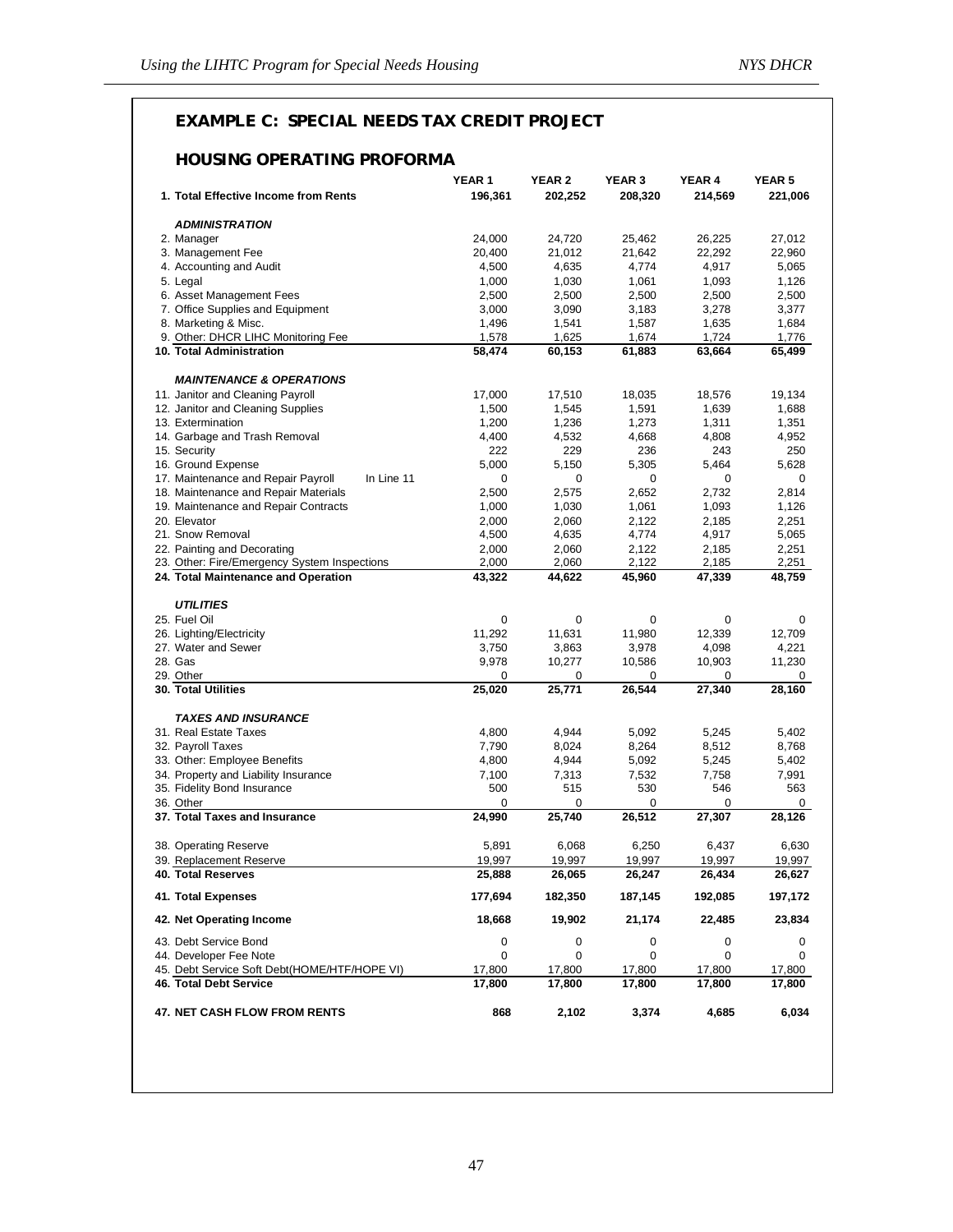# **SERVICE OPERATING PROFORMA (ANNUAL)**

| 1. Monthly Service Fee Per Unit<br>2. Annual Effective Income from Services | \$614<br>\$353,664 |
|-----------------------------------------------------------------------------|--------------------|
| <b>EXPENSES</b>                                                             |                    |
| 3. Payroll                                                                  | \$216,686          |
| 4. Housekeeping Supplies                                                    | \$7,474            |
| 5. Food                                                                     | \$84,823           |
| 6. Recreation                                                               | \$10,677           |
| 7. Miscellaneous                                                            | \$1,500            |
| 8. Total Service Expenses                                                   | \$321,160          |
| 9. Profit and Overhead                                                      | \$32,116           |
| 10. Total Services Operting Cost                                            | \$353,276          |
| <b>11. NET CASH FLOW FROM SERVICES</b>                                      | \$388              |
|                                                                             |                    |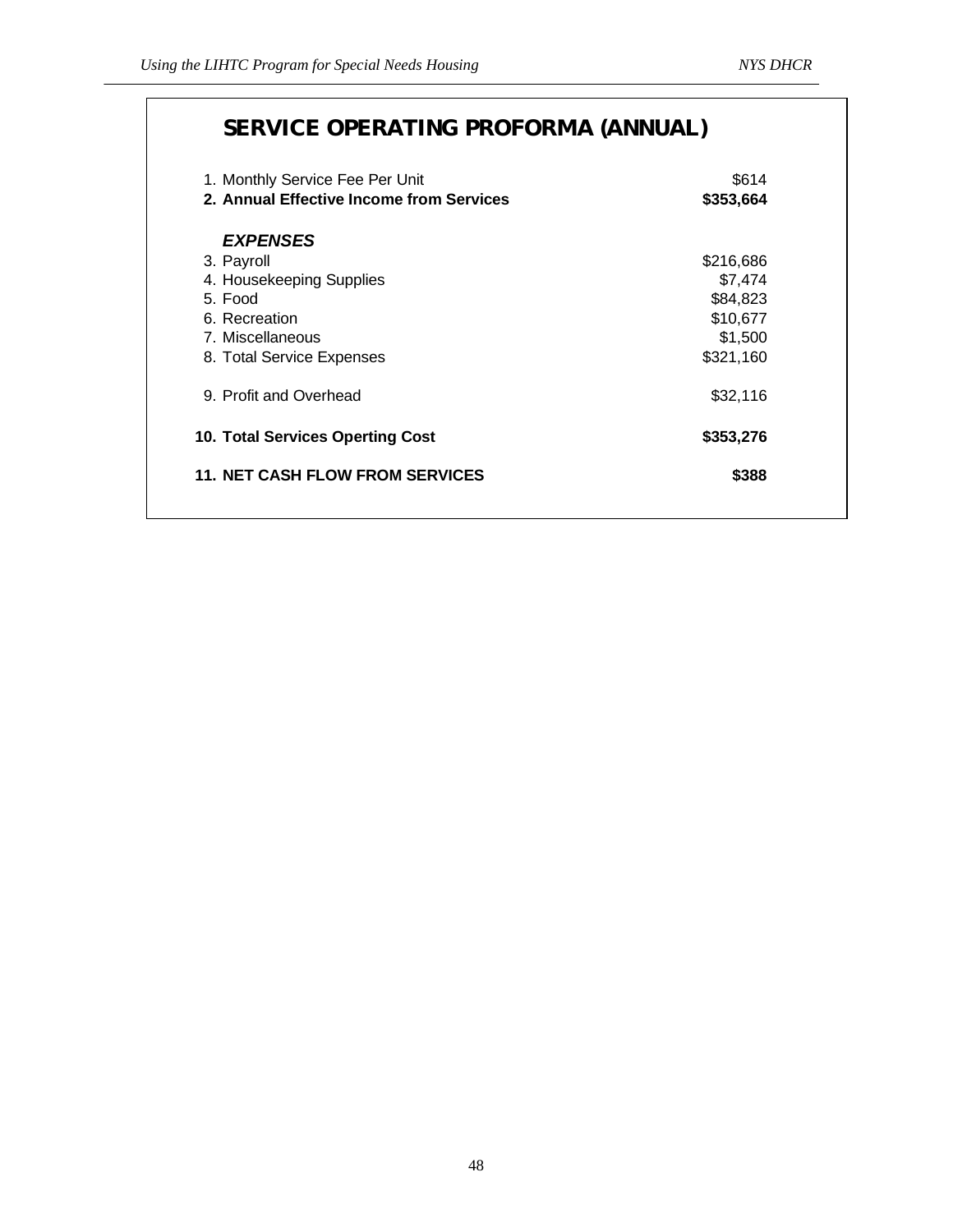### **C. Exception for Certain Special Needs Housing Projects**

Section 42 of the Internal Revenue Code establishes an exception to the rules on service provision explained above. This exception states that, for purposes of section  $42(g)(2)(B)(iii):$ 

A supportive service is any service provided under a planned program of services designed to enable residents of residential rental property to remain independent and avoid placement in a hospital, nursing home, or intermediate care facility for the mentally or physically handicapped.

Projects that provide transitional housing for the homeless are also included in this exception, and supportive services in this case include "any service provided to assist tenants in locating and retaining permanent housing."

According to Joseph Guggenheim, the author of *Tax Credits for Low Income Housing*, payments for supportive services in these special needs projects are not considered part of gross rents, and are not counted against the maximum allowable tax credit rents. These payments must come from a government program or nonprofit organization, and must provide a combined payment for housing and services.<sup>7</sup> This exception, however, might not be applicable to all special needs projects. The nonprofit sponsor should be aware that, most likely, it will be left to the judgement of the tax credit investor and its tax counsel whether or not a specific project qualifies for this exception.

### **D. Benefits of Using LIHTC in Special Needs Projects**

Given the scarcity of funds and the persistent need for affordable housing, using LIHTC to finance special needs housing projects allows groups to broaden their funding sources. The use of LIHTC can help leverage additional funds. By reducing the amount of money that a project would need from specific funding sources, such as HOME or HTF, LIHTC increase a project's competitiveness.

Through the developer's fee, tax credit financing brings an additional inflow of capital to special needs housing providers. These funds can be used, among other things, for the following purposes:  $\ddot{\phantom{0}}$ 

- Subsidizing project rents to target lower income residents
- Paying for project services offered to tenants
- Covering the cost of staff to comply with monitoring and reporting requirements

<sup>&</sup>lt;sup>7</sup> Guggenheim, Joseph. *Tax Credits for Low Income Housing*, 10<sup>th</sup> Edition. Glen Echo, Maryland: Simon Publications, 1998, page 37.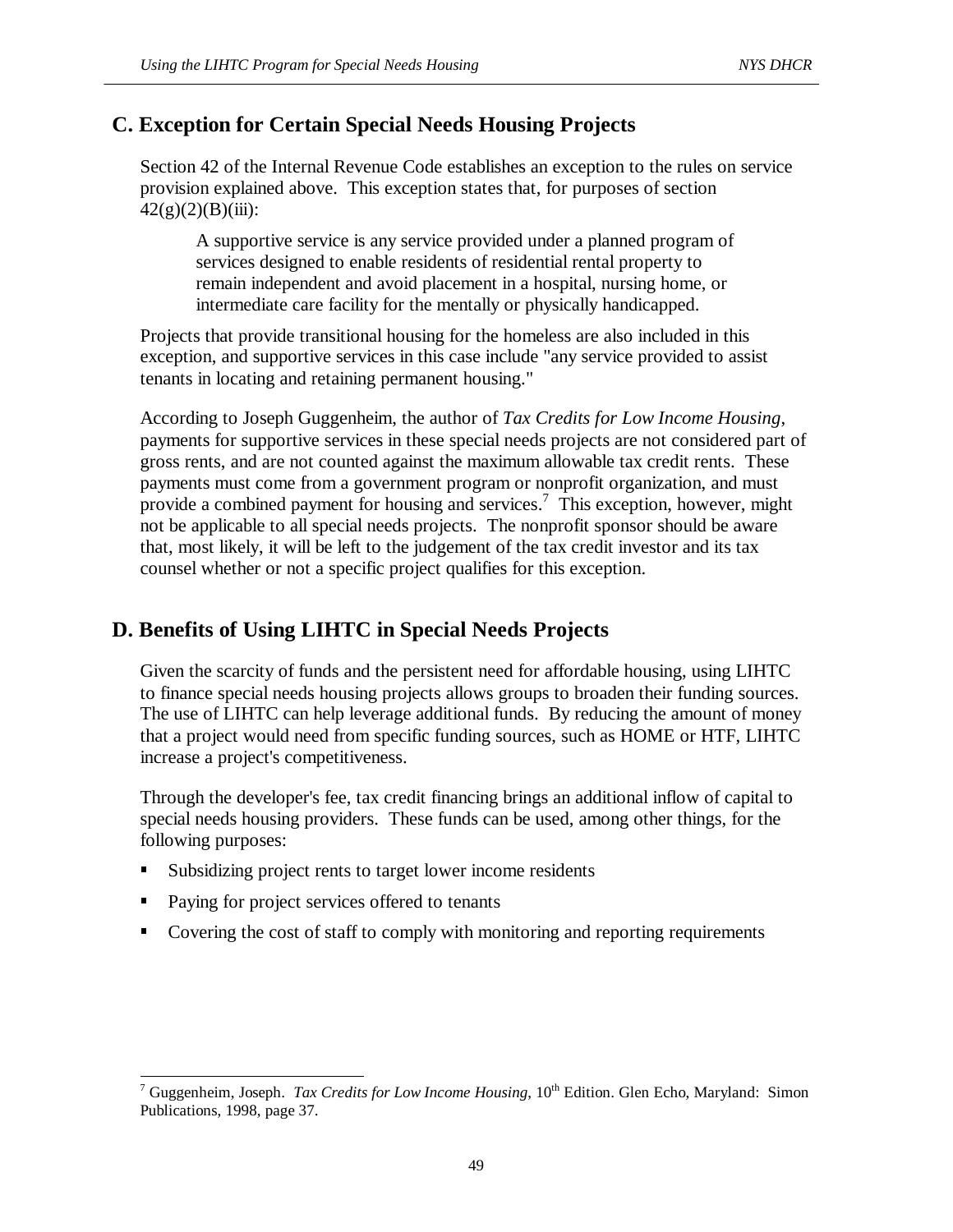### **E. Examples of Special Needs Projects Utilizing LIHTC**

Within the framework described above, different types of special needs housing can be funded in part with LIHTC equity. In this section, we will talk about assisted living facilities for the elderly, SROs for homeless persons, and supervised independent housing for developmentally disabled adults supported by the NYS Office of Mental Retardation and Developmental Disabilities (OMRDD).

### **1. Assisted Living for Frail Elderly**

Assisted living is becoming popular as an intermediate step between living independently and living in a nursing home. Part of its popularity is derived from the fact that it provides elderly tenants with a less restrictive environment, at a lower cost than the traditional nursing home setting. Under the assisted living model, tenants are offered basic services for a monthly fee and a menu of additional services from which to choose according to their individual needs. This structure allows tenants the flexibility to modify their service selection as their needs change.

The service packages provided by assisted living facilities typically include: Î

- One or more daily meals served in a common dining room
- Organized social, recreational, and physical fitness activities led by paid staff
- Assistance with the activities of daily living including dressing, bathing, and ingress and egress from bed
- Housekeeping and linen service
- **Transportation**
- Assistance with record keeping and preparation of paperwork for health insurance reimbursement claims
- **Medication administration**
- Advocacy with service providers

In New York State, assisted living housing is mostly market rate with a full service package, with rents (including services) starting at \$2,000 per month. Using LIHTC to finance low-income assisted living facilities has proven challenging, due to the following issues:

- $\ddot{\phantom{0}}$  Physical configuration of the apartments To be LIHTC eligible, rental units must be configured as separate apartments, each with its own kitchen and bathroom facilities. This precludes the LIHTC Program from being used to finance facilities that have shared units or units without kitchens.
- **•** Definition of residential rental properties To be LIHTC eligible, projects must qualify as *residential rental properties.* In order to qualify as a residential rental property, a project must comply with two characteristics:

a) Each unit must have facilities for living, sleeping, eating, cooking, and sanitation.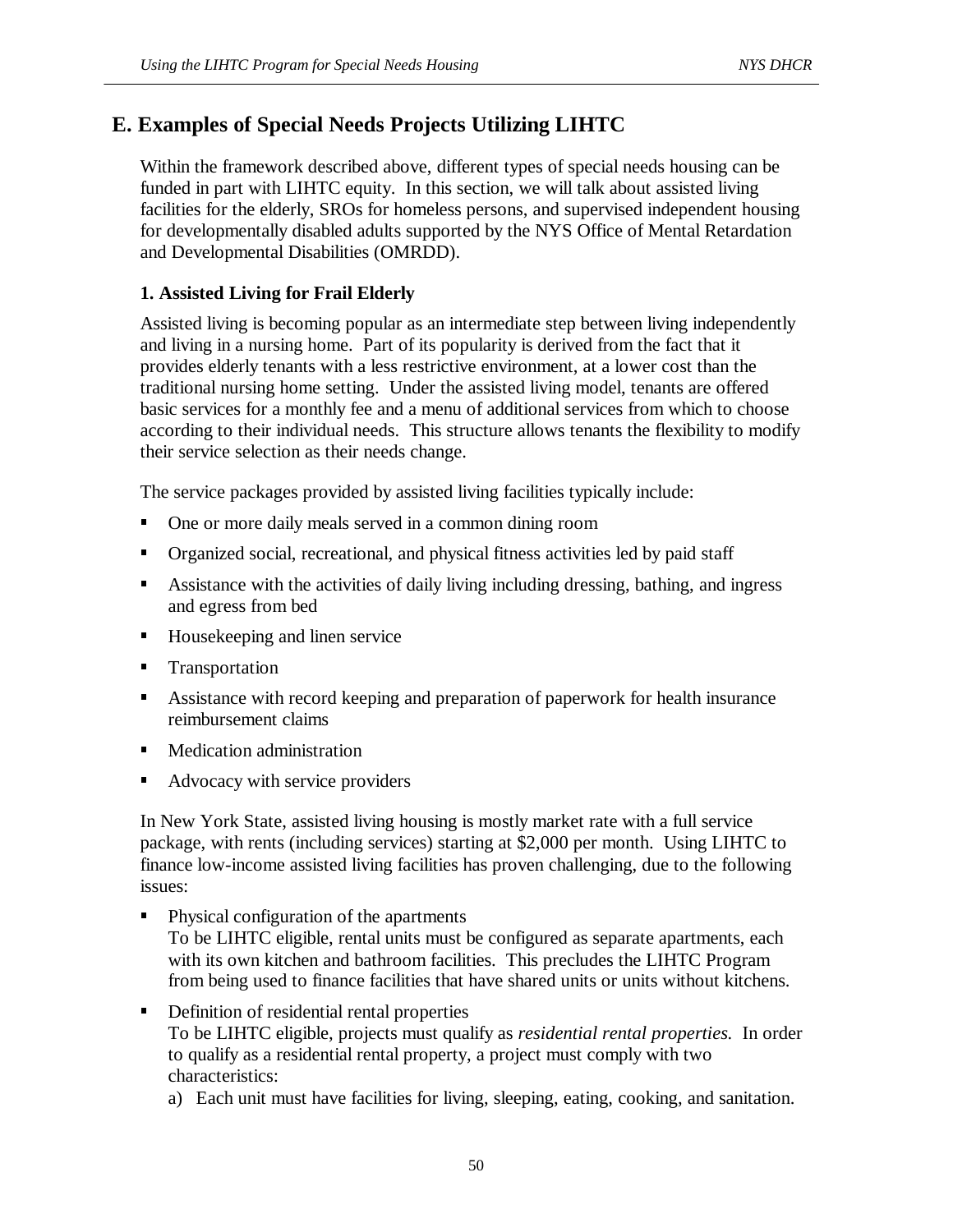b) Units must not be defined for use on a transient basis, as is the case of motels, dormitories, hospitals, nursing homes, retirement homes, and trailer parks.

In 1997, the IRS issued a Private Letter Ruling (9740007) that made it difficult to characterize assisted living facilities as residential rental properties by concluding that a proposed assisted living facility constituted a "health care facility." Even though the level of service provision is not explicitly considered in the definition of residential rental properties, the Private Letter Ruling looked at the following characteristics of the specific project under consideration:

- a) Regulated by the state health department
- b) Emphasized the availability of immediate medical services
- c) Regulated by the state as to the medical treatment of the residents and the necessary staffing levels.

Therefore, a state's regulatory environment regarding assisted living facilities is crucial in determining whether they will be defined as residential rental properties or as health care facilities. Developers of assisted living projects must be aware of their state's assisted living requirements in order to determine if they are compatible with the LIHTC Program's guidelines.

Level of medical services provided

The level of medical services provided in an assisted living project must allow the project to remain classified as a *residential rental property*. Admitted tenants must be able to live independently with the limited levels of assistance provided by the facility, in order for the facility to be classified as a residential rental property. Availability of around-the-clock medical personnel can lead the IRS to qualify the building as a health care facility, instead of as a residential rental property.

**Rent restrictions** 

Under LIHTC regulations, projects must restrict their rents to a maximum of 30% of 60% of the AMI. If services are required as a condition of occupancy, payment for these services must be counted as part of the rent. If services are considered optional, then a "practical alternative" must exist for tenants to be able to obtain those services. This structure forces projects to obtain subsidies to cover the cost of providing services, since including the cost of services in the rent pushes the rents over the allowable limits, and maintaining services as strictly optional undermines the feasibility of providing them at all.

Allowable subsidies

According to LIHTC regulations, payments made by a government program to a project owner for supportive services that allow a resident to live independently do not have to be included in rent. A condition of this exception is that the subsidy must provide assistance for both rent and services and may not be separated. An example of this exception would be payments made by the state to qualifying individuals under Supplemental Security Income (SSI). Projects using these payments are allowed to charge their tenants a single fee for rent and basic services without exceeding the tax credit rent limits, since the portion covered by SSI payments does not count toward the rent.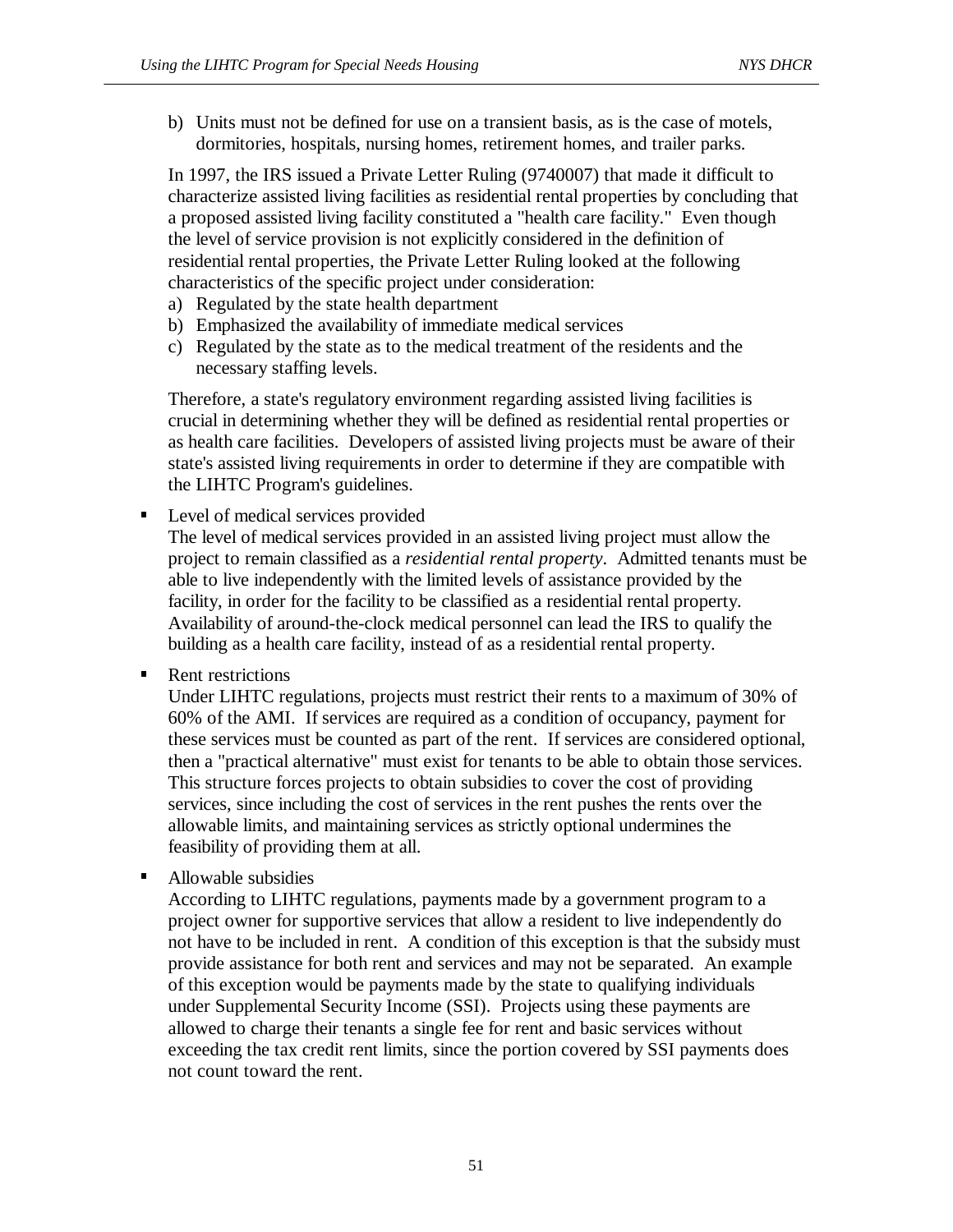Most market-rate facilities bundle service and shelter costs into a single monthly payment. Building operators have found that un-bundling the service and shelter components of the rent, as is required under LIHTC regulations, may result in a two-fold danger. First, operating income may vary while the cost of offering the services remains constant, which can result in a negative cash flow to the building. Second, low-income elderly residents, in order to conserve funds, may jeopardize their health by opting to forego needed services.

Consultations with the NYS Department of Health resulted in a three-tiered approach to developing an assisted living facility with LIHTC<sup>8</sup>. Under this scenario, the sponsor would first build a facility that complies with the LIHTC Program requirements. Then, the sponsor would seek a license for the facility as Enriched Housing. Finally, the sponsor would become a Licensed Home Care Services Agency (LHCSA). Being licensed as Enriched Housing allows the facility to receive \$800 a month from the tenant's Level II SSI payments. These payments can cover the cost of shelter and services, and there are no specific guidelines as to how the sponsor should allocate them. Becoming a LHCSA allows the sponsor to access Medicaid funds, which can pay an additional \$1,000 for services provided to the individual. Neither the Level II SSI payments, nor the Medicaid payments, would be counted towards rent.

Under this scenario, each tenant would have a service plan based on an initial needs assessment. This service plan would establish the services needed by the tenant, their cost, and the sources of funding that would be used to pay for them. The Enriched Housing facility would charge for any "non-touching" services provided, such as meals, care management, and a concierge. The LHCSA would charge for any "touching" services provided to the individual. Remaining costs could be paid by family contributions or by spending down on assets. Services, unless they were covered by Medicaid or Level II SSI payments, would not be obligatory and their cost would not be counted as part of the rent.

This scenario could potentially represent a successful way of providing assisted living in New York, using the LIHTC Program. Sponsors wanting to undertake an assisted living project would need to go through this three-part process in order to access Medicaid funds, given that Level II SSI payments are not enough to cover the cost of providing supportive services. Accessing Medicaid funds helps sponsors cover the cost of providing the services that their tenants need to be able to live in an assisted living environment. Currently, Enriched Housing has mostly been made available in a small percentage of apartments per project. These projects are usually pre-existing buildings that look at Enriched Housing as a way to satisfy the needs of frail or aging-in-place seniors. In this scenario, the \$800 monthly payment is often insufficient to cover operating costs, and most projects operating Enriched Housing units are struggling to succeed.

 $\overline{a}$ <sup>8</sup> For the purposes of this section, we met with Susan Peerless, Deputy Commissioner for Continuing Care from the NYS Department of Health.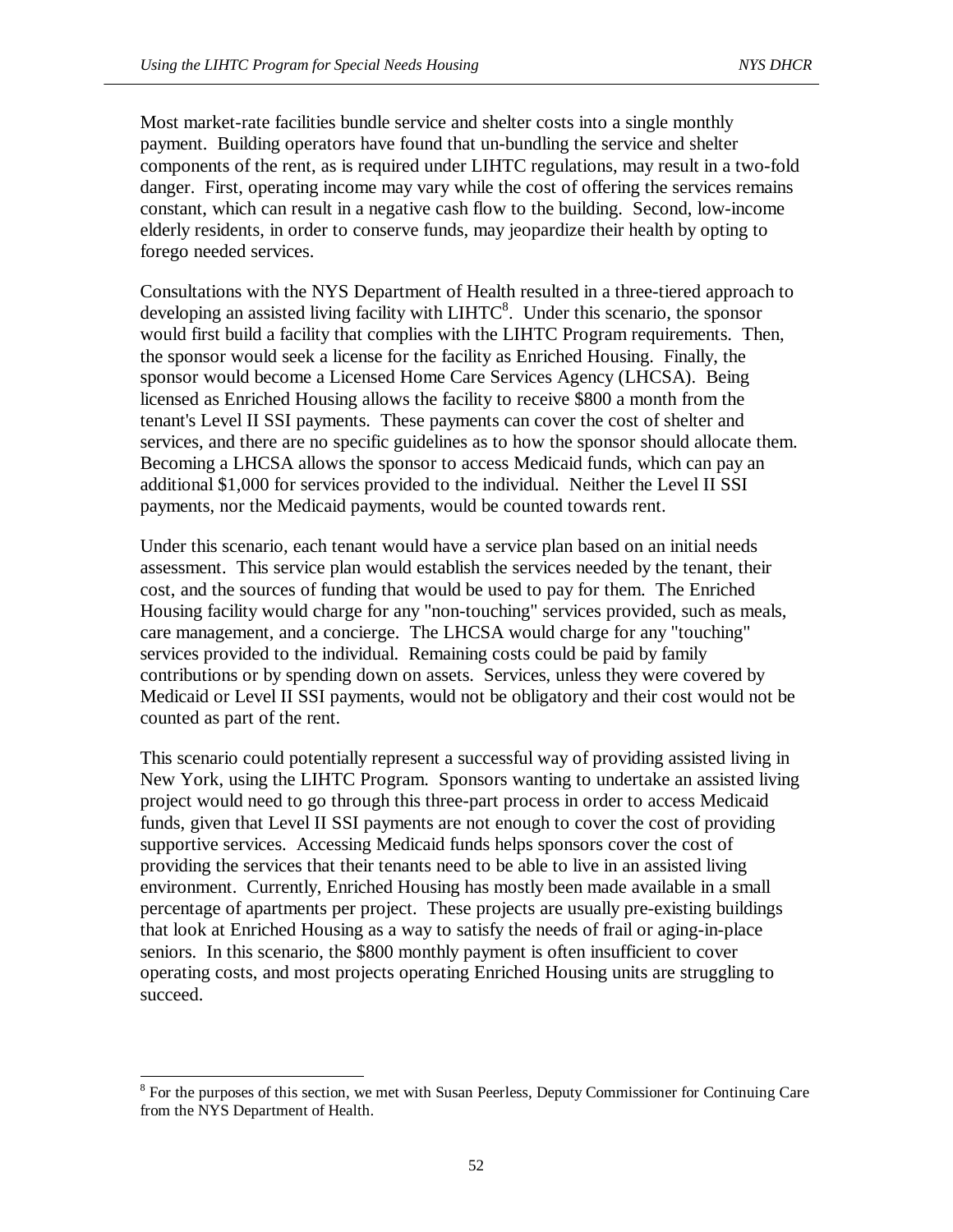This model would comply with the residential rental property requirement of the LIHTC Program, because the health-related services would be provided by an entity different from the owner: the sponsor, presumably also the general partner in the limited partnership that would own and operate the project. The model would comply with the LIHTC Program's rent restriction, because Medicaid and Level II SSI payments would not be counted as part of the rents.

Scale would be an important consideration for the success of such a project, since the infrastructure required to provide the services would make it unfeasible at a small scale. A 100-unit project would probably be considered the smallest feasible size. A second consideration would be the need to capitalize a rent-up reserve, because occupancy in these projects is need-driven and not market-driven, resulting in a longer rent-up period than is typical for independent living projects. Sponsors must consider that these market characteristics might conflict with the LIHTC requirement to place the building in service within two years of the end of the year in which the carryover allocation was achieved. A possible solution would be to build the project in phases, renting each phase within the LIHTC requirements and treating it as a separate LIHTC project with lower debt.

#### **2. Homeless Housing (SROs)**

Facilities for the homeless can be partially funded with LIHTC equity if they meet the criteria described at the beginning of this section. Homeless Housing Assistance Program (HHAP) funds provided as a low-interest loan (1% interest only, payable from cash flow and accrued if cash flow is insufficient) and LIHTC equity can be combined to fund development costs, including capitalized operating reserves.

Homeless SROs and other forms of transitional housing are of necessity combined with services for the formerly homeless residents. As mentioned before, the cost of services that are required as a condition of occupancy must be included in the rent, and that rent must be at or below the statutory limit. Services can be funded from other sources, which include: <u>"</u>

- NYS SRO Support Service Grants
- A sinking fund established from the developer's fee paid to the nonprofit sponsor
- Additional funds secured by the sponsor

The opportunity to capitalize a reserve to support services with a portion of the developer's fee can provide substantial advantages to the nonprofit sponsor. Most LIHTC investors will be wary of projects that depend on annual grants or legislative appropriations for operating feasibility. Creating a reserve from the developer's fee can provide the security needed to satisfy investors. Such capitalized reserves can be substantial, as shown in the following example of a 40-unit SRO.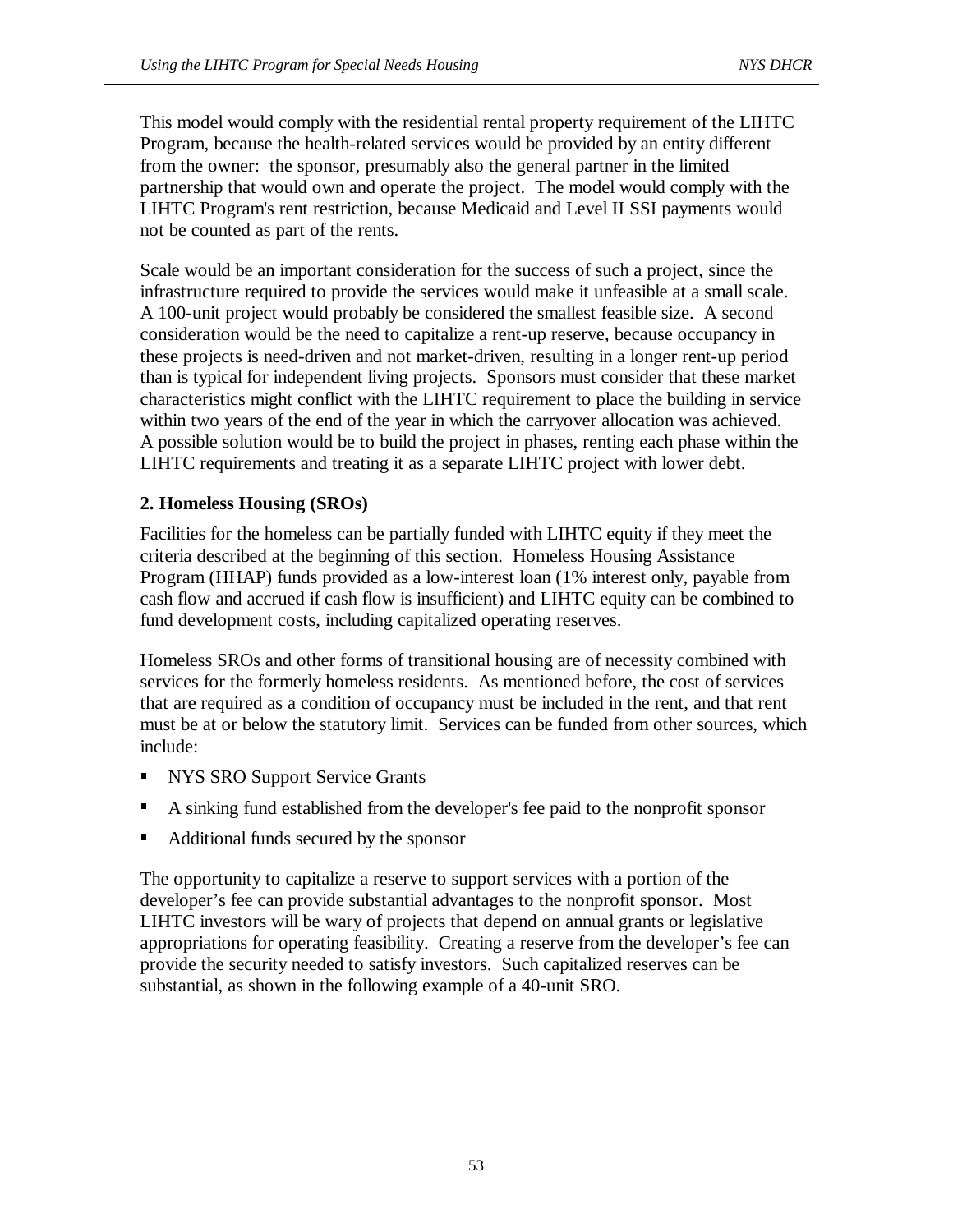| <b>Project Costs:</b>                                                                                            |                   |             |  |  |
|------------------------------------------------------------------------------------------------------------------|-------------------|-------------|--|--|
| п                                                                                                                | Land.             | \$100,000   |  |  |
| П                                                                                                                | Construction      | \$2,400,000 |  |  |
| П                                                                                                                | <b>Soft Costs</b> | \$280,000   |  |  |
| <b>Maximum Developer's Fee allowed under current QAP:</b><br>\$412,000, approximately \$10,000 per dwelling unit |                   |             |  |  |

Utilizing 50% of the developer's fee, or \$200,000, to create a sinking fund can generate approximately \$18,000 per year over the 15-year initial compliance period. This reserve can be established as a cushion for unexpected operating costs and as a source of funds to offset service-related expenses.

### **3. Group Homes for the Developmentally Disabled**

OMRDD group homes for developmentally disabled adults abound in many communities. Typically, these are licensed facilities supported by capital and operating grants from OMRDD and sponsored by community-based nonprofits. The service package for residents includes supervision, training in daily living skills, and counseling. These services are delivered through the nonprofit's staff.

Shelter can be separated from service provision for the purposes of LIHTC compliance, if the nonprofit contracts directly with OMRDD for service delivery. While the nonprofit may also act as the sponsor, developer and general partner of the real estate entity (the limited partnership), that real estate entity is not the service provider. Therefore, the shelter rents can potentially be established at levels that comply with LIHTC requirements under the following scenario. Group homes may be treated as SROs with shared kitchen and bath facilities. Nevertheless, to meet the LIHTC requirements, residents must be nominally capable of functioning in the home without mandated services beyond those included in the rent. Supervision might then be included in the rental cost calculation, with other services defined as optional and provided by the nonprofit under the OMRDD contract.

Investor concerns for a sustainable operation over at least the first 15-year period must also be addressed in this case. Since the tenant population will require a basic level of support services built into the operation of the project, the cost of providing these basic services should be supported by rents or funded through a capitalized reserve (as described in the previous section). OMRDD's history in supporting group homes should also reassure investors of a project's feasibility.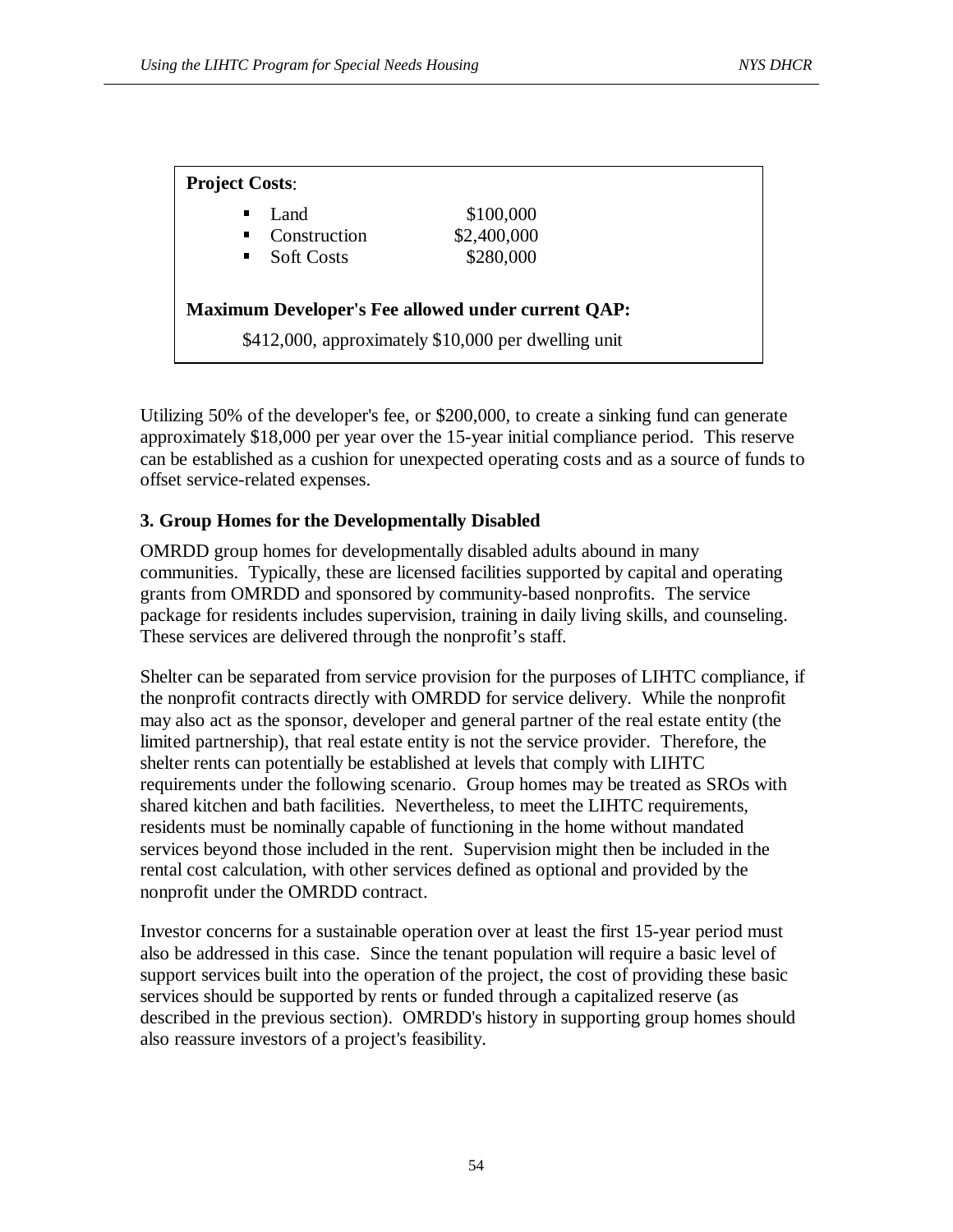## **7. INTERRELATIONSHIPS BETWEEN LIHTC AND OTHER FINANCING PROGRAMS**

Working with the LIHTC Program and other financing programs at the same time can reduce the amount of LIHTC that a project can claim by reducing either the eligible basis or the Credit rate. This section addresses some of those financial interactions. Different funding programs may also have different compliance requirements. If that is the case, managers and project owners must comply with the most stringent requirements, to ensure they are fulfilling their obligations to all funding sources.

### **A. Community Development Block Grants (CDBG)**

CDBG funds work well with the LIHTC Program, given that low-interest loans provided through this program do not reduce the amount of LIHTC for a project. Loans provided by HUD under the Section 108 program cannot be used for new construction, but can cover the costs of rehabilitation, acquisition, and site improvements.

### **B. HOME**

Subsidies and subsidized loans received under the HOME program qualify for the 9% tax credit. However, at least 40% of the units must be occupied by households below 50% of the AMI, and the project must give up the 30% bonus if it is located in a qualified census tract or DDA. In New York City, projects need only have 25% of the units below 50% of the AMI.

## **C. Housing Opportunities for Persons with AIDS (HOPWA)**

Funds provided under this block grant program can be used to cover development costs, or can be structured as periodic rental assistance and payment for supportive services. Given that HOPWA is a state-funded program, it does not affect a project's tax credit rate. HOPWA funds that are used to cover development costs can be claimed in basis, as long as they are structured as loans and not as grants.

## **D. McKinney Funds**

The McKinney Act provides federal assistance for homeless programs, including: Î

- **Emergency Shelter Grants**
- **Supportive Housing Grants**
- Shelter Plus Care
- **Section 8 Moderate Rehabilitation (rental assistance for SROs)**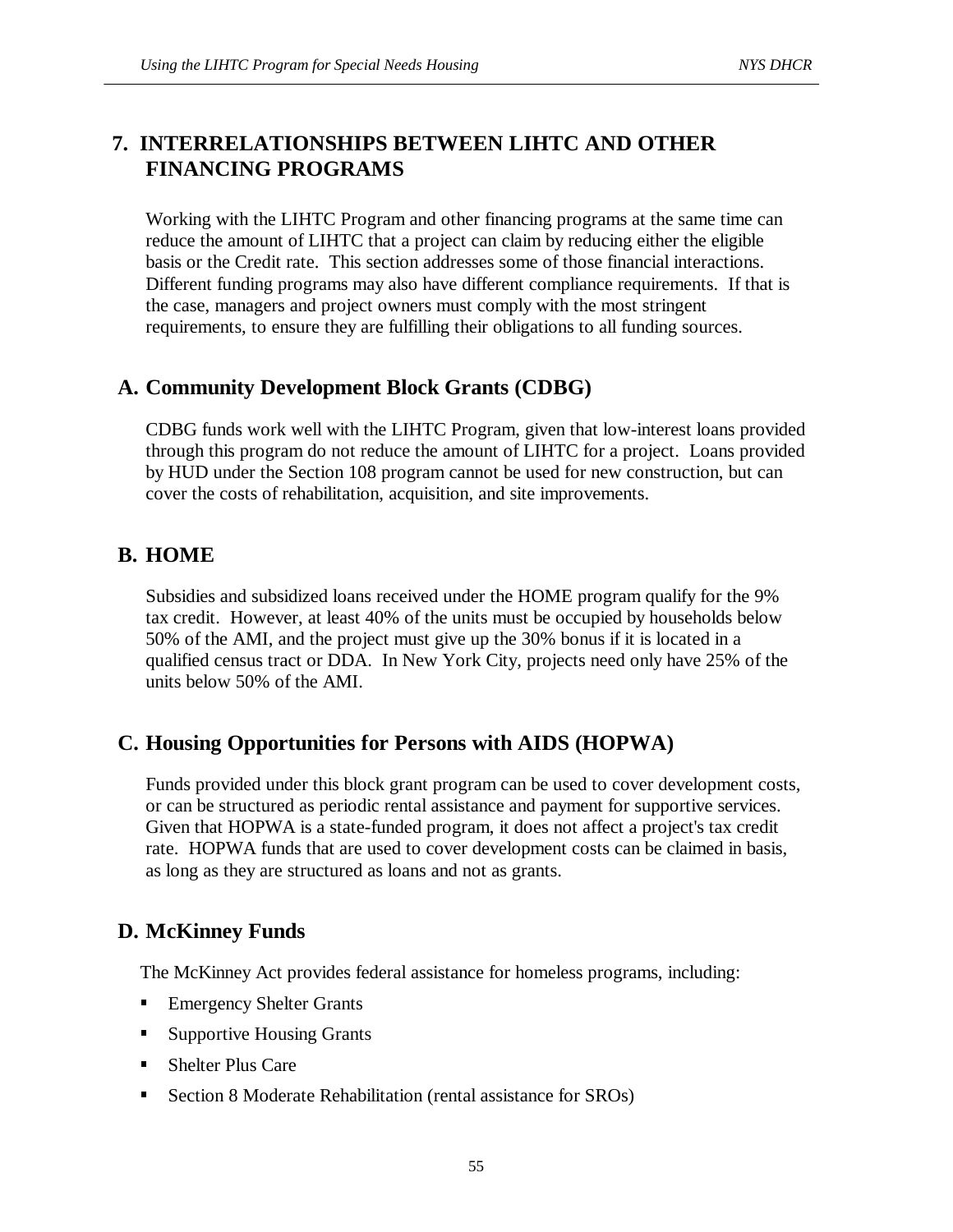Rural Homeless Grant Program (grants to local governments, Indian Tribes and nonprofits to provide direct intervention assistance to overcome homelessness).

Supportive Housing Grants, when structured as loans, may be combined with LIHTC to fund project development costs. Operating subsidies provided under Supportive Housing and Mod Rehab may be used on LIHTC projects without conflicting with the LIHTC restrictions. These funds can be included in basis and do not affect the project's Credit rate. Shelter Plus Care funds can be used to pay for services in LIHTC eligible facilities.

### **E. Section 8 Assistance**

Funds provided by the Section 8 Housing Assistance Program and operating subsidies or reimbursements for public housing are not considered federal grants by the IRS, and do not reduce a project's eligible basis or tax credit amount.

## **F. HOPE VI Programs**

The HOPE VI program is an initiative by the U.S. Department of Housing and Urban Development to replace obsolete and failed public housing complexes. HOPE VI provides grant funds for PHAs to demolish and replace such projects with new public housing developed with mixed-financing. Mixed-financing typically means utilizing LIHTC equity, municipal funds, and HOPE VI funds to develop public housing. Such housing is then owned by a limited partnership, but some or all of the units continue to receive operating subsidies under the local PHA's Annual Contribution Contract (ACC). Typical HOPE VI projects are large (over 200 units), and use tax-exempt bond financing during construction, and 4% LIHTC equity and HOPE VI funds as a soft loan for the permanent financing. In New York State, the Albany, Buffalo and New York City PHAs have received HOPE VI awards.

## **G. Tax-Exempt Bonds**

Projects can obtain as-of-right LIHTC that do not count against the state's per capita allocation when they are financed with tax-exempt bonds subject to the annual private activity bond volume cap. These projects, however, can only obtain 4% credits, given that they use subsidized funding through the tax-exempt bonds. To qualify for LIHTC, 50% or more of the project's total development costs must be financed with bonds. As a result, it is common for projects to finance the majority of construction costs through short-term bonds that are paid off with tax credit equity at the end of construction.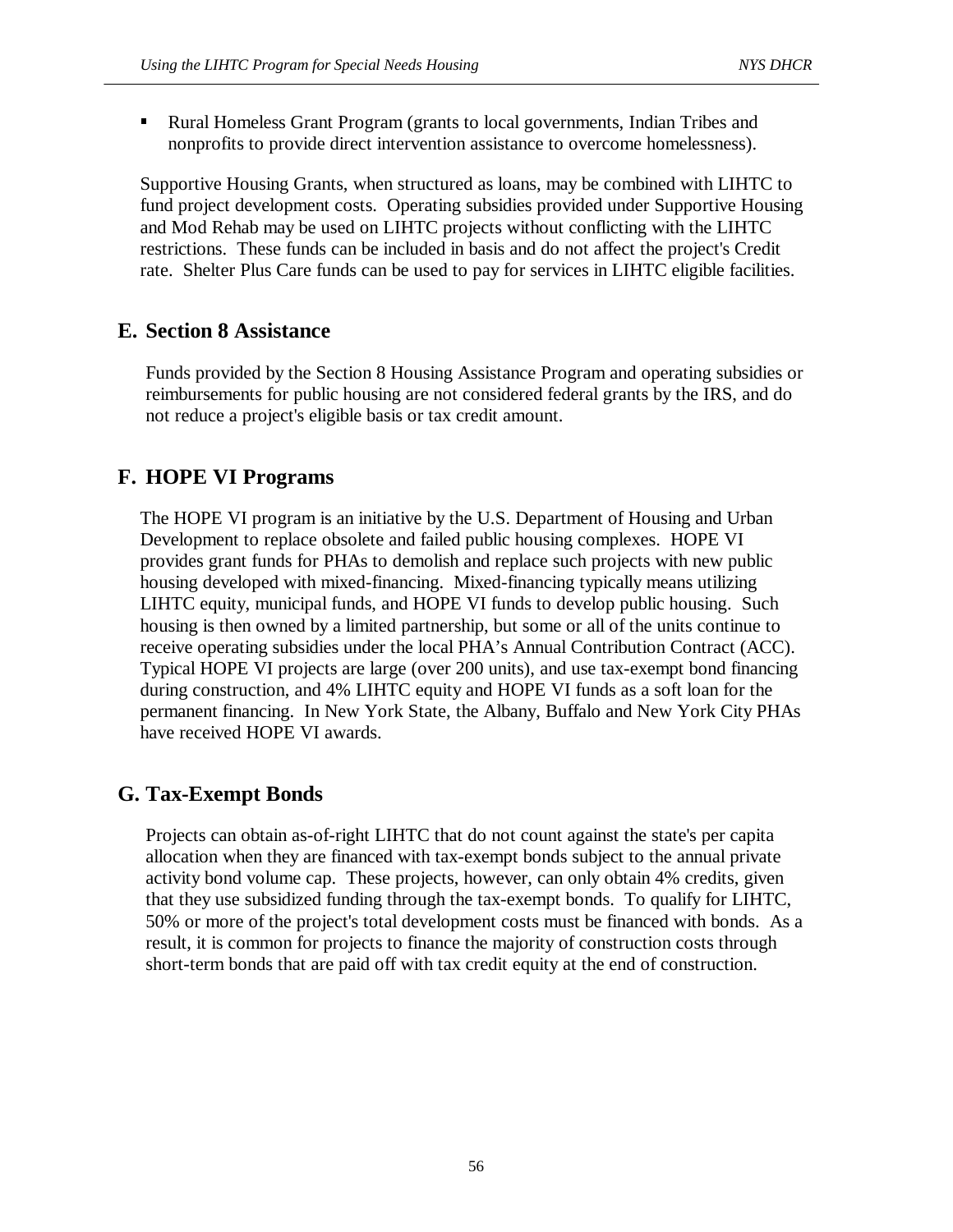### **H. Homeless Housing Assistance Program (HHAP)**

Funds provided under this program can be used for the acquisition, construction or rehabilitation of housing for homeless persons and families, including special needs populations. HHAP funds can be used for providing permanent, transitional, or emergency supportive housing. Since HHAP is a state-funded program, as long as the funds provided are structured as a loan and not a grant, they can be claimed in basis for the calculation of the tax credit amount at the 9% rate.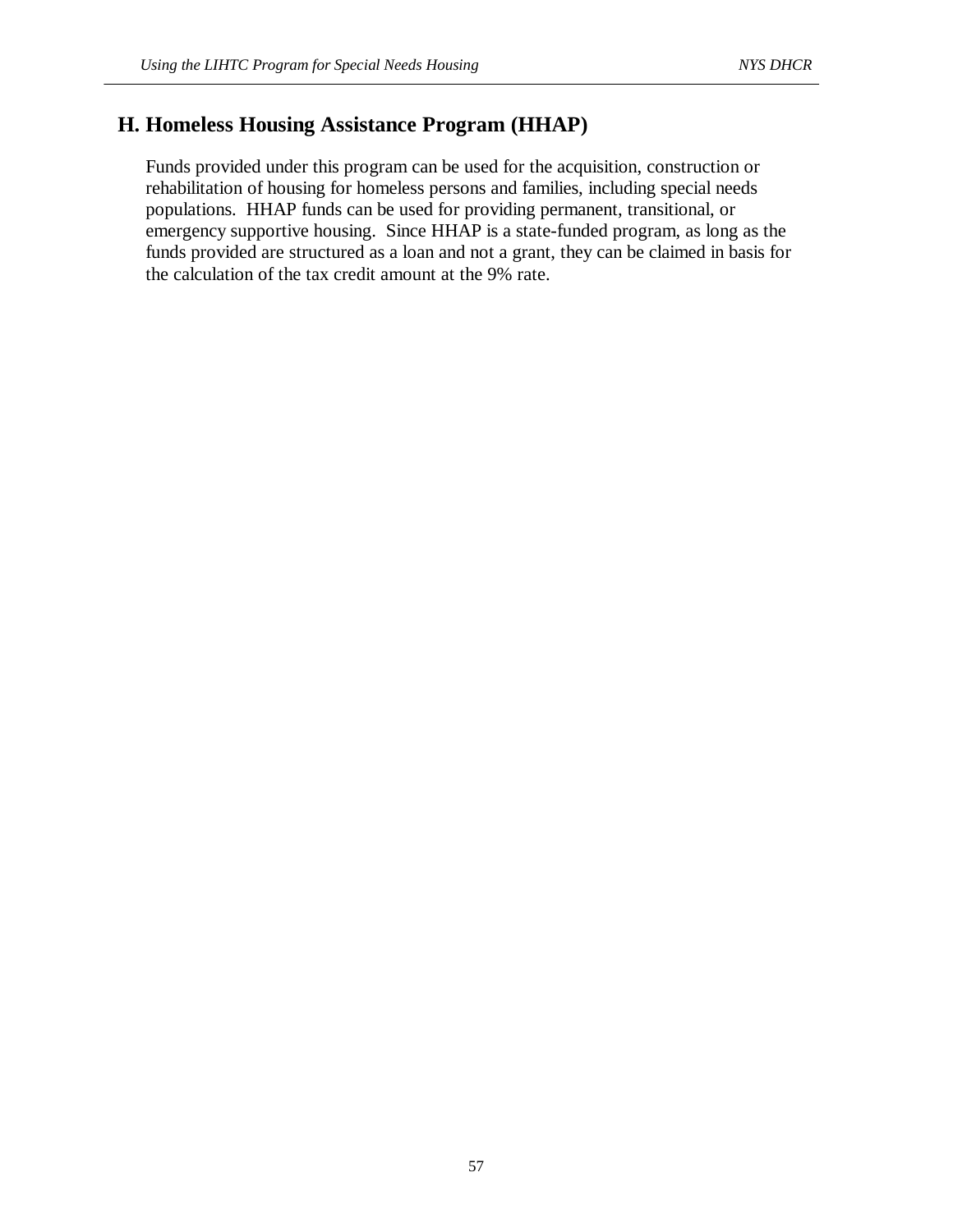## **8. SELLING YOUR CREDITS**

### **A. Finding and Selecting Investors**

The market for LIHTC investments is changing continuously. Project sponsors should sample market demand and pricing for their LIHTC projects from multiple potential investors. This should be done both far ahead of the time they apply for an allocation (since the syndicator offer is part of the scoring), and prior to finalizing any equity investment agreement. The competition for LIHTC among investors continues pushing the price of the tax credit dollar upwards, and project sponsors need to be up to date in order to get the best possible deal for their credits. For instance, in the late 1980s, tax credit investors were typically paying \$0.42 in equity for each tax credit dollar. This gave them a return on their investment that often exceeded 20%. Currently, tax credit investors are paying above \$0.75 in equity for each tax credit dollar, with returns that are averaging below 8%.

The changes in the LIHTC market have been driven by several factors: Î

- The increased demand for tax credit investment opportunities, as more and more corporate investors are educated in the potential advantages of these investments and join the market place
- A decreased perception of the risk involved in such investments
- **The rate of return available from alternative investments, which moves the price of** the tax credit dollar upward in times of decreasing interest rates and downward as interest rates increase
- Changes in Community Reinvestment Act (CRA) rules in late 1995

### **1. Sources of Equity Financing**

Because of alternate minimum tax requirements under the federal tax code, only widely held C corporations typically invest in tax credit projects. Widely held C corporations are publicly traded corporations that have more than 35 shareholders. These corporations are not subject to alternate minimum tax rules, and are therefore not restricted in the amount of tax credits that they can claim in any given year. Individuals, S type corporations, and professional corporations are severely limited in their ability to utilize LIHTC.

There are two primary sources for securing a tax credit investment: tax credit syndicators and private placements.

### *a. Tax Credit Syndicator*

Tax credit syndicators are a set of specialized investment banking firms that raise funds from corporate investors and reinvest those funds, often in pools, in a set of tax credit projects. Tax credit syndicators compete with each other both to secure investment capital from corporate investors, and to purchase LIHTC in individual projects.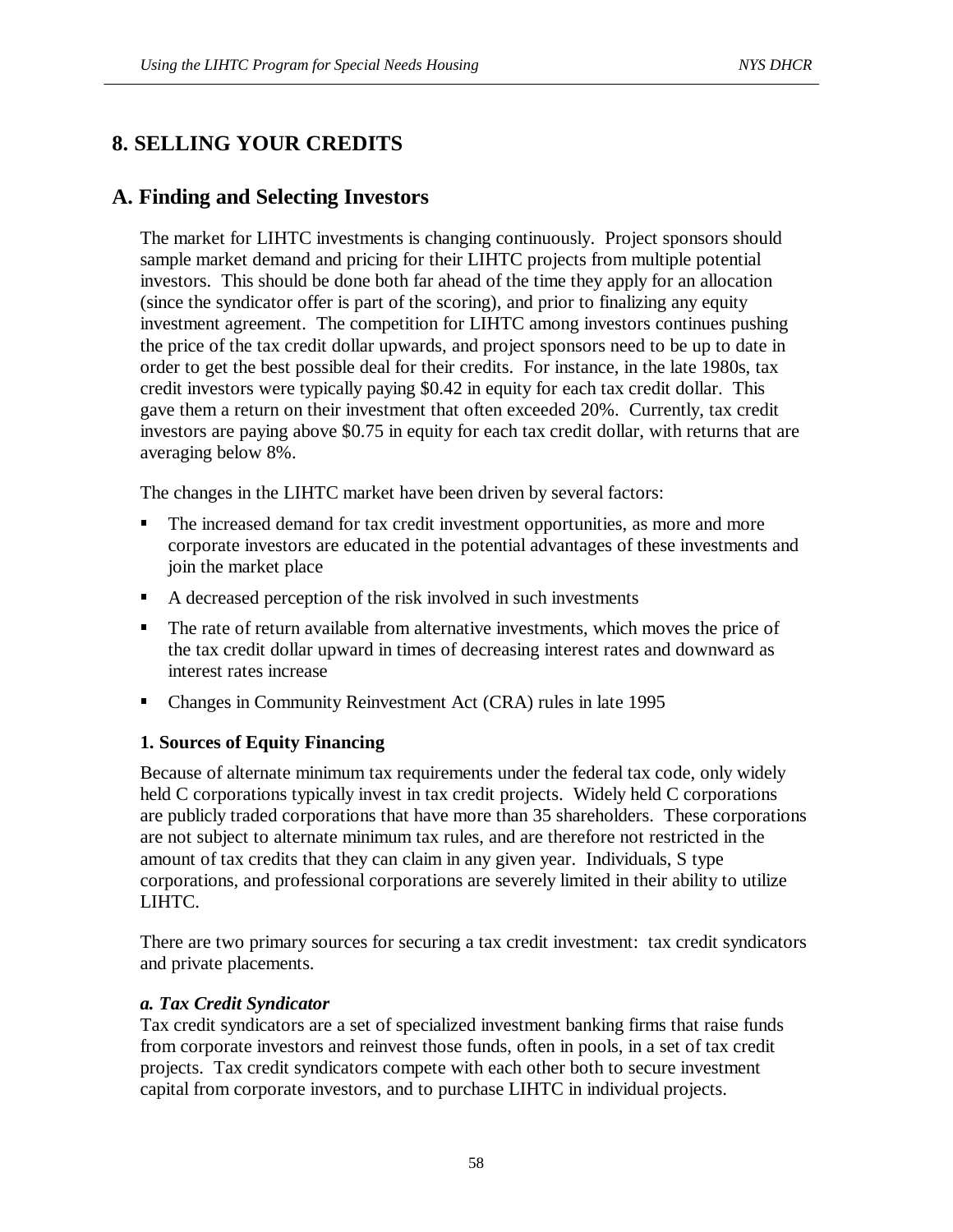Typically, the syndicator performs a due diligence review of the project's feasibility and soundness on behalf of the investor, prior to making a final investment commitment. Syndicators often provide compliance monitoring services for the investor or pool of investors for the duration of the compliance period. Syndicators charge investment banking fees that come out of the investment capital, leaving the net amount to be paid into the project's limited partnership. Increased competition in recent years has served to reduce those investment banking fees or transaction costs.

There are several different types of tax credit syndication firms, including firms that are subsidiaries of major banks or stock brokerage firms, firms that are free standing and specialize in low-income housing investments, and not-for-profit-based foundations. A list of the most active tax credit syndicators in the state is included in Appendix F.

#### *b. Private Placements*

The second potential source for securing a tax credit investment is a direct investment by a single corporation in a specific project, often called a private placement. Private placements are increasingly rare, as most corporations prefer to invest through a pooled syndication, which reduces the risk of their investments through diversification.

For several reasons, the best candidates for direct investments have usually been banks. First, banks (including thrifts) have developed expertise in real estate analysis, including multi-family projects. Second, banks can obtain Community Reinvestment Act credit for LIHTC investments. Third, the typical investment term of 15 years is often acceptable to banks. Nevertheless, banks without prior experience in tax credit investments will probably require an extensive commitment of time and energy to educate themselves and analyze the impact of such investments. This process, for first-time tax credit investors, will require the knowledge of an experienced sponsor, tax credit consultant, or tax attorney.

### *Project Proposal*

Whether approaching a syndicator or an individual or corporate investor, it is useful to prepare a package of information on your project that incorporates all the information that will be needed to analyze the investment. Such a package should include the following items:  $\ddot{\phantom{0}}$ 

- Background information on the sponsor/general partner, including résumés and financial statements
- Development and operating budgets for the project, including an explanation of the financing terms for each funding source
- A copy of the market study
- A site location map with photographs of the site and the surrounding area
- Résumés for other key members of the development team, including the builder, the project architect, and the managing agent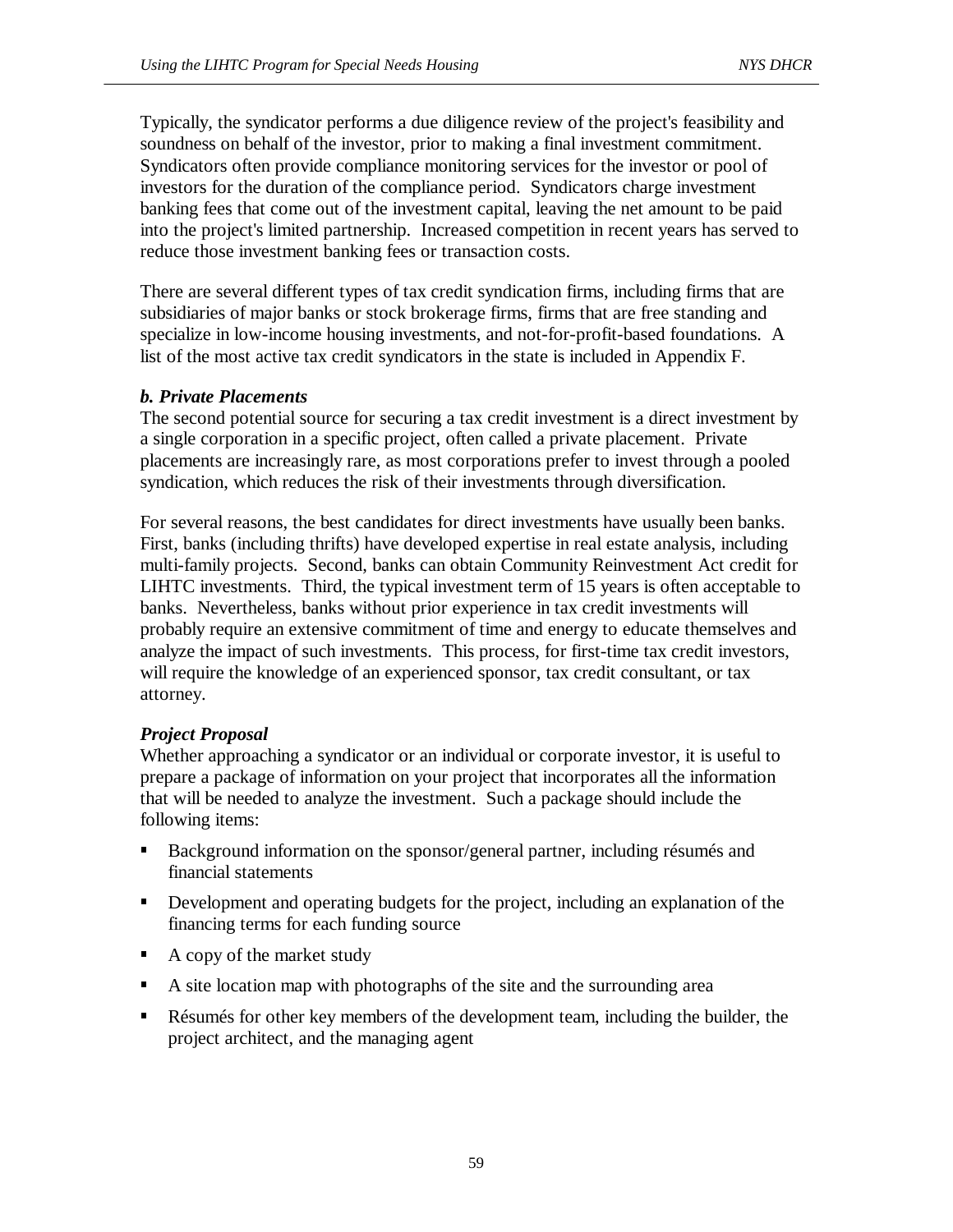#### **2. Role of the Tax Credit Consultant**

The complex and often rapidly changing conditions of the tax credit investment market require that organizations sponsoring tax credit projects for the first time secure experienced professional advice. This advice can be provided by an attorney, an accountant experienced in tax credit investment and syndication, or a specialized finance or housing consultant. The business terms, conditions, risks to the sponsor, and actual economic benefits can be very difficult to determine without such advice.

When seeking a tax credit investor, it is good practice to provide syndicators and potential sources of private placements with a package describing your project, and request proposals or term sheets from them. Tax credit consultants often have already developed contacts with potential investors and can help project sponsors package their projects and solicit proposals.

Consultants can also play a crucial role in helping organizations achieve the best deal available in the tax credit market, and ensuring that project developers fully understand the terms of the potential investment. Consultants can lead sponsors through the timeconsuming process of analyzing different proposals, and comparing their terms with regards to guarantee requirements, pay-in schedules, and conditions for funding. Sponsors must be aware, however, that investment proposals often do not adequately describe all the conditions and requirements of the investor. Therefore, it is advisable to request an example of the form of limited partnership agreement utilized by the investor, which will contain all such information.

#### **3. Role of the Syndicator**

The syndicator's role must be fully understood by the sponsor. A syndicator acts as a broker between a pool of tax credit investors and a potential set of project sponsors. Typically, the syndicator is marketing to corporate investors an investment opportunity represented by a group of tax credit projects. Since this marketing effort constitutes an offering under the Federal Securities Law, the following information must be fully described and disclosed to potential investors:  $\ddot{\phantom{0}}$ 

- Projected return on the investment
- Risks associated with the investment
- Risk containment measures taken by the syndicator and required of the sponsor
- Due diligence procedures

At the other end of the transaction, the syndicator must negotiate investment terms with the sponsor that are consistent with the offering and marketable to the investors. After a preliminary negotiation of investment terms with the sponsor, the syndicator must perform a background review to assess the project's feasibility. This process, called the due diligence review, includes information on the following issues:  $\overline{a}$ 

- Analysis of the sponsor's capacity and experience
- Market conditions for that particular affordable housing project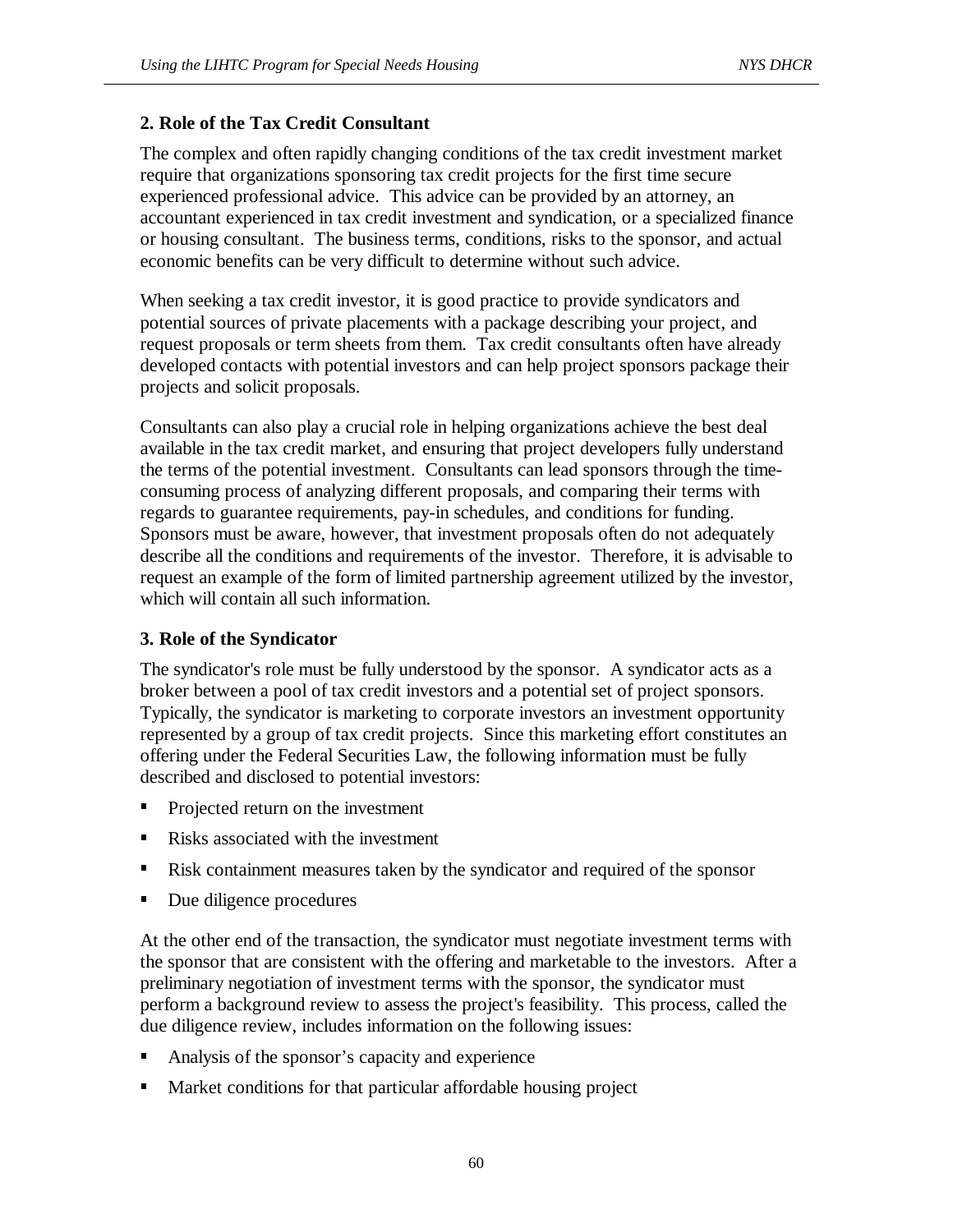- Environmental review
- Local approvals
- Other financing involved in the project

Following the due diligence and the investment closing, the syndicator is generally responsible to the investors for monitoring the construction process, the release of future installments of the investment, and compliance with tax credit requirements during the rent-up and operating periods.

### **4. Investor Pay-In Schedules and Bridge Financing**

Tax credit investment pay-in schedules determine how and when the investor will pay the LIHTC equity. Pay-in schedules have improved greatly in recent years. Current pay-in schedules typically provide 60% to 80% of the total investor capital contributions during construction, and the remainder in two installments: 1) at construction completion, and 2) at rent-up and issuance of the Form 8609. Form 8609 indicates the annual LIHTC amount, and is issued by DHCR (as the Housing Credit Agency) once construction has been completed, the cost audit has been carried out, and a certificate of occupancy has been issued for the project.

Bridge or temporary financing must be secured for most projects, since a portion of the tax credit equity will not be available during construction to fund acquisition, construction, and related soft costs. Government lenders, such as the NYS Housing Trust Fund, often prefer to make permanent loans only and avoid construction period funding. A common alternative is to obtain construction loans that are paid off with permanent funding and future equity payments. When structuring such loans, it is important to make sure that the timing of the equity payments allows for the payoff of the construction financing. In many instances, a portion or all of the developer's fee must be deferred during construction, and paid out of the last equity payment.

### **5. Considerations in Selecting Investors**

Several factors are worth considering when evaluating proposals from investors or syndicators. Foremost, sponsors must take into account that they are partnering with the investor for at least fifteen years. As partners, their ability to communicate, to understand each other's needs, and to agree on goals will be central to the long-term success of the project.

Equally important are the following business and financial considerations, which should be carefully examined when comparing equity offers:

### A. Total Investment

Typically, this amount is expressed both in dollars and in cents per tax credit dollar.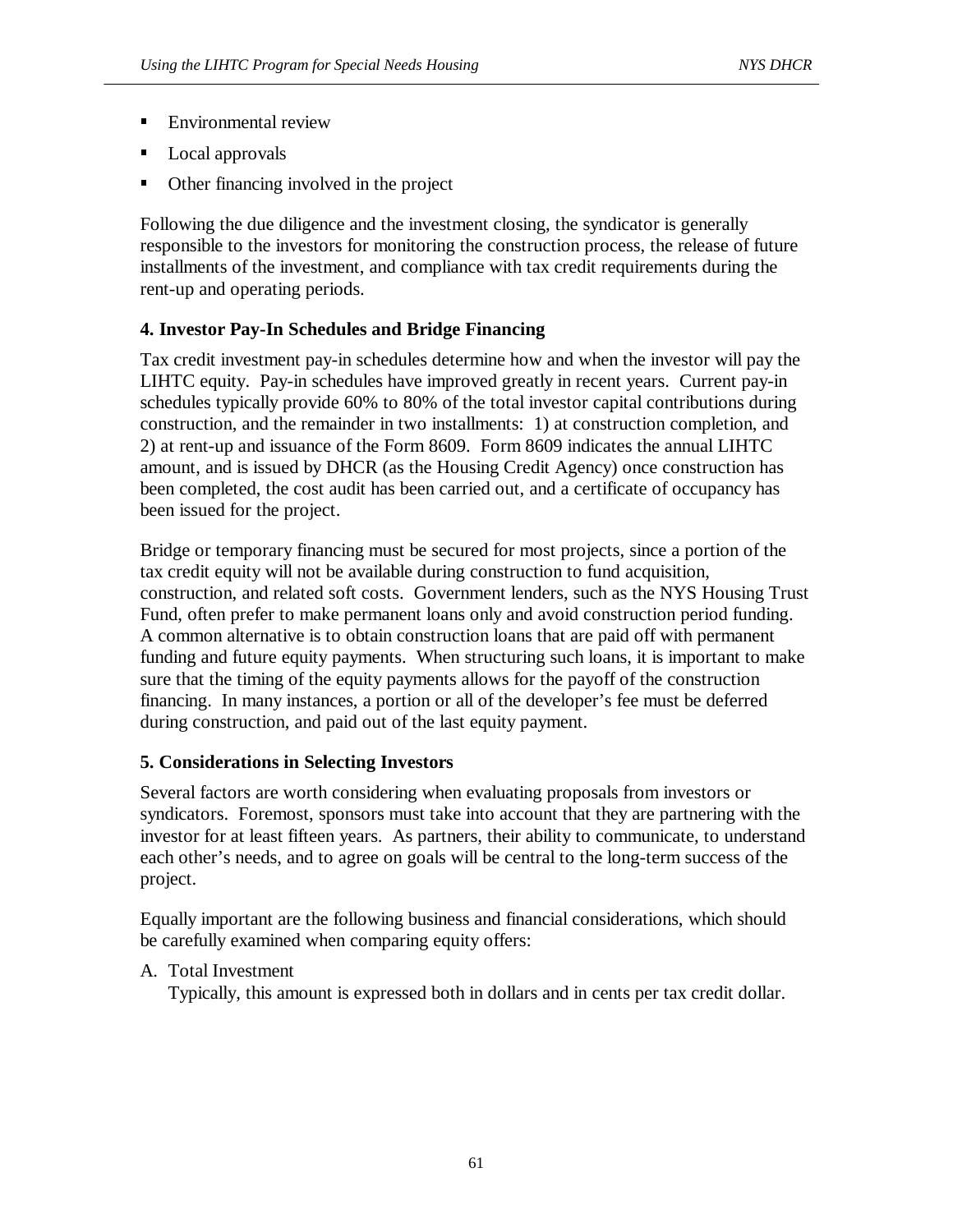#### B. Equity Pay-In Schedule

More money upfront reduces construction and bridge financing, thereby reducing construction period carrying costs. Nevertheless, since investors are seeking specific levels of return on their investment, quicker pay-ins usually lead to a lower total investment amount.

#### C. Right of First Refusal

Most nonprofit sponsors desire to buy out the investor at the end of the fifteen-year compliance period, to maintain the affordable status of the project over a longer term. Some investors are more amenable than others to providing this option to the nonprofit sponsor.

#### D. Guarantees

Investors and syndicators typically seek four specific guarantees: 1) construction completion, 2) operating deficits, 3) repurchase, and 4) tax credit compliance. While construction completion, repurchase, and compliance obligations often cannot be negotiated, the term of the operating deficit guarantee (usually 3 years) and a cap on that guarantee are usually subject to negotiation.

E. Track Record

The investor or syndicator's track record, as well as their reputation for closing in a timely manner and honoring their commitments, are important factors. These can be checked with other sponsors, preferably those who have closed deals with the investor or syndicator you are interested in.

#### F. Reporting Burden

The investor's periodic reporting requirements are typically spelled out in the initial equity offer. These reporting requirements, and the associated burdens on management resources, should be compared among the equity offers under consideration.

### G. Decision Making Process

While the investor limited partner's role in day-to-day operations is very limited, it is important to analyze which partnership actions will require prior investor approval. Some investors will require prior approval to make modest improvements to the project.

### **B. Use of the Proceeds of the Tax Credit Sale**

The sale of LIHTC can provide funds for both permanent and construction financing. In general, equity raised from the sale of LIHTC can be used to pay any portion of a project's construction costs, including soft costs. Developer fees are usually paid from tax credit proceeds, given that they are earned under the LIHTC Program.

Operating and replacement reserves can also be funded from tax credit proceeds, but they must be funded according to DHCR's guidelines. This is true regardless of the source that reserves are funded with, as DHCR can reduce the allocation of LIHTC if reserves are considered "excessive" and unnecessary for the project. This raises an issue for special needs housing providers, since such providers are often interested in funding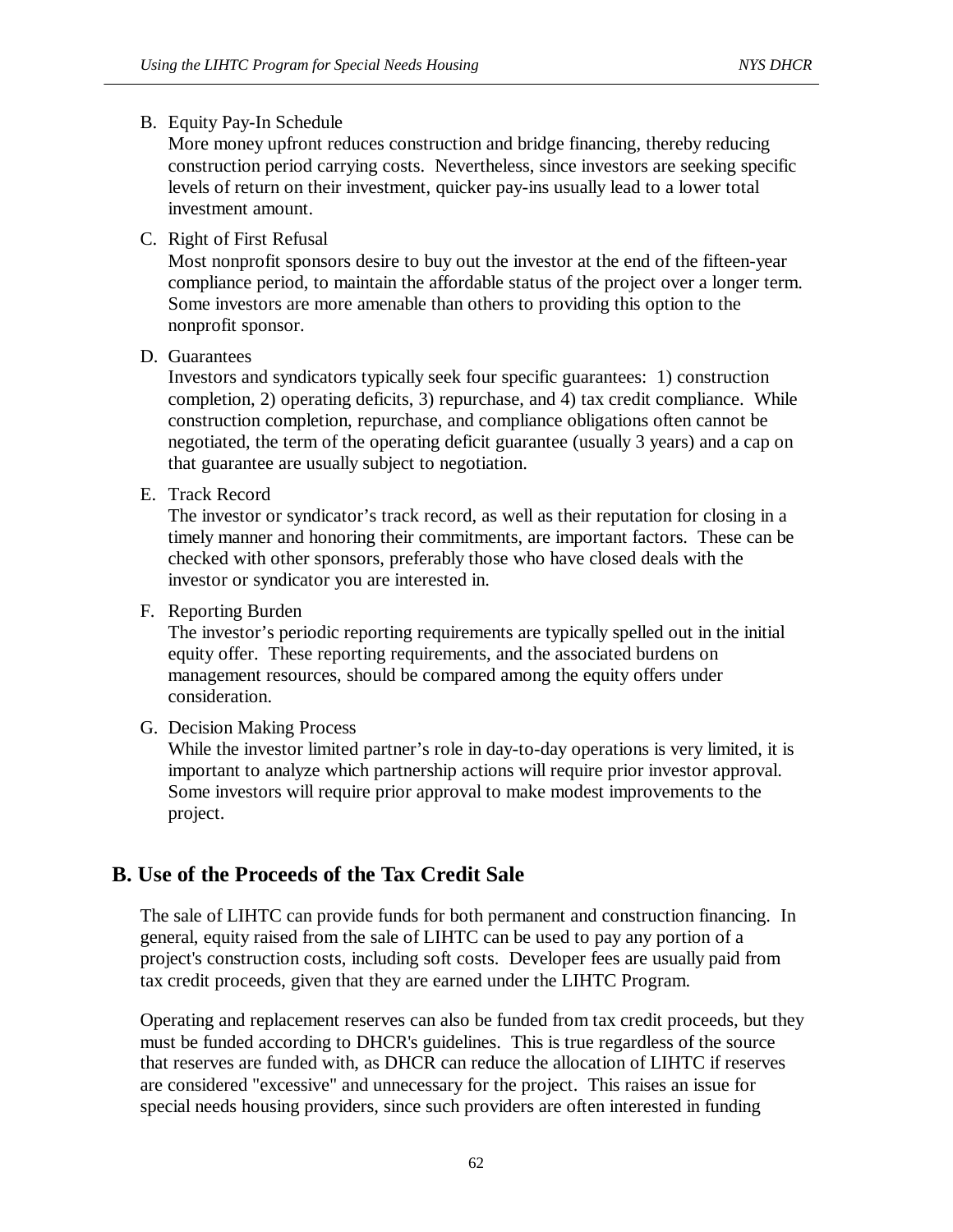larger reserves than those permitted by DHCR's standards to cover operating losses or subsidize the provision of services. DHCR limits tax credit funding to real estate expenses and does not recognize the cost of providing supportive services, which may be financed from other sources. Nevertheless, DHCR recognizes the developer's fee as a payment, which the developer may use to finance the cost of supportive services.

### **C. Benefits for Investors**

### **1. Reduction of Federal Income Tax**

The primary benefit investors seek by investing in tax credit projects is the stream of federal income tax savings derived from the ten years of Low Income Housing Tax Credits. In return for an equity investment, investors typically secure 99% or more of the partnership interest in the LIHTC, which represent a dollar-for-dollar reduction in the investor's federal income tax liability.

#### **2. Depreciation-Derived Losses**

In addition to the tax reduction provided by the LIHTC themselves, the investor benefits from any operating losses generated by the project. Tax credit projects, as residential real estate, are depreciated in 27.5 years. Therefore, tax credit projects can claim an annual depreciation expense equal to one twenty-seventh and one half of the depreciable basis, which is essentially equal to the tax credit basis. This depreciation-derived loss reduces the investor's tax liability in an amount equal to its effective tax rate. If, for example, the investor's effective annual tax rate is 36% of net income, losses of \$100,000 will provide tax savings to the investor of \$36,000.

### **3. Other Operating Losses**

In addition to the depreciation-derived losses, other project financing elements can contribute to operating losses for tax purposes. Interest is an expense for income tax purposes and interest accrued or paid on soft loans, such as the NYS Housing Trust Fund Corporation loans, directly increases taxable losses and the resultant benefit to the investor. Certain items, such as appliances, can be depreciated over a shorter period of time than the building, thus providing additional losses in the early years of project operation.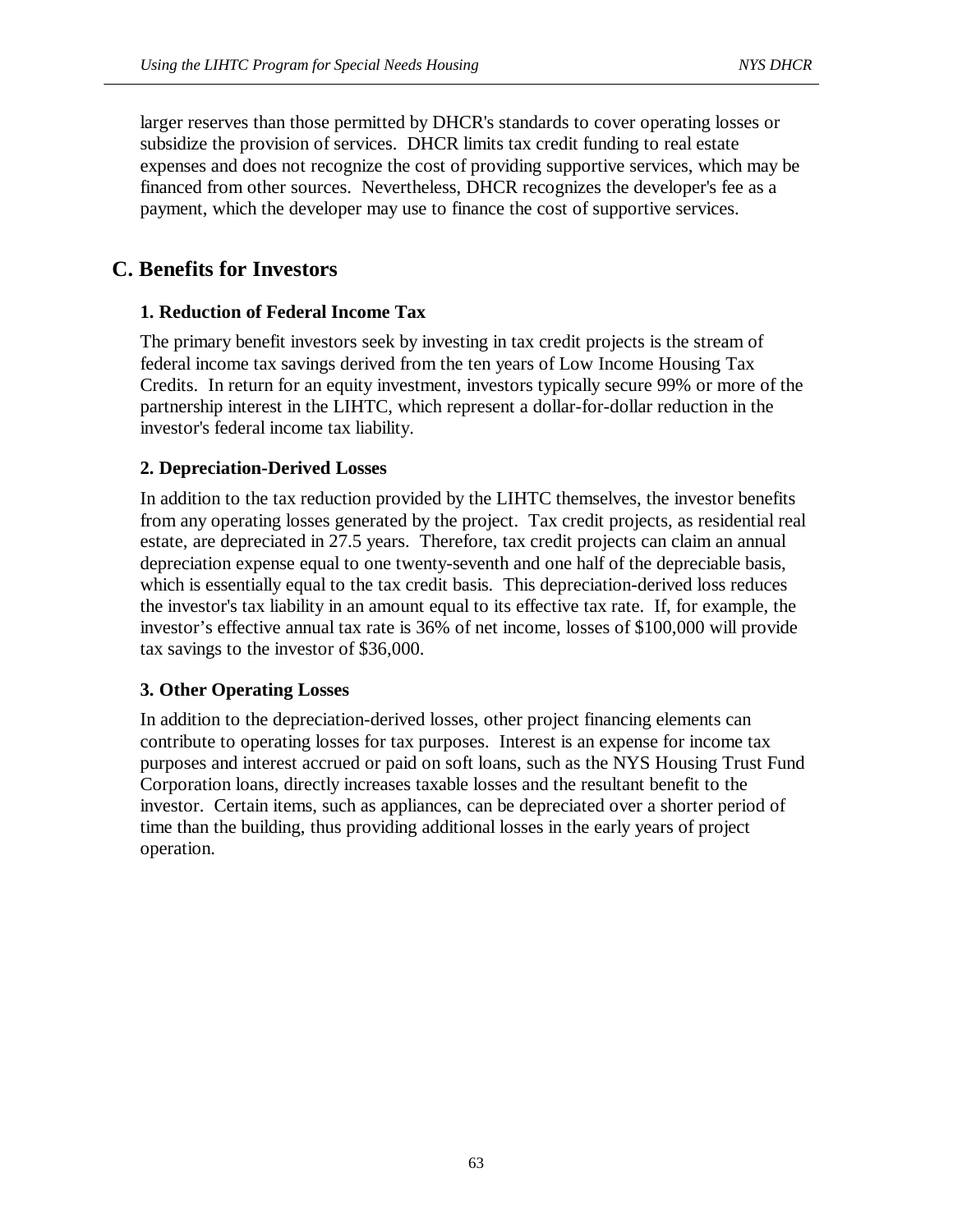#### **4. Cash Returns, Capital Gains and Incentive Management Fees**

Beyond the tax benefits from credits and losses, investors seek the potential for a cashon-cash return from net project cash flow, and a capital gain from the sale or refinancing of the project at the end of the initial compliance period. In reality, very few affordable housing projects actually generate significant cash flow from operations, and extended use period requirements make capital gains after fifteen years an unlikely outcome. The current practice in the tax credit market is to provide for incentive management fees, which pay up to 90% of cash flow to the general partner. The benefit of this practice is that it offers an incentive to the general partner to provide sound property management without eroding the investor's tax losses.

Most investors calculate the return on their investment, based on tax benefits and depreciation losses, before committing themselves to invest in any tax credit project. A typical equity investment analysis calculation is illustrated in Example D. The analysis presented in this example is based on the 48-unit senior housing project from Example A.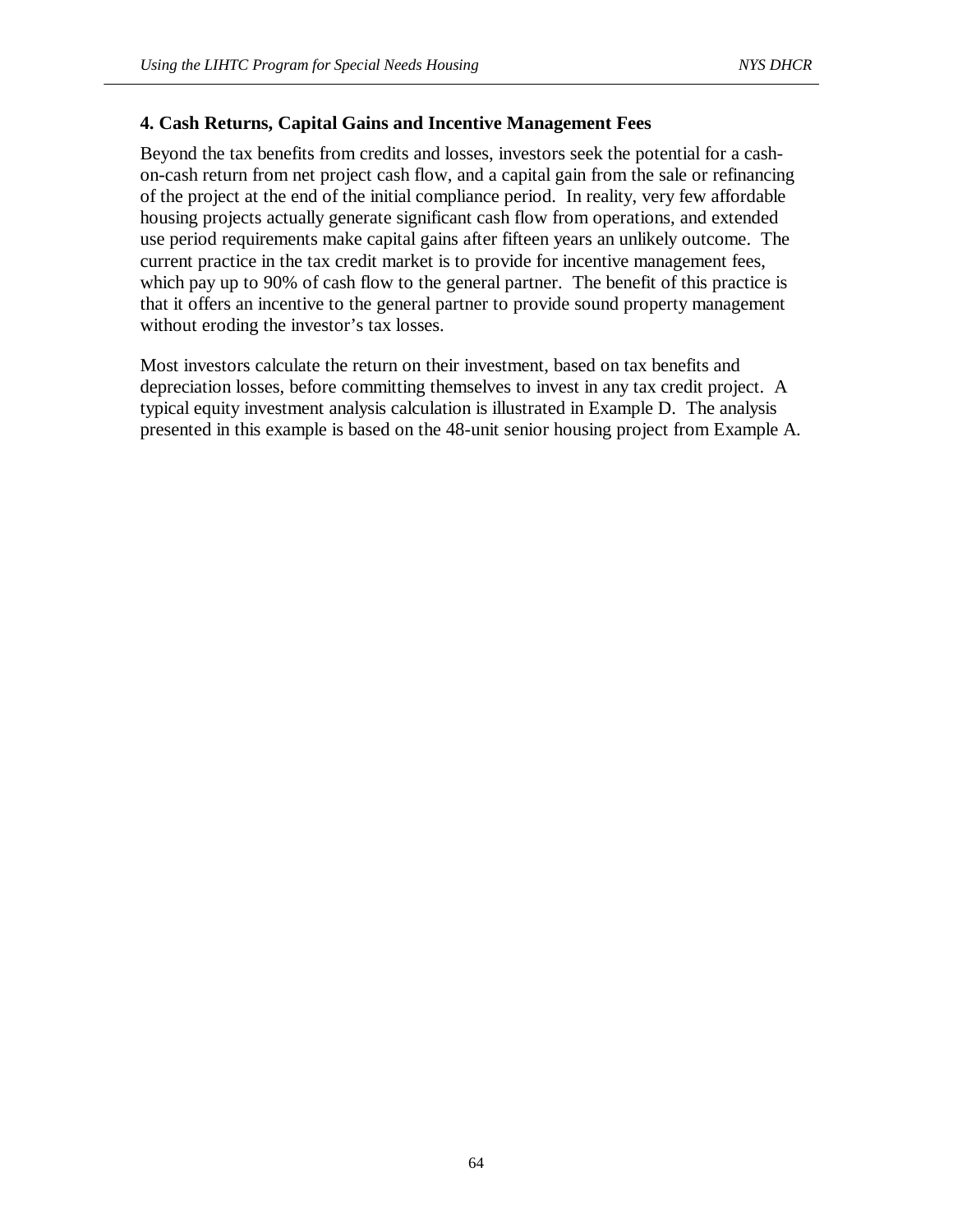### *EXAMPLE D: EQUITY INVESTMENT ANALYSIS*

*We have assumed that the investor limited partner is acquiring 99.9% of the interest in the limited partnership. This implies that the investor can only claim 99.9% of the tax credits available. Similarly, 99.9% of any cash distributions from the project would be distributed to the investor. Investors typically carry out the equity investment analysis for a fifteen-year period, and use the Internal Rate of Return to assess the return on their investment.* 

#### *It is worth noting the following about this example:*

- *Line 1, Cash Flow from Operations, is the Net Operating Income before subtracting the debt service payments.*
- *Interest payments can be deducted from taxes, but payments of principal cannot.*
- *The Depreciation deduction (line 5) is equal to the total tax credit basis divided by 27.5, which is the period mandated for depreciating residential real estate. This is merely a simplification, as most accountants would depreciate certain items, such as equipment, in a shorter time frame.*
- *The Incentive Management Fee (line 6) has been calculated as 75% of Cash Flow from Operations.*
- *We have calculated the Cash Distribution to the investor as 99.9% of the remaining cash flow, once the Incentive Management Fee has been paid out.*
- *We have assumed that there is no gain or loss by selling the property at the end of 15 years.*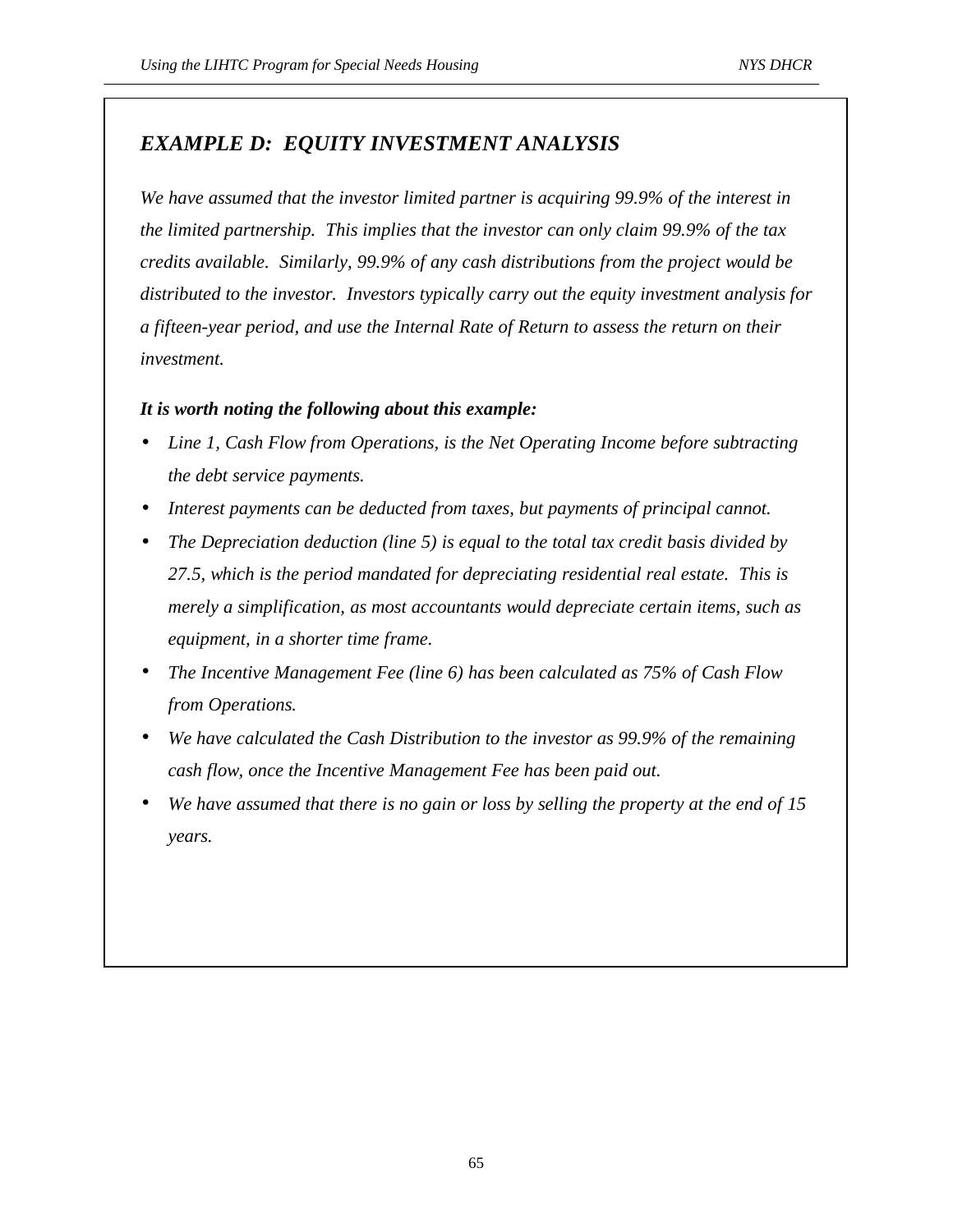## **EXAMPLE D: EQUITY INVESTMENT ANALYSIS**

| <b>PROFIT/LOSS STATEMENT</b>                                                                               | <b>Construction</b><br><b>Period</b> | <b>YEAR1</b>         |          |         | YEAR 2 YEAR 3 YEAR 4 YEAR 5                     |            |
|------------------------------------------------------------------------------------------------------------|--------------------------------------|----------------------|----------|---------|-------------------------------------------------|------------|
| 1. Cash Flow from Operations                                                                               |                                      | 18,668               | 19,902   | 21,174  | 22,485                                          | 23,834     |
| 2. Deductions                                                                                              |                                      |                      |          |         |                                                 |            |
| Interest on Mortgage<br>3.                                                                                 |                                      | 17,800               | 17,800   | 17,800  | 17,800                                          | 17,800     |
| Interest on Deferred Fees<br>4.                                                                            |                                      | $\Omega$             | $\Omega$ | 0       | $\Omega$                                        | 0          |
| Depreciation<br>5.                                                                                         |                                      | 133,377              | 133,377  | 133,377 | 133,377                                         | 133,377    |
| Incentive Management Fee<br>6.                                                                             |                                      | 14,001               | 14,927   | 15,881  | 16,863                                          | 17,876     |
| 7. Total Deductions                                                                                        |                                      | 165,178              | 166,104  | 167,058 | 168,040                                         | 169,052    |
| 8. TAXABLE INCOME (LOSS)                                                                                   |                                      |                      |          |         | $(146,510)$ $(146,201)$ $(145,883)$ $(145,556)$ | (145, 218) |
| <b>SUMMARY OF INVESTMENT BENEFITS</b>                                                                      |                                      |                      |          |         |                                                 |            |
| Projected Tax Rate: 36%                                                                                    |                                      |                      |          |         |                                                 |            |
| We obtain the tax savings from operations by multiplying the taxable loss by the projected tax rate        |                                      |                      |          |         |                                                 |            |
| 9. Tax Savings From Operations                                                                             |                                      | 52.744               | 52.632   | 52.518  | 52.400                                          | 52,279     |
| We obtain the LIHTC by multiplying the annual LIHTC amount by the percentage owned by the investor (99.9%) |                                      |                      |          |         |                                                 |            |
| 10. Low Income Housing Credits                                                                             |                                      | 300,464              | 300,464  | 300,464 | 300,464                                         | 300,464    |
| 11. Total Tax Benefits                                                                                     |                                      | 353,208              | 353.097  | 352.982 | 352.864                                         | 352,743    |
| 12. Cash Distribution                                                                                      |                                      | 4,662                | 4,971    | 5,288   | 5,616                                           | 5,953      |
| <b>13. TOTAL BENEFITS</b>                                                                                  |                                      | 357,870              | 358,067  | 358,271 | 358,480                                         | 358,695    |
| The investment stream is the equity investment schedule proposed by the investor                           |                                      |                      |          |         |                                                 |            |
| 14. Investment Stream                                                                                      | 744,390                              | 1,336,346            | 175.000  |         |                                                 |            |
| 15. Total Investment                                                                                       | 2,255,736                            |                      |          |         |                                                 |            |
| We obtain the net benefit stream by subtracting the investment stream from the total benefits              |                                      |                      |          |         |                                                 |            |
| <b>16. NET BENEFIT STREAM</b>                                                                              | (744, 390)                           | $(978, 476)$ 183,067 |          | 358,271 | 358,480                                         | 358,695    |
| <b>17. IRR ON INVESTMENT</b>                                                                               | 16%                                  |                      |          |         |                                                 |            |
|                                                                                                            |                                      |                      |          |         |                                                 |            |
|                                                                                                            |                                      |                      |          |         |                                                 |            |
|                                                                                                            |                                      |                      |          |         |                                                 |            |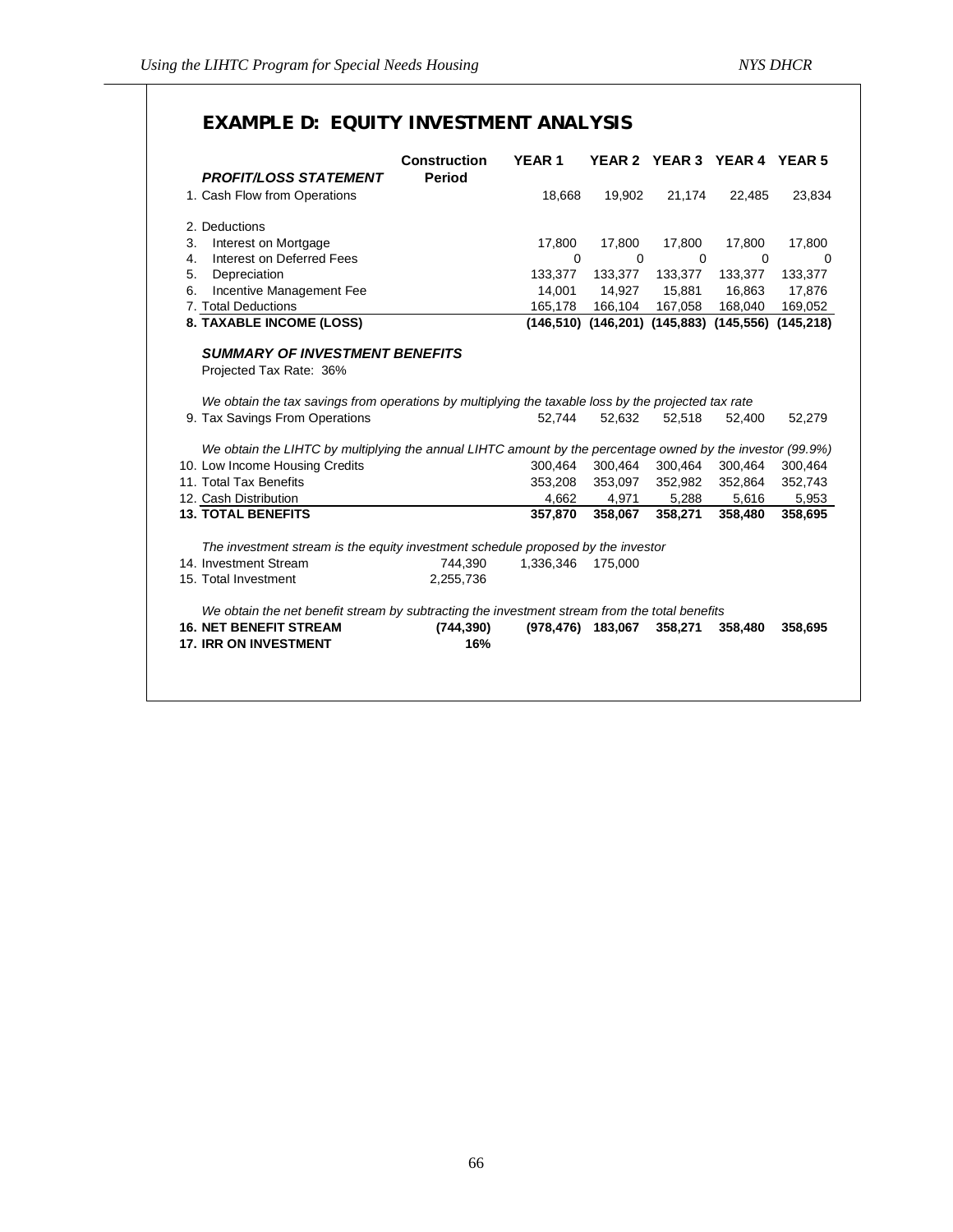|                                                                  |                                         | YEAR 6 YEAR 7 YEAR 8 YEAR 9 YEAR 10             |                   |                       |                       |
|------------------------------------------------------------------|-----------------------------------------|-------------------------------------------------|-------------------|-----------------------|-----------------------|
| <b>PROFIT/LOSS STATEMENT</b><br>1. Cash Flow from Operations     | 25,224                                  | 26,656                                          | 28,130            | 29,649                | 31,213                |
| 2. Deductions                                                    |                                         |                                                 |                   |                       |                       |
| 3.<br>Interest on Mortgage                                       | 17,800                                  | 17,800                                          | 17,800            | 17,800                | 17,800                |
| 4.<br>Interest on Deferred Fees                                  |                                         | 0<br>0                                          | 0                 | 0                     | 0                     |
| 5.<br>Depreciation<br>Incentive Management Fee<br>6.             | 133,377<br>18,918                       | 133,377<br>19,992                               | 133,377<br>21,098 | 133,377<br>22,237     | 133,377<br>23,410     |
| 7. Total Deductions                                              | 170,095                                 | 171,169                                         | 172,274           | 173,414               | 174,587               |
| 8. TAXABLE INCOME (LOSS)                                         |                                         | $(144,871)$ $(144,513)$ $(144,144)$ $(143,765)$ |                   |                       | (143, 373)            |
| <b>SUMMARY OF INVESTMENT BENEFITS</b>                            |                                         |                                                 |                   |                       |                       |
| Projected Tax Rate: 36%                                          |                                         |                                                 |                   |                       |                       |
| 9. Tax Savings From Operations                                   | 52,154                                  | 52,025                                          | 51,892            | 51,755                | 51,614                |
| 10. Low Income Housing Credits                                   | 300,464                                 | 300,464                                         | 300,464           | 300,464               | 300,464               |
| 11. Total Tax Benefits                                           | 352,618                                 | 352,489                                         | 352,356           | 352,219               | 352,079               |
| 12. Cash Distribution<br><b>13. TOTAL BENEFITS</b>               | 6,300                                   | 6,657                                           | 7,026             | 7,405<br>359,624      | 7,796                 |
|                                                                  | 358,917                                 | 359,146                                         | 359,382           |                       | 359,874               |
| 14. Investment Stream                                            |                                         |                                                 |                   |                       |                       |
| 15. Total Investment                                             |                                         |                                                 |                   |                       |                       |
| <b>16. NET BENEFIT STREAM</b>                                    | 358,917                                 | 359,146                                         | 359,382           | 359,624               | 359,874               |
|                                                                  |                                         |                                                 |                   |                       |                       |
|                                                                  | YEAR 11 YEAR 12 YEAR 13 YEAR 14 YEAR 15 |                                                 |                   |                       |                       |
| <b>PROFIT/LOSS STATEMENT</b>                                     |                                         |                                                 |                   |                       |                       |
| 1. Cash Flow from Operations                                     | 32,825                                  | 34,484                                          | 36,194            | 37,955                | 39,768                |
| 2. Deductions                                                    |                                         |                                                 |                   |                       |                       |
| 3.<br>Interest on Mortgage                                       | 17,800                                  | 17,800                                          | 17,800            | 17,800                | 17,800                |
| 4.<br>Interest on Deferred Fees                                  | 0                                       | 0                                               | 0                 | 0                     | 0                     |
| 5.<br>Depreciation                                               | 133,377                                 | 133,377                                         | 133,377           | 133,377               | 133,377               |
| Incentive Management Fee<br>6.                                   | 24,619                                  | 25.863                                          | 27,145<br>178,322 | 28,466                | 29,826                |
| 7. Total Deductions<br>8. TAXABLE INCOME (LOSS)                  | 175,795<br>(142, 971)                   | 177,040<br>(142, 556)                           | (142, 128)        | 179,643<br>(141, 688) | 181,003<br>(141, 235) |
| <b>SUMMARY OF INVESTMENT BENEFITS</b><br>Projected Tax Rate: 36% |                                         |                                                 |                   |                       |                       |
| 9. Tax Savings From Operations                                   | 51,469                                  | 51,320                                          | 51,166            | 51,008                | 50,845                |
| 10. Low Income Housing Credits                                   | 300,464                                 | 300,464                                         | 300,464           | 300,464               | 300,464               |
| 11. Total Tax Benefits                                           | 351,934                                 | 351,784                                         | 351,630           | 351,472               | 351,309               |
| 12. Cash Distribution<br><b>13. TOTAL BENEFITS</b>               | 8,198<br>360,132                        | 8,612<br>360,397                                | 9,039<br>360,670  | 9,479<br>360,951      | 9,932<br>361,241      |
| 14. Investment Stream                                            |                                         |                                                 |                   |                       |                       |
| 15. Total Investment                                             |                                         |                                                 |                   |                       |                       |
| <b>16. NET BENEFIT STREAM</b>                                    | 360,132                                 | 360,397                                         | 360,670           | 360,951               | 361,241               |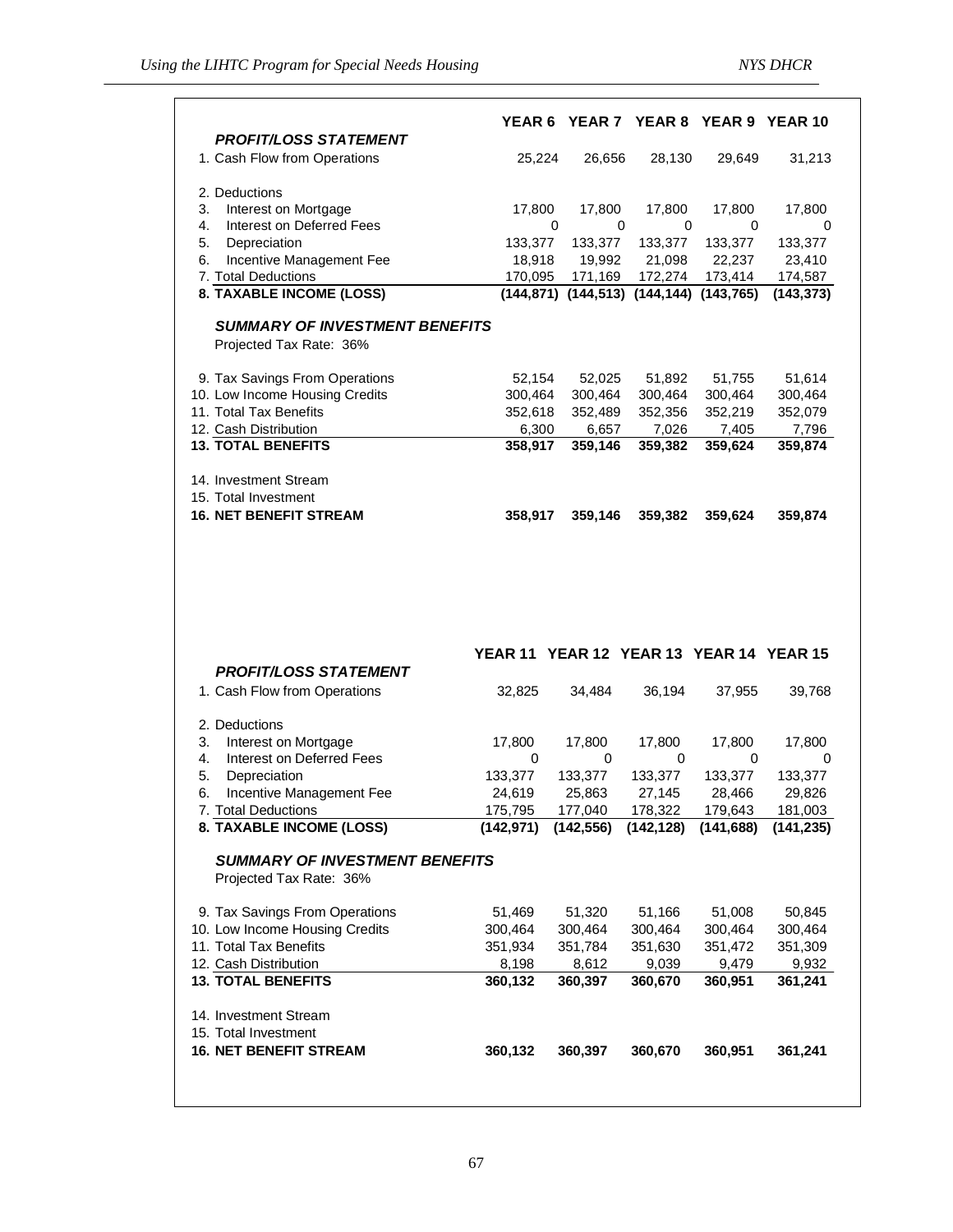Many investors are prepared to grant not-for-profit sponsors a right of first refusal under Section 42 (h)(6)(F). Under this provision, a not-for-profit organization (with 501.c.3 status) may be granted an option by the tax credit investor to acquire the investor's limited partnership interest at the end of 15 years. The cost of such acquisition to the nonprofit is usually the cost of assuming the debt on the project and paying the investor for the federal and state tax liability resulting from the transfer. Usually, the nonprofit organization buys the property for a dollar and continues the payments on the mortgage, because the terms and conditions of the debt do not change. In some cases, DHCR agrees to convert the debt to a grant at the end of the initial compliance period, and the nonprofit organization acquiring the property from the limited partnership is forgiven the balloon payment for the amount of the debt due at the end of 30 years. While it is impossible to predict what the requirements of the tax code will be in fifteen years, under the current code, the investor's tax liability on the transfer would be minimal.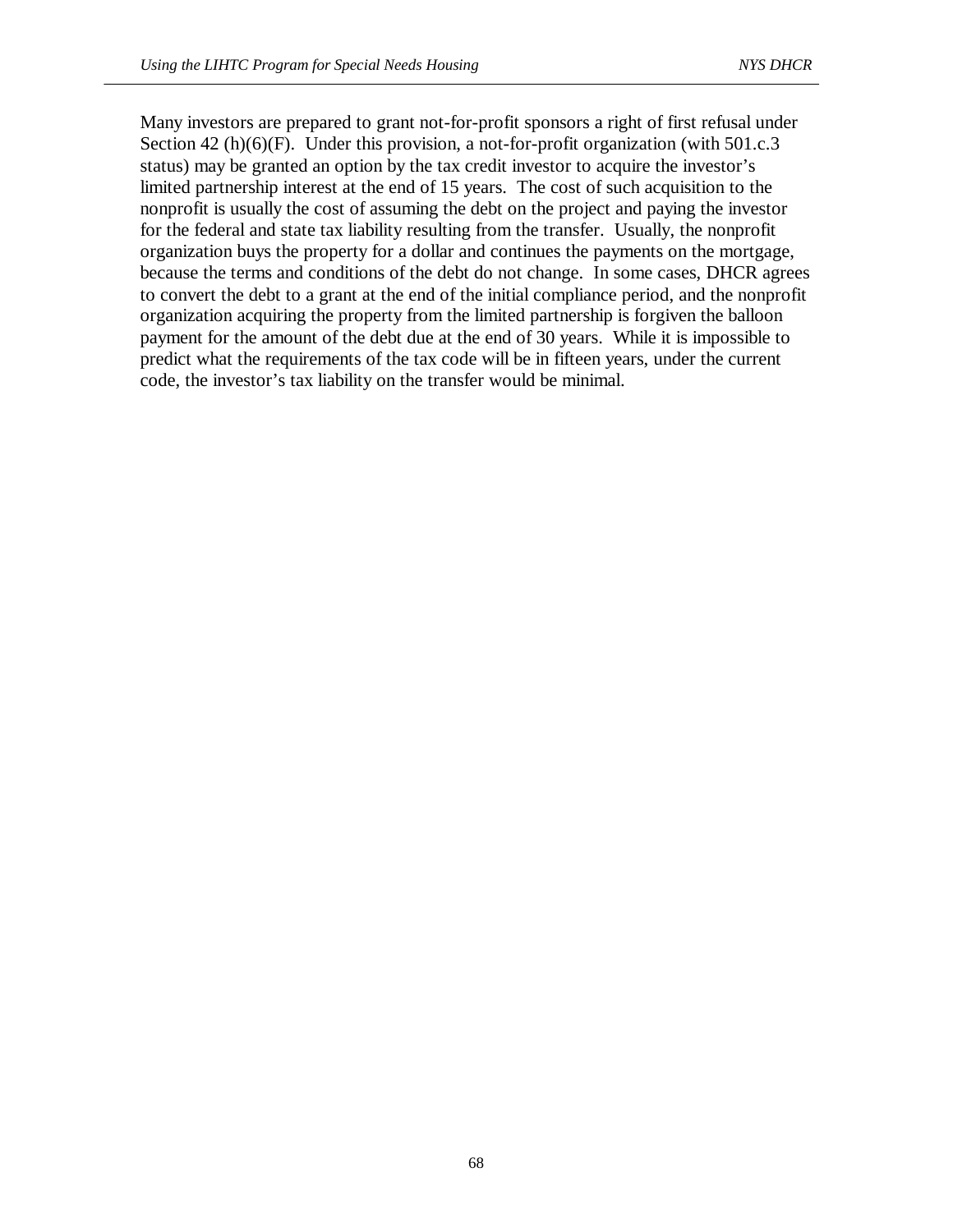# **9. RISKS INVOLVED IN THE LIHTC PROGRAM**

### **A. Risks to the Investor**

From the investor's perspective, there are multiple risks resulting from the investment in a tax credit project. In the event of non-compliance, the investor could face a recapture of the LIHTC claimed, a repayment of income taxes previously offset with credits, penalties and interest on the underpaid tax liability, as well as a loss of the equity invested. If the project sponsor fails to adequately manage the property and the project lender forecloses and assumes title, the investor will face the loss of the invested capital, the recapture of a portion of the LIHTC previously claimed, and the loss of access to the future stream of credits. While risk is inherent to all passive real estate investments, the costs that a tax credit investor faces due to the recapture and loss of credits exceed those faced in conventional real estate investments.

The recapture of LIHTC claimed is calculated as the difference in the amount of credits that would have been available if they had been earned over a fifteen-year period and the amount claimed according to the ten-year schedule. For example, if the annual credit amount available to the investor is \$75,000 and the project is foreclosed upon after the fifth year of the credit period, then the credit amount claimed would have been \$375,000. Nevertheless, \$125,000 of that credit amount would be subject to recapture, according to the calculations in Table 2.

| <b>Annual Tax Credit Amount</b>                                     | \$75,000                         |
|---------------------------------------------------------------------|----------------------------------|
| Total Tax Credit Amount Earned Over Ten Years                       | $$75,000 \times 10 = $750,000$   |
| Tax Credit Amount Earned Annually Over 15<br>year Compliance Period | $$750,000 / 15 = $50,000$        |
| Tax Credits Claimed in Five Years                                   | $$75,000 \times 5 = $375,000$    |
| Tax Credit Earned at Recapture Event                                | $$50,000 \times 5 = $250,000$    |
| <b>Amount Subject to Recapture</b>                                  | $$375,000 - $250,000 = $125,000$ |

**Table 2. Calculation of Tax Credit Amount Subject to Recapture** 

#### **Causes of Loss of Credit**

#### *Over Income Tenants*

A loss of credits, and even recapture, can occur when over income tenants are housed in tax credit units, or when tenant income certifications are not done correctly. Given that units with over income tenants are not eligible for inclusion in tax credit basis, every year that one or more units are occupied by over income tenants, a proportional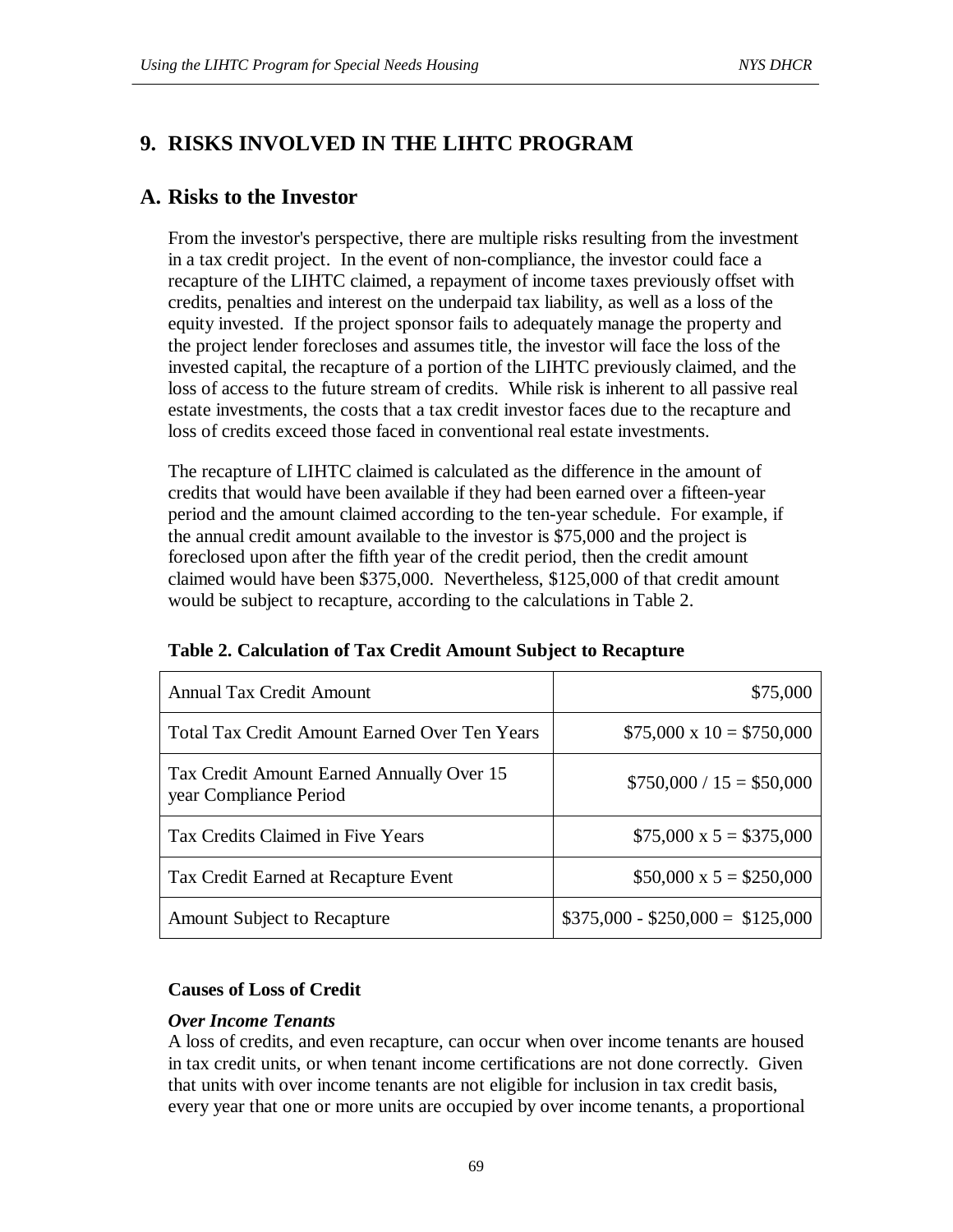amount of annual credits is lost. If the over income or incorrectly income certified tenant occupies a unit during the first tax credit year, then that unit will be ineligible for credits for the remainder of the credit period.

#### *Failure to Market and Rent Units*

Vacancies and rent levels present another risk to the tax credit investor. Projects that fail to successfully market their units and are unable to meet operating expenses and debt service requirements have a high potential for failure. Failure leads to a loss of future LIHTC and possible recapture of credits previously claimed. For all these reasons, cautious investors undertake rigorous due diligence reviews prior to making a binding investment commitment. Due diligence typically looks at the sponsor's qualifications to complete the development and manage the property within the tax credit rules. Additionally, due diligence will carefully examine the market demand for the proposed project and the projected operating economics and financing plan.

# **B. Risks to the Sponsor**

Tax credit projects entail complex development and property management practices. Such complexity increases risks to project sponsors. During the development period, the sponsor is responsible for securing the tax credit allocation, achieving a carryover of the credits, securing an audit of the development costs, as well as the final allocation of credits evidenced by IRS Form 8609. During the operating period, the sponsor is responsible for property management that complies with all tax credit rules, including income certifications and rent setting.

### **1. Fiduciary Responsibility and Loss of Control**

The sponsor takes on a fiduciary responsibility to the investor to protect the investor's interest in the asset (the project) and in the flow of tax benefits. At the same time, the sponsor losses control over the property as a result of the ownership structure created for the sale of the LIHTC. Typically, the sponsor will be unable to sell or refinance the project, incur additional debt, make significant capital improvements, or settle significant insurance claims, without the investor's approval.

### **2. Increased Development and Operating Costs**

Tax credit financing also brings with it additional development and operating costs. Legal and accounting fees are increased by the ownership structure and the additional requirements of the LIHTC. Transaction or syndication costs related to securing the equity investor reduce the net capital available (although equity pricing is usually stated at the net to the project). The soft money invested, such as NYS Housing Trust Fund or HHAP funds, must be provided as a loan and not a grant in order to maintain the tax credit basis. This debt burden, while typically set at 1% interest only, does increase the rent levels. Other operating costs include a tax credit monitoring fee charged by DHCR (equal to 0.5% of the annual restricted rents), and increased audit and tax preparation fees resulting from the limited partnership structure.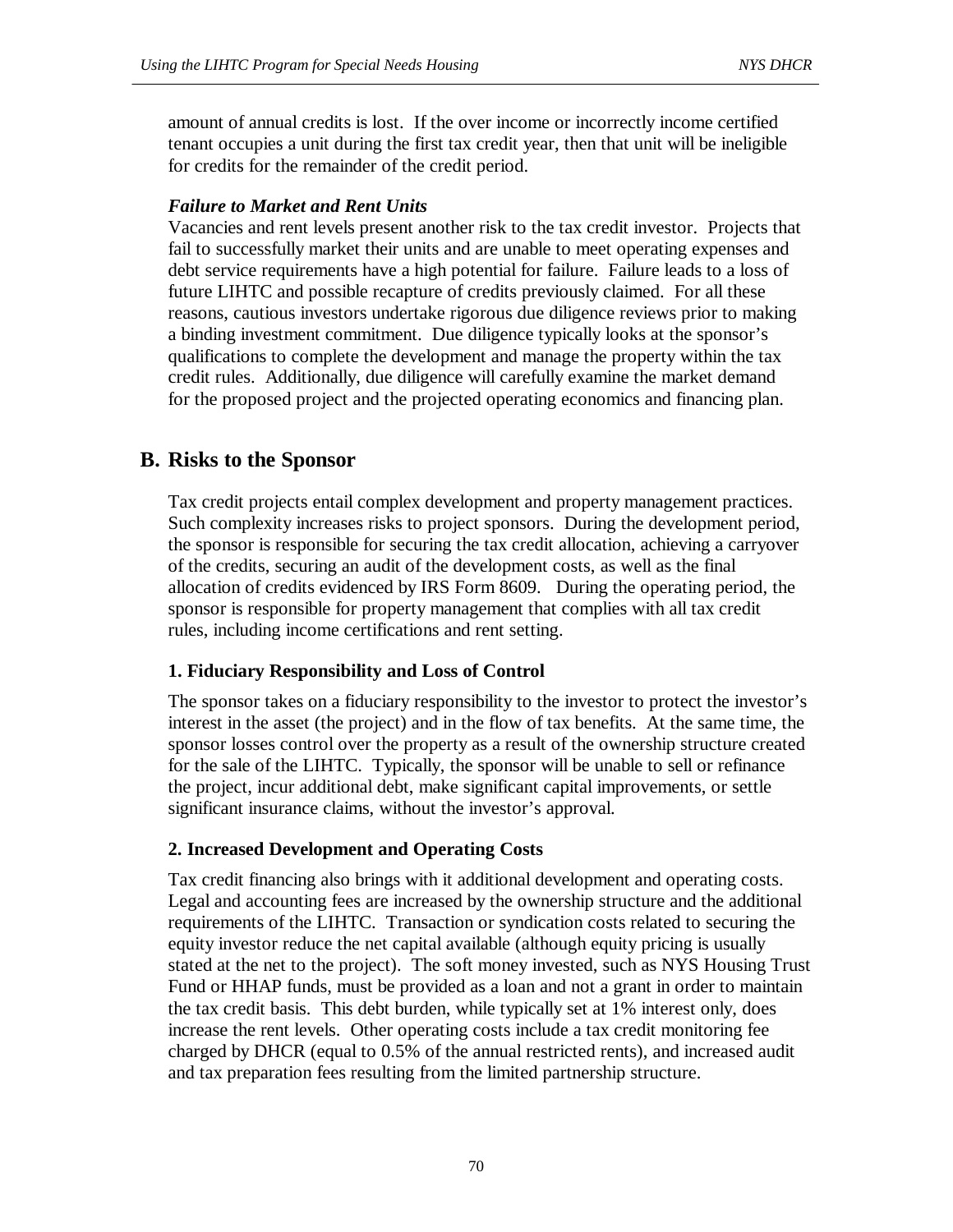Due to the risks and additional costs associated with tax credit projects, sponsors are encouraged to look at LIHTC as a component of project financing only when the scale of the project makes their utilization cost-effective. While there are no fixed rules on scale, projects with total development budgets of less than \$1 million will usually not be cost-effective.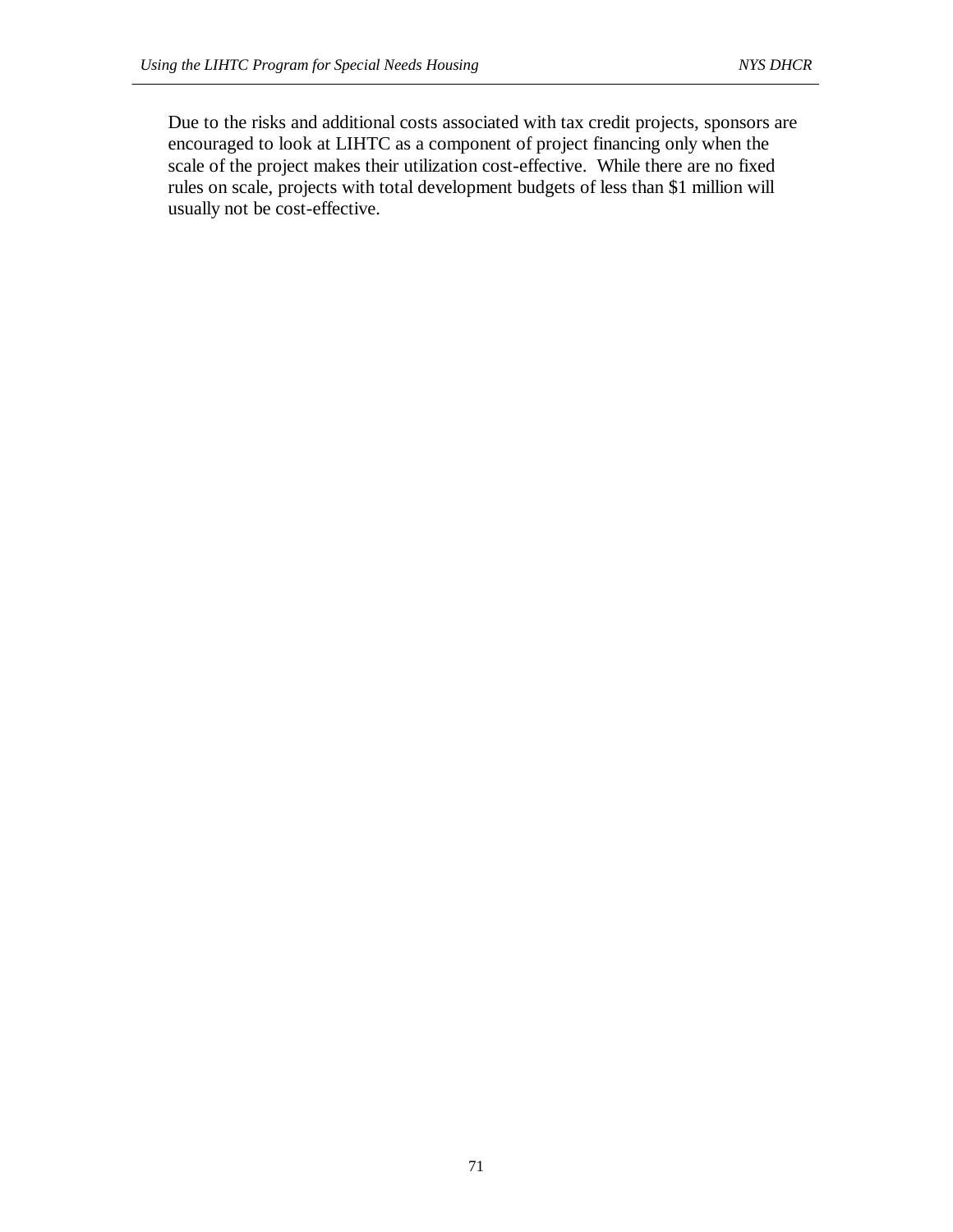# **10. CASE STUDIES ON SPECIAL NEEDS LIHTC PROJECTS**

## **A. Background**

For this section we compiled eight case studies of projects that have used LIHTC to create assisted living housing and housing for homeless and developmentally disabled populations. We use these case studies to illustrate how organizations have used LIHTC to provide housing for special needs populations, and to describe the supportive services they provide through partnerships with other groups or through additional funding sources.

The case studies were selected with help from DHCR, the Local Initiatives Support Corporation, and the National Equity Fund. Project sponsors were interviewed by phone and asked to complete a written questionnaire. The organizations contacted include established nonprofit housing developers with experience using the LIHTC Program in both urban and rural locations in the states of New York, Massachusetts, Rhode Island, New Jersey, and Michigan.

Through the survey we gathered information on the project, its financing, the populations served, the supportive services provided, and how they are paid for. The conversations with project sponsors were used to identify challenges in using LIHTC for special needs housing projects and to solicit general recommendations on developing these kinds of projects with the LIHTC Program for the first time.

# **B. Case Studies**

### **1. HOUSING FOR HOMELESS POPULATIONS**

### *BRUCE KNOWLES DEVELOPMENT*

#### *Project Information*

Westhab, Inc., a large provider of emergency, transitional and permanent housing and related services in Westchester County, recently completed the Bruce Knowles Development, located in southwest Yonkers. Westhab partnered with the National Equity Fund to utilize the Low-Income Housing Tax Credit Program to develop two new 12-unit buildings. The project was placed in service in 1999, and was built on vacant land acquired through purchase and donation. The two buildings consist primarily of two-bedroom apartments. Each building has a laundry room and off-street parking. Westhab is the general partner, providing housing management and supportive services for the project. The organization will take over ownership of the complex at the end of the 15-year tax credit compliance period.

Seven of the 12 units in each building have been set aside for formerly homeless families. Households are drawn from Westhab's shelter system, and must have incomes below 60% of the Area Median Income. Rents are based on 30% of household income and are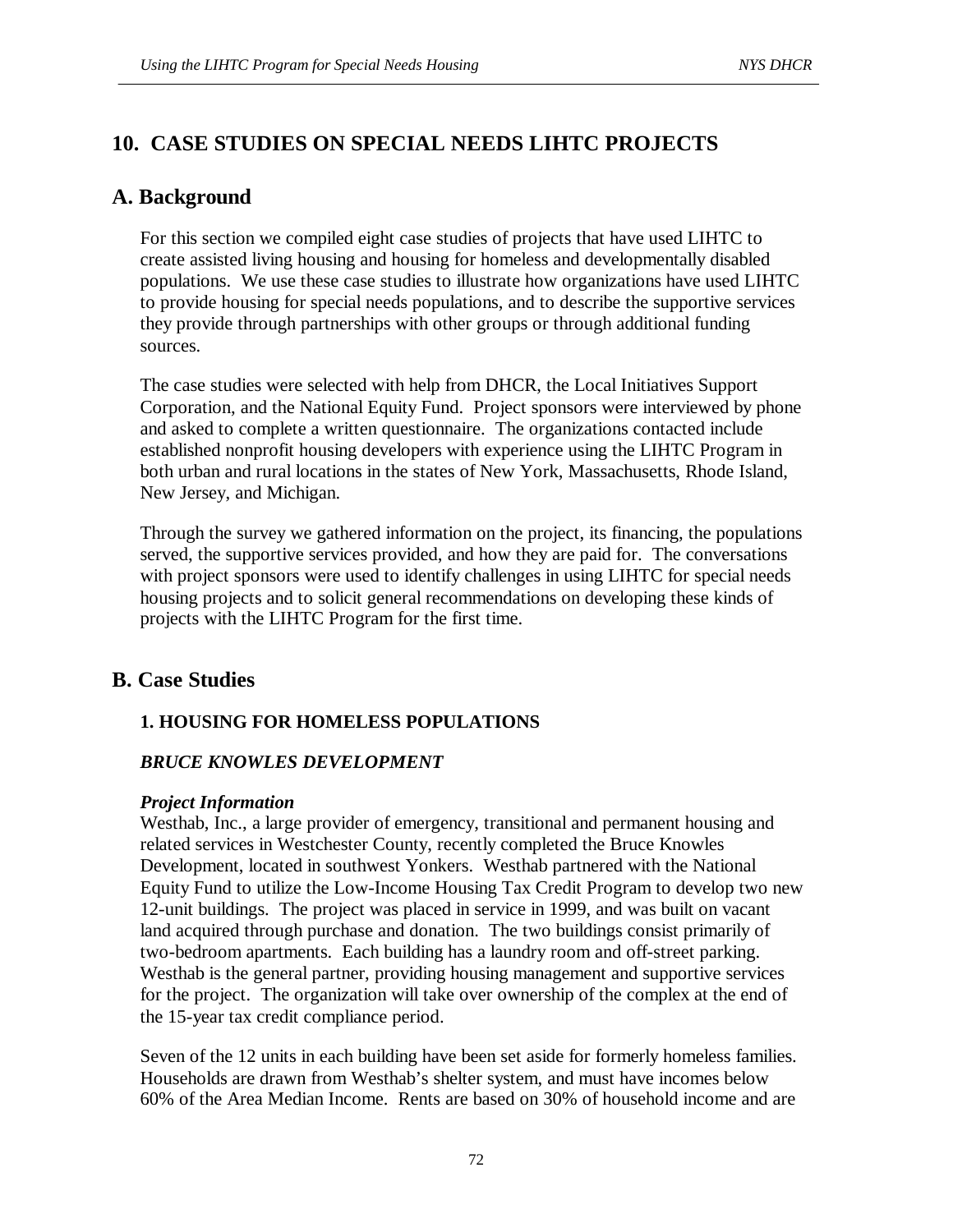capped at \$1,000 per unit. Only 6 of the 14 formerly homeless families living in the complex are on public assistance. The project is fully rented and no occupancy problems are anticipated due to high demand.

#### *Financing*

Total project costs were \$4 million, and financing included Low-Income Housing Tax Credits at the 9% rate and Homeless Housing Assistance Program funds from the NYS Department of Social Services. The project was eligible for the 30% bonus in the calculation of LIHTC due to its location in a Difficult Development Area. Operating costs are covered by rents and by the operating and replacement reserves set up with LIHTC equity.

| <b>Sources of Funds</b>             | Amount      |
|-------------------------------------|-------------|
| Tax credit equity                   | \$2,376,776 |
| Homeless Housing Assistance Program | \$2,059,871 |
| <b>Total Sources</b>                | \$4,436,647 |

#### *Supportive Services*

Supportive services provided to formerly homeless families include case management and a part-time tenant organizer. Case managers provide varying degrees of support, including monthly visits to facilitate the transition to permanent housing, and linking tenants to Westhab's employment and training programs. The tenant organizer is in charge of developing a tenant and neighborhood block association to empower residents to advocate for improved services from the city. These tenant organizations also provide a valuable resource for identifying and addressing potentially detrimental issues emerging in and around the complex. Services are financed through a portion of the Homeless Housing Assistance Corporation grant that Westhab receives annually for all its projects.

### *WARREN STREET SRO*

#### *Project Information*

The Warren Street SRO is a newly constructed apartment building in Brooklyn, New York, which was sponsored by the Fifth Avenue Committee, Inc. (FAC) and Community Access, Inc. The project consists of 67 studio apartments with full kitchens and bathrooms and one superintendent unit. Project residents are homeless, elderly, and lowincome individuals. FAC and Community Access, Inc. are co-general partners in the 551 Warren Street Limited Partnership, the entity that owns the project. FAC provides property management for the project and Community Access provides supportive services. The project involved a lengthy negotiation to secure the ownership of seven adjacent sites.

Half of the Warren Street studios have been set-aside for homeless individuals referred to the project by the New York City homeless shelter system. The remaining units are available to low-income single persons living in the neighborhood. There is also a 7-unit set-aside for the elderly. All units are rented to individuals with incomes at or below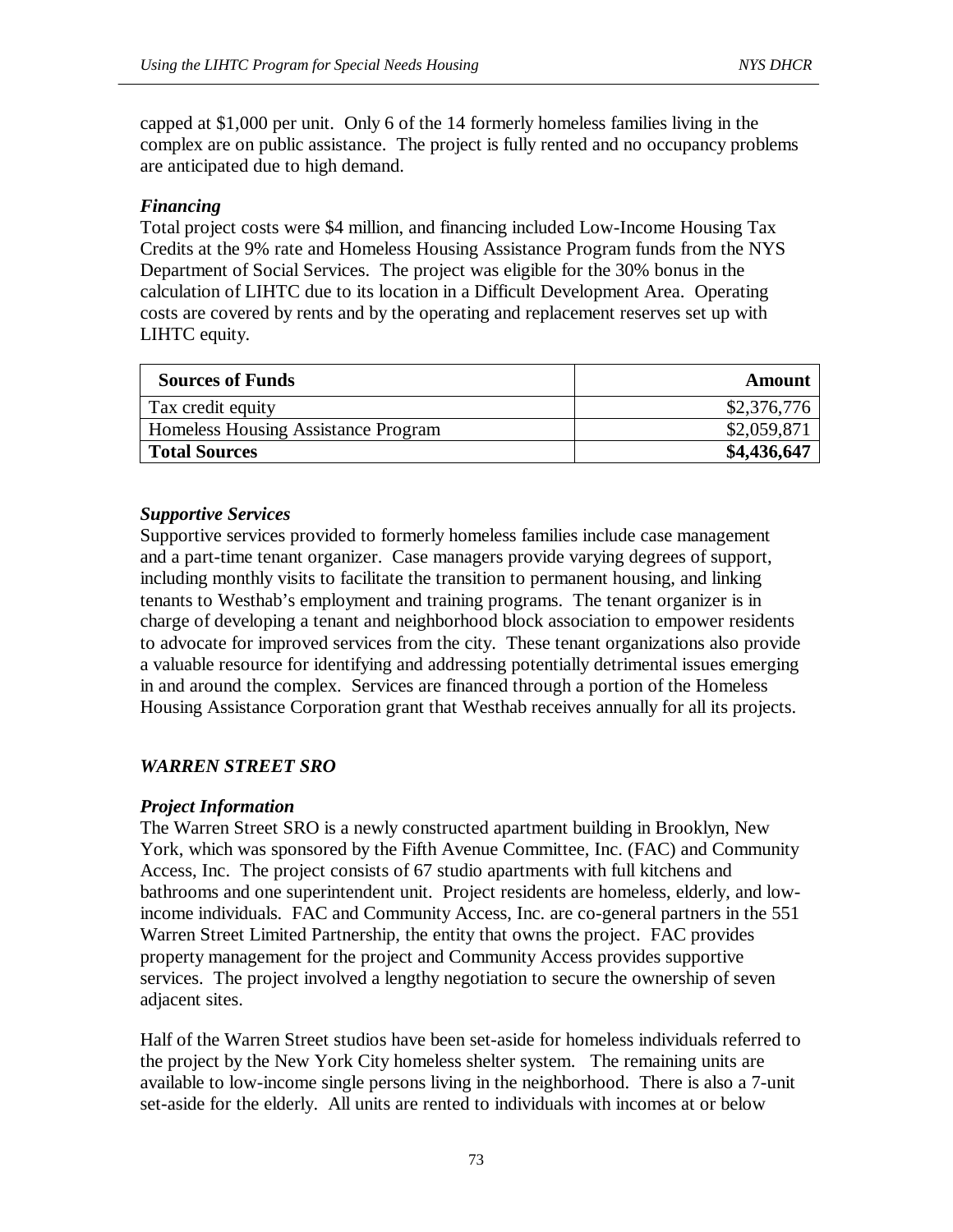50% of the AMI. Rents range from \$250 to \$375 per unit, and cannot be higher than 30% of a tenant's income. Units rented to individuals coming from the shelter system have Shelter Plus Care funding attached. During the initial rent-up period, the project received 500 applications for the 67 studios available.

#### *Financing*

Total project costs were approximately \$8.7 million. The project used LIHTC at the 4% rate, including a 30% bonus due to its location in a Difficult Development Area. Funding sources included the NYC SRO Loan Program, LIHTC, the HUD Supportive Housing Program, and the NYC Division of Homeless Services.

| <b>Sources of Funds</b>               | <b>Amount</b> |
|---------------------------------------|---------------|
| Tax credit equity                     | \$2,400,000   |
| NYC SRO Loan Program                  | \$5,500,000   |
| <b>HUD Supportive Housing Program</b> | \$690,000     |
| NYC Division of Homeless Services     | \$100,000     |
| <b>Total Sources</b>                  | \$8,690,000   |

The developer's fee obtained from the project was used to finance the following items: Î

- Daily construction monitoring
- A financial consultant for the predevelopment phase
- **Establishment of a social service reserve**
- Administrative support for FAC and Community Access

#### *Supportive Services*

Community Access is employing five caseworkers, including a supervisor, for the first three years of operation of the project. The project offers job training, individual casework, special needs assistance, and referrals to outside services. Services are being financed by a three-year Supportive Housing Program grant from HUD of \$1.6 million. In the fourth year, the general partners will use the social service reserve funded from the developer's fee to continue financing supportive services. The cost of services is not included in project rents. In order to comply with LIHTC rules, services are optional and available to all tenants upon request.

### **2. HOUSING FOR PERSONS WITH DISABILITIES**

### *PROJECT FREEDOM*

#### *Project Information*

Project Freedom, located in Hamilton Township, New Jersey, will include 40 onebedroom and 8 two-bedroom apartments, in townhomes constructed in a suburban location. The nonprofit sponsor, Project Freedom, Inc., was established in the 1980's as a service provider for developmentally disabled children and their families. The organization developed a housing project in the early 1990's that generated an enormous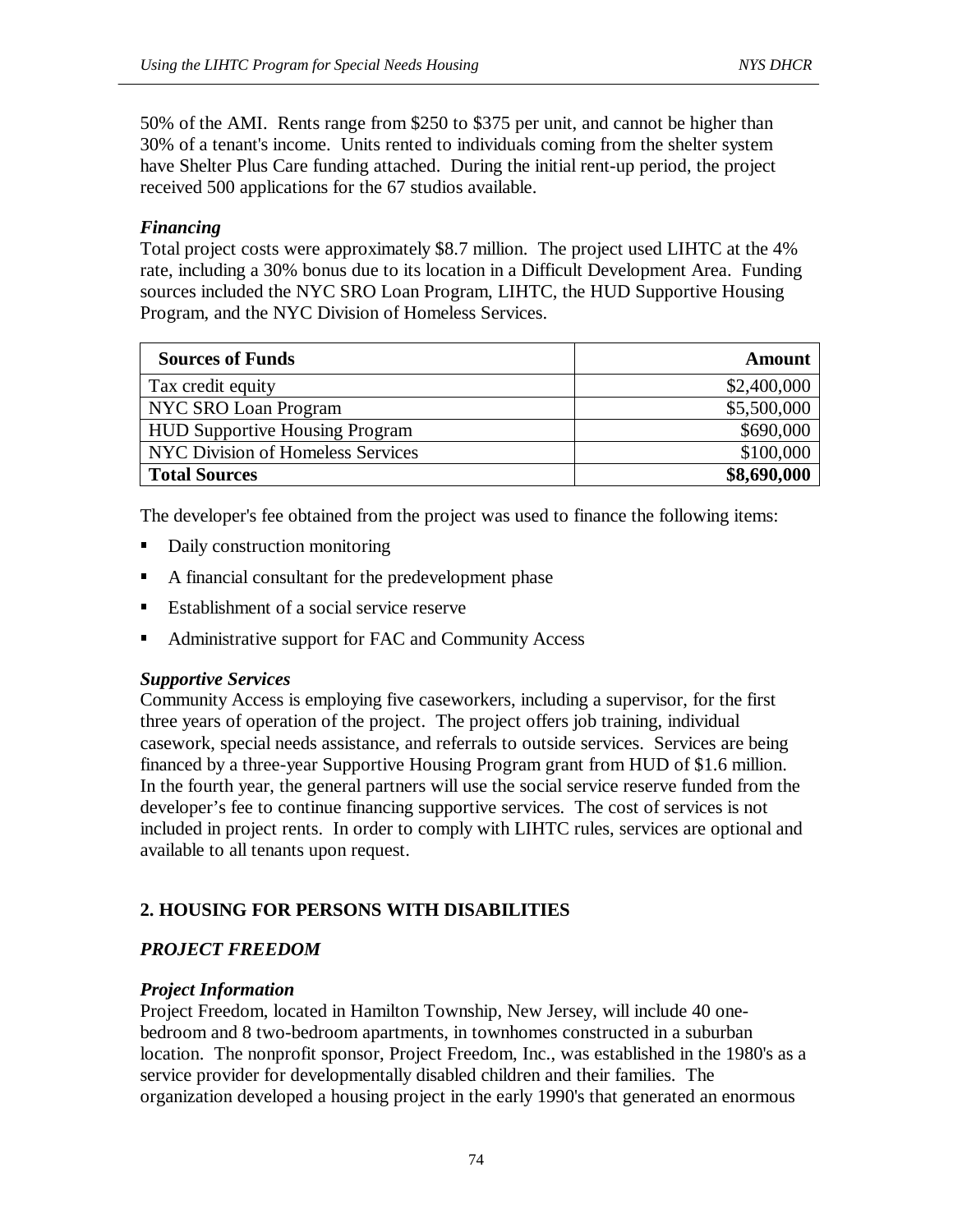waiting list and the impetus to launch the current project. The project has closed on its financing and construction will begin in mid-2000.

All tenants will be developmentally and/or physically disabled individuals with incomes below 50% of the Area Median Income. It is expected that residents' needs will vary widely, from those needing minimal assistance to those needing 24-hour care. Project tenants will come mainly from the organization's waiting list, and from a 25% set aside for developmentally disabled persons referred to the project by state agencies, such as the Division of the Developmentally Disabled (part of the New Jersey Social Services Agency). Referrals are also expected from Project Freedom's extensive network of service, housing and advocacy organizations throughout the state. Rents will be \$471 for one-bedrooms and \$504 for two-bedroom apartments. Besides the rent, tenants will pay a utility allowance based on HUD's utility allowance schedule (\$54 for one-bedrooms and \$72 for two-bedrooms).

### *Financing*

| <b>Sources of Funds</b>                             | Amount      |
|-----------------------------------------------------|-------------|
| Tax credit equity                                   | \$3,800,000 |
| <b>Hamilton Township</b>                            | \$240,000   |
| <b>County HOME funds</b>                            | \$320,000   |
| <b>State of New Jersey Balanced Housing Program</b> | \$1,150,000 |
| Federal Home Loan Bank Affordable Housing Program   | \$287,000   |
| State loan                                          | \$300,000   |
| Developer equity                                    | \$600,000   |
| <b>Total Sources</b>                                | \$6,697,000 |

Total project costs are approximately \$6.7 million. Project financing involves a wide range of funding sources, as shown in the table below.

The project received tax credits at the 9% rate. The New Jersey Balanced Housing Program loan was provided by the state as soft debt. The additional \$300,000 in state funds were secured as an amortizing loan to finance construction cost overruns. The organization is using part of the developer's fee to provide equity to the project, and the remainder to pay for predevelopment expenses and staff time used to develop the project. The regulatory agreement for the tax credits involves a thirty-year extended compliance period, with 25% of the units set aside for special needs tenants for 45 years.

Operating expenses will be covered by project rents. The project was set up with a \$225,000 operating reserve. Any extra cash flow generated during the initial years of operation will be deposited into the operating reserve. It is anticipated that expenses will increase with time, forcing the project to use the reserve to continue funding the operation.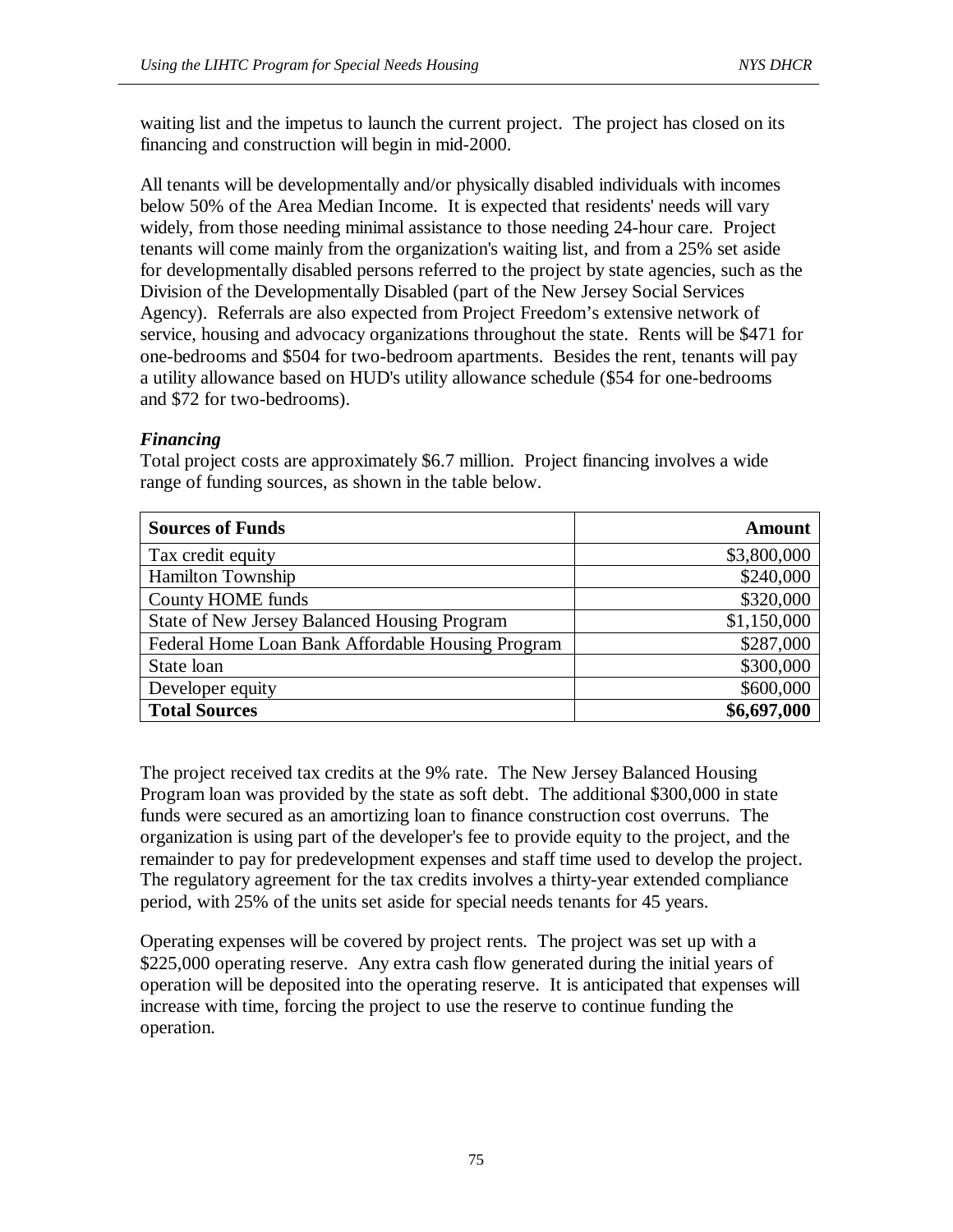#### *Supportive Services*

Project Freedom provides services to all its tenants, including transportation, recreation, tenant associations, and linkages with case managers. Some services, such as transportation and tenant organizing, have been built into the project and can be used by the tenants on an optional basis at no cost. These services are covered by project rents. The project includes a property manager/social service coordinator who provides an initial evaluation of the tenants' needs and coordinates a network of support.

Supportive services are not required for occupancy and each tenant may develop his or her own customized bundle of services. Tenants referred to the project by the Division of Developmentally Disabled under the 25% set aside receive services directly from the agency. These services range from a personal assistant to help getting dressed in the morning, to full-day supervision or an as-needed emergency call. Medicaid-eligible tenants receive their services directly through Medicaid and can select their own service provider.

## *ELIZABETH BLACKWELL APARTMENTS*

### *Project Information*

Elizabeth Blackwell Apartments is a project currently under construction in Geneva, New York, a city south of Rochester. The project involves the reuse of a former YMCA building, which included commercial uses on the first floor. The project will have 20 one-bedroom apartments for developmentally and physically disabled individuals, and commercial space leased to the Boys and Girls Club and a construction company.

The project is being developed by Castle Street Housing Limited Partnership. The general partner is Equity Providence-Capital Street Housing, Inc, a subsidiary of Providence Housing Development Corporation. Providence Housing is a nonprofit organization based in Rochester, which was created five years ago by Catholic Charities to develop affordable housing for special needs, elderly and families in the twelve-county area around Rochester.

Tenants for the Elizabeth Blackwell project will be referred by social service agencies, primarily from Ontario, Monroe, Wayne and Seneca counties. Rents have been seen at \$365 a month, and it is anticipated that all tenants will pay less than 30% of their income for rent. Construction should be completed by the end of 2000.

### *Financing*

The total cost of the project is approximately \$2.9 million. The project used LIHTC at the 9% rate and received a 30% bonus due to its location in a qualified census tract. The funding sources for the project are shown in the table below. Providence Housing is using part of the developer's fee to cover construction and development costs, and the remaining portion to cover operating costs.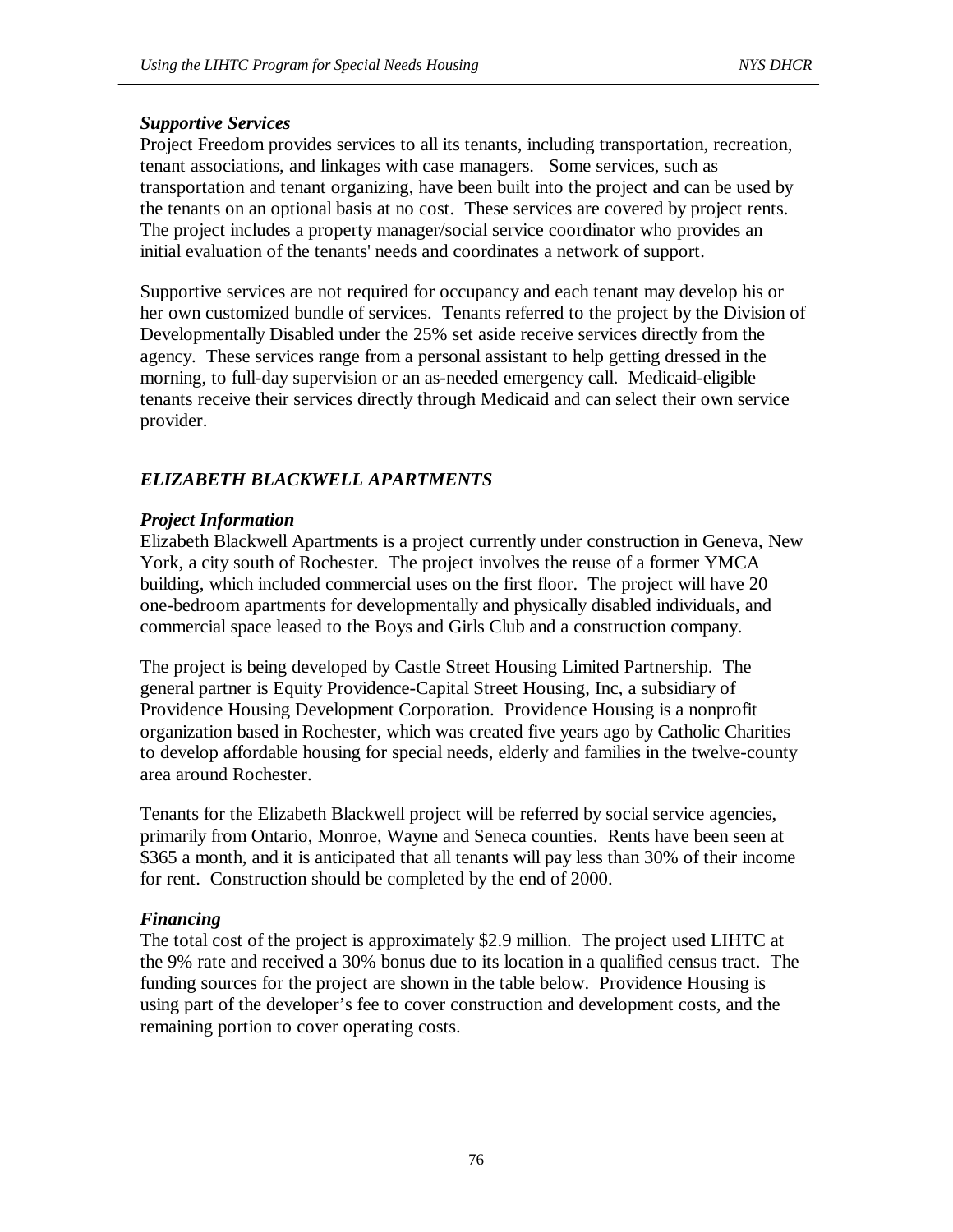| <b>Sources of Funds</b>                           | <b>Amount</b> |
|---------------------------------------------------|---------------|
| Tax credit equity                                 | \$1,900,000   |
| NYS Housing Trust Fund                            | \$646,000     |
| Federal Home Loan Bank                            | \$110,000     |
| Developer equity                                  | \$150,000     |
| Jobs for Geneva City Revolving Loan Fund (for the |               |
| commercial portion)                               | \$129,500     |
| <b>Total Sources</b>                              | \$2,935,500   |

#### *Supportive Services*

As the housing manager, Providence Housing will provide a part-time property manager in charge of building maintenance and of organizing a tenant association and activities for the residents. The project will not provide supportive services directly to the tenants. Nevertheless, tenants will have to demonstrate that they have the necessary support to live independently. Therefore, it is expected that the referring agency will provide case management and other ancillary services necessary for the referred tenant. These services will be financed by the NYS Developmentally Disabled Service Office, SSI, and funds from the United Way, among others.

Catholic Charities Community and Residential Services Program will be referring six tenants to the project through a memorandum of understanding with Providence Housing. It is expected that similar memoranda of understanding will be developed with other referring agencies, to specify procedures regarding the delivery of services to the tenants.

#### *ALLEGAN COUNTY SUPPORTIVE HOUSING DEMONSTRATION PROGRAM*

#### *Project Information*

This Demonstration Program is an outgrowth of the Allegan County Supportive Housing Corporation in Michigan. The project was developed as scattered-site supportive housing by Heritage Homes, Inc. Management, the for-profit subsidiary of Heritage Homes, a nonprofit housing and service provider. The project was developed in three different municipalities in Allegan County: two sites in the City of Allegan, two sites in the City of Fennville, and one site in the Village of Douglas. The 47-unit project is fully occupied with 52 households on a waiting list.

The project was placed in service in December of 1999 and January of 2000, and consists of 14 new buildings. The unit mix contains 4 one-bedrooms, 39 two-bedrooms, and 4 three-bedrooms. Rents are \$309 for a one-bedroom, \$363 for a two-bedroom duplex, \$371 for a two-bedroom apartment, and \$409 for a three-bedroom unit. The project is intended to serve a wide variety of disabled and special needs populations in the area, and has been set up for approximately one third developmentally disabled, one third mentally disabled, and the remaining as a mix of homeless, physically challenged, and individuals with AIDS. The project targets 5 units at 60% of AMI, 20 units at 40% of AMI, and the rest at 50% of AMI. Currently, the average household income in the project is 32% of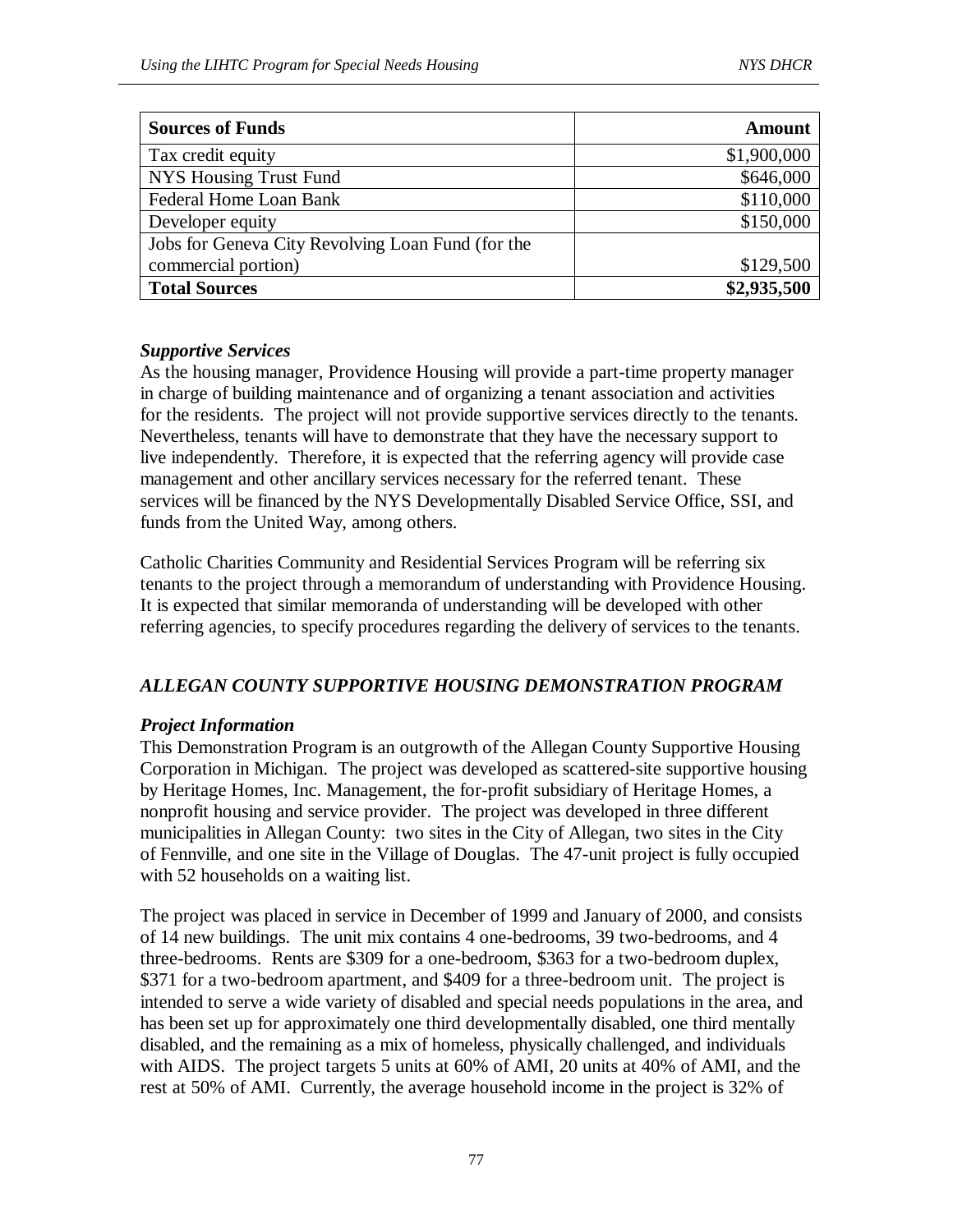AMI. Tenants are referred by the Allegan County Supportive Housing Consortium, a consortium of social service agencies.

#### *Financing*

The project cost approximately \$5.18 million and included financing from the Federal Home Loan Bank, the Michigan State Housing Development Authority, LIHTC, and a contribution from the developer. The project received tax credits at the 9% rate. Heritage Homes used the developer's fee to retire debt, pay for predevelopment costs, and establish operating reserves on preexisting projects. A breakdown of the sources of funds is shown on the table below.

| <b>Sources of Funds</b>                                    | Amount      |
|------------------------------------------------------------|-------------|
| Tax credit equity                                          | \$2,131,000 |
| Federal Home Loan Bank                                     | \$124,000   |
| Michigan State Housing Development Authority, 1%, 30 years | \$2,800,000 |
| Developer equity                                           | \$125,000   |
| <b>Total Sources</b>                                       | \$5,180,000 |

#### *Supportive Services*

Supportive services are provided according to the individual needs of each client. There is a wide range of need, from 24 hours live-in supervision to help with personal budgeting. Services are coordinated by Heritage Homes, Inc. Management in conjunction with the Allegan County Supportive Housing Consortium, which helps develop individual service plans. Each service provider has a memorandum of understanding with Heritage Homes, Inc., detailing the conditions and terms for providing services to the tenants that need them.

The cost of services used by the tenants is covered by the same agencies that provide those services. Additionally, the Allegan County Supportive Housing Consortium received a HUD Shelter Plus Care grant of \$300,000 and a Family Independence Agency grant of \$50,000, which will be used to provide some of the services the tenants will need.

## **3. ASSISTED LIVING**

### *FOREST FARM ASSISTED LIVING CENTER*

#### *Project Information*

The Forest Farm Assisted Living Center is a 50-unit assisted living project located in Middletown, Rhode Island. The project was sponsored by the Church Community Housing Corporation (CCHC), a nonprofit developer, and Forest Farm Health Care Center, Inc., a nursing home operator. The Center is adjacent to a 67-bed nursing home, which is owned and operated by Forest Farm Health Care Center. The project is a twostory building. All units are one-bedrooms with full bathrooms and kitchens.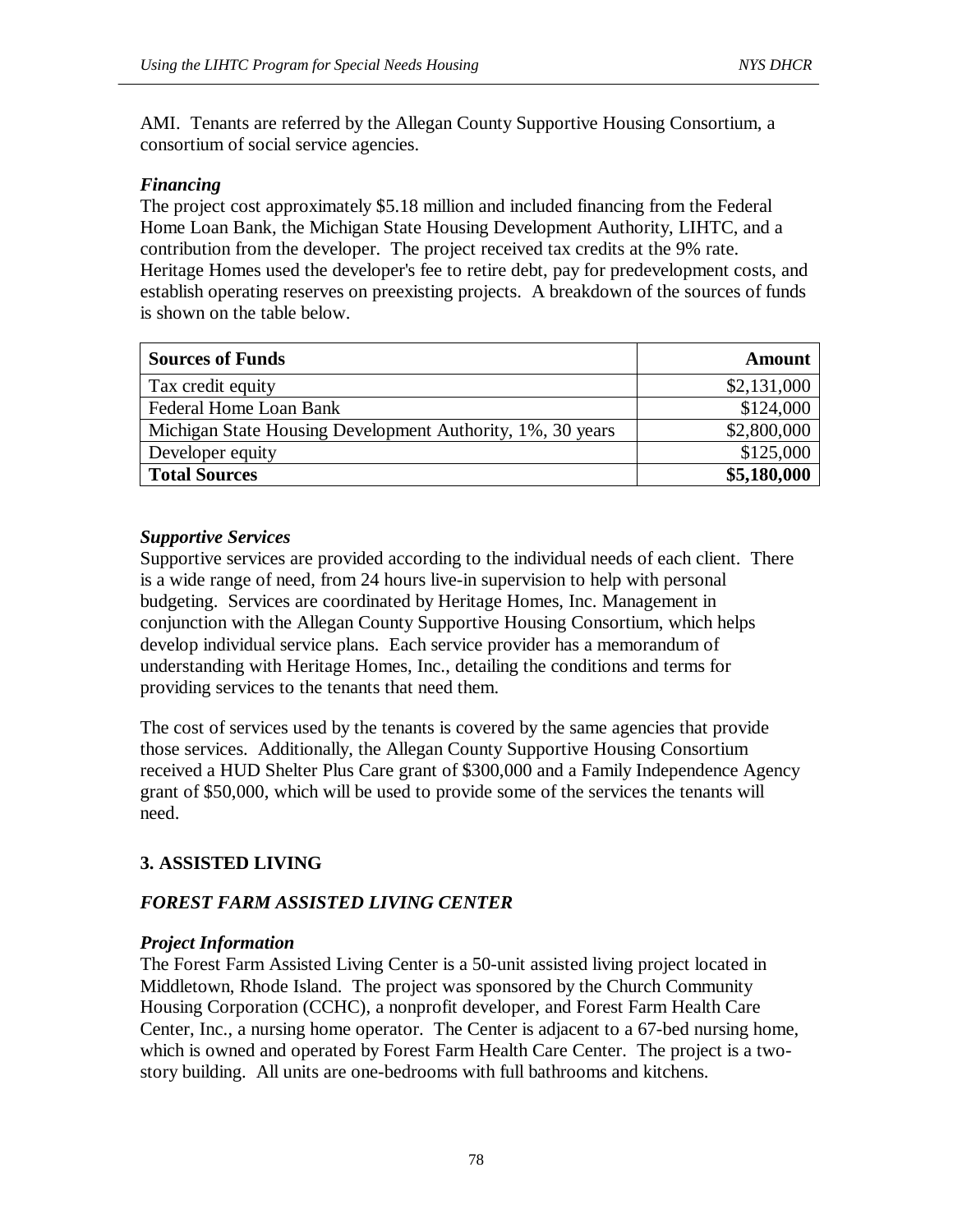The project has only five market-rate units that rent for \$638 a month. Among the remaining 45 LIHTC units, 10 have no subsidy and 30 have Medicaid/enhanced SSI assistance. These 40 units rent for \$495 a month. The remaining five LIHTC units have Medicaid/SSI assistance and a HOME subsidy, and their rent is \$445 a month. Tax credit units are reserved for tenants at or below 60% of the Area Median Income. Market-rate units have income limits set at 80% of AMI.

#### *Financing*

The project was financed with 9% tax credits, CDBG and HOME funds, and two mortgages from the Rhode Island Housing and Mortgage Finance Corporation (RIHMFC), the state's housing credit agency. The sources of funds are shown on the table below.

| <b>Sources of Funds</b>                 | <b>Amount</b> |
|-----------------------------------------|---------------|
| City CDBG                               | \$100,000     |
| RIHMFC: HOME                            | \$300,000     |
| RIHMFC: mortgage, 30 years, 8% interest | \$1,025,000   |
| RIHMFC: soft second mortgage, 30 years  | \$548,006     |
| Tax credit equity                       | \$4,289,721   |
| <b>Total Sources</b>                    | \$6,262,727   |

The project received from RIHMFC \$470,000 in 1997 tax credits and \$85,000 in 1998 tax credits, for a total of \$555,000. The tax credits were syndicated to the National Equity Fund for \$4.2 million. HOME funds were provided to the project as a deferred payment second mortgage, with a 30-year term and 5.5% interest. The project also received a pre-development loan of \$400,000 from the Local Initiatives Support Corporation (LISC).

### *Supportive Services*

Services to project tenants are provided by Forest Farm employees from the adjacent nursing home. The Center offers three levels of services, which are optional:  $\ddot{\phantom{0}}$ 

- Monthly meal package: three daily meals for \$182
- Basic services package: includes case management and coordination, three meals a day, personal care assistance, housekeeping, linen service, transportation, and community activities for a monthly charge of \$580 for tax credit only units and \$1,025 for Medicaid and market-rate units.
- Additional services: laundry, adult daycare and some medical services are available at the Center at an additional cost.

The cost of services is financed through Medicaid and SSI payments, as well as by payments from tenants with assets.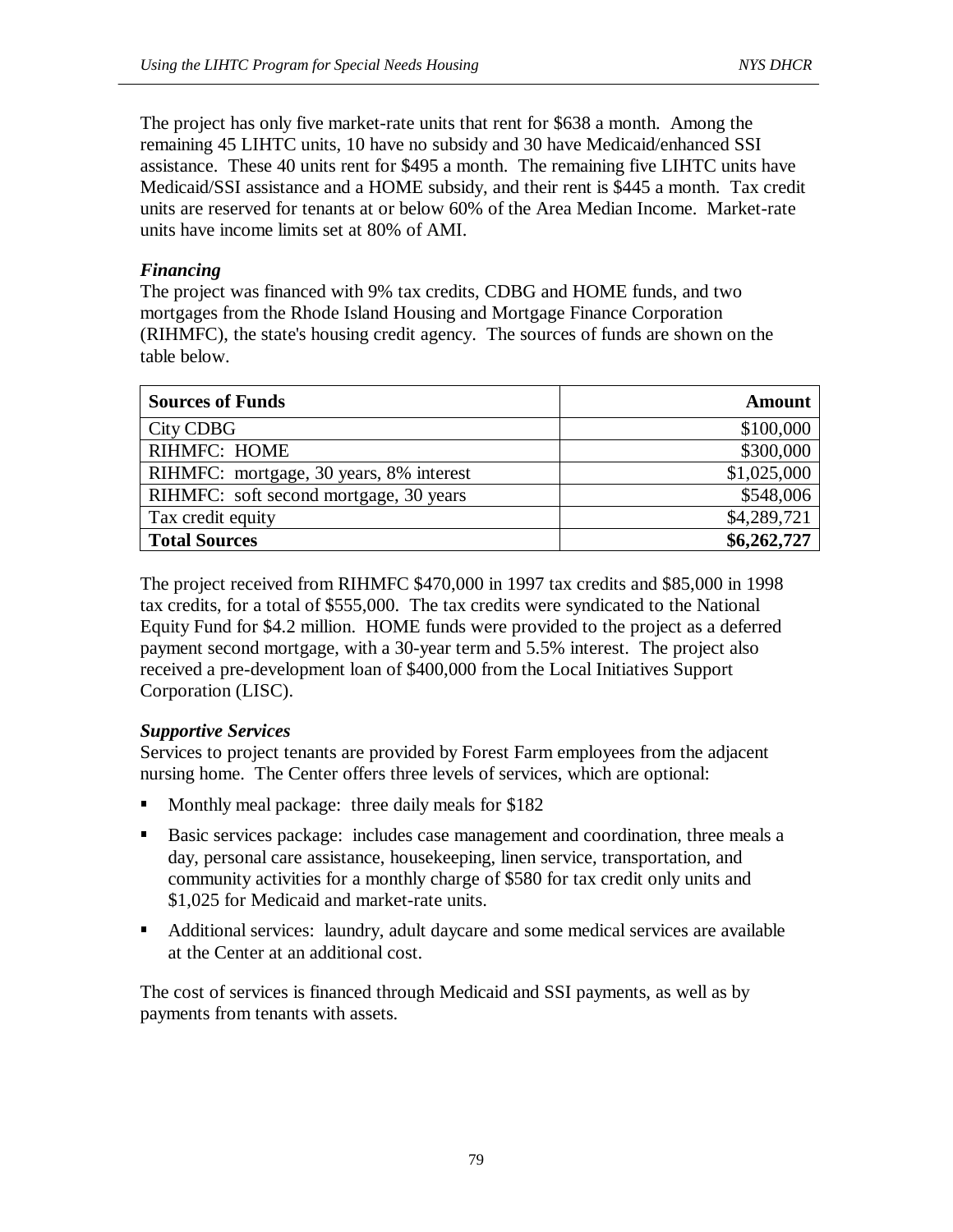### *VISITING NURSE ASSISTED LIVING RESIDENCE*

#### *Project Information*

The Visiting Nurse Assisted Living Residence is a 97-unit assisted living project located in Somerville, Massachusetts. The project was sponsored by the Visiting Nurse Foundation, Inc., a private nonprofit corporation, and is being managed by Managed Health Resources. As the developer, the Visiting Nurse Foundation demolished an old industrial building and cleaned up a brownfield site to build the Residence. The project is a three-story wood frame building located in a residential area. All units are onebedrooms with full bathrooms and a kitchenette.

The project has 24 market-rate units, 24 units for tax-credit eligible households, and 49 units for very low-income tax credit-eligible households that qualify for coverage under Medicaid. Rents, meals and services for tax credit units are \$1,878 per month. Rents are set at the maximum tax credit levels, with the remaining portion covering services. The cost of the package for market-rate tenants is \$2,600. Tax credit units are targeted at tenants with maximum incomes of 60% of the AMI, and there are no income limits for market-rate units.

#### *Financing*

The project was financed with 9% tax credits, city and state funds, a loan from the Visiting Nurses Association, and general partner equity. The sources of funds are shown on the table below.

| <b>Sources of Funds</b>                                          | <b>Amount</b> |
|------------------------------------------------------------------|---------------|
| MA Housing Partnership Fund, 30-year first mortgage, 7.47%       | \$5,400,000   |
| MA Housing Partnership Fund subsidized advance through the FHLB, |               |
| 30 years, 4.45%                                                  | \$1,250,000   |
| MA Department of Housing and Community Development Home          |               |
| Loan, 30-year shared second mortgage, 8%                         | \$500,000     |
| City HOME loan, 30-year shared second mortgage, 8%               | \$250,000     |
| Somerville Affordable Housing Trust third mortgage, 20 years, 8% | \$150,000     |
| Visiting Nurses Association Loan, 30 years, 8%                   | \$164,000     |
| Deferred developer's fees                                        | \$542,252     |
| General partner equity                                           | \$250,000     |
| Tax credit equity                                                | \$5,950,000   |
| <b>Total Sources</b>                                             | \$14,456,252  |

The project's tax credits were syndicated to the National Equity Fund. The Massachusetts Housing Partnership Fund mortgage and subsidized advance were structured for 30 years with a 20-year balloon payment. The required payment for the Somerville Affordable Housing Trust loan is only 20% of cashflow.

### *Supportive Services*

Meal and service packages are optional to tenants and are purchased separately. Services to project tenants are provided by Residence staff. These services include assistance with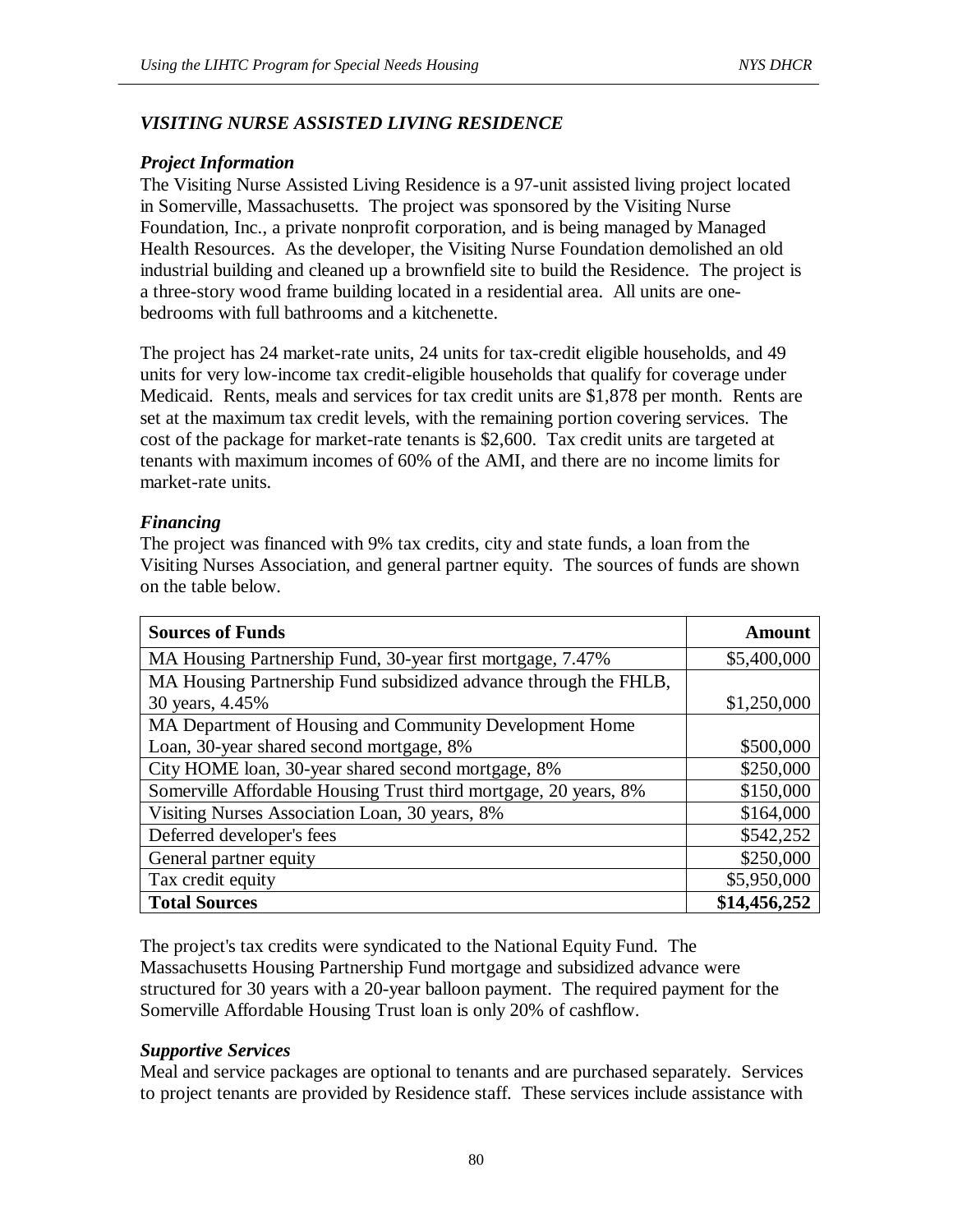the activities of daily living and the instrumental activities of daily living, assistance with self-administered medication, three meals a day, linen service, transportation, and social activities. These services are contracted by the Residence from the Visiting Nurse Association of Eastern Massachusetts and Managed Health Resources, but tenants can also contract with a provider of their own.

In addition to Supplemental Security Income, two state programs help maintain units affordable to very low-income residents. These programs are the Group Adult Foster Care (GAFC) and the SSI Category G program.

### *CHRISTOPHER HOUSE OF WEBSTER ASSISTED LIVING RESIDENCE*

#### *Project Information*

The Christopher House of Webster Assisted Living Residence is a new construction, three-story building on the campus of the Hubbard Hospital in Webster, Massachusetts. The 83-unit project contains 12 one-bedrooms, 20 alcove apartments, and 51 studio apartments. All apartments are equipped with a full-size refrigerator and a microwave for in-home cooking. Instead of a large dining facility, the project has several small dining areas that provide a comfortable atmosphere and are more conveniently located, encouraging tenants to socialize.

The goal of the project is to provide a continuum of care at one site, the Hubbard Hospital campus. The Christopher House project provides acute care services, transitional care services, long-term care services and now assisted living services. Christopher House Assisted Living, Inc., and Hubbard Health Systems, two private nonprofit organizations, are the general partners on the project.

The Residence is a mixed-income project. 43 units are targeted to very low-income residents (at or below 50% of AMI), with rents of \$446 for a studio and \$478 for a onebedroom. 20 units are targeted to low-income residents (at or below 60% of AMI), with rents of \$460 for a studio and \$495 for a one-bedroom. The remaining 20 units are targeted to moderate-income residents (at or below 80% of AMI), with rents of \$714 for a studio and \$816 for a one-bedroom. Very low-income residents qualify for Medicaid.

### *Financing*

The project was financed with 9% tax credits, and had a total cost of \$6.88 million. Funding sources included a construction loan from Key Healthcare Finance, and a Community Development Trust loan provided by the Local Initiatives Managed Assets Corporation (LIMAC), an affiliate of LISC. This loan was structured as an 18-year permanent loan with a 25-year amortization schedule, and a rate 260 basis points over the 10-year U.S. Treasury. The project's tax credits were syndicated to the National Equity Fund.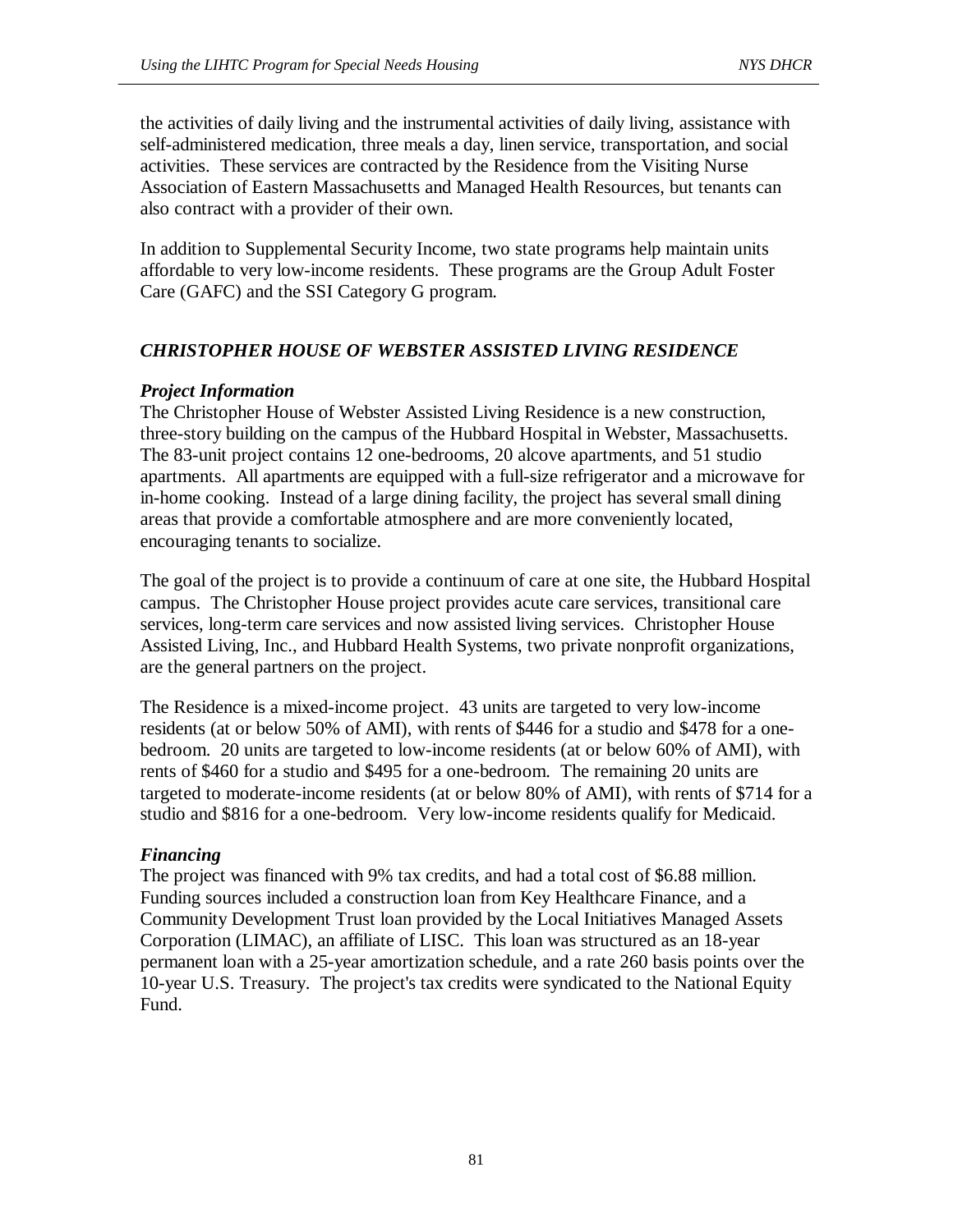| <b>Sources of Funds</b>            | Amount      |
|------------------------------------|-------------|
| <b>Community Development Trust</b> | \$5,200,000 |
| Tax credit equity                  | \$1,680,000 |
| <b>Total Sources</b>               | \$6,880,000 |

The developer's fee was used to cover the cost of pre-market studies and to set up an operating reserve.

#### *Supportive Services*

All services provided at Christopher House are optional and provided through a separate agreement with the tenant. Tenants selected for the project are carefully screened to ensure that the assisted living setting with optional services is appropriate for them. The facility focuses on individuals who need assistance with one to three activities of daily living. The optional basic service package offered to residents includes personal care services, three meals a day, weekly maid service, and laundry service. The cost to lowand very low-income residents is \$33.70 per day, or \$1,028 a month. The cost for market-rate residents is \$61.50 per day or approximately \$1,875 per month.

Residents of tax credit units that are not Medicaid-eligible are expected to pay for services out of their assets. For very low-income residents, services are paid for out of a combination of federal and state funding created to make the assisted living model affordable. These programs include SSI, the Massachusetts Group Adult Foster Care (GAFC), and the Massachusetts SSI Category G program. Both GAFC and SSI Category G provide direct payments to the nonprofit organization for making services available to qualified tenants.

# **C. Issues Arising from the Use of LIHTC for Special Needs Projects**

The following section was drawn from conversations with the sponsors of projects included as case studies, as well as with other developers of supportive housing projects in New York and other states whose projects were not included in this section. From their comments, we tried to identify trends in the field of special needs projects, obstacles for developing these kinds of projects in New York State, and recommendations for supportive housing providers who are using tax credits for the first time. A future study that takes into account these comments with quantitative data gathered from DHCR's database of projects, the IRS Tax Credit Reporting systems, and the upcoming census data would provide valuable insight into the issues regarding the use of LIHTC for supportive housing projects.

### **1. Issues Arising from the Use of LIHTC for Special Needs Housing**

Two trends seem evident among special needs housing providers and the populations they serve. The first is the aging of the population, which is increasing the need for supportive housing projects for seniors and for the frail elderly. The second is a tendency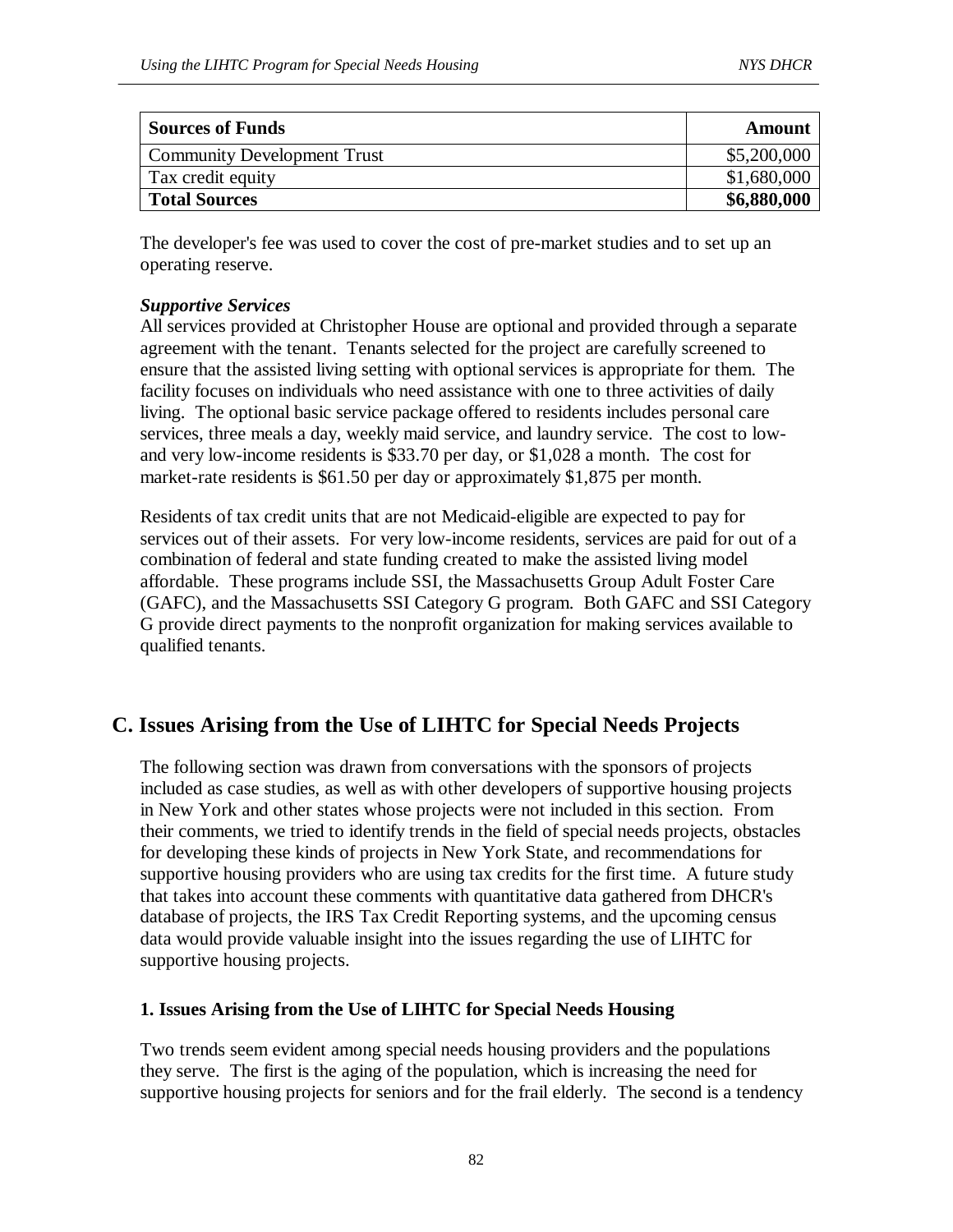among special needs housing organizations to provide more independent living opportunities, as opposed to group homes and shared apartments. This is particularly evident in the senior housing field, where assisted living is becoming a popular model to increase the independence of aging seniors and provide care at a lower cost than the traditional nursing home setting.

In spite of this trend, there seem to be few or no assisted living projects that use LIHTC in New York. This is also the case with LIHTC projects that serve developmentally disabled populations. New York, particularly New York City, has developed good models for providing formerly homeless individuals with permanent and transitional housing options using the LIHTC Program. Supportive housing projects that serve the formerly homeless appear to have more resources at the federal, state, and local levels to provide both housing and services than do projects that serve the frail elderly or the developmentally disabled. Nevertheless, the demand for supportive housing that serves these two populations remains high.

Developing assisted living with LIHTC has proved challenging. Organizations that are not home health care agencies should be encouraged to form alliances with home health care agencies that can access Medicaid funds through the NYS Limited Home Health Care Service Agency. Moreover, the restrictions on licensed facilities that are eligible for Medicaid reimbursement must be reconsidered, to ensure their compatibility with the requirements of the LIHTC Program.

One of the main obstacles of implementing special needs housing projects with LIHTC in New York State is the fact that these projects compete directly with affordable housing projects that do not provide services. While the former entail a higher risk due to the populations served and the greater need for resources to provide supportive services, the latter are simpler projects with lower risk levels. This difference is exacerbated in highincome areas, such as Westchester County, where many affordable housing projects serve middle-income households that cannot afford homeownership because the real estate market is so tight. Affordable housing developed in these locations can use conventional bank financing, and is much more stable and easier to manage and maintain than housing that serves low-income individuals with special needs.

Compounding this problem is the fact that, since competition for LIHTC has become so fierce, a developer must preferably have completed architectural feasibility studies and secured all other sources of funding to be competitive. Achieving this level of "readiness" requires considerable expenditures prior to applying for tax credits. This represents a real gamble for nonprofit organizations that have no assurances they will be successful in securing tax credits for their projects, even after spending considerable resources.

A third problem facing special needs housing providers is that these projects are more time- and labor-intensive to develop and manage, since they require weaving together a wide range of funding sources with different restrictions and regulations. Regulations are not necessarily compatible among funding programs, and each program adds its own monitoring and reporting requirements to the nonprofit sponsor. Projects receiving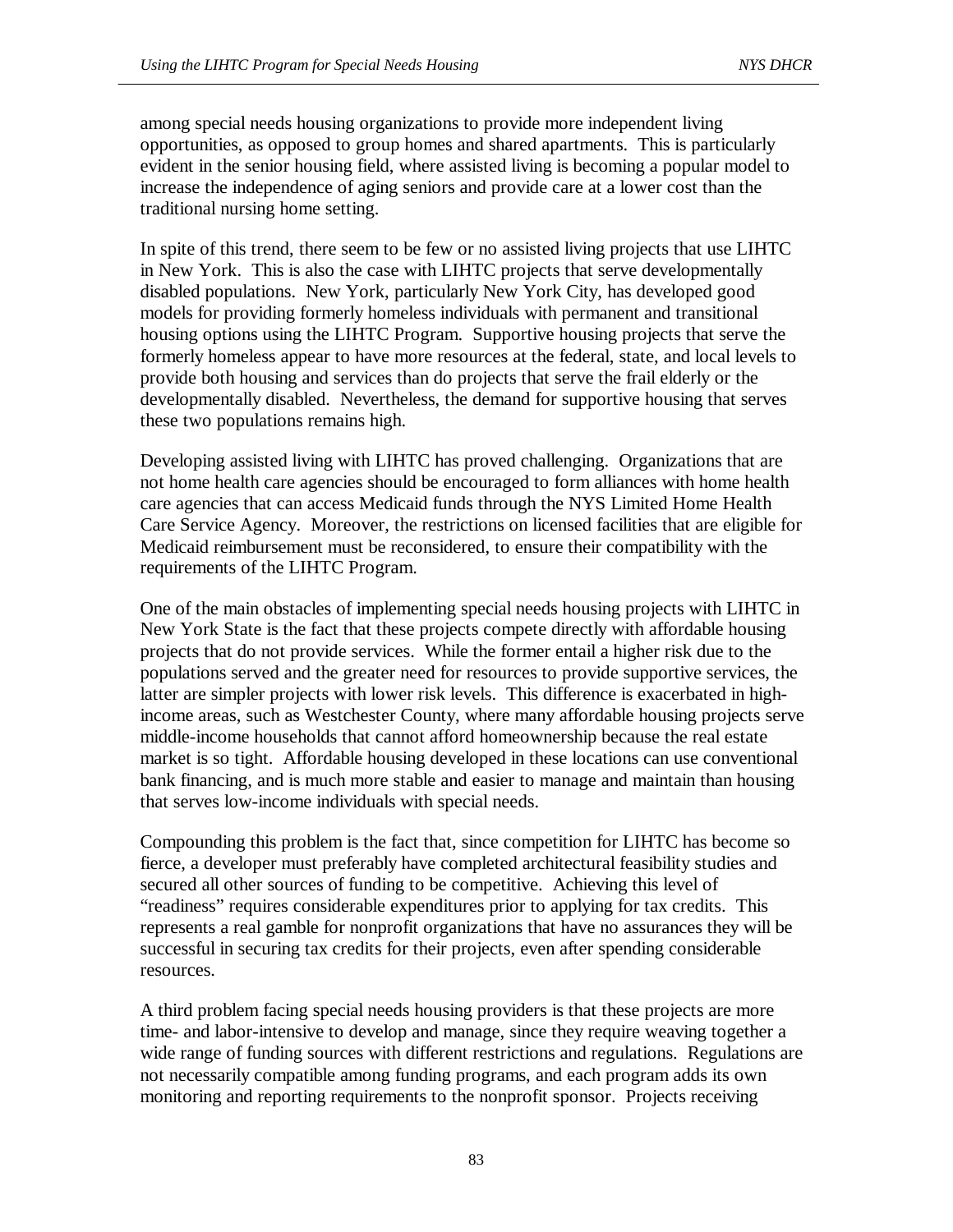operating subsidies also face a mismatch between the terms of the subsidy and the affordability requirements of the LIHTC Program. For example, rent subsidies can last only 5 to 10 years, while projects must remain affordable for 15, 30, or more years.

In growing metropolitan areas, the difficulty of working with multiple funding sources is compounded by the need to move quickly to secure a site and project funding, amid rapidly escalating land and construction costs. The funding needs of special needs housing projects make it harder for their sponsors to move quickly in the development process.

Finally, supportive housing projects face uncertainty regarding the duration of their service funding sources. Many of these projects cannot be operated without the provision of services, since tenants sometimes need the services to lead their daily lives. Therefore, the possibility of funding cuts or program terminations represents a real threat to these organizations.

### **2. Recommendations for First-Time Users of LIHTC for Supportive Housing**

The organizations contacted indicated that the key benefit of the LIHTC Program is that it allows the capitalization of operating and replacement reserves, as well as the payment of a higher developer's fee, which are rarely covered by a traditional lender. For a project with very low rents, the LIHTC Program can cover an organization's operating losses through reserves derived from the developer's fee, to a degree that most city and state programs cannot.

Due to the complexity of the LIHTC Program, most respondents strongly recommended that first-time users of the Program procure technical assistance and work with consultants. Consultants can assist in developing a viable project, work out the underwriting details, secure financing, and oversee the complex legal requirements for accessing tax credits. One option is seeking assistance from nonprofit organizations like the Local Initiatives Support Corporation (LISC) and the National Equity Fund (NEF) that work with communities to expand the capacity of their nonprofit housing developers.

Organizations must keep in mind that the LIHTC Program comes with a lot of responsibility. Groups that develop affordable housing projects using LIHTC need to view tax credit investors as partners. Their relationship will be a 15-year partnership, since the developer will have to report to the investor and the investor will monitor the project to make sure that the investment is secure.

Other recommendations included:  $\overline{a}$ 

- Meeting with other nonprofits in adjacent counties to share knowledge and experience
- Attending conferences, seminars, and workshops on the LIHTC Program, such as:
	- NYS Rural Housing Coalition Annual Conference
	- NYS Neighborhood Preservation Corporation Annual Conference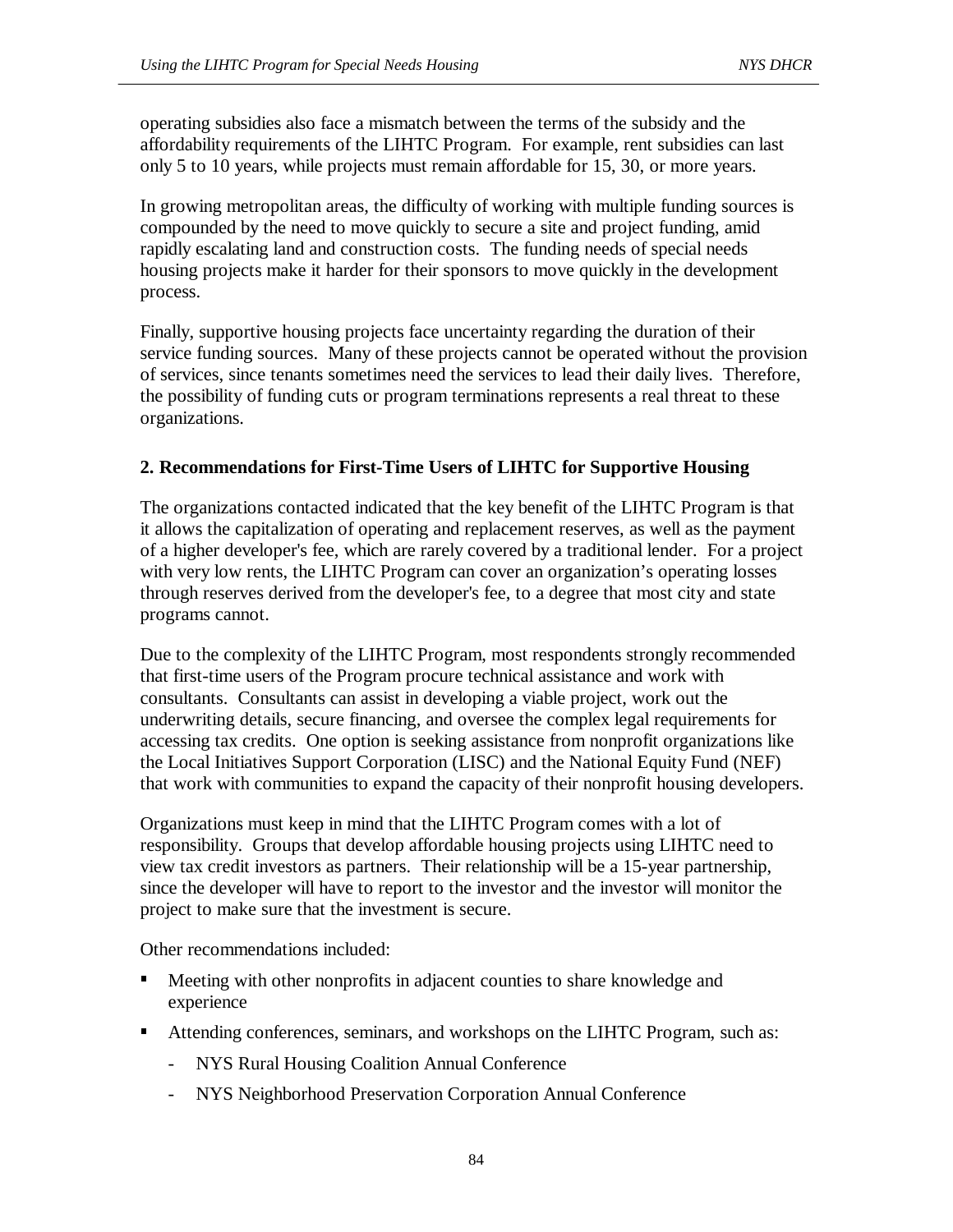- Periodical seminars on the frequently changing regulations of Section 42 offered by the Institute for Professional Education and Development (IPED), a professional training organization created by attorneys at Peabody and Brown
- Introduction to Tax Credits, an introductory class to the LIHTC Program offered by the Lawyer's Alliance
- Training Institutes offered three or four times a year by the Neighborhood Reinvestment Corporation
- Basic and follow-up courses on using tax credits offered by the Pratt Institute Center for Community and Environmental Development (PICCED)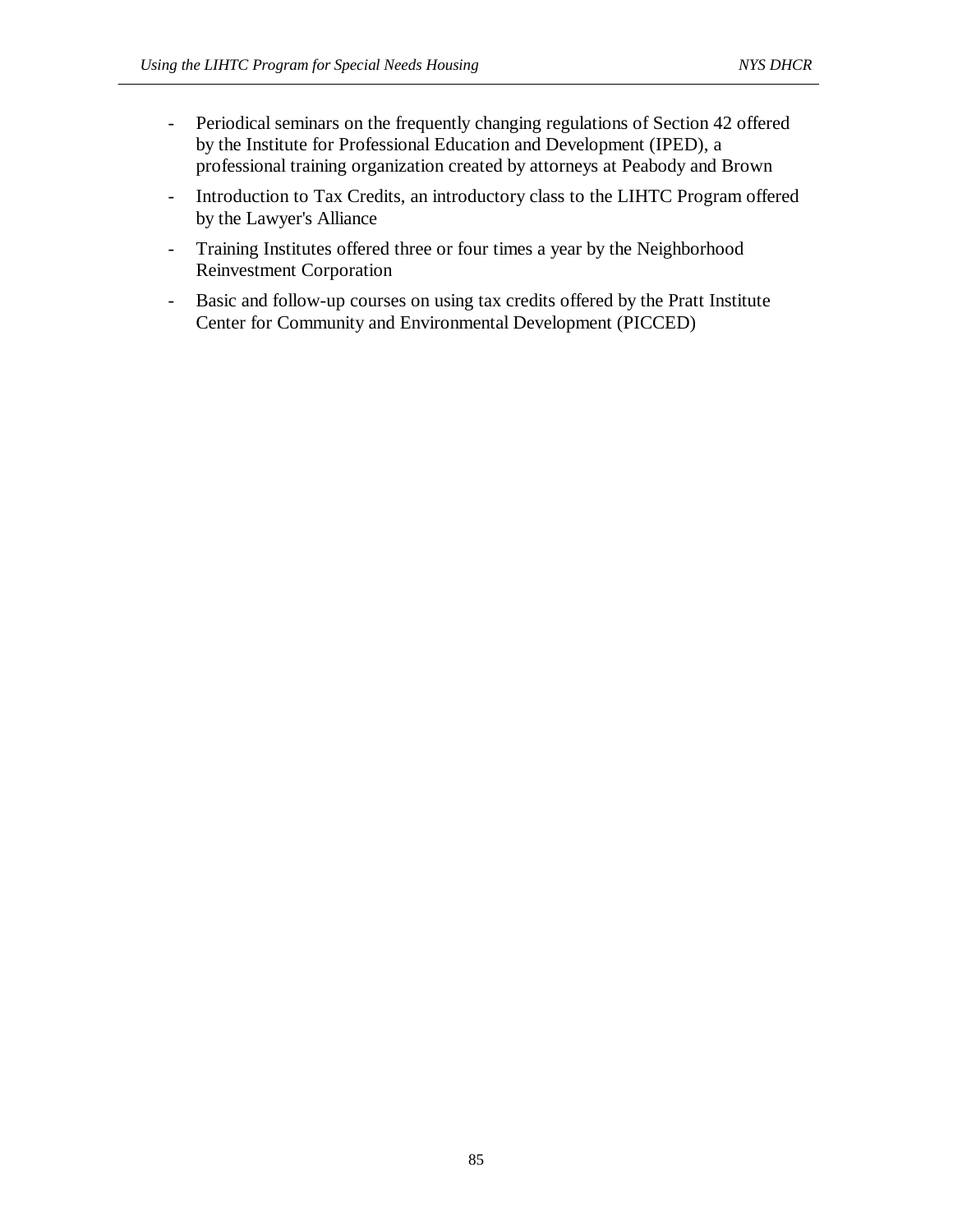## **BIBLIOGRAPHY AND RESOURCES**

Dannenberg, Harry S. and Abromowitz, David M. "Financing Assisted Living with Low-Income Housing Credits," *The Low-Income Housing Tax Credit Advisor*, February 1998.

Dannenberg, Harry S. and Abromowitz, David M. "IRS Private Letter Ruling Causes Some Confusion About Use of Credits and Bonds for Assisted Living," *The Low-Income Housing Tax Credit Advisor*, February 1998.

Enterprise Foundation. *Partnerships that Perform: The Low Income Housing Tax Credit*, Maryland, 1996.

Escherich, Susan M. *Affordable Housing Through Historic Preservation: Tax Credits and the Secretary of the Interior's Standards for Historic Rehabilitation*, Washington, DC: U.S. Department of the Interior, National Park Service, Cultural Resources, Preservation Assistance, 1995.

Freedman, Anthony S. *The Essential Guide to Housing Credit Compliance*, Washington, D.C.: National Council of State Housing Agencies, 1997.

Guggenheim, Joseph. *Tax Credits for Low Income Housing*, 10<sup>th</sup> Edition. Glen Echo, Maryland: Simon Publications, 1998.

Guggenheim, Joseph. *Tax Credits for Low Income Housing: Opportunities for Developers, Non-Profits, and Communities Under Permanent Tax Act Provisions*, Glen Echo, Maryland: Simon Publications, 1996.

Haas, Joseph. "Medicaid Waivers, Housing Tax Credits Used in Assisted Living Project," *The Low-Income Housing Tax Credit Advisor*, March 2000.

NYS Department of Health. *Assisted Living in New York: Preparing for the Future, Report to the Governor and Legislature*, May 1999.

NYS Division of Housing and Community Renewal. *Capital Programs Manual*, Albany, NY, December 1996.

NYS Division of Housing and Community Renewal. *Low-Income Housing Credit Qualified Allocation Plan*, Albany, NY, February 1998.

Shashaty, Andre. "NEF Breaks New Ground to Create Model Affordable Assisted Living Projects," *Affordable Housing Finance*, October 1999.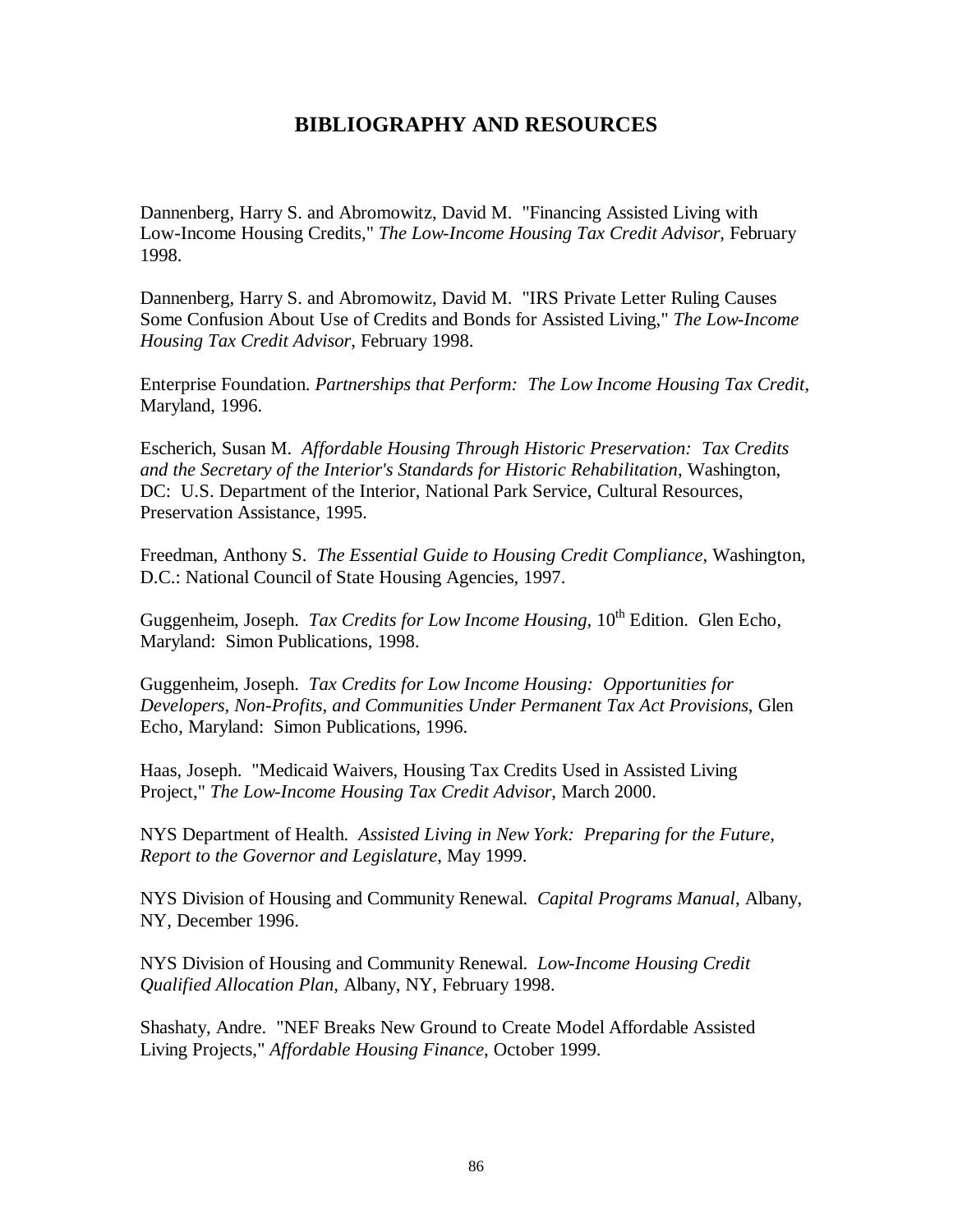U.S. Department of Housing and Urban Development. *Using HOME with Low Income Housing Tax Credits*, 1997.

Note: Some of these publications might be available at the DHCR library. For more information, check the Division's web page at www.dhcr.state.ny.us

The following websites provide varied information on the LIHTC Program:

#### *National Housing and Rehabilitation Association*  www.housingonline.com

This site lists monthly tax credit rates, Difficult Development Areas, and qualified census tracts. It also provides information on tax credit compliance and links to other sites related to the Program.

*Novogradac's Affordable Housing Resource Center*  www.novoco.com/resource.htm

*National Council of State Housing Agencies*  www.ncsha.org/ This site provides information about the LIHTC Program under the section "What Housing Finance Agencies Do".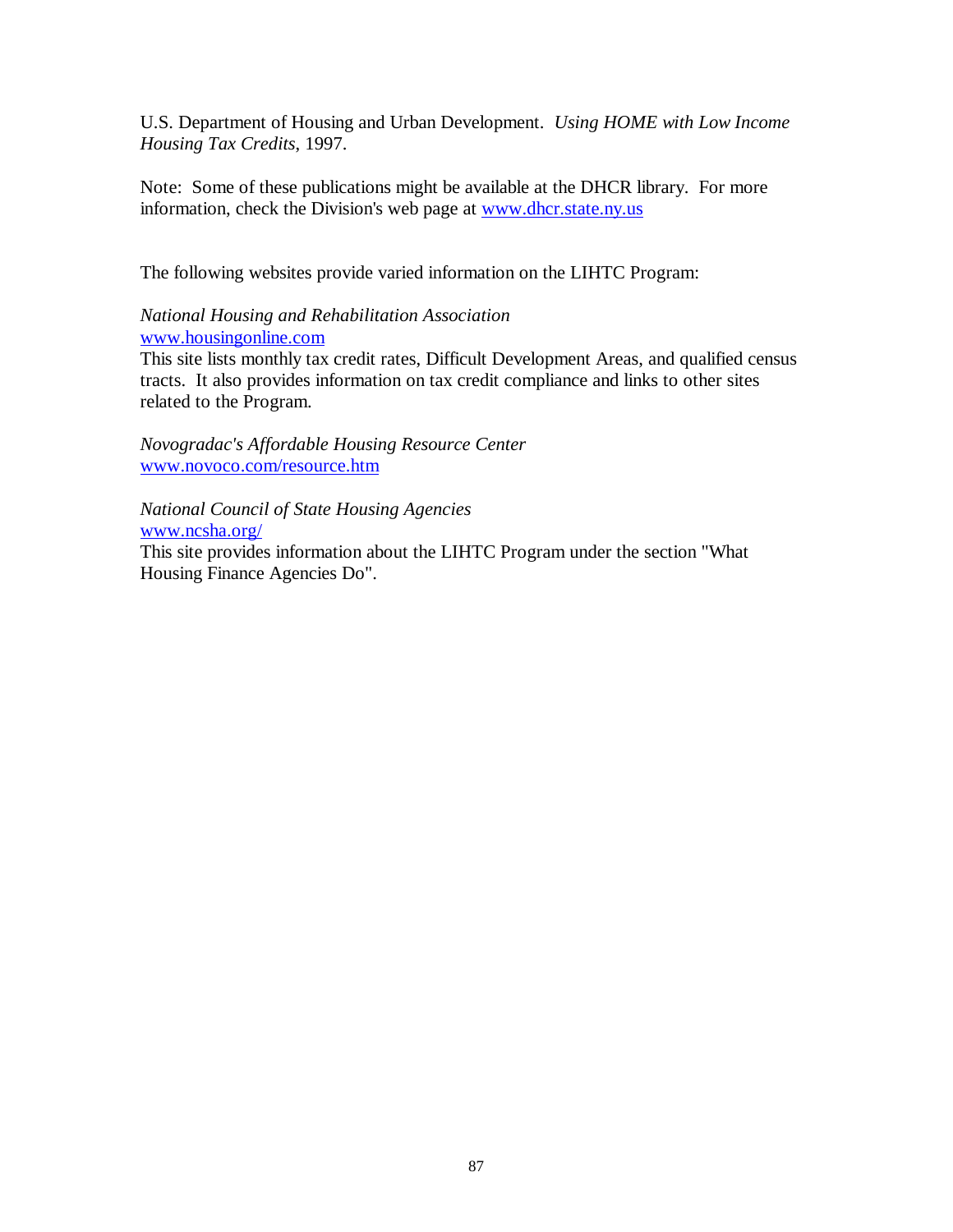# **GLOSSARY**

Most terms were taken from the glossary included in DHCR's Capital Programs Manual.

| <b>Annual Credit</b><br><b>Amount</b>            | Qualified basis multiplied by Credit rate.                                                                                                                                                                                                                                                                                                                                                                                                               |
|--------------------------------------------------|----------------------------------------------------------------------------------------------------------------------------------------------------------------------------------------------------------------------------------------------------------------------------------------------------------------------------------------------------------------------------------------------------------------------------------------------------------|
| <b>Applicable</b><br><b>Fraction</b>             | Percentage of the development composed by qualified low-income<br>units. It is based on the lesser of unit ratio or floor space ratio.                                                                                                                                                                                                                                                                                                                   |
| <b>Area Median</b><br><b>Income</b>              | The HUD Area Median Incomes are updated annually. As applied to<br>tax credit projects, the AMI is adjusted for family size.                                                                                                                                                                                                                                                                                                                             |
| <b>Carryover</b><br><b>Allocation</b>            | Tax credits are allocated to projects from the state credit ceiling<br>available to each state by calendar year. Tax credit projects which<br>are not completed in the calendar year in which the credits are<br>allocated may carry over that allocation for up to two additional<br>calendar years if the owner's basis in the property at the end of the<br>allocation year is at least 10% of the total reasonably expected basis<br>in the project. |
| <b>Certificate of</b><br>Incorporation           | Legal document filed with the State, which describes a corporation's<br>legal organizational structure, as well as any amendments and<br>restatements.                                                                                                                                                                                                                                                                                                   |
| <b>Certificate of</b><br><b>Occupancy</b>        | Certificate issued by the building department of a local government,<br>providing evidence that a building is ready and fit for occupancy, and<br>free of building code violations.                                                                                                                                                                                                                                                                      |
| <b>Change Order</b>                              | Order which authorizes changes or modifications to the construction<br>work originally shown in contract drawings, plans, or specifications.                                                                                                                                                                                                                                                                                                             |
| <b>Common Areas</b>                              | Land, improvements, and amenities for the benefit and use of all<br>occupants, as well as the property owner, such as corridors, hallways,<br>playgrounds, community rooms, management offices, and elevators.                                                                                                                                                                                                                                           |
| Comparable<br>Rent                               | The prevailing rent for comparable apartments in the same<br>neighborhood, service area or market.                                                                                                                                                                                                                                                                                                                                                       |
| Compliance<br><b>Period</b>                      | Period during which projects must comply with the requirements of<br>the LIHTC Program. The compliance period is fifteen years for<br>projects that received 1990 and later tax credits. The extended use<br>period involves an additional fifteen years, for a 30-year regulatory<br>period.                                                                                                                                                            |
| <b>Construction</b><br>Award<br><b>Agreement</b> | Contract which documents the terms for development of the project<br>and disbursement of the award proceeds.                                                                                                                                                                                                                                                                                                                                             |
| <b>Construction</b><br>Loan                      | A short-term loan to cover a project's construction costs, with loan<br>proceeds disbursed in periodical installments as work progresses.                                                                                                                                                                                                                                                                                                                |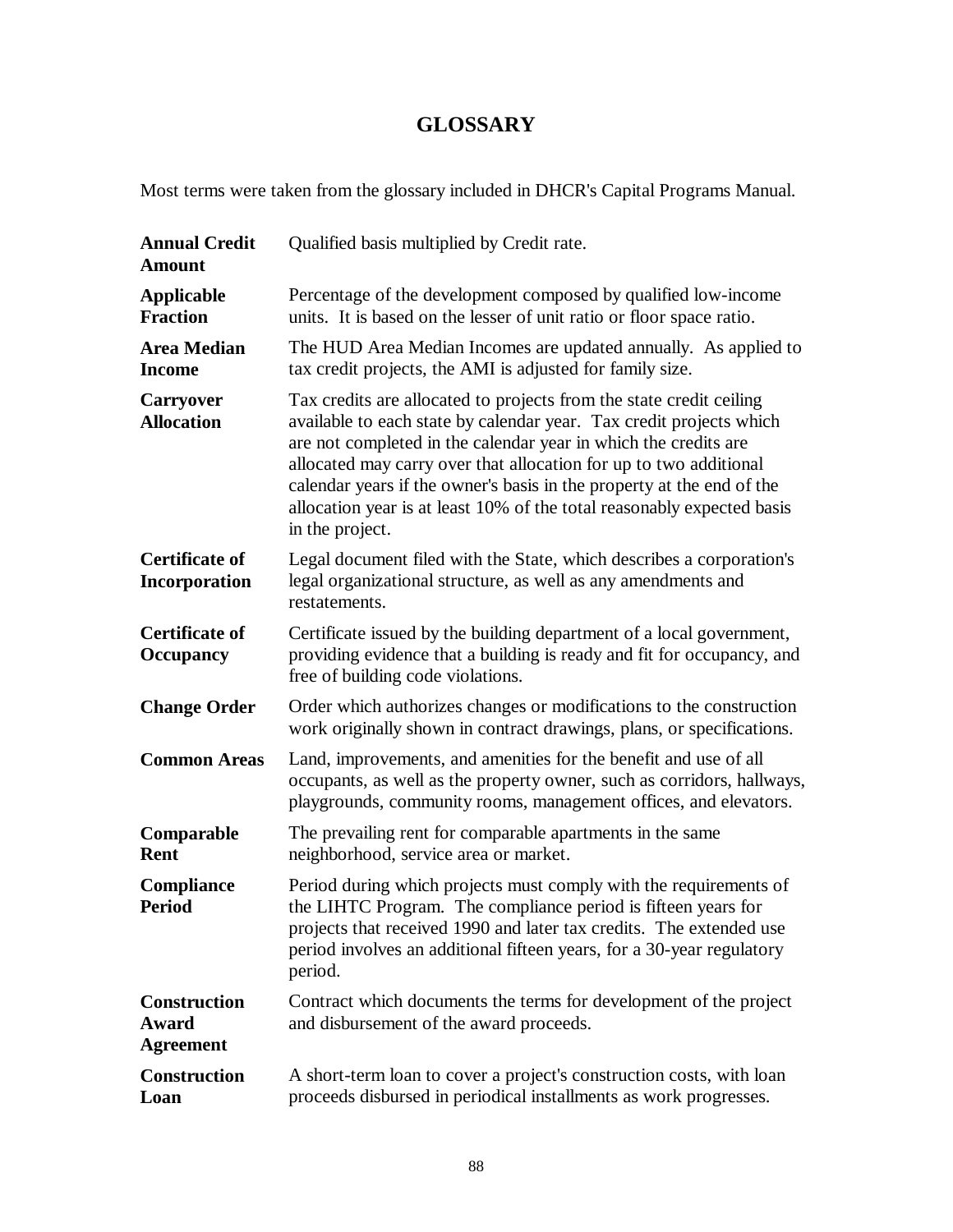| Cost<br><b>Certification</b>                          | Accounting of actual project costs as expended for all project-related<br>expenses from all funding sources.                                                                                                                                                                                                                               |
|-------------------------------------------------------|--------------------------------------------------------------------------------------------------------------------------------------------------------------------------------------------------------------------------------------------------------------------------------------------------------------------------------------------|
| <b>Credit Ceiling</b>                                 | Annual amount of LIHTC received by NYS and allocated according<br>to Qualified Allocation Plans.                                                                                                                                                                                                                                           |
| <b>Credit</b><br><b>Reservation</b>                   | The credit reservation serves as the preliminary assignment of tax<br>credits to a qualified low income project. It contains deadlines for<br>closing on construction financing, obtaining permanent financing<br>commitments, starting construction, and submitting the remaining<br>documents necessary to issue an allocation of LIHTC. |
| <b>Depreciation</b>                                   | An asset's deemed loss in value over a period of time.                                                                                                                                                                                                                                                                                     |
| <b>Difficult</b><br><b>Development</b><br>Areas (DDA) | Counties designated by HUD as having high construction costs, land<br>and utility costs, relative to the AMI. Projects located in these<br>counties can increase their eligible basis by 30%. DDA's are<br>published annually by HUD.                                                                                                      |
| <b>Due Diligence</b>                                  | Review performed by the syndicator of a tax credit project to assess<br>the project's feasibility. Includes information on local approvals,<br>environmental review, project funding, market demand, and capacity<br>and experience of the sponsor.                                                                                        |
| <b>Eligible Basis</b>                                 | Development expenditures that are eligible for obtaining tax credits.                                                                                                                                                                                                                                                                      |
| <b>Extended Use</b><br><b>Agreement</b>               | Agreement between DHCR and the property owner that extends the<br>use of the tax credit property beyond the initial 15-year compliance<br>period. The agreement is a restrictive covenant that runs with the<br>land.                                                                                                                      |
| <b>Fair Market</b><br><b>Value</b>                    | The highest price a property would bring if offered for sale in a<br>competitive market for a reasonable time period, with both buyer and<br>seller being fully aware of all the property's present and future uses<br>without being compelled to conduct the transaction.                                                                 |
| Firm<br><b>Commitment</b>                             | A lender's irrevocable agreement to loan a specific sum of money at a<br>specified interest rate for a definite term, subject to certain conditions.                                                                                                                                                                                       |
| <b>General Partner</b>                                | A natural person, partnership, corporation or other person or entity in<br>its own or any representative capacity who has been admitted to a<br>limited partnership as a general partner in accordance with the<br>partnership agreement.                                                                                                  |
| <b>Hard Costs</b>                                     | Costs incurred by the contractor in providing all labor, materials,<br>equipment, general conditions, overhead and profit for the<br>construction of a project.                                                                                                                                                                            |
| <b>Housing Credit</b><br><b>Agency</b>                | An agency legally authorized to allocate and award tax credits to<br>eligible projects.                                                                                                                                                                                                                                                    |
| <b>Interim Loans/</b><br><b>Financing</b>             | Financing provided for a limited period, to be "taken out" by<br>permanent financing or equity.                                                                                                                                                                                                                                            |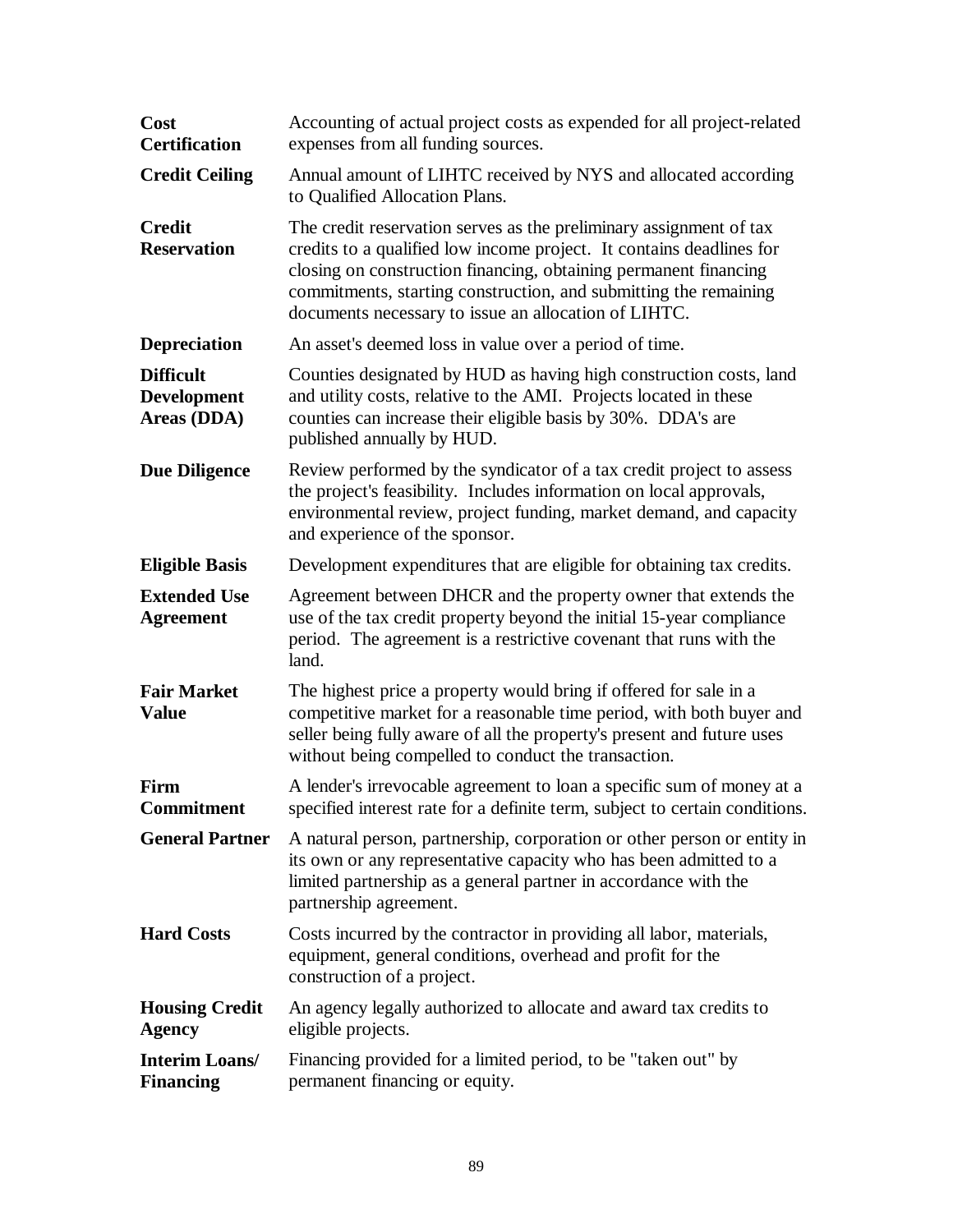| <b>Investor</b><br><b>Limited Partner</b>         | An investor who is admitted into the ownership of a project through a<br>Limited Partnership Agreement, typically acquiring up to 99.9% of<br>the interest without getting involved in the daily management of the<br>project. Its main role is to contribute money into the project in<br>exchange for claiming the tax credits, and monitor a project's<br>compliance with tax credit requirements. |
|---------------------------------------------------|-------------------------------------------------------------------------------------------------------------------------------------------------------------------------------------------------------------------------------------------------------------------------------------------------------------------------------------------------------------------------------------------------------|
| <b>Letter of Credit</b>                           | A bank's agreement or commitment, made at a customer's request, to<br>honor a third party's demands of payment upon compliance with the<br>conditions specified in the letter of credit.                                                                                                                                                                                                              |
| <b>Limited</b><br>Partnership                     | A partnership formed by two or more persons under Articles 8 or 8A<br>of the NYS Partnership Law, having one or more general partners and<br>one or more limited partners.                                                                                                                                                                                                                            |
| <b>Limited</b><br>Partnership<br><b>Agreement</b> | Document that defines and governs the business relationship between<br>the general partner and the investor limited partner.                                                                                                                                                                                                                                                                          |
| <b>Management</b><br><b>Agent</b>                 | The company or individual who markets, leases, manages, and<br>maintains the project.                                                                                                                                                                                                                                                                                                                 |
| <b>Management</b><br><b>Agreement</b>             | A contract between a project owner and the management agent,<br>which establishes the agent's obligations, compensation, scope of<br>authority, methods of paying project expenses, and so on.                                                                                                                                                                                                        |
| <b>Market Rent</b>                                | The rent level achieved in housing market area for comparable units<br>which are not subject to rent restrictions.                                                                                                                                                                                                                                                                                    |
| <b>Moderate</b><br><b>Rehabilitation</b>          | A project which has a total development cost of \$25,000 per unit or<br>less.                                                                                                                                                                                                                                                                                                                         |
| <b>Operating</b><br><b>Expenses</b>               | Periodic expenses which are essential for a project's continuous<br>operation and maintenance. Operating expenses may be fixed, such<br>as property taxes and insurance, or they may be variable, such as<br>utilities or payroll. Operating and replacement reserve contributions<br>are operating expenses; mortgage principal and interest, and<br>depreciation are not.                           |
| Partnership<br><b>Expense</b>                     | Any expense incurred by the partnership that is paid from the<br>proceeds of syndication of LIHTC which are not allocated to<br>developer's fee or syndication cost.                                                                                                                                                                                                                                  |
| <b>Permanent</b><br><b>Financing</b>              | A long-term loan often used to "take out" the interim lender who<br>loaned money to finance the construction of a major project.                                                                                                                                                                                                                                                                      |
| <b>Placed in</b><br><b>Service Date</b>           | Date when the building is ready and available for occupancy, usually<br>taken as the date when a Certificate of Occupancy is issued.                                                                                                                                                                                                                                                                  |
| Predevelopment<br><b>Costs</b>                    | Costs which are incurred in conjunction with, but prior to, the actual<br>commencement of the project's construction, such as site option costs,<br>site carrying charges, architectural and engineering fees, and<br>appraisal fees.                                                                                                                                                                 |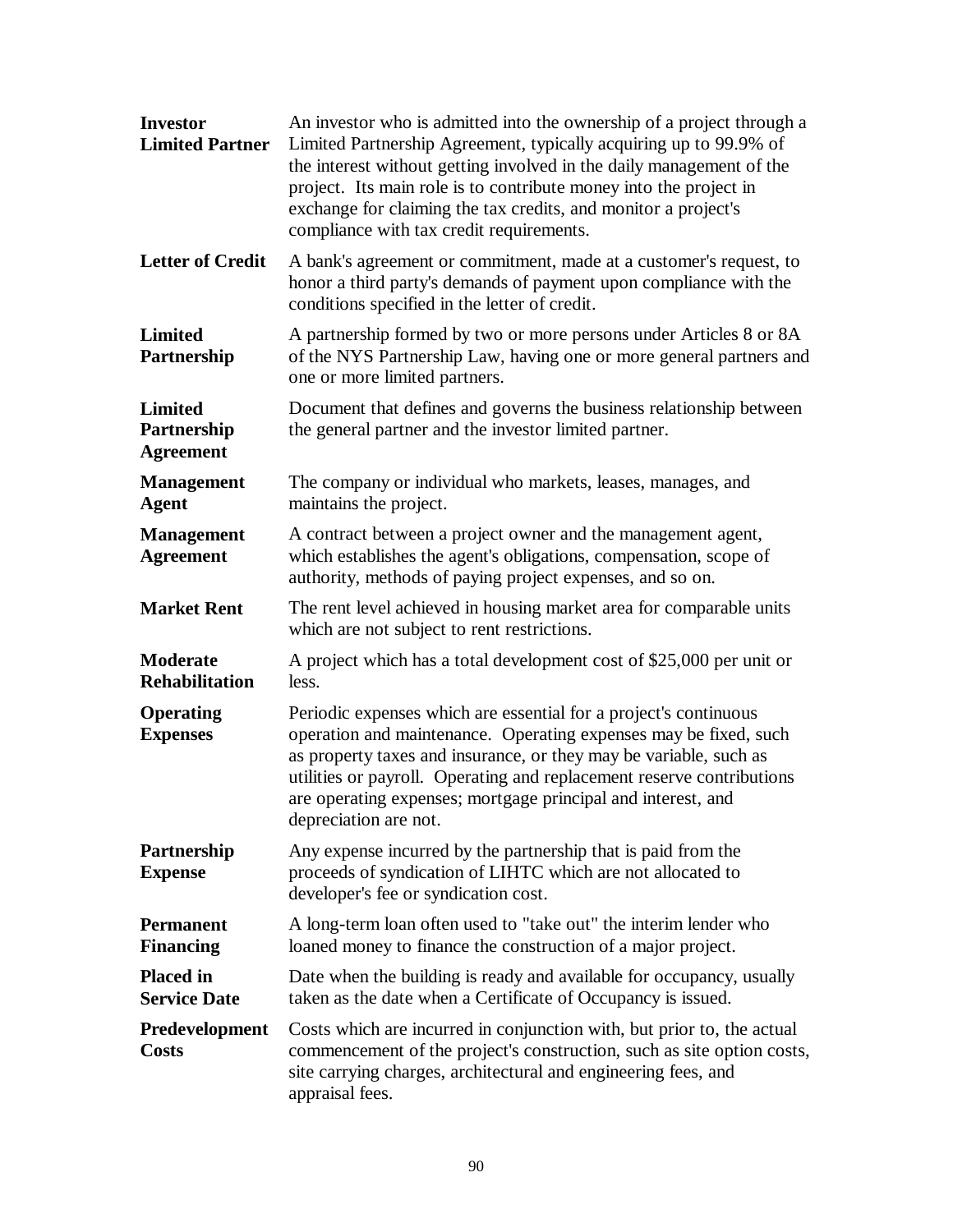| <b>Present Value</b>                     | The value today of payments to be made or received in the future.                                                                                                                                                                                                                                         |
|------------------------------------------|-----------------------------------------------------------------------------------------------------------------------------------------------------------------------------------------------------------------------------------------------------------------------------------------------------------|
| <b>Private</b><br><b>Placement</b>       | Transaction where a private corporation directly buys all of the tax<br>credits provided by a low income housing project.                                                                                                                                                                                 |
| <b>Public</b><br><b>Assistance Level</b> | Household income of 30% of the AMI or less.                                                                                                                                                                                                                                                               |
| Qualified<br><b>Allocation Plan</b>      | A Plan prepared and adopted by a Housing Credit Agency pursuant to<br>IRC Section 42 that establishes the criteria and preferences for<br>allocating LIHTC.                                                                                                                                               |
| <b>Qualified basis</b>                   | Eligible basis multiplied by the applicable fraction.                                                                                                                                                                                                                                                     |
| Qualified<br><b>Census Tracts</b>        | Census tracts where 50% or more of households have incomes of less<br>than 60% of the AMI. Projects located in qualified census tracts can<br>increase their eligible basis by 30%. A list of qualified census tracts<br>is published by HUD and updated every 10 years.                                  |
| <b>Right of First</b><br><b>Refusal</b>  | Option granted to a not-for-profit sponsor to acquire the investor<br>limited partner's partnership interest at the end of the 15-year tax<br>credit compliance period.                                                                                                                                   |
| <b>Regulatory</b><br><b>Agreement</b>    | Contract between NYS DCHR and the project owner that prescribes<br>the terms under which the project will be owned and operated.                                                                                                                                                                          |
| <b>Regulatory</b><br><b>Period</b>       | The period of time for which the project's Regulatory Agreement is in<br>effect.                                                                                                                                                                                                                          |
| <b>Rehabilitation</b>                    | Restoration of a building to its former or improved condition, as<br>when buildings are renovated or modernized. Rehabilitation usually<br>does not alter a structure's basic plan or style, but may include some<br>new construction, buildings, or additions.                                           |
| <b>Replacement</b><br><b>Reserve</b>     | The amount set aside at the time of initial occupancy, or each month<br>thereafter, for the future replacement of items including, but not<br>limited to, flooring, plumbing systems, heating systems, security<br>systems, electrical systems, roofs, and window and door units, as<br>approved by DHCR. |
| <b>Restricted Rent</b>                   | The rent limitation for a dwelling unit for purposes of qualifying for<br>LIHTC.                                                                                                                                                                                                                          |
| <b>Shelter</b><br><b>Allowance</b>       | The Department of Social Services' maximum rental allowance for<br>persons receiving public assistance. The allowance is based on<br>county of residence and family size.                                                                                                                                 |
| <b>Shelter Rent</b>                      | The maximum rent which can be charged for units to be occupied by<br>persons receiving public assistance, or who have incomes at the<br>public assistance level.                                                                                                                                          |
| <b>Soft Costs</b>                        | Costs, other than acquisition and construction/rehabilitation, which<br>are incurred while holding unimproved property or during<br>construction. Soft costs may include, but are not limited to, such                                                                                                    |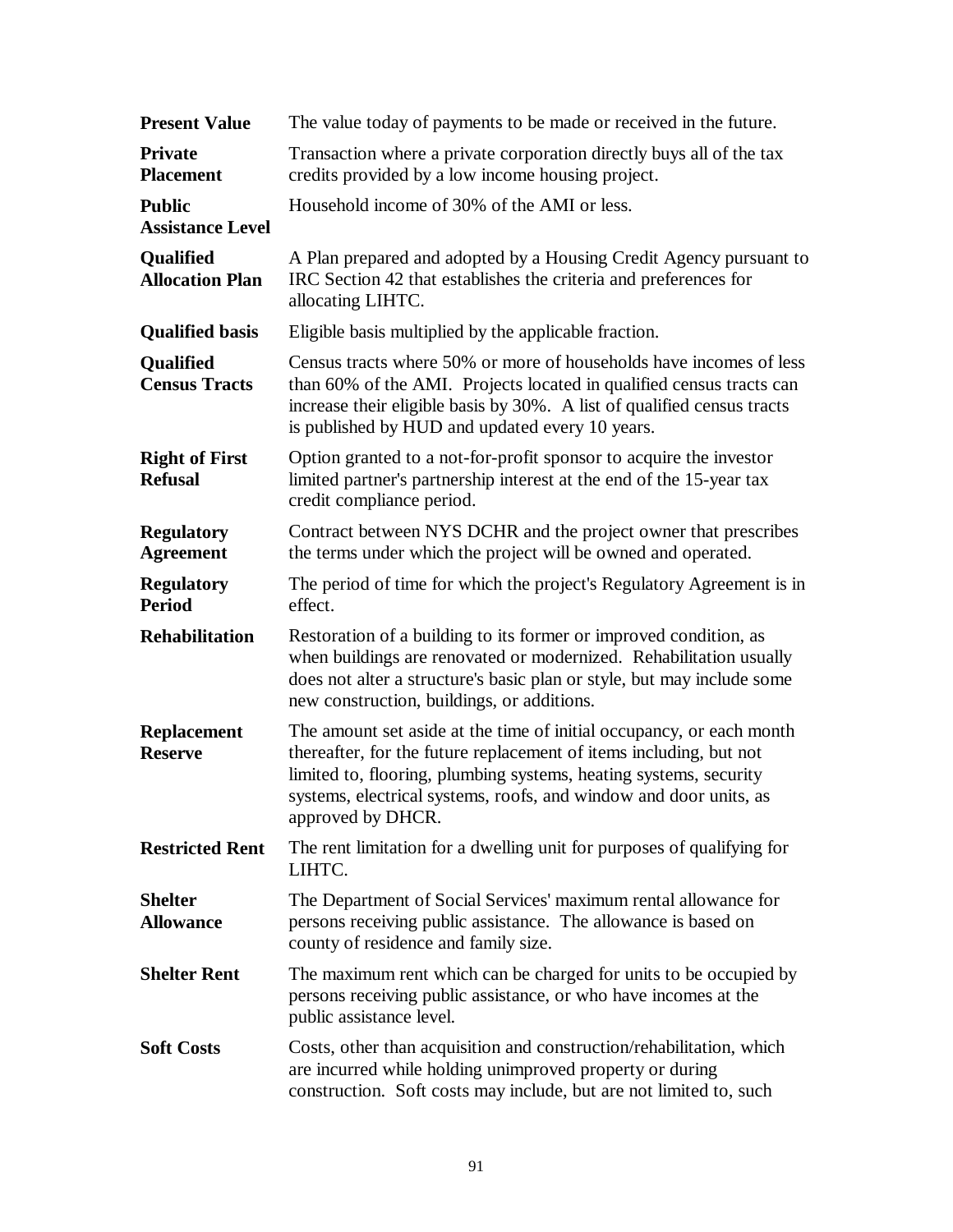|                                                             | items as carrying charges (interest, real estate taxes, and ground<br>rents), professional service and audit fees, offering plan/prospectus<br>costs, surveys, relocation expenses, insurance, assessment, mortgage<br>insurance premiums, inspection, recording and filing fee, not-for-<br>profit developer's allowance, FNMA/GHMA fee, mortgage recording<br>tax, and title examination costs.                                                                     |
|-------------------------------------------------------------|-----------------------------------------------------------------------------------------------------------------------------------------------------------------------------------------------------------------------------------------------------------------------------------------------------------------------------------------------------------------------------------------------------------------------------------------------------------------------|
| <b>Subsidy</b>                                              | A grant made by a government or other entity to reduce the cost of<br>housing to the occupant.                                                                                                                                                                                                                                                                                                                                                                        |
| <b>Substantial</b><br><b>Rehabilitation</b>                 | A project which has a per unit total development cost in excess of<br>\$25,000.                                                                                                                                                                                                                                                                                                                                                                                       |
| <b>Syndication</b><br>Cost                                  | The costs of legal, marketing and syndicator fees necessary to sell<br>partnership interest providing federal tax benefits through LIHTC.                                                                                                                                                                                                                                                                                                                             |
| <b>Takeout</b><br><b>Financing</b>                          | Long-term permanent financing used to pay off a project's short-term<br>construction loan. This term is used when a project's financing<br>involves two lenders: the interim and the permanent lender. Prior to<br>making a construction loan, an interim lender usually requires a<br>commitment from the permanent lender to "take out" the interim<br>lender when construction is completed, by taking over the mortgage<br>as a permanent (long-term) investment. |
| <b>Tax Credit</b>                                           | A dollar-for-dollar reduction in federal tax liability for parties that<br>invest in low-income housing under the LIHTC Program.                                                                                                                                                                                                                                                                                                                                      |
| <b>Credit Rate</b>                                          | Rates calculated to reflect the present values of either 70% (9 percent<br>rate) or 30% (4 percent rate) of qualified basis. These rates are<br>adjusted monthly by the U.S Department of the Treasury, based on<br>changes in federal borrowing.                                                                                                                                                                                                                     |
| <b>Ten-Year</b><br><b>Previous</b><br><b>Ownership Rule</b> | A provision of the tax credit regulations that states that buildings<br>must not have changed ownership and been placed in service in the<br>previous ten years, in order to be eligible for the acquisition tax<br>credit. Certain exceptions apply.                                                                                                                                                                                                                 |
| <b>Total</b><br><b>Development</b><br>Cost (TDC)            | The sum of all eligible, necessary and reasonable construction/<br>rehabilitation, site acquisition, and soft costs for a project, excluding<br>working capital and replacement and operating reserve costs.                                                                                                                                                                                                                                                          |
| <b>Total Housing</b><br><b>Expense/Cost</b>                 | A household's total monthly expenditure for rent plus utilities.                                                                                                                                                                                                                                                                                                                                                                                                      |
| <b>Total Project</b><br>Costs (TPC)                         | The sum of all eligible, necessary and reasonable acquisition,<br>construction/rehabilitation, and soft costs for a project, as well as<br>working capital and reserve fund capitalization costs, where<br>applicable.                                                                                                                                                                                                                                                |
| <b>Turnkey</b><br><b>Development</b><br><b>Method</b>       | A method used to develop low-income housing in which the<br>development of the project is handled by an experienced builder who,<br>at the completion of the development phase, turns the project over to<br>an experienced owner for operation and management. In some cases,                                                                                                                                                                                        |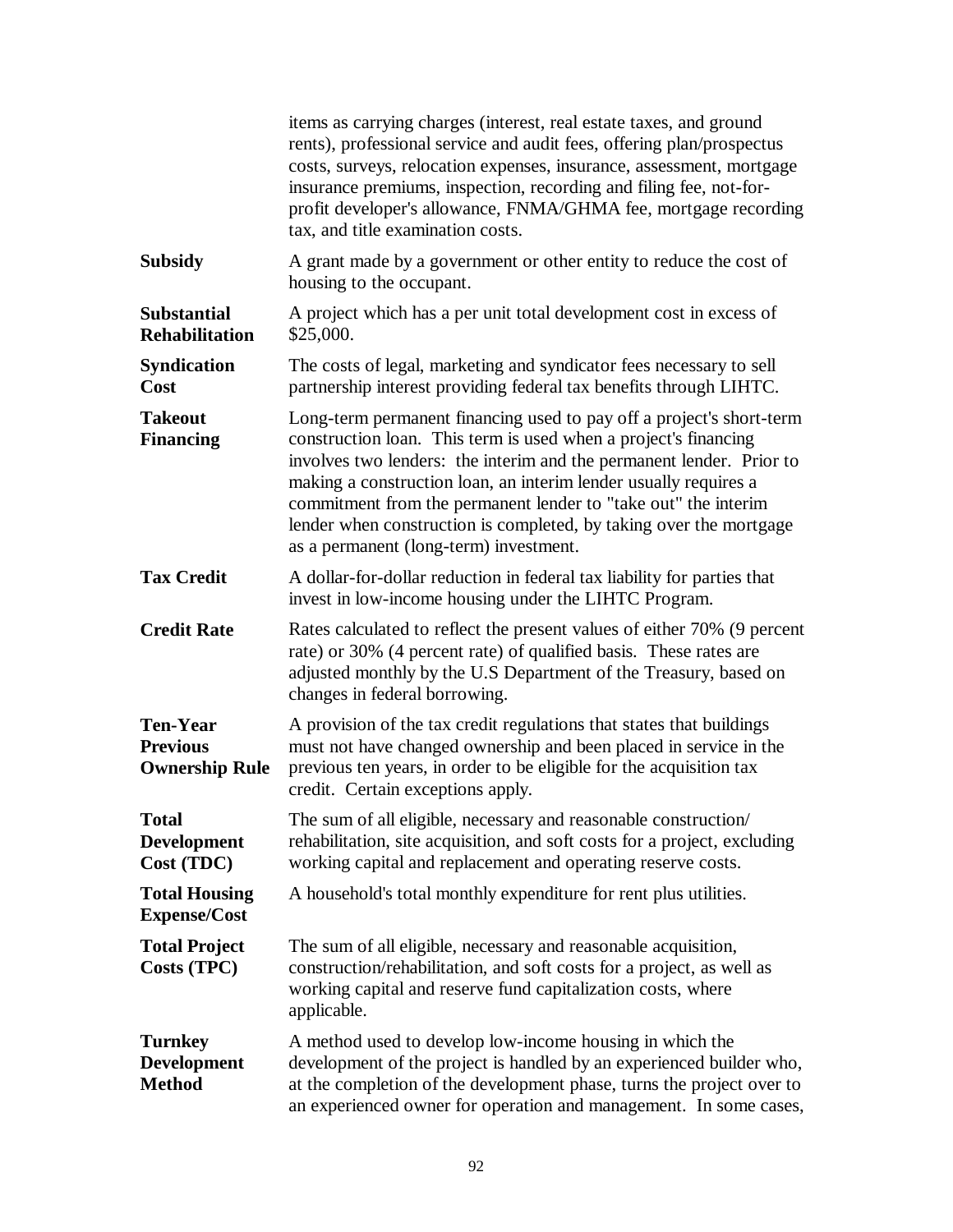|                                       | the builder and the owner may be the same entity.                                                                                                                                                                                                                                                                                |
|---------------------------------------|----------------------------------------------------------------------------------------------------------------------------------------------------------------------------------------------------------------------------------------------------------------------------------------------------------------------------------|
| <b>Very Low</b><br><b>Income</b>      | Households or persons whose incomes are equal to 50% of the AMI<br>or less.                                                                                                                                                                                                                                                      |
| <b>Working</b><br><b>Capital Fund</b> | A fund to be used for start-up expenses incurred in the first year after<br>completion, including but not limited to, liability insurance, fidelity<br>bond premiums, utility hook-up deposits, maintenance equipment,<br>movable furnishings and equipment, and other initial project-related<br>expenses, as approved by DHCR. |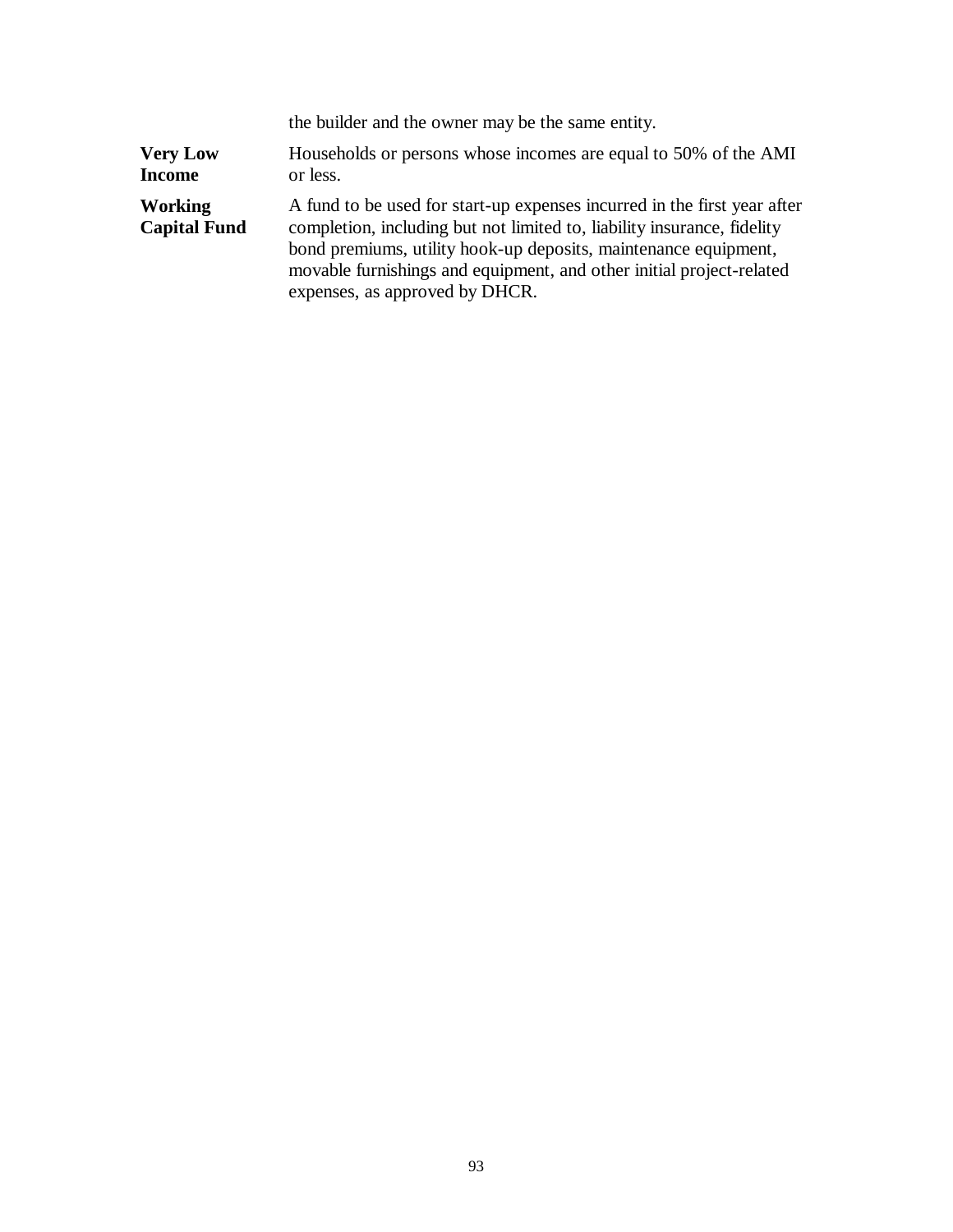# **APPENDIX A**

# **INCOME LIMITS**

This appendix contains the 50% and 60% income limits for the LIHTC Program, effective March 9, 2000. The 50% income limits are taken from the HUD income charts. The 60% income limits are calculated as 1.2 times the HUD 50% income limits, and are based on the actual size of the household. The table below lists the counties contained in each of the metropolitan areas for the state.

| Metropolitan Area       | <b>Components</b>      |
|-------------------------|------------------------|
| Albany-Schenectady-Troy | Albany                 |
|                         | Schoharie              |
|                         | Montgomery             |
|                         | Rensselaer             |
|                         | Saratoga               |
|                         | Schenectady            |
| Binghamton              | <b>Broome</b>          |
|                         | Tioga                  |
| Buffalo-Niagara Falls   | Erie                   |
|                         | Niagara                |
| <b>Dutchess County</b>  | <b>Dutchess County</b> |
| Elmira                  | Chemung                |
| <b>Glens Falls</b>      | Warren                 |
|                         | Washington             |
| Jamestown               | Chautauqua             |
| Nassau-Suffolk          | <b>Nassau</b>          |
|                         | <b>Suffolk</b>         |
| New York                | <b>Bronx</b>           |
|                         | <b>Kings</b>           |
|                         | New York               |
|                         | Putnam                 |
|                         | Queens                 |
|                         | Richmond               |
| Newburgh                | Orange                 |
| Rochester               | Genesee                |
|                         | Livingston             |
|                         | Monroe                 |
|                         | Ontario                |
|                         | Orleans                |
|                         | Wayne                  |
| <b>Rockland County</b>  | <b>Rockland County</b> |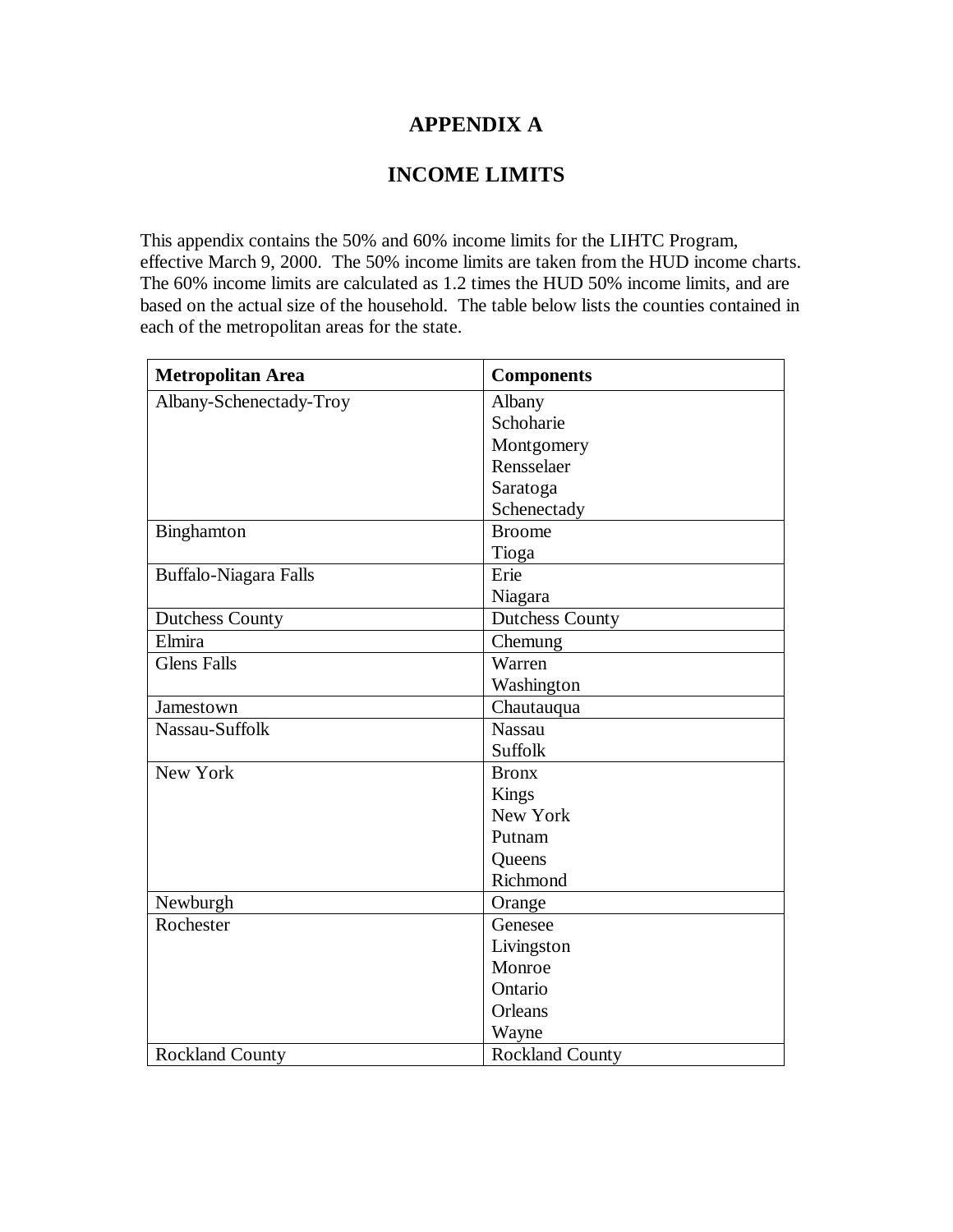| Syracuse                  | Madison                   |
|---------------------------|---------------------------|
|                           | Onondaga                  |
|                           | Oswego                    |
|                           | Cayuga                    |
| Utica-Rome                | Herkimer                  |
|                           | Oneida                    |
| <b>Westchester County</b> | <b>Westchester County</b> |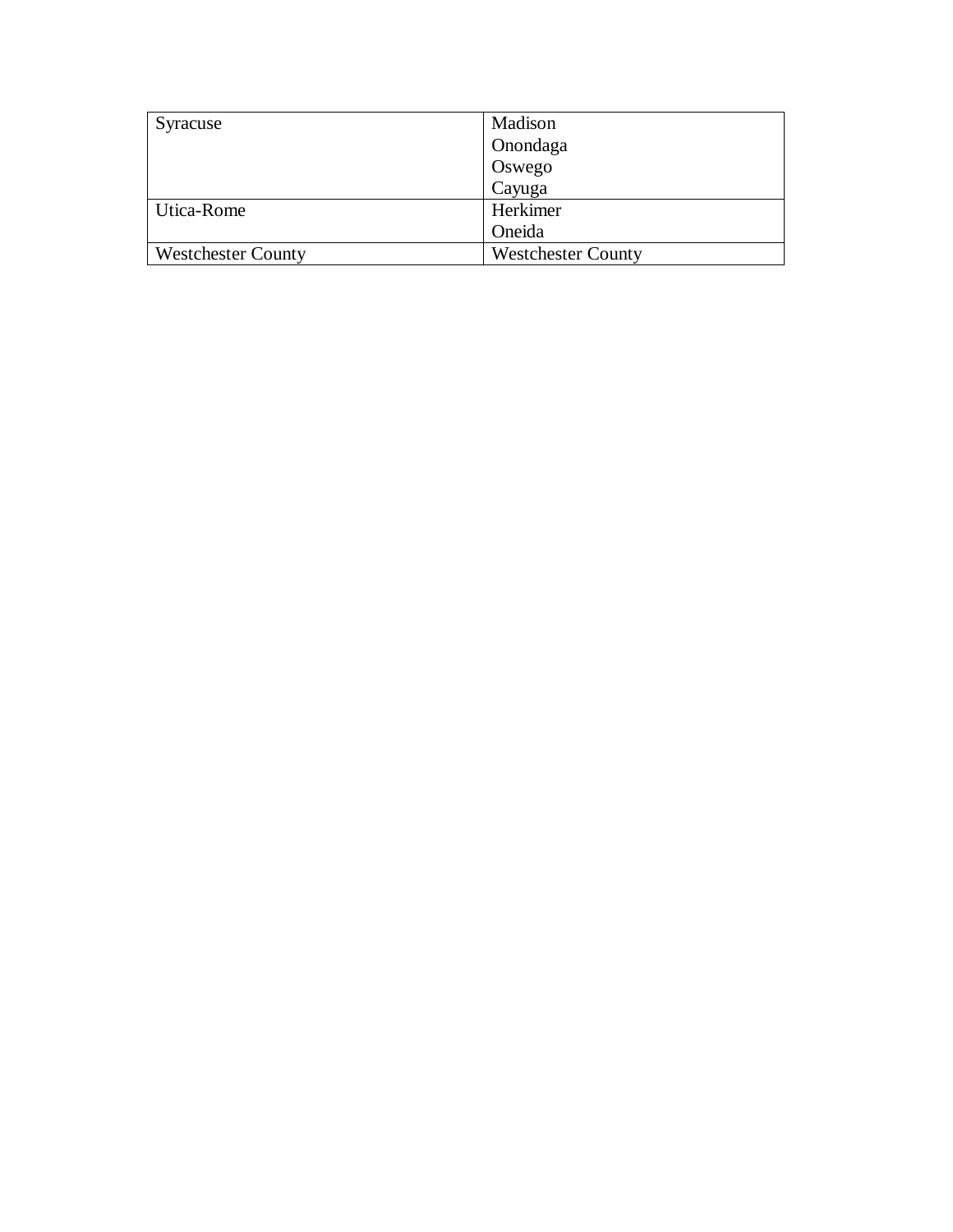# INCOME LIMITS BY HOUSEHOLD SIZE (at 50% of AMI) **Effective 3/09/2000**

|                                 |        | <b>HOUSEHOLD SIZE</b>              |        |        |                 |          |          |                 |
|---------------------------------|--------|------------------------------------|--------|--------|-----------------|----------|----------|-----------------|
| <b>METROPOLITAN AREAS</b>       |        | 1PERSON 2 PERSON 3 PERSON 4 PERSON |        |        | <b>5 PERSON</b> | 6 PERSON | 7 PERSON | <b>8 PERSON</b> |
| MSA: Albany-Schenectady-Troy    | 17,950 | 20,500                             | 23,100 | 25,650 | 27,700          | 29,750   | 31,800   | 33,850          |
| MSA: Binghamton                 | 15.450 | 17,650                             | 19.850 | 22,050 | 23,800          | 25,600   | 27,350   | 29,100          |
| PMSA: Buffalo-Niagara Falls     | 16.400 | 18,750                             | 21,100 | 23,450 | 25,350          | 27,200   | 29,100   | 30,950          |
| PMSA: Dutchess County           | 20,850 | 23,850                             | 26,800 | 29,800 | 32,200          | 34,550   | 36,950   | 39,350          |
| MSA: Elmira                     | 14,800 | 16,900                             | 19,050 | 21,150 | 22,850          | 24,550   | 26,250   | 27,900          |
| IMSA: Glens Falls               | 15,100 | 17,300                             | 19,450 | 21,600 | 23,350          | 25,050   | 26,800   | 28,500          |
| MSA: Jamestown                  | 14.100 | 16,100                             | 18,150 | 20,150 | 21,750          | 23,350   | 25,000   | 26,600          |
| IPMSA: Nassau-Suffolk           | 26,800 | 30,600                             | 34,450 | 38,250 | 41,300          | 44,350   | 47,450   | 50,500          |
| PMSA: New York                  | 19,650 | 22,500                             | 25,300 | 28,100 | 30,350          | 32,600   | 34,850   | 37,100          |
| PMSA: Newburgh                  | 19,050 | 21,750                             | 24,500 | 27,200 | 29,400          | 31,550   | 33,750   | 35,900          |
| MSA: Rochester                  | 18,350 | 20,950                             | 23,600 | 26,200 | 28,300          | 30,400   | 32,500   | 34,600          |
| <b>AREA: Rockland County</b>    | 28,850 | 32,950                             | 37,100 | 41,200 | 44,500          | 47,800   | 51,100   | 54,400          |
| MSA: Syracuse                   | 16,450 | 18,800                             | 21,150 | 23,500 | 25,400          | 27,250   | 29,150   | 31,000          |
| <b>IMSA: Utica-Rome</b>         | 14,100 | 16,100                             | 18,150 | 20,150 | 21,750          | 23,350   | 25,000   | 26,600          |
| <b>AREA: Westchester County</b> | 29,100 | 33,250                             | 37,400 | 41,550 | 44,850          | 48,200   | 51,500   | 54,850          |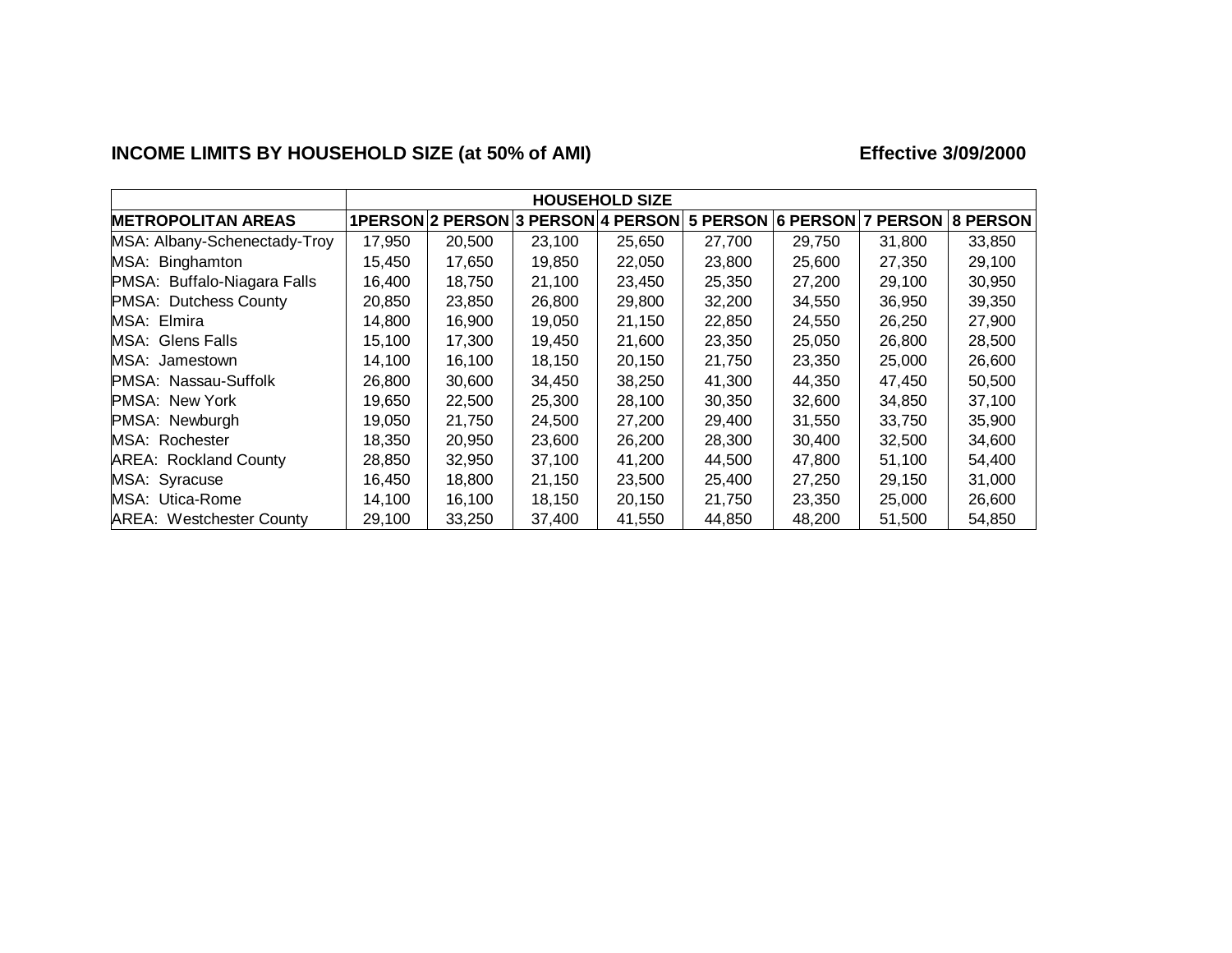# INCOME LIMITS BY HOUSEHOLD SIZE (at 50% of AMI) **Effective 3/09/2000**

|                               |        | <b>HOUSEHOLD SIZE</b> |                                    |        |                   |        |                 |                 |  |
|-------------------------------|--------|-----------------------|------------------------------------|--------|-------------------|--------|-----------------|-----------------|--|
| <b>NON-METROPOLITAN AREAS</b> |        |                       | 1PERSON 2 PERSON 3 PERSON 4 PERSON |        | 5 PERSON 6 PERSON |        | <b>7 PERSON</b> | <b>8 PERSON</b> |  |
| <b>Allegany County</b>        | 14,100 | 16,100                | 18,150                             | 20,150 | 21,750            | 23,350 | 25,000          | 26,600          |  |
| Cattaraugus County            | 14,100 | 16,100                | 18,150                             | 20,150 | 21,750            | 23,350 | 25,000          | 26,600          |  |
| Chenango County               | 14,100 | 16,100                | 18,150                             | 20,150 | 21,750            | 23,350 | 25,000          | 26,600          |  |
| <b>Clinton County</b>         | 14,900 | 17,050                | 19,150                             | 21,300 | 23,000            | 24,700 | 26,400          | 28,100          |  |
| Columbia County               | 16,150 | 18,500                | 20,800                             | 23,100 | 24,950            | 26,800 | 28,650          | 30,500          |  |
| <b>Cortland County</b>        | 15,100 | 17,300                | 19,450                             | 21,600 | 23,350            | 25,050 | 26,800          | 28,500          |  |
| <b>Delaware County</b>        | 14,100 | 16,100                | 18,150                             | 20,150 | 21,750            | 23,350 | 25,000          | 26,600          |  |
| <b>Essex County</b>           | 14,100 | 16,100                | 18,150                             | 20,150 | 21,750            | 23,350 | 25,000          | 26,600          |  |
| <b>Franklin County</b>        | 14,100 | 16,100                | 18,150                             | 20,150 | 21,750            | 23,350 | 25,000          | 26,600          |  |
| <b>Fulton County</b>          | 14,100 | 16,100                | 18,150                             | 20,150 | 21,750            | 23,350 | 25,000          | 26,600          |  |
| <b>Greene County</b>          | 14,750 | 16,900                | 19,000                             | 21,100 | 22,800            | 24,500 | 26,150          | 27,850          |  |
| Hamilton County               | 14,100 | 16,100                | 18,150                             | 20,150 | 21,750            | 23,350 | 25,000          | 26,600          |  |
| Jefferson County              | 14,100 | 16,100                | 18,150                             | 20,150 | 21,750            | 23,350 | 25,000          | 26,600          |  |
| Lewis County                  | 14,100 | 16,100                | 18,150                             | 20,150 | 21,750            | 23,350 | 25,000          | 26,600          |  |
| <b>Otsego County</b>          | 14,650 | 16,700                | 18,800                             | 20,900 | 22,550            | 24,250 | 25,900          | 27,600          |  |
| St. Lawrence County           | 14,100 | 16,100                | 18,150                             | 20,150 | 21,750            | 23,350 | 25,000          | 26,600          |  |
| Schuyler County               | 14,100 | 16,100                | 18,150                             | 20,150 | 21,750            | 23,350 | 25,000          | 26,600          |  |
| Seneca County                 | 15,700 | 17,900                | 20,150                             | 22,400 | 24,200            | 26,000 | 27,800          | 29,550          |  |
| <b>Steuben County</b>         | 14,100 | 16,100                | 18,150                             | 20,150 | 21,750            | 23,350 | 25,000          | 26,600          |  |
| Sullivan County               | 15,800 | 18,050                | 20,300                             | 22,550 | 24,350            | 26,150 | 27,950          | 29,750          |  |
| Tompkins County               | 17,800 | 20,300                | 22,850                             | 25,400 | 27,450            | 29,450 | 31,500          | 22,550          |  |
| <b>Ulster County</b>          | 15,600 | 17,800                | 20,050                             | 22,250 | 24,050            | 25,800 | 27,600          | 29,350          |  |
| <b>Wyoming County</b>         | 14,600 | 16,700                | 18,750                             | 20,850 | 22,500            | 24,200 | 25,850          | 27,500          |  |
| <b>Yates County</b>           | 14,100 | 16,100                | 18,150                             | 20,150 | 21,750            | 23,350 | 25,000          | 26,600          |  |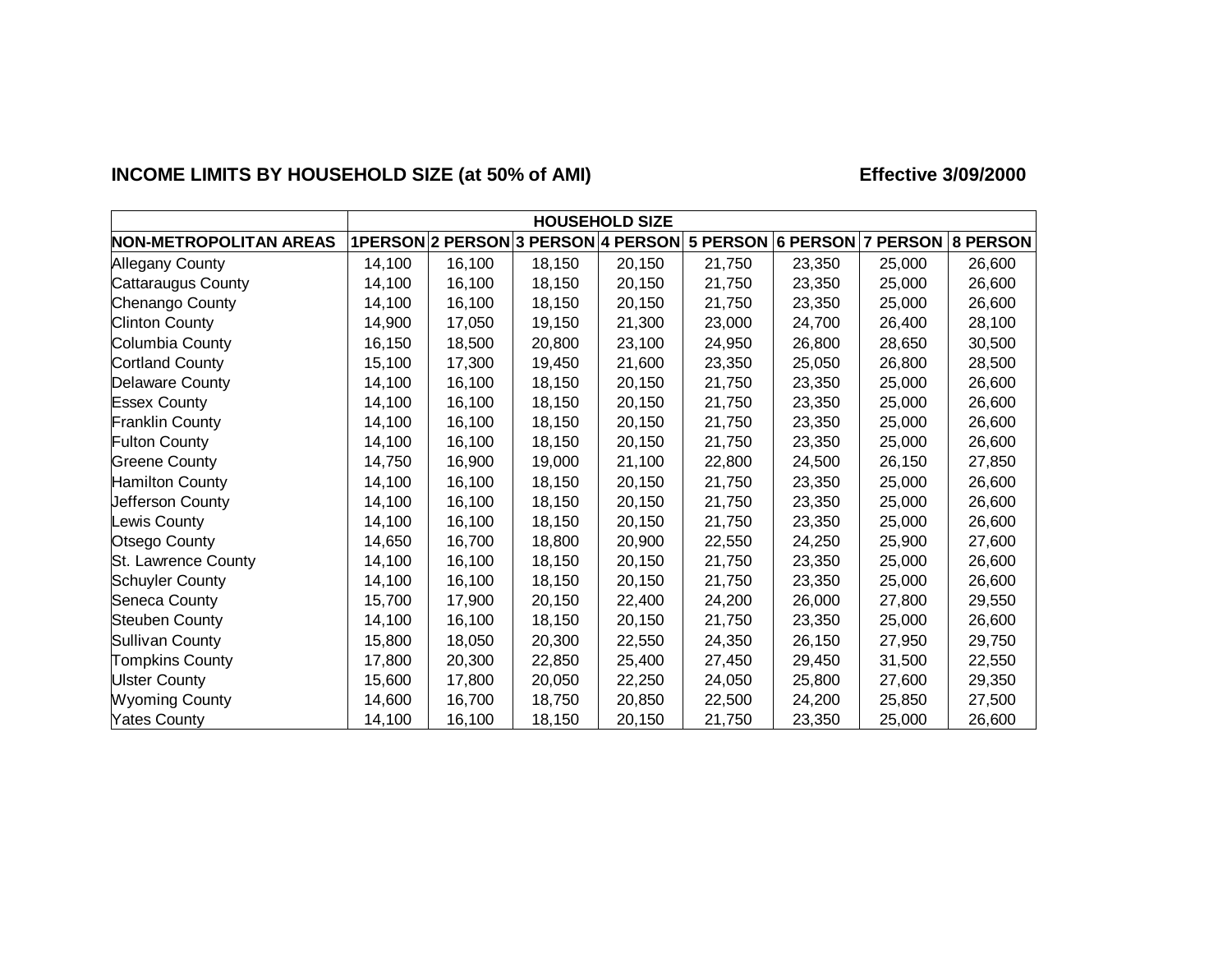# INCOME LIMITS BY HOUSEHOLD SIZE (at 60% of AMI) **Effective 3/09/2000**

|                                 |        |                             |        | <b>HOUSEHOLD SIZE</b> |        |        |                                     |        |
|---------------------------------|--------|-----------------------------|--------|-----------------------|--------|--------|-------------------------------------|--------|
| <b>METROPOLITAN AREAS</b>       |        | 1PERSON 2 PERSON 3 PERSON 4 |        | <b>PERSON</b>         |        |        | 5 PERSON 6 PERSON 7 PERSON 8 PERSON |        |
| MSA: Albany-Schenectady-Troy    | 21,540 | 24,600                      | 27,720 | 30,780                | 33,240 | 35,700 | 38,160                              | 40,620 |
| MSA: Binghamton                 | 18,540 | 21,180                      | 23,820 | 26,460                | 28,560 | 30,720 | 32,820                              | 34,920 |
| PMSA: Buffalo-Niagara Falls     | 19,680 | 22,500                      | 25,320 | 28,140                | 30,420 | 32,640 | 34,920                              | 37,140 |
| PMSA: Dutchess County           | 25,020 | 28,620                      | 32,160 | 35,760                | 38,640 | 41,460 | 44,340                              | 47,220 |
| MSA: Elmira                     | 17,760 | 20,280                      | 22,860 | 25,380                | 27,420 | 29,460 | 31,500                              | 33,480 |
| MSA: Glens Falls                | 18,120 | 20,760                      | 23,340 | 25,920                | 28,020 | 30,060 | 32,160                              | 34,200 |
| IMSA: Jamestown                 | 16.920 | 19,320                      | 21,780 | 24,180                | 26,100 | 28,020 | 30,000                              | 31,920 |
| IPMSA: Nassau-Suffolk           | 32,160 | 36,720                      | 41,340 | 45,900                | 49,560 | 53,220 | 56,940                              | 60,600 |
| <b>PMSA: New York</b>           | 23,580 | 27,000                      | 30,360 | 33,720                | 36,420 | 39,120 | 41,820                              | 44,520 |
| PMSA: Newburgh                  | 22,860 | 26,100                      | 29,400 | 32,640                | 35,280 | 37,860 | 40,500                              | 43,080 |
| IMSA: Rochester                 | 22,020 | 25,140                      | 28,320 | 31,440                | 33,960 | 36,480 | 39,000                              | 41,520 |
| <b>AREA: Rockland County</b>    | 34,620 | 39,540                      | 44,520 | 49,440                | 53,400 | 57,360 | 61,320                              | 65,280 |
| MSA: Syracuse                   | 19,740 | 22,560                      | 25,380 | 28,200                | 30,480 | 32,700 | 34,980                              | 37,200 |
| IMSA: Utica-Rome                | 16,920 | 19,320                      | 21,780 | 24,180                | 26,100 | 28,020 | 30,000                              | 31,920 |
| <b>AREA: Westchester County</b> | 34,920 | 39,900                      | 44,880 | 49,860                | 53,820 | 57,840 | 61,800                              | 65,820 |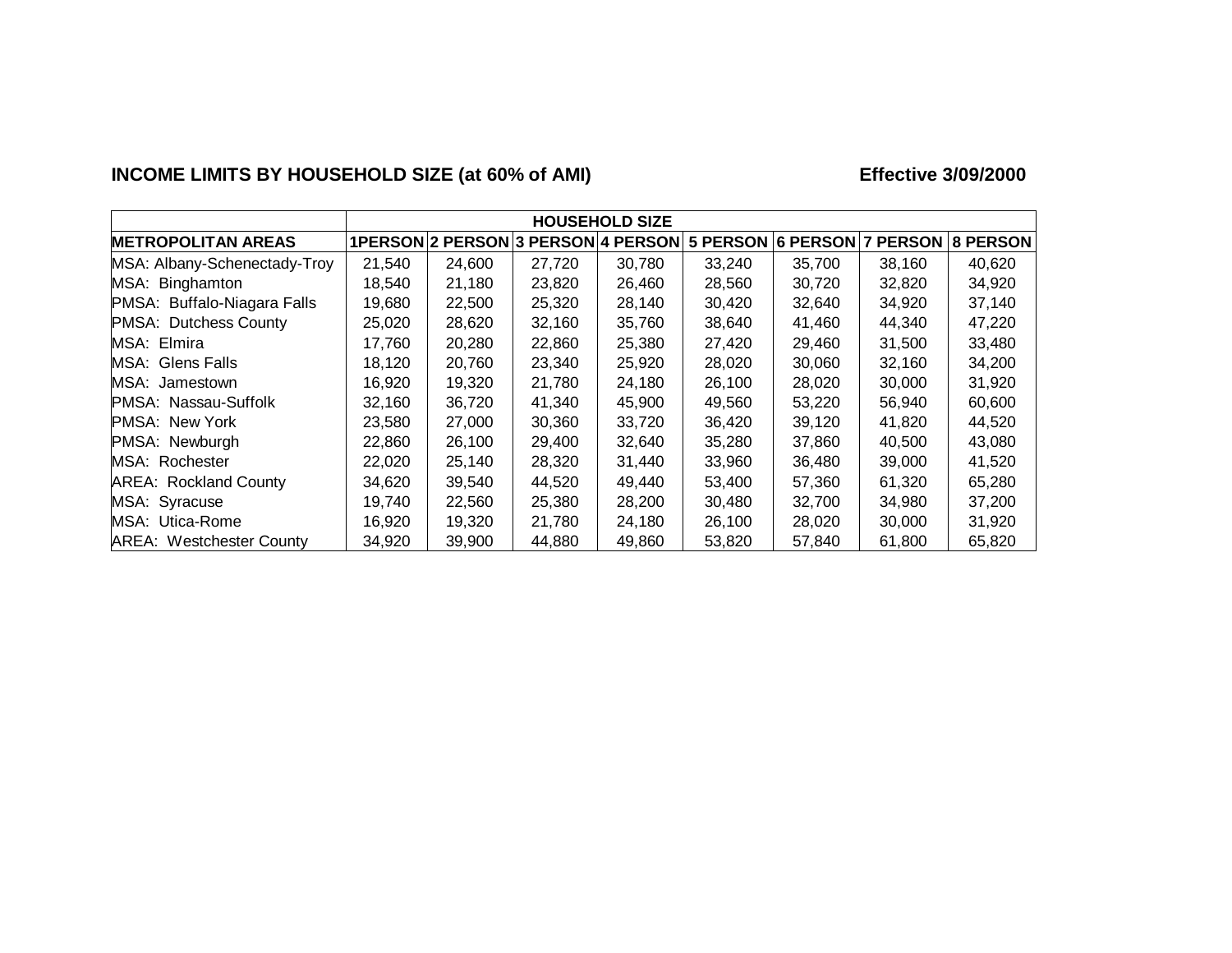# INCOME LIMITS BY HOUSEHOLD SIZE (at 60% of AMI) **Effective 3/09/2000**

|                               |        | <b>HOUSEHOLD SIZE</b> |                                    |        |        |        |                            |                 |  |
|-------------------------------|--------|-----------------------|------------------------------------|--------|--------|--------|----------------------------|-----------------|--|
| <b>NON-METROPOLITAN AREAS</b> |        |                       | 1PERSON 2 PERSON 3 PERSON 4 PERSON |        |        |        | 5 PERSON 6 PERSON 7 PERSON | <b>8 PERSON</b> |  |
| <b>Allegany County</b>        | 16,920 | 19,320                | 21,780                             | 24,180 | 26,100 | 28,020 | 30,000                     | 31,920          |  |
| Cattaraugus County            | 16,920 | 19,320                | 21,780                             | 24,180 | 26,100 | 28,020 | 30,000                     | 31,920          |  |
| Chenango County               | 16,920 | 19,320                | 21,780                             | 24,180 | 26,100 | 28,020 | 30,000                     | 31,920          |  |
| <b>Clinton County</b>         | 17,880 | 20,460                | 22,980                             | 25,560 | 27,600 | 29,640 | 31,680                     | 33,720          |  |
| Columbia County               | 19,380 | 22,200                | 24,960                             | 27,720 | 29,940 | 32,160 | 34,380                     | 36,600          |  |
| <b>Cortland County</b>        | 18,120 | 20,760                | 23,340                             | 25,920 | 28,020 | 30,060 | 32,160                     | 34,200          |  |
| <b>Delaware County</b>        | 16,920 | 19,320                | 21,780                             | 24,180 | 26,100 | 28,020 | 30,000                     | 31,920          |  |
| <b>Essex County</b>           | 16,920 | 19,320                | 21,780                             | 24,180 | 26,100 | 28,020 | 30,000                     | 31,920          |  |
| <b>Franklin County</b>        | 16,920 | 19,320                | 21,780                             | 24,180 | 26,100 | 28,020 | 30,000                     | 31,920          |  |
| <b>Fulton County</b>          | 16,920 | 19,320                | 21,780                             | 24,180 | 26,100 | 28,020 | 30,000                     | 31,920          |  |
| <b>Greene County</b>          | 17,700 | 20,280                | 22,800                             | 25,320 | 27,360 | 29,400 | 31,380                     | 33,420          |  |
| Hamilton County               | 16,920 | 19,320                | 21,780                             | 24,180 | 26,100 | 28,020 | 30,000                     | 31,920          |  |
| Jefferson County              | 16,920 | 19,320                | 21,780                             | 24,180 | 26,100 | 28,020 | 30,000                     | 31,920          |  |
| Lewis County                  | 16,920 | 19,320                | 21,780                             | 24,180 | 26,100 | 28,020 | 30,000                     | 31,920          |  |
| Otsego County                 | 17,580 | 20,040                | 22,560                             | 25,080 | 27,060 | 29,100 | 31,080                     | 33,120          |  |
| St. Lawrence County           | 16,920 | 19,320                | 21,780                             | 24,180 | 26,100 | 28,020 | 30,000                     | 31,920          |  |
| Schuyler County               | 16,920 | 19,320                | 21,780                             | 24,180 | 26,100 | 28,020 | 30,000                     | 31,920          |  |
| Seneca County                 | 18,840 | 21,480                | 24,180                             | 26,880 | 29,040 | 31,200 | 33,360                     | 35,460          |  |
| Steuben County                | 16,920 | 19,320                | 21,780                             | 24,180 | 26,100 | 28,020 | 30,000                     | 31,920          |  |
| Sullivan County               | 18,960 | 21,660                | 24,360                             | 27,060 | 29,220 | 31,380 | 33,540                     | 35,700          |  |
| Tompkins County               | 21,360 | 24,360                | 27,420                             | 30,480 | 32,940 | 35,340 | 37,800                     | 40,260          |  |
| <b>Ulster County</b>          | 18,720 | 21,360                | 24,060                             | 26,700 | 28,860 | 30,960 | 33,120                     | 35,220          |  |
| <b>Wyoming County</b>         | 17,520 | 20,040                | 22,500                             | 25,020 | 27,000 | 29,040 | 31,020                     | 33,000          |  |
| <b>Yates County</b>           | 16,920 | 19,320                | 21,780                             | 24,180 | 26,100 | 28,020 | 30,000                     | 31,920          |  |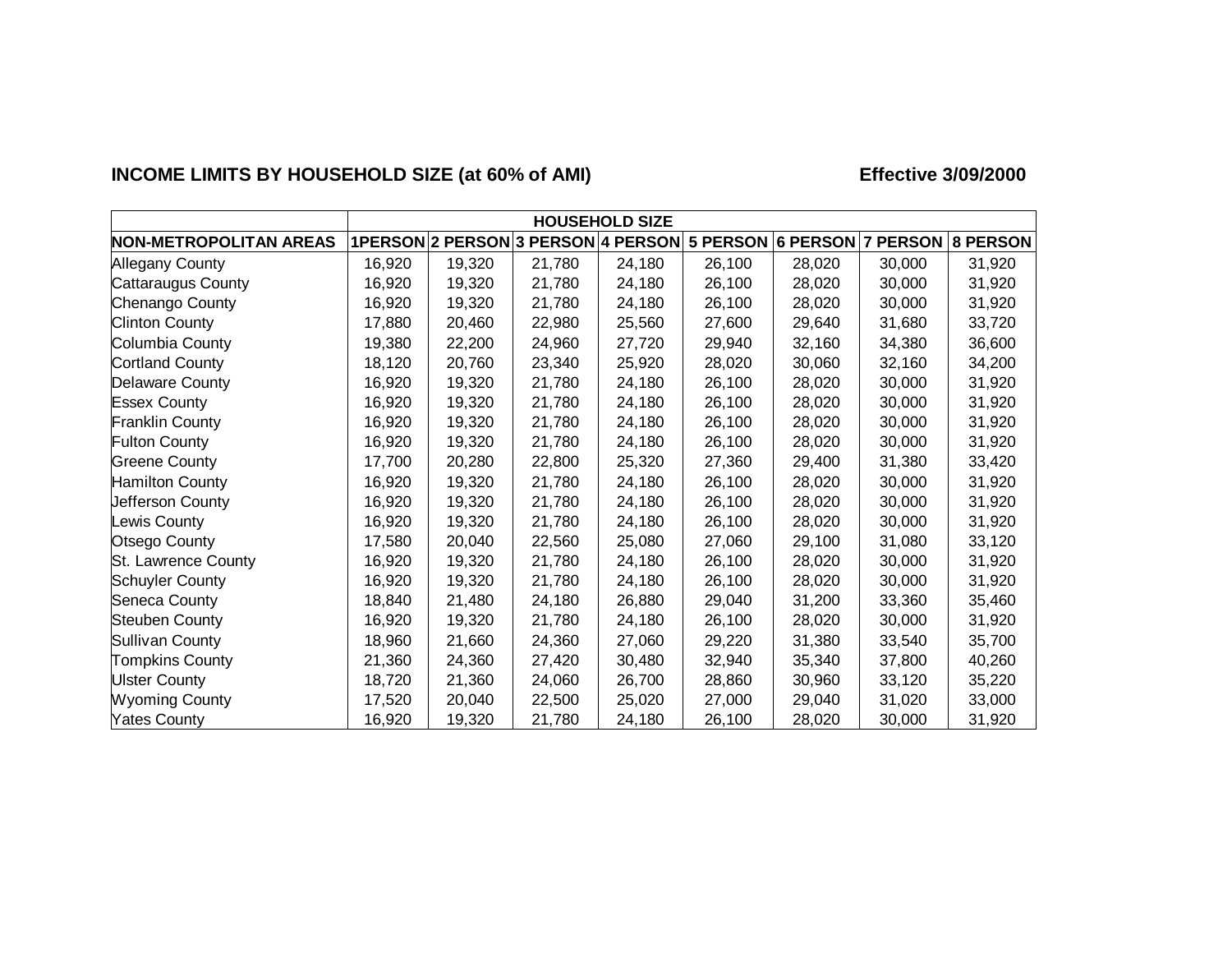# **APPENDIX B**

# **MAXIMUM RENTS**

This appendix contains the maximum rents for the 50% and the 60% income limits, effective March 9, 2000. These maximum rents are calculated based on the *imputed household size* illustrated in the table below, and on the household income for the *imputed household size*, as defined by the IRS. The maximum annual rent is equal to 30% of the annual income, and is then divided by 12 to obtain the maximum monthly rent.

To calculate the 60% maximum rents, we take the incomes from the HUD 50% limits, apply the *imputed household size*, and multiply by 1.2 to obtain the annual income at 60%.

| <b>Unit Size</b> | <b>Imputed Household Size</b> |
|------------------|-------------------------------|
| 0 Bedroom        | person                        |
| 1 Bedroom        | 1.5 persons                   |
| 2 Bedroom        | persons                       |
| 3 Bedroom        | 4.5 persons                   |
| 4 Bedroom        | persons<br>h                  |
| 5 Bedroom        | persons                       |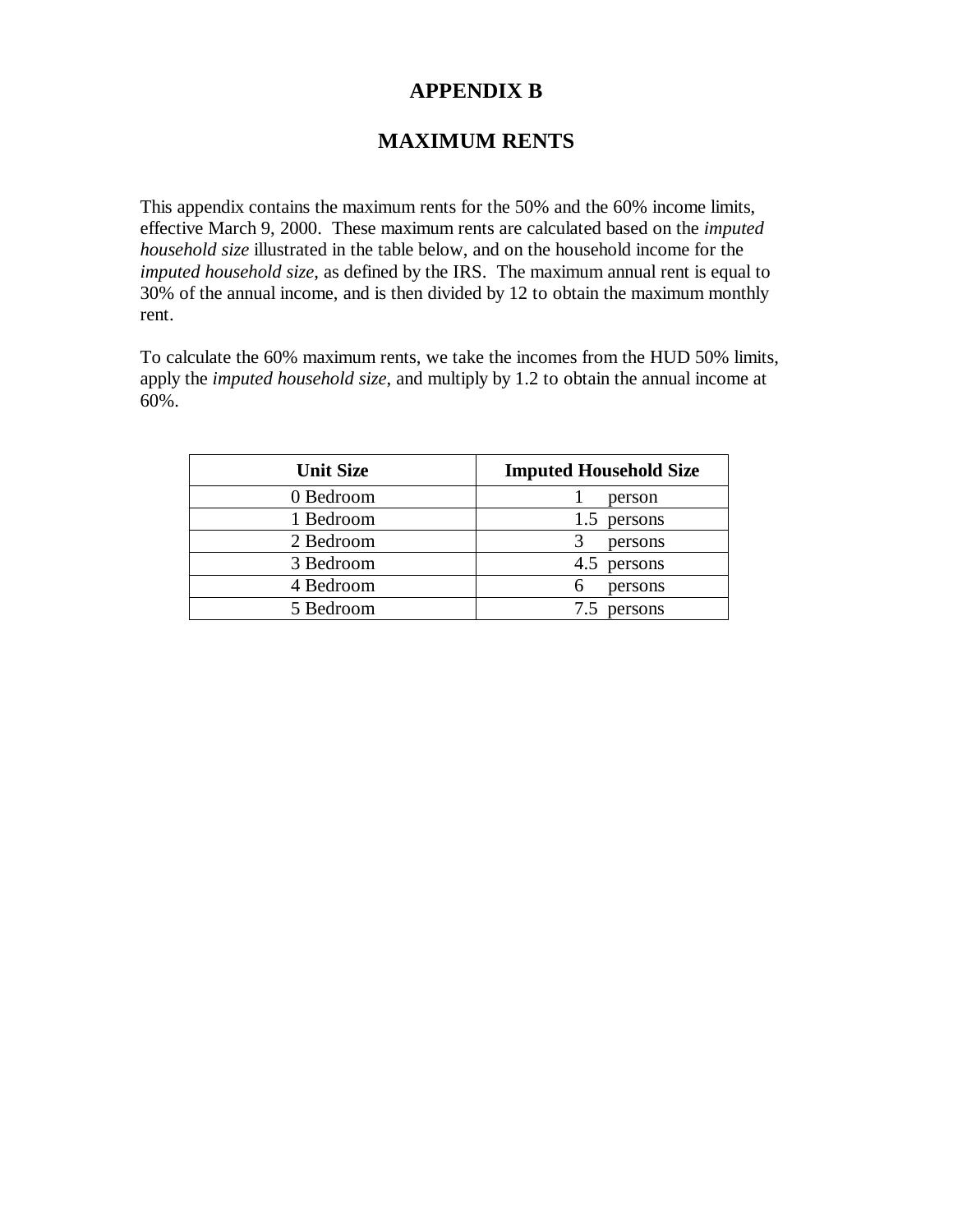# **MAXIMUM MONTHLY RENTS BY UNIT SIZE (for 50% income limits) Effective 3/09/2000**

| <b>AVERAGE HOUSEHOLD SIZE</b>   | 1                | 1.5 | 3   | 4.5   | 6     | 7.5   |
|---------------------------------|------------------|-----|-----|-------|-------|-------|
|                                 | <b>UNIT SIZE</b> |     |     |       |       |       |
| <b>METROPOLITAN AREAS</b>       | 0B               | 1B  | 2B  | 3B    | 4B    | 5B    |
| MSA: Albany-Schenectady-Troy    | 448              | 480 | 577 | 666   | 743   | 820   |
| MSA: Binghamton                 | 386              | 413 | 496 | 573   | 640   | 705   |
| PMSA: Buffalo-Niagara Falls     | 410              | 439 | 527 | 610   | 680   | 750   |
| PMSA: Dutchess County           | 521              | 558 | 670 | 775   | 863   | 853   |
| <b>MSA: Elmira</b>              | 370              | 396 | 476 | 550   | 613   | 676   |
| <b>IMSA: Glens Falls</b>        | 377              | 405 | 486 | 561   | 626   | 691   |
| MSA: Jamestown                  | 352              | 377 | 453 | 523   | 583   | 645   |
| PMSA: Nassau-Suffolk            | 670              | 717 | 861 | 994   | 1,108 | 1,224 |
| PMSA: New York                  | 491              | 526 | 632 | 730   | 815   | 899   |
| PMSA: Newburgh                  | 476              | 510 | 612 | 707   | 788   | 870   |
| MSA: Rochester                  | 458              | 491 | 590 | 681   | 760   | 838   |
| <b>AREA: Rockland County</b>    | 721              | 772 | 927 | 1,071 | 1,195 | 1,318 |
| MSA: Syracuse                   | 411              | 440 | 528 | 611   | 681   | 751   |
| <b>MSA: Utica-Rome</b>          | 352              | 377 | 453 | 523   | 583   | 645   |
| <b>AREA: Westchester County</b> | 727              | 779 | 935 | 1,080 | 1,205 | 1,329 |

| <b>AVERAGE HOUSEHOLD SIZE</b> | 1   | 1.5              | 3   | 4.5 | 6   | 7.5 |  |
|-------------------------------|-----|------------------|-----|-----|-----|-----|--|
|                               |     | <b>UNIT SIZE</b> |     |     |     |     |  |
| <b>NON-METROPOLITAN AREAS</b> | 0B  | 1B               | 2B  | 3B  | 4B  | 5B  |  |
| <b>Allegany County</b>        | 352 | 377              | 453 | 523 | 583 | 645 |  |
| <b>Cattaraugus County</b>     | 352 | 377              | 453 | 523 | 583 | 645 |  |
| Chenango County               | 352 | 377              | 453 | 523 | 583 | 645 |  |
| <b>Clinton County</b>         | 372 | 399              | 478 | 553 | 617 | 681 |  |
| Columbia County               | 403 | 433              | 520 | 600 | 670 | 739 |  |
| <b>Cortland County</b>        | 377 | 405              | 486 | 561 | 626 | 691 |  |
| <b>Delaware County</b>        | 352 | 377              | 453 | 523 | 583 | 645 |  |
| <b>Essex County</b>           | 352 | 377              | 453 | 523 | 583 | 645 |  |
| <b>Franklin County</b>        | 352 | 377              | 453 | 523 | 583 | 645 |  |
| <b>Fulton County</b>          | 352 | 377              | 453 | 523 | 583 | 645 |  |
| <b>Greene County</b>          | 368 | 395              | 475 | 548 | 612 | 675 |  |
| <b>Hamilton County</b>        | 352 | 377              | 453 | 523 | 583 | 645 |  |
| Jefferson County              | 352 | 377              | 453 | 523 | 583 | 645 |  |
| Lewis County                  | 352 | 377              | 453 | 523 | 583 | 645 |  |
| <b>Otsego County</b>          | 366 | 391              | 470 | 543 | 606 | 668 |  |
| <b>St. Lawrence County</b>    | 352 | 377              | 453 | 523 | 583 | 645 |  |
| <b>Schuyler County</b>        | 352 | 377              | 453 | 523 | 583 | 645 |  |
| <b>Seneca County</b>          | 392 | 420              | 503 | 582 | 650 | 716 |  |
| <b>Steuben County</b>         | 352 | 377              | 453 | 523 | 583 | 645 |  |
| <b>Sullivan County</b>        | 395 | 423              | 507 | 586 | 653 | 721 |  |
| <b>Tompkins County</b>        | 445 | 476              | 571 | 660 | 736 | 813 |  |
| <b>Ulster County</b>          | 390 | 417              | 501 | 578 | 645 | 711 |  |
| <b>Wyoming County</b>         | 365 | 391              | 468 | 541 | 605 | 666 |  |
| <b>Yates County</b>           | 352 | 377              | 453 | 523 | 583 | 645 |  |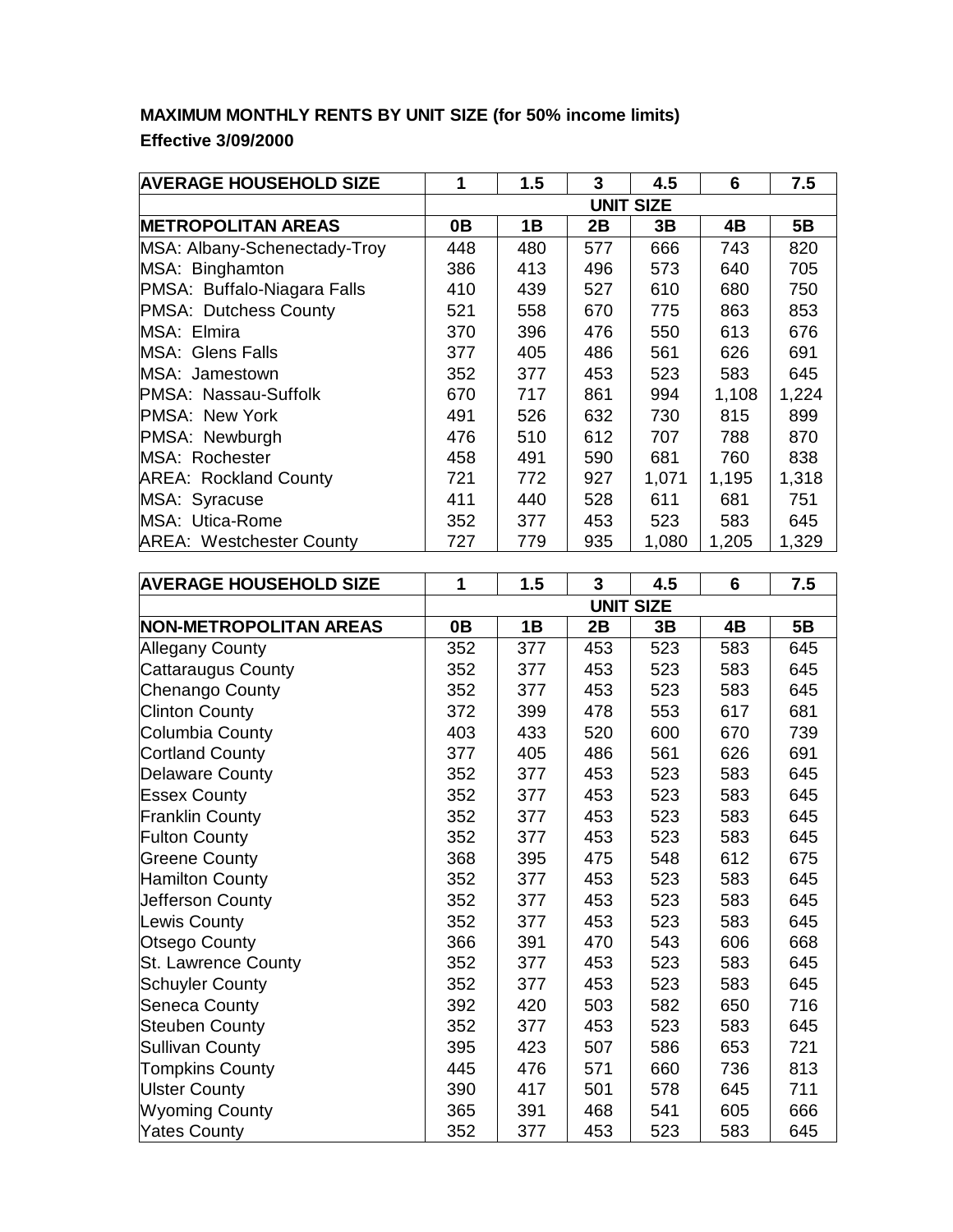# **MAXIMUM MONTHLY RENTS BY UNIT SIZE (for 60% income limits) Effective 3/09/2000**

| <b>AVERAGE HOUSEHOLD SIZE</b>   | 1                | 1.5 | 3     | 4.5   | 6     | 7.5   |  |
|---------------------------------|------------------|-----|-------|-------|-------|-------|--|
|                                 | <b>UNIT SIZE</b> |     |       |       |       |       |  |
| <b>IMETROPOLITAN AREAS</b>      | 0B               | 1B  | 2Β    | 3B    | 4B    | 5B    |  |
| MSA: Albany-Schenectady-Troy    | 538              | 576 | 396   | 800   | 892   | 984   |  |
| MSA: Binghamton                 | 463              | 496 | 595   | 687   | 768   | 846   |  |
| PMSA: Buffalo-Niagara Falls     | 492              | 527 | 633   | 732   | 816   | 900   |  |
| PMSA: Dutchess County           | 625              | 670 | 804   | 930   | 1,036 | 1,144 |  |
| <b>MSA: Elmira</b>              | 444              | 475 | 571   | 660   | 736   | 812   |  |
| <b>IMSA: Glens Falls</b>        | 453              | 486 | 583   | 674   | 751   | 829   |  |
| <b>MSA: Jamestown</b>           | 423              | 453 | 544   | 628   | 700   | 774   |  |
| PMSA: Nassau-Suffolk            | 804              | 861 | 1,033 | 1,193 | 1,330 | 1,469 |  |
| <b>PMSA: New York</b>           | 589              | 632 | 759   | 876   | 978   | 1,079 |  |
| PMSA: Newburgh                  | 571              | 612 | 735   | 849   | 946   | 1,044 |  |
| MSA: Rochester                  | 550              | 589 | 708   | 817   | 912   | 1,006 |  |
| <b>AREA: Rockland County</b>    | 865              | 927 | 1,113 | 1,285 | 1,434 | 1,582 |  |
| MSA: Syracuse                   | 493              | 528 | 634   | 733   | 817   | 902   |  |
| MSA: Utica-Rome                 | 423              | 453 | 544   | 628   | 700   | 774   |  |
| <b>AREA: Westchester County</b> | 873              | 935 | 1,122 | 1,296 | 1,446 | 1,595 |  |

| <b>AVERAGE HOUSEHOLD SIZE</b> | 1                | 1.5 | $\overline{3}$ | 4.5 | 6   | 7.5 |  |
|-------------------------------|------------------|-----|----------------|-----|-----|-----|--|
|                               | <b>UNIT SIZE</b> |     |                |     |     |     |  |
| <b>NON-METROPOLITAN AREAS</b> | 0B               | 1B  | 2B             | 3B  | 4B  | 5B  |  |
| <b>Allegany County</b>        | 423              | 453 | 544            | 628 | 700 | 774 |  |
| Cattaraugus County            | 423              | 453 | 544            | 628 | 700 | 774 |  |
| Chenango County               | 423              | 453 | 544            | 628 | 700 | 774 |  |
| <b>Clinton County</b>         | 447              | 479 | 574            | 664 | 741 | 817 |  |
| Columbia County               | 484              | 519 | 624            | 720 | 804 | 887 |  |
| <b>Cortland County</b>        | 453              | 486 | 583            | 674 | 751 | 829 |  |
| <b>Delaware County</b>        | 423              | 453 | 544            | 628 | 700 | 774 |  |
| <b>Essex County</b>           | 423              | 453 | 544            | 628 | 700 | 774 |  |
| <b>Franklin County</b>        | 423              | 453 | 544            | 628 | 700 | 774 |  |
| <b>Fulton County</b>          | 423              | 453 | 544            | 628 | 700 | 774 |  |
| <b>Greene County</b>          | 442              | 474 | 570            | 658 | 735 | 810 |  |
| <b>Hamilton County</b>        | 423              | 453 | 544            | 628 | 700 | 774 |  |
| Jefferson County              | 423              | 453 | 544            | 628 | 700 | 774 |  |
| Lewis County                  | 423              | 453 | 544            | 628 | 700 | 774 |  |
| Otsego County                 | 439              | 470 | 564            | 651 | 727 | 802 |  |
| St. Lawrence County           | 423              | 453 | 544            | 628 | 700 | 774 |  |
| <b>Schuyler County</b>        | 423              | 453 | 544            | 628 | 700 | 774 |  |
| Seneca County                 | 471              | 504 | 604            | 699 | 780 | 860 |  |
| <b>Steuben County</b>         | 423              | 453 | 544            | 628 | 700 | 774 |  |
| <b>Sullivan County</b>        | 474              | 507 | 609            | 703 | 784 | 865 |  |
| <b>Tompkins County</b>        | 534              | 571 | 685            | 792 | 883 | 975 |  |
| <b>Ulster County</b>          | 468              | 501 | 601            | 694 | 774 | 854 |  |
| <b>Wyoming County</b>         | 438              | 469 | 562            | 650 | 726 | 800 |  |
| <b>Yates County</b>           | 423              | 453 | 544            | 628 | 700 | 774 |  |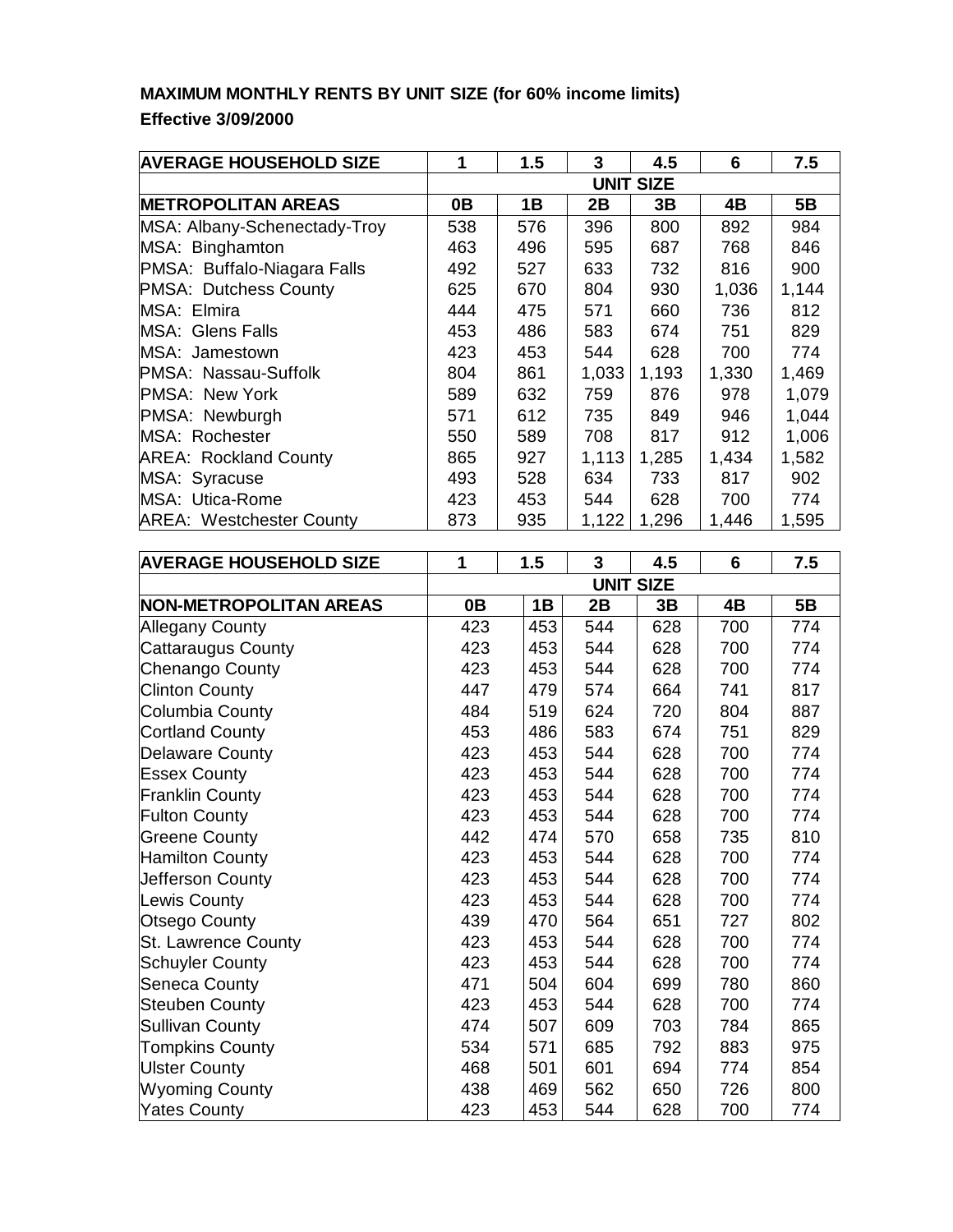## **APPENDIX C**

## **DHCR REGIONAL OFFICES**

| <b>ALBANY</b>            |                                              |            |               |  |  |  |  |  |  |
|--------------------------|----------------------------------------------|------------|---------------|--|--|--|--|--|--|
| <b>Regional Director</b> | Lynn Kopka                                   |            |               |  |  |  |  |  |  |
| <b>Address</b>           | 38-40 State Street, 2nd Floor, Hampton Plaza |            |               |  |  |  |  |  |  |
|                          | Albany, NY 12207                             |            |               |  |  |  |  |  |  |
| <b>Phone Number</b>      | $(518)$ 486-5012                             |            |               |  |  |  |  |  |  |
| <b>Counties Served</b>   | Albany                                       | Greene     | Saratoga      |  |  |  |  |  |  |
|                          | Clinton                                      | Hamilton   | Schenectady   |  |  |  |  |  |  |
|                          | Columbia                                     | Montgomery | Schoharie     |  |  |  |  |  |  |
|                          | Delaware                                     | Orange     | Sullivan      |  |  |  |  |  |  |
|                          | <b>Dutchess</b>                              | Otsego     | <b>Ulster</b> |  |  |  |  |  |  |
|                          | Putnam<br><b>Essex</b><br>Warren             |            |               |  |  |  |  |  |  |
|                          | Rensselaer<br>Fulton<br>Washington           |            |               |  |  |  |  |  |  |
|                          |                                              |            |               |  |  |  |  |  |  |
| <b>BUFFALO</b>           |                                              |            |               |  |  |  |  |  |  |
| <b>Regional Director</b> | <b>Thomas Van Nortwick</b>                   |            |               |  |  |  |  |  |  |
| <b>Address</b>           | 535 Washington St                            |            |               |  |  |  |  |  |  |
|                          | Suite 105                                    |            |               |  |  |  |  |  |  |
|                          | <b>Buffalo, NY 14203</b>                     |            |               |  |  |  |  |  |  |
| <b>Phone Number</b>      | $(716)$ 847-7955                             |            |               |  |  |  |  |  |  |
| <b>Counties Served</b>   | Allegany                                     | Livingston | Seneca        |  |  |  |  |  |  |
|                          | Cattaraugus                                  | Monroe     | Steuben       |  |  |  |  |  |  |
|                          | Chautauqua                                   | Niagara    | Wayne         |  |  |  |  |  |  |
|                          | Chemung                                      | Ontario    | Wyoming       |  |  |  |  |  |  |
|                          | Erie                                         | Orleans    | Yates         |  |  |  |  |  |  |
|                          | Genesee                                      | Schuyler   |               |  |  |  |  |  |  |
|                          |                                              |            |               |  |  |  |  |  |  |
| <b>SYRACUSE</b>          |                                              |            |               |  |  |  |  |  |  |
| <b>Regional Director</b> | Daniel Buyer                                 |            |               |  |  |  |  |  |  |
| <b>Address</b>           | 620 Erie Blvd. West, Suite 312               |            |               |  |  |  |  |  |  |
|                          | Syracuse, NY 13204                           |            |               |  |  |  |  |  |  |
| <b>Phone Number</b>      | $(315)$ 478-7179                             |            |               |  |  |  |  |  |  |
| <b>Counties Served</b>   | <b>Broome</b>                                | Herkimer   | Onondaga      |  |  |  |  |  |  |
|                          | Cayuga                                       | Jefferson  | Oswego        |  |  |  |  |  |  |
|                          | Chenango                                     | Lewis      | St. Lawrence  |  |  |  |  |  |  |
|                          | Cortland                                     | Madison    | Tioga         |  |  |  |  |  |  |
|                          | Franklin                                     | Oneida     | Tompkins      |  |  |  |  |  |  |
|                          |                                              |            |               |  |  |  |  |  |  |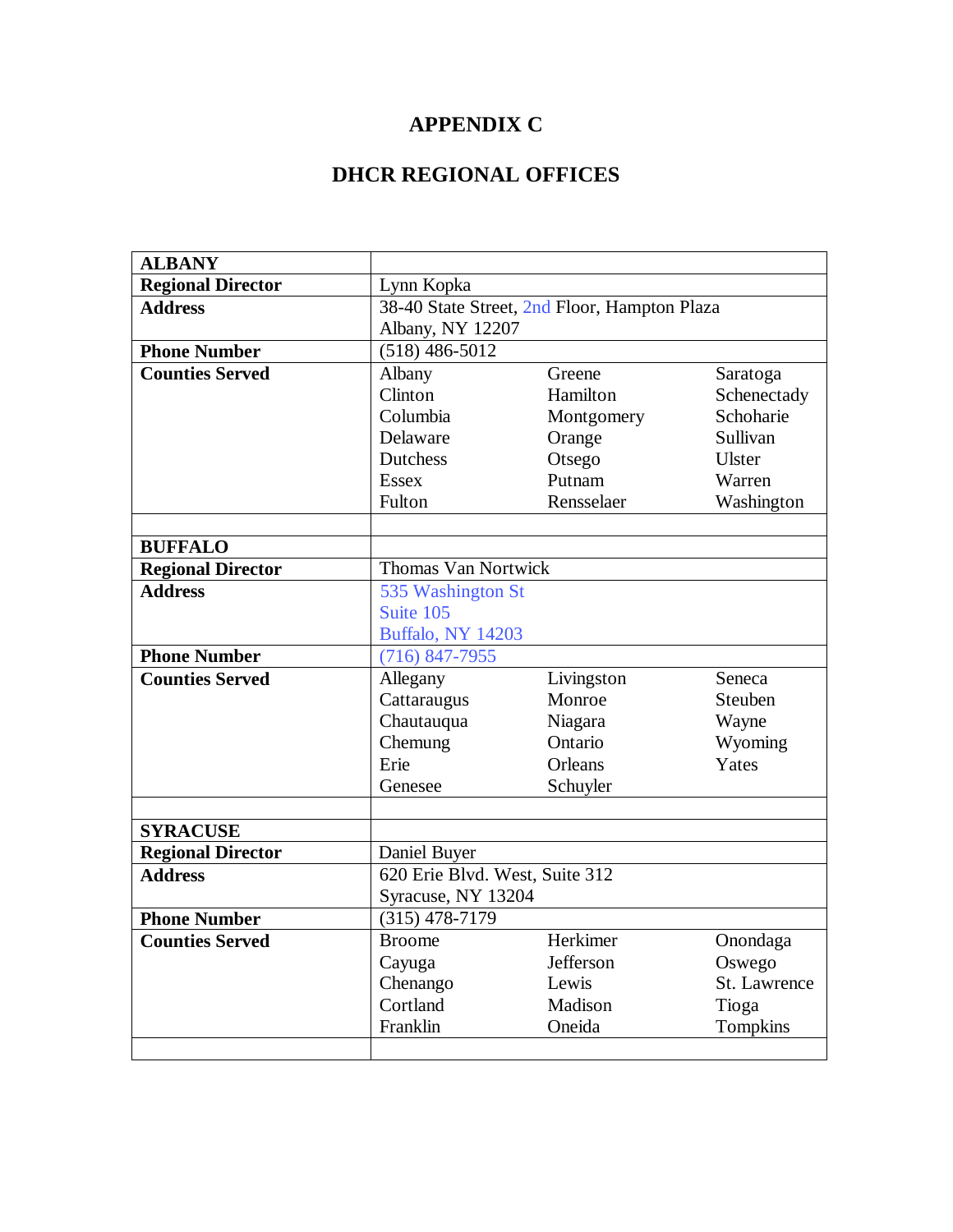| <b>NEW YORK CITY</b>     |                                         |               |                |  |  |  |  |  |
|--------------------------|-----------------------------------------|---------------|----------------|--|--|--|--|--|
| <b>Regional Director</b> | <b>Gregory Watson</b>                   |               |                |  |  |  |  |  |
| <b>Address</b>           | 25 Beaver Street, 7 <sup>th</sup> Floor |               |                |  |  |  |  |  |
|                          | New York, NY 10004                      |               |                |  |  |  |  |  |
| <b>Phone Number</b>      | $(212)$ 480-7644                        |               |                |  |  |  |  |  |
| <b>Counties Served</b>   | <b>Bronx</b>                            | Queens        | <b>Suffolk</b> |  |  |  |  |  |
|                          | Kings                                   | Richmond      | Rockland       |  |  |  |  |  |
|                          | New York                                | <b>Nassau</b> | Westchester    |  |  |  |  |  |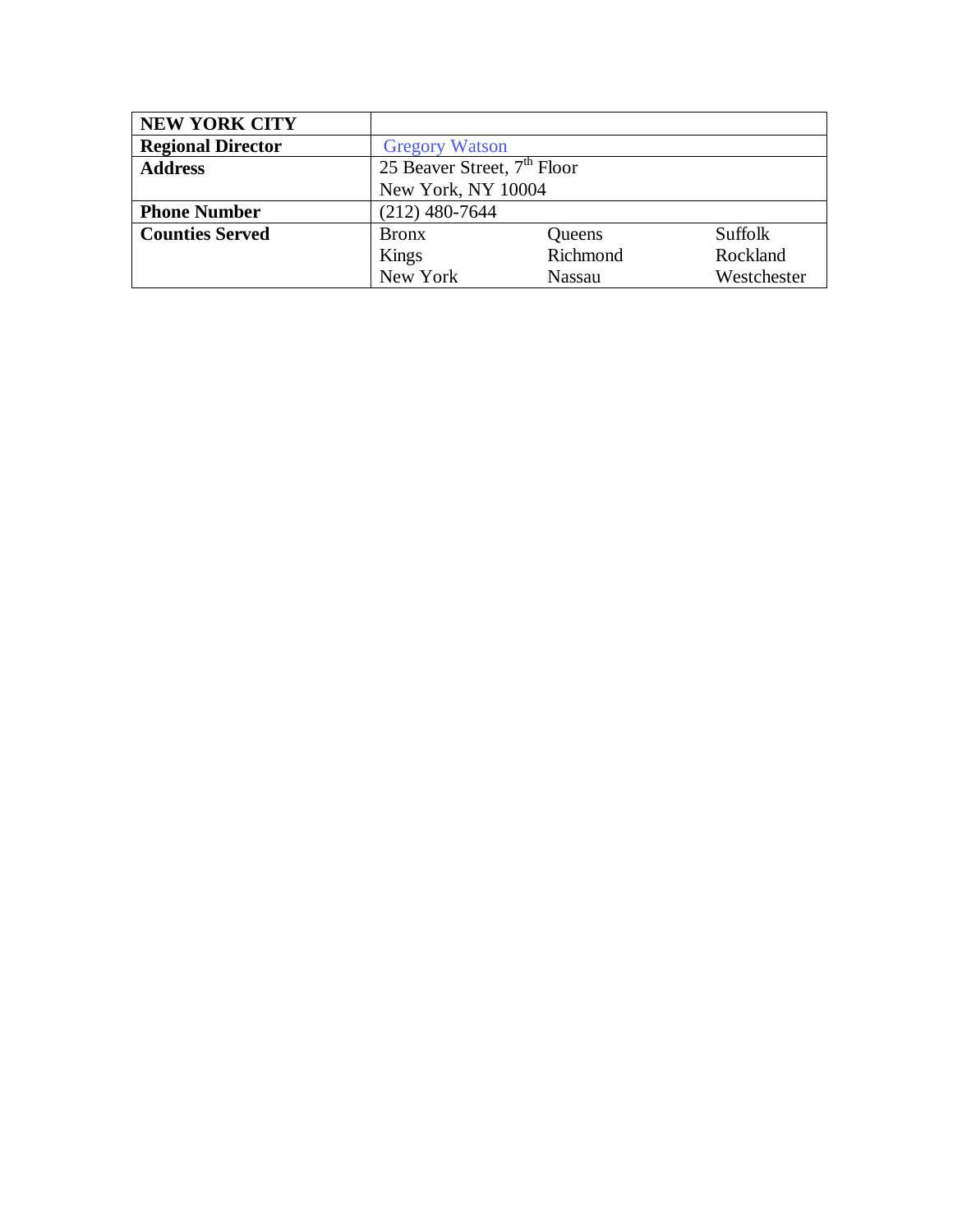### **APPENDIX D**

## **DIFFICULT DEVELOPMENT AREAS**

| <b>Metropolitan Area</b> | <b>Components</b>         |
|--------------------------|---------------------------|
| <b>Dutchess County</b>   | <b>Dutchess County</b>    |
| Nassau-Suffolk           | Nassau County             |
|                          | <b>Suffolk County</b>     |
| New York                 | <b>Bronx County</b>       |
|                          | <b>Kings County</b>       |
|                          | New York County           |
|                          | <b>Putnam County</b>      |
|                          | Queens County             |
|                          | <b>Richmond County</b>    |
|                          | <b>Rockland County</b>    |
|                          | <b>Westchester County</b> |

### **Year 2000 Metropolitan Difficult Development Areas**

### **Year 2000 Non-Metropolitan Difficult Development Areas**

Clinton County Columbia County Cortland County Essex County Greene County Hamilton County Jefferson County Schuyler County Sullivan County Tompkins County Ulster County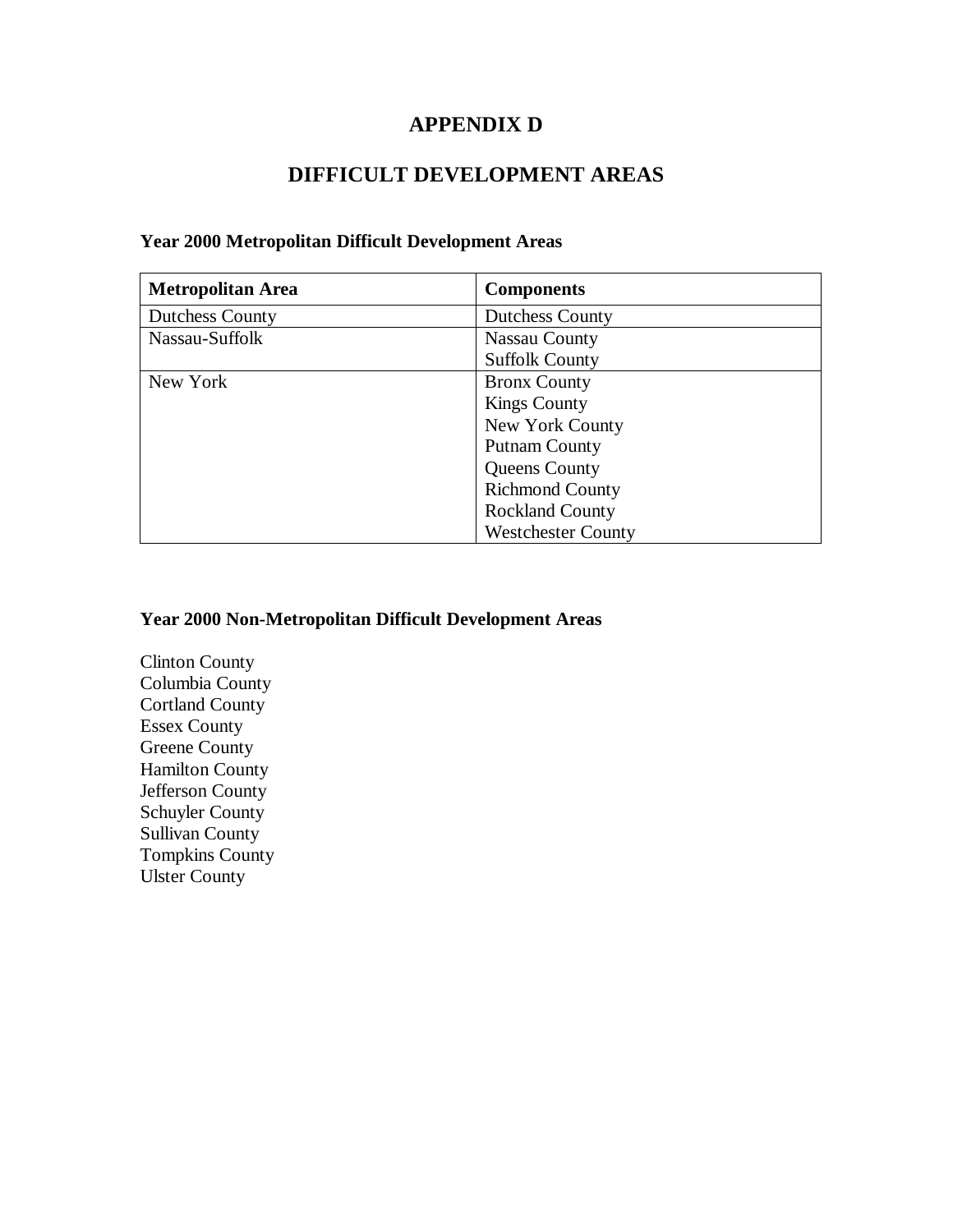## **APPENDIX E**

# **QUALIFIED CENSUS TRACTS**

| <b>STATE: New York</b>                                 |         |                                                                 |        |        |        |        |        |        |        |        |                                                                         |        |
|--------------------------------------------------------|---------|-----------------------------------------------------------------|--------|--------|--------|--------|--------|--------|--------|--------|-------------------------------------------------------------------------|--------|
| <b>COUNTY OR</b><br><b>COUNTY</b><br><b>EQUIVALENT</b> |         |                                                                 |        |        |        |        |        |        |        |        | TRACT TRACT TRACT TRACT TRACT TRACT TRACT TRACT TRACT TRACT TRACT TRACT |        |
| <b>Albany County</b>                                   | 2.00    | 5.01                                                            | 6.00   | 7.00   | 8.00   | 11.00  | 15.00  | 25.00  | 128.00 | 129.00 | 132.00                                                                  |        |
| <b>Bronx County</b>                                    | 11.00   | 15.00                                                           | 17.00  | 20.00  | 23.00  | 25.00  | 27.01  | 27.02  | 31.00  | 33.00  | 35.00                                                                   | 37.00  |
|                                                        | 39.00   | 41.00                                                           | 43.00  | 44.00  | 47.00  | 48.00  | 49.00  | 50.00  | 52.00  | 56.00  | 59.01                                                                   | 62.00  |
|                                                        | 65.00   | 67.00                                                           | 69.00  | 71.00  | 73.00  | 75.00  | 77.00  | 79.00  | 81.00  | 83.00  | 85.00                                                                   | 86.00  |
|                                                        | 87.00   | 88.00                                                           | 89.00  | 99.00  | 105.00 | 110.00 | 115.01 | 115.02 | 119.00 | 121.01 | 121.02                                                                  | 123.00 |
|                                                        | 127.01  | 127.02                                                          | 129.01 | 129.02 | 131.00 | 133.00 | 135.00 | 137.00 | 139.00 | 141.00 | 143.00                                                                  | 144.00 |
|                                                        | 145.00  | 147.00                                                          | 149.00 | 155.00 | 157.00 | 161.00 | 165.00 | 167.00 | 169.00 | 173.00 | 175.00                                                                  | 177.00 |
|                                                        | 179.00  | 187.00                                                          | 189.00 | 193.00 | 195.00 | 197.00 | 199.00 | 201.00 | 205.00 | 206.02 | 211.00                                                                  | 213.01 |
|                                                        | 213.02  | 215.01                                                          | 215.02 | 217.01 | 219.00 | 221.00 | 223.00 | 227.01 | 229.01 | 229.02 | 233.01                                                                  | 233.02 |
|                                                        | 235.01  | 235.02                                                          | 237.01 | 237.02 | 239.00 | 241.00 | 243.00 | 245.00 | 251.00 | 253.00 | 255.00                                                                  | 257.00 |
|                                                        | 263.00  | 265.00                                                          | 271.01 | 317.00 | 324.00 | 334.00 | 359.00 | 361.00 | 363.00 | 365.01 | 365.02                                                                  | 367.00 |
|                                                        | 369.01  | 369.02                                                          | 371.00 | 373.00 | 375.01 | 375.02 | 375.03 | 377.00 | 379.00 | 381.00 | 383.00                                                                  | 385.00 |
|                                                        | 389.00  | 391.00                                                          | 393.00 | 397.00 | 399.01 | 403.01 | 435.00 | 458.00 |        |        |                                                                         |        |
| <b>Broome County</b>                                   | 2.00    | 3.00                                                            | 5.00   | 10.00  | 11.00  | 12.00  | 13.00  | 135.00 |        |        |                                                                         |        |
| Cattaraugus<br>County                                  |         | 9619.00 9620.00 9622.00                                         |        |        |        |        |        |        |        |        |                                                                         |        |
| Cayuga County                                          | 419.00  |                                                                 |        |        |        |        |        |        |        |        |                                                                         |        |
| Chautauqua<br>County                                   | 303.00  | 305.00                                                          |        |        |        |        |        |        |        |        |                                                                         |        |
| Chemung<br>County                                      | 6.00    | 7.00                                                            | 8.00   | 10.00  |        |        |        |        |        |        |                                                                         |        |
| <b>Clinton County</b>                                  | 1011.00 |                                                                 |        |        |        |        |        |        |        |        |                                                                         |        |
| Columbia<br>County                                     | 9912.00 |                                                                 |        |        |        |        |        |        |        |        |                                                                         |        |
| <b>Dutchess</b><br>County                              |         | 2201.00 2202.00 2203.00 2204.00 2205.00 2206.00 6300.00 6500.00 |        |        |        |        |        |        |        |        |                                                                         |        |
| <b>Erie County</b>                                     | 3.00    | 4.00                                                            | 12.00  | 13.01  | 13.02  | 14.02  | 15.00  | 16.00  | 20.00  | 25.01  | 25.02                                                                   | 26.00  |
|                                                        | 27.01   | 27.02                                                           | 28.00  | 29.00  | 31.00  | 32.01  | 32.02  | 33.02  | 34.00  | 35.00  | 36.00                                                                   | 40.02  |
|                                                        | 44.02   | 55.00                                                           | 56.00  | 60.00  | 61.00  | 62.02  | 64.00  | 69.00  | 70.00  | 71.01  | 71.02                                                                   | 72.01  |
|                                                        | 119.01  | 121.00                                                          | 122.00 | 148.04 |        |        |        |        |        |        |                                                                         |        |
| Genesee<br>County                                      |         | 9510.00 9515.00                                                 |        |        |        |        |        |        |        |        |                                                                         |        |
| Herkimer<br>County                                     | 104.00  | 111.00                                                          |        |        |        |        |        |        |        |        |                                                                         |        |
| Jefferson<br>County                                    | 620.00  |                                                                 |        |        |        |        |        |        |        |        |                                                                         |        |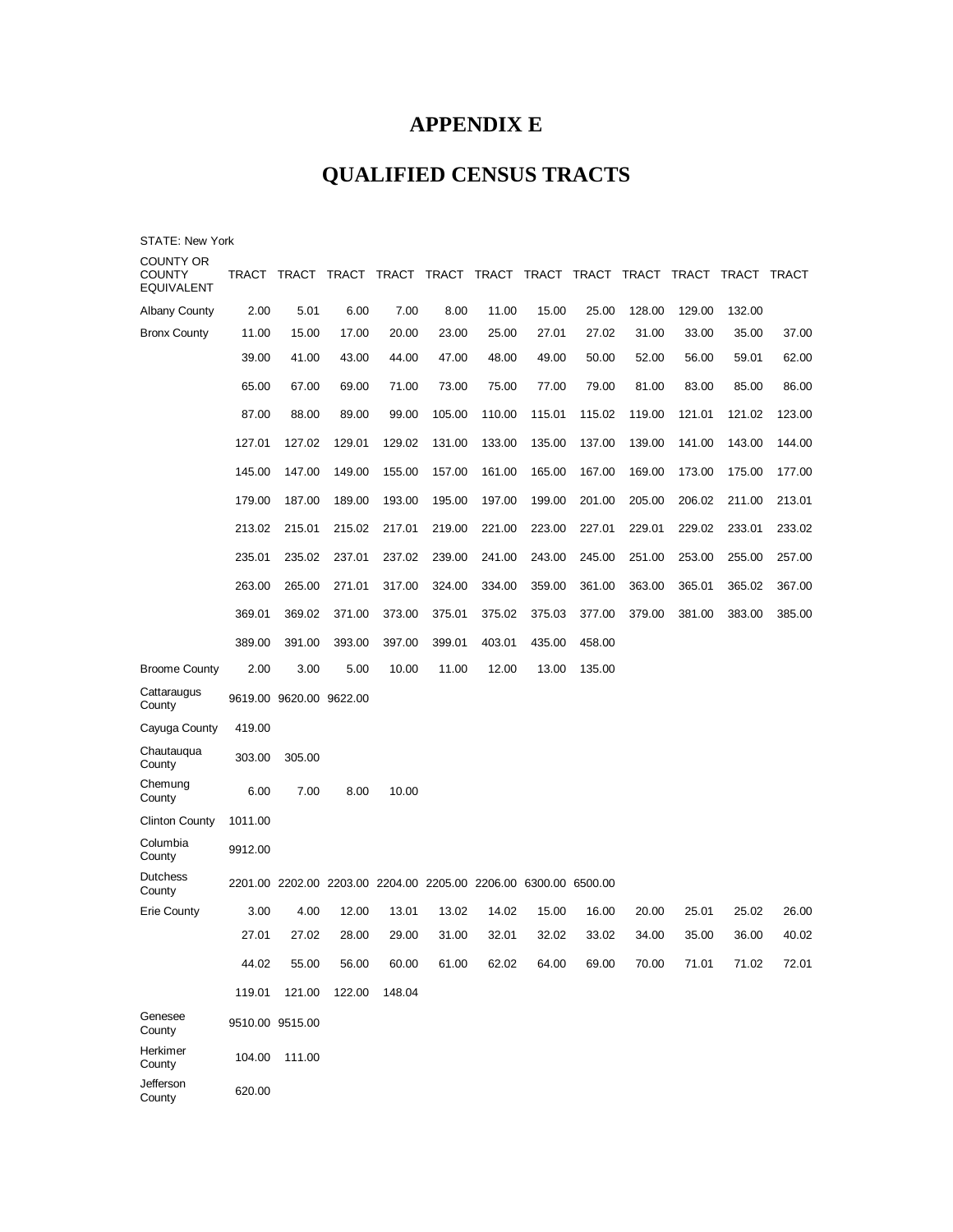| <b>Kings County</b>   | 2.00   | 11.00                   | 18.00                                                                                           | 20.00  | 23.00                                                                          | 25.00  | 27.00  | 29.01  | 29.02  | 55.00  | 59.00  | 71.00  |
|-----------------------|--------|-------------------------|-------------------------------------------------------------------------------------------------|--------|--------------------------------------------------------------------------------|--------|--------|--------|--------|--------|--------|--------|
|                       | 85.00  | 112.00                  | 120.00                                                                                          | 125.00 | 127.00                                                                         | 185.01 | 185.02 | 214.00 | 217.00 | 221.00 | 222.00 | 225.00 |
|                       | 226.00 | 228.00                  | 231.00                                                                                          | 233.00 | 234.00                                                                         | 235.00 | 237.00 | 238.00 | 239.00 | 241.00 | 243.00 | 251.00 |
|                       | 255.00 | 257.00                  | 259.01                                                                                          | 259.02 | 261.00                                                                         | 263.00 | 281.00 | 283.00 | 285.01 | 285.02 | 287.00 | 289.00 |
|                       | 293.00 | 299.00                  | 303.00                                                                                          | 307.00 | 309.00                                                                         | 326.00 | 328.00 | 330.00 | 342.00 | 347.00 | 348.01 | 348.02 |
|                       | 351.00 | 352.00                  | 353.00                                                                                          | 357.00 | 359.00                                                                         | 360.01 | 360.02 | 363.00 | 365.01 | 365.02 | 367.00 | 369.00 |
|                       | 371.00 | 373.00                  | 375.00                                                                                          | 379.00 | 381.00                                                                         | 382.00 | 387.00 | 389.00 | 391.00 | 393.00 | 395.00 | 405.00 |
|                       | 409.00 | 411.00                  | 413.00                                                                                          | 415.00 | 417.00                                                                         | 419.00 | 421.00 | 423.00 | 425.00 | 427.00 | 429.00 | 431.00 |
|                       | 433.00 | 435.00                  | 437.00                                                                                          | 441.00 | 453.00                                                                         | 465.00 | 489.00 | 493.00 | 505.00 | 507.00 | 509.00 | 511.00 |
|                       | 513.00 | 523.00                  | 525.00                                                                                          | 527.00 | 529.00                                                                         | 531.00 | 533.00 | 535.00 | 537.00 | 539.00 | 545.00 | 547.00 |
|                       | 549.00 | 551.00                  | 572.00                                                                                          | 610.01 | 884.00                                                                         | 892.00 | 900.00 | 906.00 | 908.00 | 910.00 | 912.00 | 916.00 |
|                       | 918.00 | 944.02                  |                                                                                                 |        | 982.00 1034.00 1058.00 1106.00 1110.00 1130.00 1134.00 1138.00 1140.00 1146.00 |        |        |        |        |        |        |        |
|                       |        |                         | 1148.00 1150.00 1152.00 1154.00 1156.00 1158.00 1160.00 1164.00 1166.00 1168.00 1170.00 1172.01 |        |                                                                                |        |        |        |        |        |        |        |
|                       |        |                         | 1192.00 1194.00 1210.00 1214.00                                                                 |        |                                                                                |        |        |        |        |        |        |        |
| Livingston<br>County  | 305.00 |                         |                                                                                                 |        |                                                                                |        |        |        |        |        |        |        |
| Monroe County         | 2.00   | 7.00                    | 13.00                                                                                           | 14.00  | 15.00                                                                          | 16.00  | 17.00  | 23.00  | 27.00  | 32.00  | 33.00  | 38.02  |
|                       | 39.00  | 40.00                   | 41.00                                                                                           | 43.00  | 46.02                                                                          | 47.01  | 48.00  | 49.00  | 50.00  | 51.00  | 52.00  | 53.00  |
|                       | 55.00  | 56.00                   | 57.00                                                                                           | 59.00  | 64.00                                                                          | 65.00  | 66.00  | 69.00  | 79.00  | 80.00  | 90.00  | 91.00  |
|                       | 92.00  | 93.01                   | 94.02                                                                                           | 94.03  | 96.01                                                                          | 96.02  | 96.03  | 96.04  |        |        |        |        |
| Montgomery<br>County  | 701.00 | 702.00                  | 706.00                                                                                          | 709.00 |                                                                                |        |        |        |        |        |        |        |
| Nassau County         |        | 4070.00 4111.00 4144.00 |                                                                                                 |        |                                                                                |        |        |        |        |        |        |        |
| New York<br>County    | 2.01   | 2.02                    | 6.00                                                                                            | 8.00   | 10.02                                                                          | 14.02  | 16.00  | 18.00  | 20.00  | 24.00  | 25.00  | 26.01  |
|                       | 36.01  | 41.00                   | 62.00                                                                                           | 117.00 | 119.00                                                                         | 156.02 | 162.00 | 164.00 | 166.00 | 168.00 | 172.01 | 172.02 |
|                       | 178.00 | 180.00                  | 182.00                                                                                          | 184.00 | 186.00                                                                         | 188.00 | 190.00 | 192.00 | 194.00 | 196.00 | 198.00 | 201.02 |
|                       | 202.00 | 204.00                  | 206.00                                                                                          | 207.02 | 208.00                                                                         | 209.01 | 209.02 | 213.01 | 213.02 | 216.00 | 217.01 | 217.02 |
|                       | 218.00 | 219.97                  | 220.00                                                                                          | 222.00 | 223.97                                                                         | 223.98 | 224.00 | 226.00 | 227.02 | 228.00 | 229.00 | 230.00 |
|                       | 231.02 | 232.00                  | 234.00                                                                                          | 235.02 | 239.00                                                                         | 243.01 | 243.02 | 245.00 | 249.00 | 251.00 | 261.00 | 267.00 |
|                       | 269.00 | 277.00                  | 291.00                                                                                          | 293.00 |                                                                                |        |        |        |        |        |        |        |
| Niagara County        | 202.00 | 205.00                  | 209.00                                                                                          | 211.00 | 212.00                                                                         | 213.00 | 237.00 |        |        |        |        |        |
| Oneida County         | 202.01 | 203.00                  | 204.00                                                                                          | 205.00 | 206.00                                                                         | 207.01 | 208.01 | 208.03 | 209.00 | 211.03 | 212.01 | 215.00 |
|                       | 218.00 |                         |                                                                                                 |        |                                                                                |        |        |        |        |        |        |        |
| Onondaga<br>County    | 5.00   | 13.00                   | 22.00                                                                                           | 23.00  | 30.00                                                                          | 31.00  | 32.00  | 33.00  | 34.00  | 35.00  | 38.00  | 39.00  |
|                       | 40.00  | 41.00                   | 42.00                                                                                           | 43.00  | 52.00                                                                          | 53.00  | 54.00  | 56.02  | 61.02  |        |        |        |
| <b>Ontario County</b> | 517.00 | 518.00                  |                                                                                                 |        |                                                                                |        |        |        |        |        |        |        |
| <b>Orange County</b>  | 4.00   | 5.00                    | 6.00                                                                                            | 17.00  | 22.00                                                                          | 150.00 |        |        |        |        |        |        |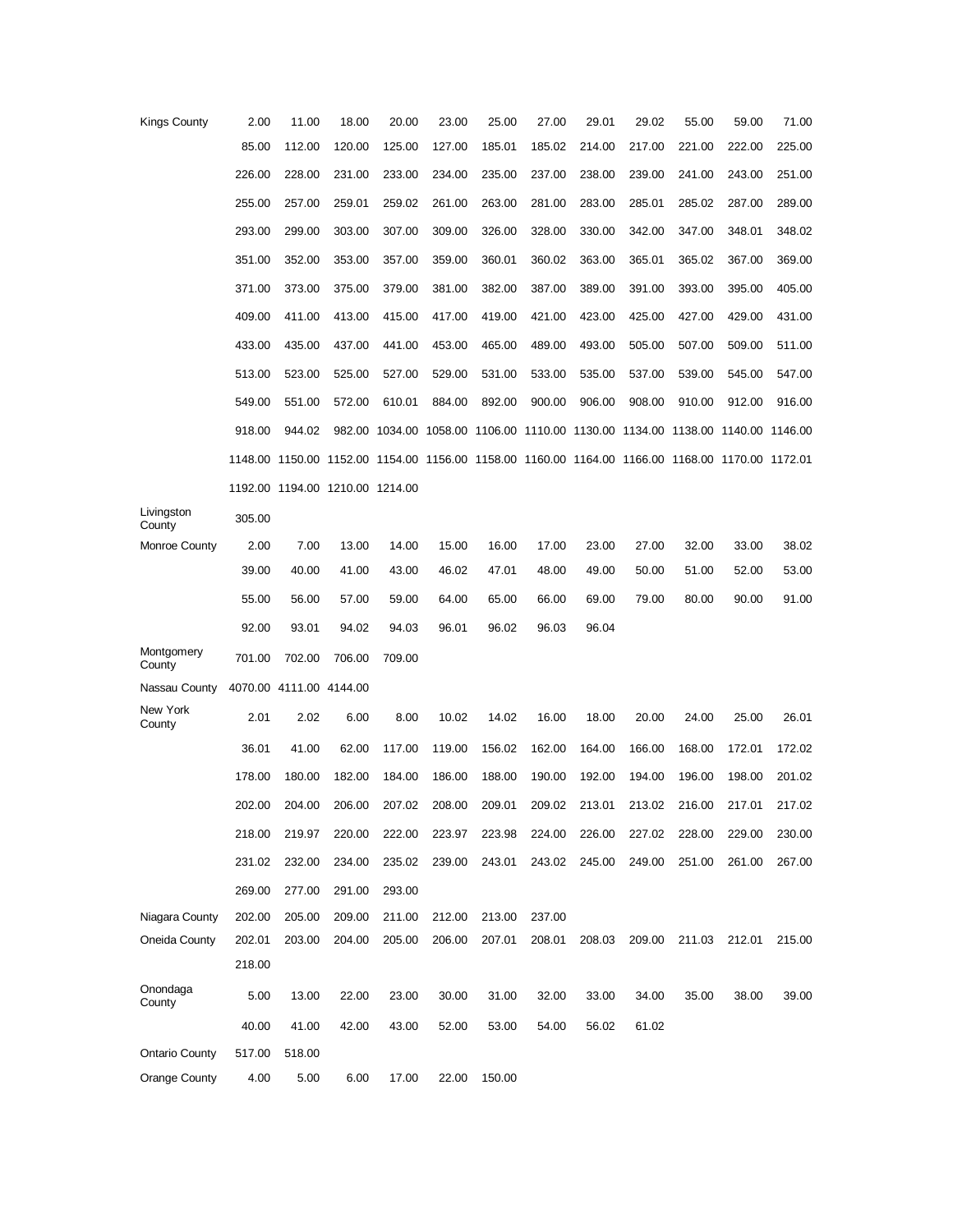| Queens County          | 25.00  | 35.00                   | 43.00  | 44.02  | 55.00          | 87.00 | 246.00                                                                                  | 252.00 | 262.00 | 266.00 | 299.00 | 442.00 |
|------------------------|--------|-------------------------|--------|--------|----------------|-------|-----------------------------------------------------------------------------------------|--------|--------|--------|--------|--------|
|                        | 871.00 | 942.02                  | 952.00 |        | 972.00 1010.00 |       |                                                                                         |        |        |        |        |        |
| Rensselaer<br>County   | 404.00 | 407.00                  |        |        |                |       |                                                                                         |        |        |        |        |        |
| Richmond<br>County     | 29.00  | 40.00                   | 133.01 | 319.01 |                |       |                                                                                         |        |        |        |        |        |
| Rockland<br>County     | 115.03 |                         |        |        |                |       |                                                                                         |        |        |        |        |        |
| St. Lawrence<br>County |        | 9911.00 9912.00 9922.00 |        |        |                |       |                                                                                         |        |        |        |        |        |
| Schenectady<br>County  | 209.00 | 210.01                  | 210.02 |        |                |       |                                                                                         |        |        |        |        |        |
| Suffolk County         |        |                         |        |        |                |       | 1224.06 1225.01 1233.02 1456.03 1473.00 1580.07 1584.06 1587.05 1591.03 1697.02 1701.01 |        |        |        |        |        |
| Tompkins<br>County     | 1.00   | 2.00                    | 3.00   | 4.00   | 10.00          | 12.00 |                                                                                         |        |        |        |        |        |
| <b>Warren County</b>   | 705.00 |                         |        |        |                |       |                                                                                         |        |        |        |        |        |
| Wayne County           | 213.00 |                         |        |        |                |       |                                                                                         |        |        |        |        |        |
| Westchester<br>County  | 1.01   | 1.03                    | 2.01   | 3.00   | 4.01           | 4.02  | 5.00                                                                                    | 10.00  | 11.01  | 12.00  | 13.02  | 13.03  |
|                        | 22.03  | 27.00                   | 28.00  | 29.00  | 31.00          | 32.00 | 35.00                                                                                   | 36.00  | 58.00  | 61.00  | 62.00  | 63.00  |
|                        | 78.00  | 80.00                   | 93.00  | 119.01 | 133.01         | 143.0 |                                                                                         |        |        |        |        |        |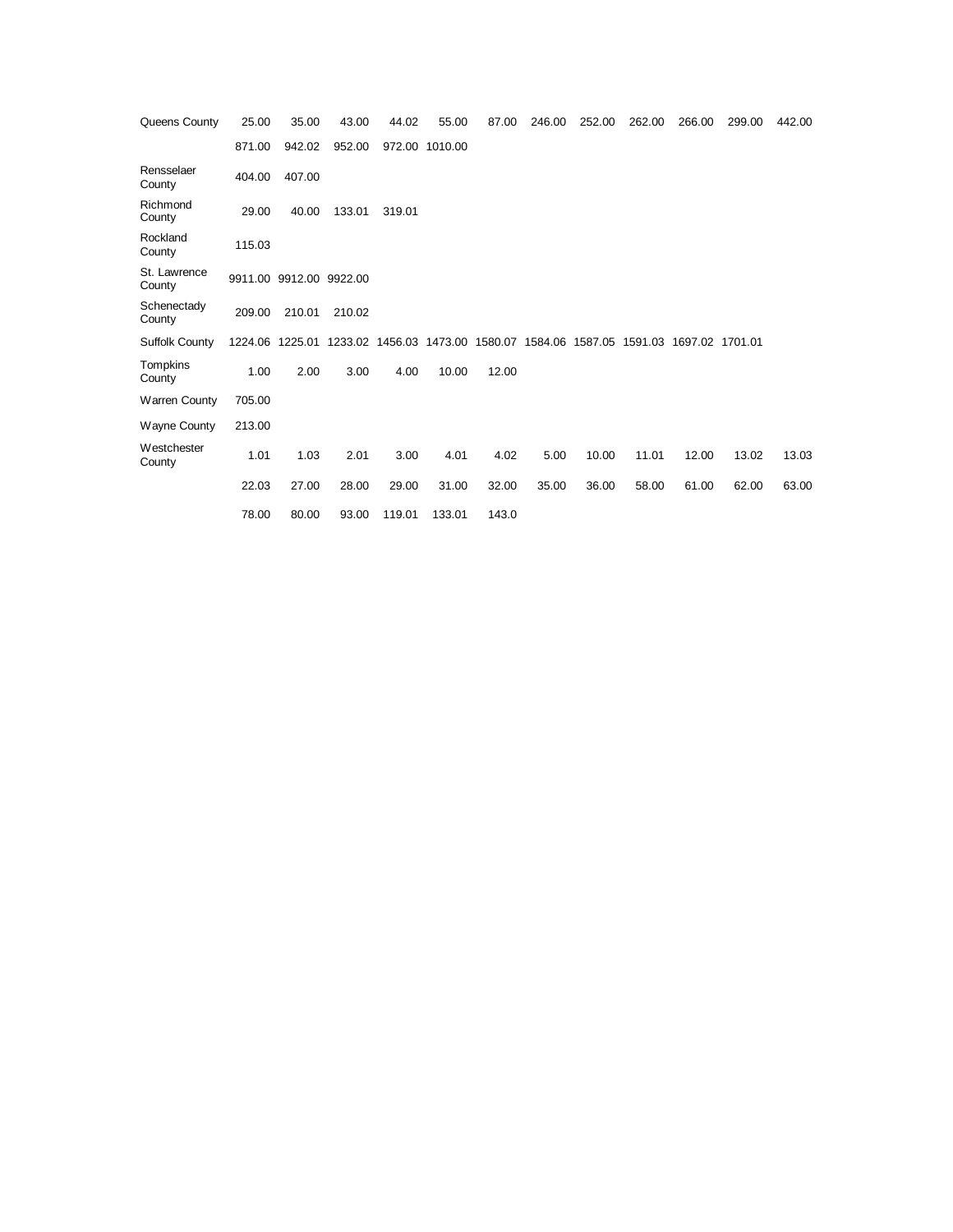### **APPENDIX F**

### **SYNDICATORS ACTIVE IN NEW YORK STATE**

### **Affiliated Capital Corporation Boston Equity Investment, Inc.**

Ms. Ruth Theobald Mr. Bob Goldkamp Pewaukee, WI 53072 Boston, MA 02215

### **Allstate Insurance Century Pacific**

### **American Affordable Housing Group Community Housing Fund**

Mr. Frank Haaz Mr. John D. MacLachlan 1103 Laurel Oak Road, Suite 105B 1330 Sabal Palm Drive Voorhees, NJ 08043 Boca Raton, FL 33432 Phone: (856) 435-3200 Fax: (856) 435-4868 **Community Revitalization Fund**  fhaaz@snip.net **c/o The Community Builders, Inc.**

200 East South Temple Philadelphia, PA 19103 Salt Lake City, UT 84111 Phone: (215) 587-4100

Ms. Lisa Dias 9 SW Monroe Pkway, #150 **Crescent Capital Resources**  Lake Oswego, OR 97035 Mr. Donald Phillips

### **Bank One Capital Corporation** Durham, NC 27702

Ms. Elizabeth Bluhm 150 E. Gay St., 24th Fl. **DJL Enterprise, Inc.**  Columbus, OH 43215 Mr. David L. Johnson

# Mr. David Gasson One Boston Place, #2100 **Dover Historic Properties**

Boston, MA 02108 Mr. Scott Schaefer

21150 W. Capitol Drive, #5 401 Commonwealth Ave., 2nd Fl.

Ms. Anne Fraser Ms. Genevieve Golov 3075 Sanders Road 1925 Century Park East, #1760 Northbrook, IL 60062 Los Angeles, CA 90067

 Mr. Swan Oey, Director of Finance **American Investment Bank** 8 Penn Center Plaza, Suite 1400, Mr. John Haymond 1628 John F. Kennedy Boulevard Fax: (215) 587-0490 **Arcand Company** swano@tcbinc.org

201 W. Main St., #302

P.O. Box 13073 **Boston Capital Corporation** Kansas City, MO 64199-3073

 1521 Locust St. Philadelphia, PA 19102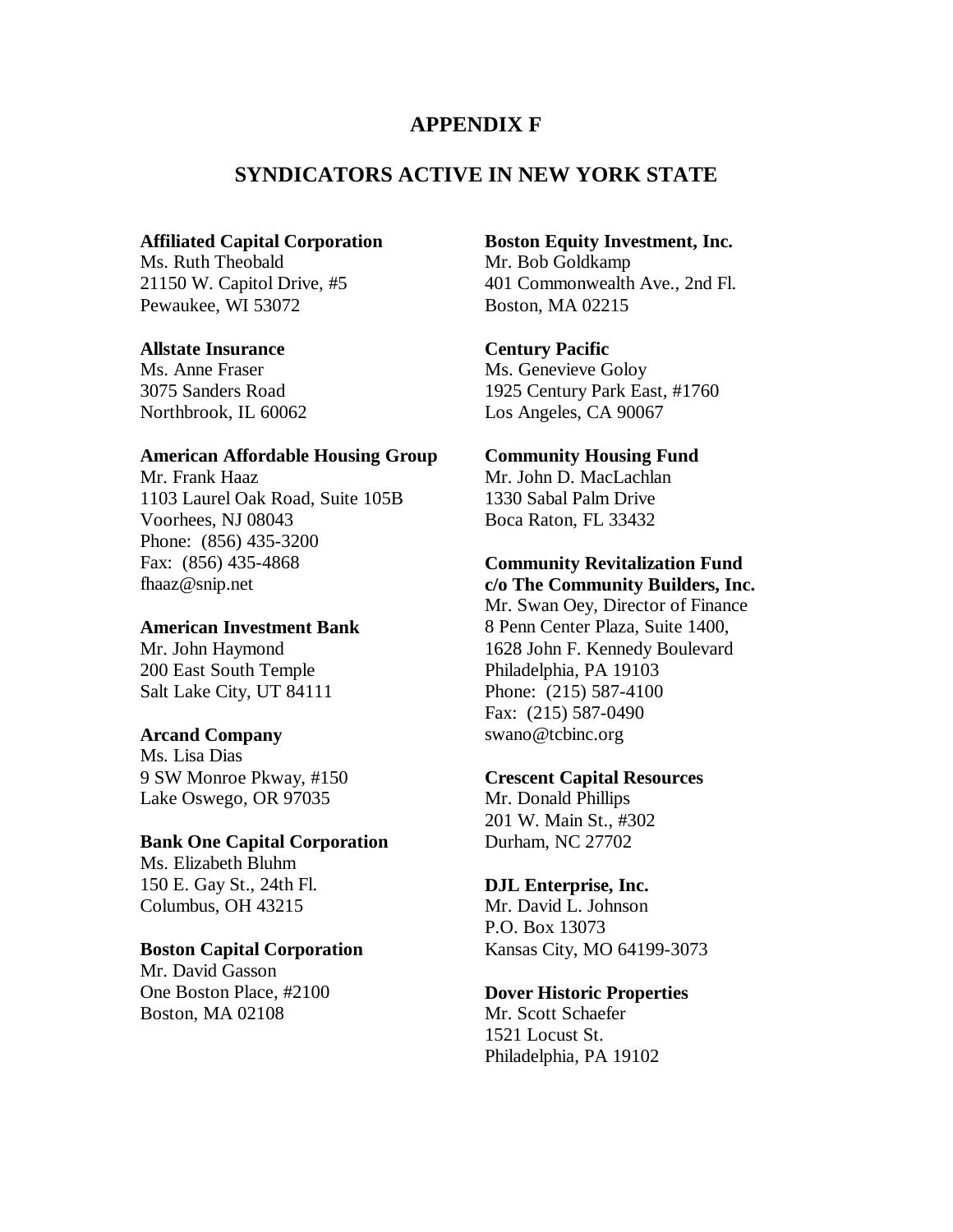Mr. Jeffrey K. Jacobson SVP, Regional Mr. Joseph E. Resende, President Manager 128 North Pitt Street 240 Commercial St. Alexandria, VA 22314 Boston, MA 02109 Phone: (703) 838-8700 jjacobson@edcap.com Fax: (703) 838-8710

### **Fannie Mae**

Mr. Wendell Johns **GE Capital Corporation**  3900 Wisconsin Ave. NW Mr. Jeffrey Jacobsen Washington, D.C. 20016 67 Batterymarch St.

### **First Bank System CDC**

2383 University Ave. Mr. Tom Cohen St. Paul, MN 55114 10800 Farley, #306

### **First Capital Corporation**

Mr. Terry Lerman, President **Gould Capital Corporation** 1350 Old Freeport Road, Suite 3A Mr. Michael Soffer Pittsburgh, PA 15238 60 Cutter Mill Road, #303 Phone: (412) 963-1320 Great Neck, NY 11021 tl@firstcaptl.com

### **First Credit Capital Corporation** Mr. Thorn McIntyre

Mr. John Quinn Ms. Susan Hobart 400 Commonwealth Ave. P.O. Box 1602 Boston, MA 02115 Madison, WI 53701 Phone: (617) 266-3400 Fax: (617) 266-1025 **House Investments**  johnq@firstpartners.com Ms. Kelly Boyle

Mr. Michael Ramires, Vice President One First Union Place, DC-6 Charlotte, NC 28288-0166 Phone: (704) 383-7532 Fax: (704) 383-9525 Michael.Ramires@Funb.com

### **Edison Capital** *Edison* Capital **Franklin Capital Group**

JER@franklincapitalgroup.com

Boston, MA 02110

### Ms. Jane Kaiser **GMAC Commercial Mortgage**

Overland Park, KS 66210

### **Guilford Capital Corporation**

Mr. Gary Johnson 2600 East South Blvd., #230 6230 Donegal Drive Montgomery, AL 36116 Orlando, FL 32819 Phone: (334) 288-3992

### **First Partners Group Heartland Properties**

 10401 N. Meridian St., #275 **First Union** Indianapolis, IN 46290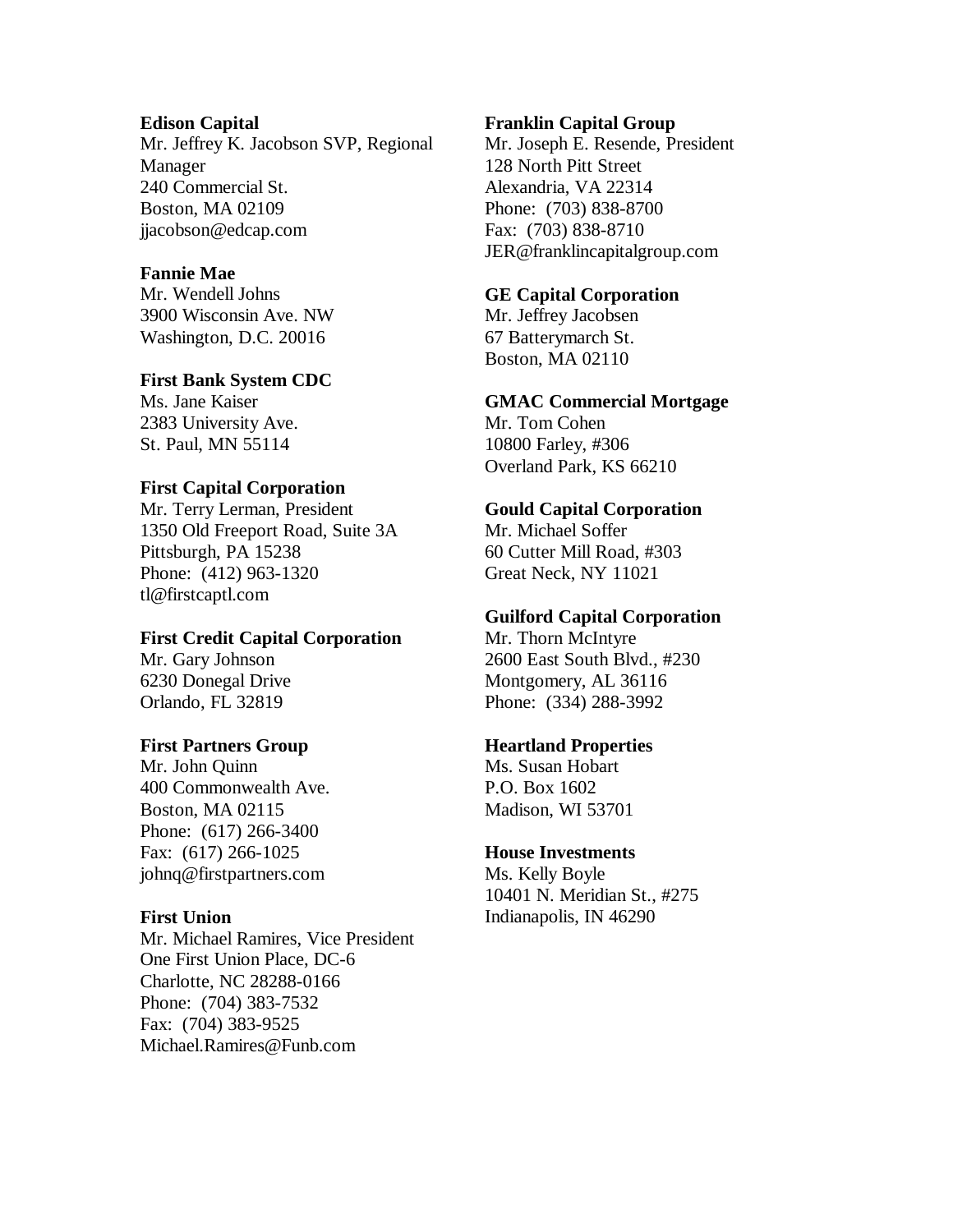# **Hudson Valley Affordable Housing KeyCorp—Key Housing Capital**

14 Browns Lane OH-01-27-0408 Hawthorne, NY 10532 Cleveland, OH 44114 Fax: (914) 592-2549

### **Interstate Affordable Housing Mr. Bob Sherman**

7948 Dunstable Circle Dallas, TX 75225 Orlando, FL 32817

Mr. Stephen F. Tindall New York, NY 10285 3 Mill Road, Suite 105 stindall@intrustusa.com 101 Arch Street

### **JER Hudson Housing Capital Phone:** (617) 790-4786

Mr. Peter E. Weiss Fax: (617) 439-9978 Rockefeller Center New York, NY 10111 **LSM Financial**  Phone: (212) 218-4488 Mr. Larry Mandel Fax: (212) 218-4467 822 Fair Oaks Ave. peter.weiss@hudson.jer.com Oak Park, IL 60302

### **John Hancock Realty Advisors Martin Group, Inc.**

Ms. Cynthia Lacasse Mr. John Martin 200 Clarendon Street, T-53 306 Main Street Boston, MA 02117 Huntingburg, IN 47542 Phone: (617) 572-3839 clacasse@jhancock.com **MCD Property Advisors** 

Mr. Rick Edson Cleveland, OH 44114 8201 Greensboro Drive, #1000 McLean, VA 22102 **McDonald & Company** 

**Finance Corporation** Mr. Peter O. Dion, Senior Vice President Ms. Kim Jacobs 127 Public Square, 4th Fl. Phone: (914) 592-3244 peter\_dion@keybank.com

### **LaSalle Equity Group**

Mr. Alan Murphy 5949 Sherry Lane, #950

### **Lehman Housing Capital**

**Intrust of New York, Inc.** 3 World Financial Ctr., 20th Fl.

### Wilmington, DE 19806 **Lend Lease Real Estate Investments**

Phone: (800) 531-9274 Mr. Michael Murray, Principal Boston, MA 02110-1106 630 Fifth Avenue, 23rd Floor mmmurray@lendleaserei.com

Mr. Tom Rini **Kaufman & Broad** 800 Superior Ave., #2100

 Mr. Richard Cundiff III 800 Superior Ave. Cleveland, OH 44114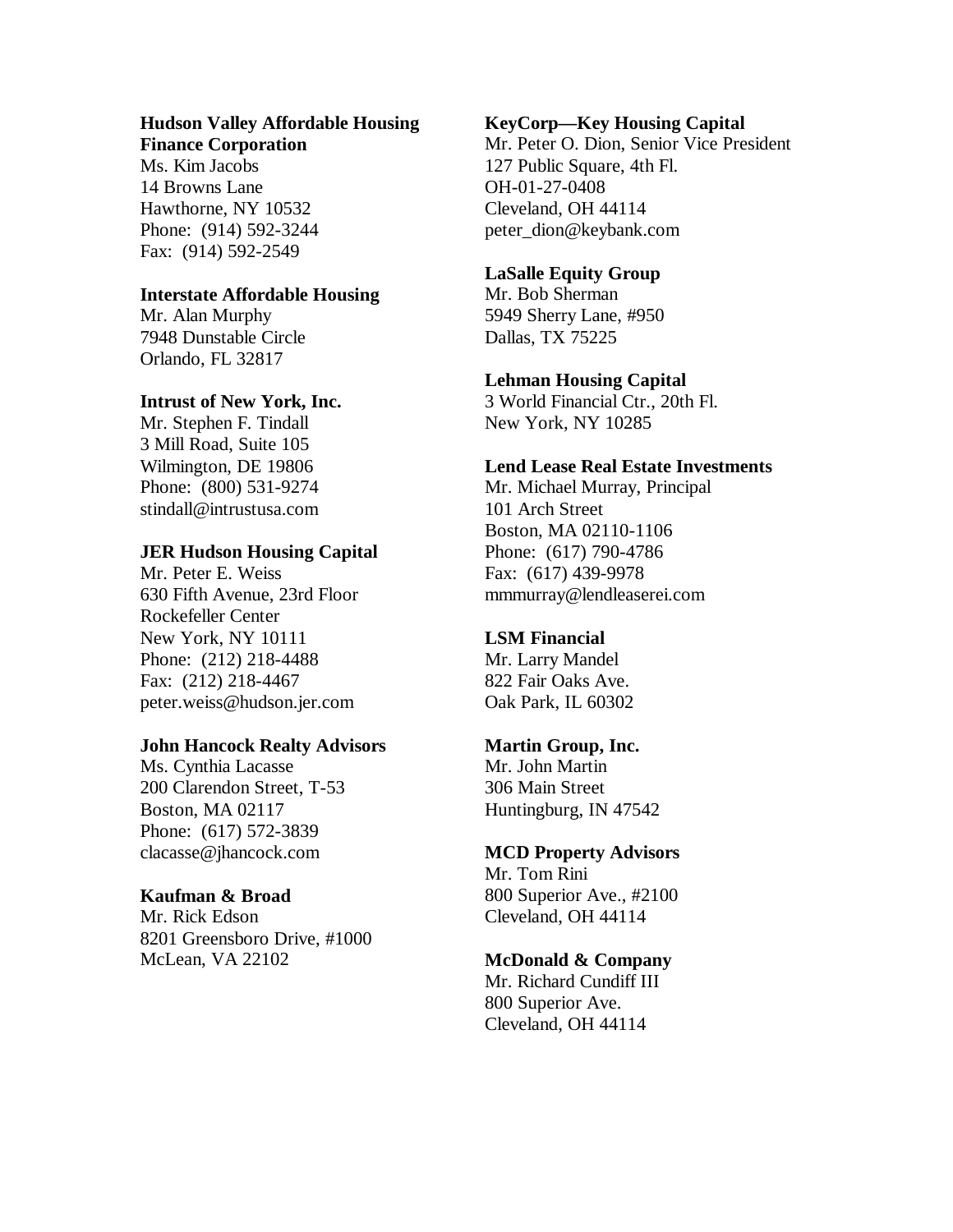Mr. Jack Casey Mr. Scot Barker Potomac, MD 20854 Denver, CO 80202-2637

### **Michel Associates, Ltd. NIPSCO Industries**

Mr. Peter B. Talbot Ms. Patricia LoCascio 451 D St., #800 5265 Hohman Ave. Boston, MA 02210 Hammond, IN 46320 Phone: (800) 659-5207 petert@michelltd.com **Pacific Harbor Capital** 

Mr. Mark George Portland, OR 97232 33 N. Garden Ave., #1200 Clearwater, FL 33755 **PFG Capital Corporation** 

Mr. Larry Mount York, PA 17402 18101 Van Karman Ave., #1700 Irvine, CA 92715 **PMG Capital Corporation** 

2335 N. Bank Drive Columbus, OH 43220 **Portland Capital Company** 

# **National Partnership Investment** 45 Exchange St.

Mr. Sean Perkin Beverly Hills, CA 90211 Mr. Ronald Diner, President

### **Nationsbank Corporate Markets** St. Petersburg, FL 37716

100 N. Tryon St., 11th Fl. Fax: (727) 573-3800 Charlotte, NC 28255 rdiner@rjtcf.rjf.com

### **NDH Capital Corporation Related Capital Company**

55 Holly Hill Lane Acquisitions Greenwich, CT 06830 625 Madison Avenue

# **Meridian 19. Inc.** 20. Inc. 20. Inc. 20. Newman & Associates, Inc. 10220 River Road, #115 1801 California Street, #3700

 Mr. Charles Park **Midland Equity Corporation** 825 N.E. Multnomah St., #775

Mr. Daniel Dygert **Mission First Financial** 3601 Concord Road

 Mr. Michael W. McFerrin **National Affordable Housing Trust** 5855 Topanga Canyon Blvd., #300 Mr. Michael Dummermuth Woodland Hills, CA 91367

Mr. Peter Talbot **Corporation** Portland, ME 04101

### 9090 Wilshire Blvd., #201 **Raymond James Tax Credit Funds, Inc.**

 880 Carillon Parkway Mr. Chris Sercy Phone: (800) 438-8088

Mr. Scott Haber **Ms. Leonora Fernando, Vice President** – New York, NY 10022 lfernando@related.com